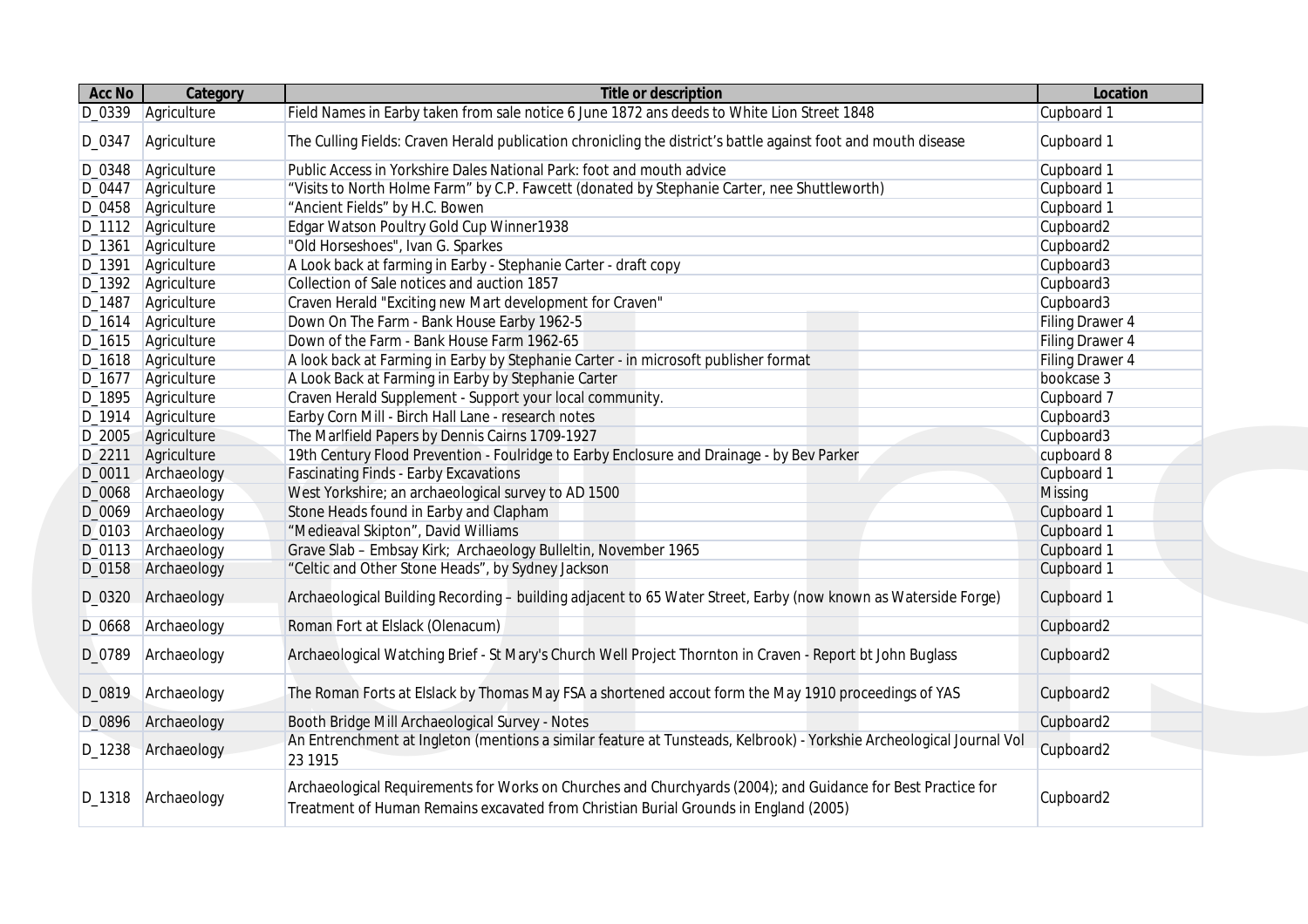|                  | D_1319 Archaeology         | Medieval Cross Slabs of St. Mary's, Thornton-in-Craven                                                                                          | Cupboard2                |
|------------------|----------------------------|-------------------------------------------------------------------------------------------------------------------------------------------------|--------------------------|
|                  |                            | Archaeological Requirements for Works in Churches and Church Yards/ Guidance for best practice for treatment of                                 |                          |
| D_1765           | Archaeology                | human remains / Planning and the Historic Envoromnment                                                                                          | Cupboard3                |
|                  | D_1772 Archaeology         | The Roman Fort at Elslack by Thomas May FSA                                                                                                     | Cupboard3                |
| D_1778           | Archaeology                | West Yorkshire - an Archaeological Survey to AD 1500 Vol 3 - Chapter 4 - Features Associated with Communications                                | Cupboard3                |
| D_0067           | Architecture               | Spen Farm, Salterforth: vernacular survey of Coldlands Laithe or Out Barn - by N.O. Livsey                                                      | Cupboard 1               |
| D_0561           | Architecture               | Northern Vernacular Buildings, Vol. No.1 - January 2004                                                                                         | Magazine Racks           |
| D_0651           | Architecture               | "Vernacular Architecture"by R.W. Brunskill                                                                                                      | bookcase 1               |
|                  | D_0660 Architecture        | "The Earl of Derby's Courthouse at Burton-in-Lonsdale" by C.T.J. Dodson                                                                         | bookcase 1               |
|                  | D_0823 Architecture        | Northern Vernacular Buildings - Volume 3 No.1 2007                                                                                              | Magazine Racks           |
| D_0833           | Architecture               | An Historic Environment Enabling Programme for Skipton by Susan Wrathmell for Skipton Civic Society                                             | Cupboard2                |
|                  | D_0840 Architecture        | The English House by A Hamilton Thompson                                                                                                        | Cupboard2                |
|                  | D_0907 Architecture        | Thomas Turner - Passing of a notable Earby Bandsman                                                                                             | Cupboard2                |
|                  | D_0908 Architecture        | Buildings of Special Architectural and Historic Interest in Pendle as at November 1976                                                          | Cupboard2                |
|                  | D_1023 Architecture        | Northern Vernacular Buildings in the Landscape of Northern England                                                                              | Magazine Racks           |
|                  | D_1042 Architecture        | Built Heritage Strategy - Parish Heritage Maps Initiative                                                                                       | Cupboard2                |
|                  | D_1043 Architecture        | Kelbrook Shooting Lodge                                                                                                                         | Cupboard2                |
|                  | D_1150 Architecture        | Northern Vernacular Buildings- Volume 3 No.2 Winter 2007                                                                                        | Magazine Racks           |
|                  | D_1292 Architecture        | Parish Map - rejects                                                                                                                            | Cupboard2                |
|                  | D_1776 Architecture        | Surveying a Building                                                                                                                            | Cupboard3                |
| D_1779           | Architecture               | Conservation Areas and Listed Buildings - Built Heritage Strategy - Parish Heritage Map Initiative - Proposed Earby<br><b>Conservation Area</b> | Cupboard3                |
|                  | D_2002 Architecture        | Homesteads of the Yorkshire Dales by James Walton                                                                                               | Cupboard3                |
| D_0009           | Biographies                | Local Biographies                                                                                                                               | <b>Missing</b>           |
| D_0059           | Biographies                | Portrait of a Grand Old Lady: Katherine Bruce Glasier                                                                                           | Cupboard 1               |
| D_0063           | Biographies                | Local Biographies: W.R. Bowman; W.H. Bracewell; H. Bradley; Rev. M. de C. Ireland; Rev. L.B. Morris; Rev. Canon A.J.G.                          | Cupboard 1               |
|                  |                            | Nash                                                                                                                                            |                          |
| D_0313           | Biographies                | Margaret McMillan: biographical notes                                                                                                           | Cupboard 1               |
| D_0318           | Biographies                | Katherine Bruce Glasier: various papers, Sydney Jones Library, University of Liverpool                                                          | Cupboard 1               |
| D_0353           | Biographies                | Arthur Laycock - an eminent Earby musician<br>Harrison - Bell Founder                                                                           | Cupboard 1               |
| D_0364           | Biographies                |                                                                                                                                                 | Cupboard 1               |
| D_0375           | Biographies                | Labour's Debt to Earby's Kate (Katherine Bruce Glasier)<br>Frank D. Woodall, 1912-99                                                            | Cupboard 1<br>Cupboard 1 |
| D_0408<br>D_0427 | Biographies                | "Katherine Bruce Glasier (1867-1950: Part 1" by Bob Abel ("Chronicles", Summer 2000)                                                            |                          |
| D_0441           | Biographies<br>Biographies | "John Lambert, Parliamentarian" - research for Civil War Essays, "Chronicles" Summer, Autumn & Winter 2001                                      | Cupboard 1<br>Cupboard 1 |
|                  | D_0500 Biographies         | "Oat Cakes & Organs" - Hartley Family article by Squire Firth "Chronicles" Nos. 31 & 32                                                         | Cupboard 1               |
|                  |                            |                                                                                                                                                 |                          |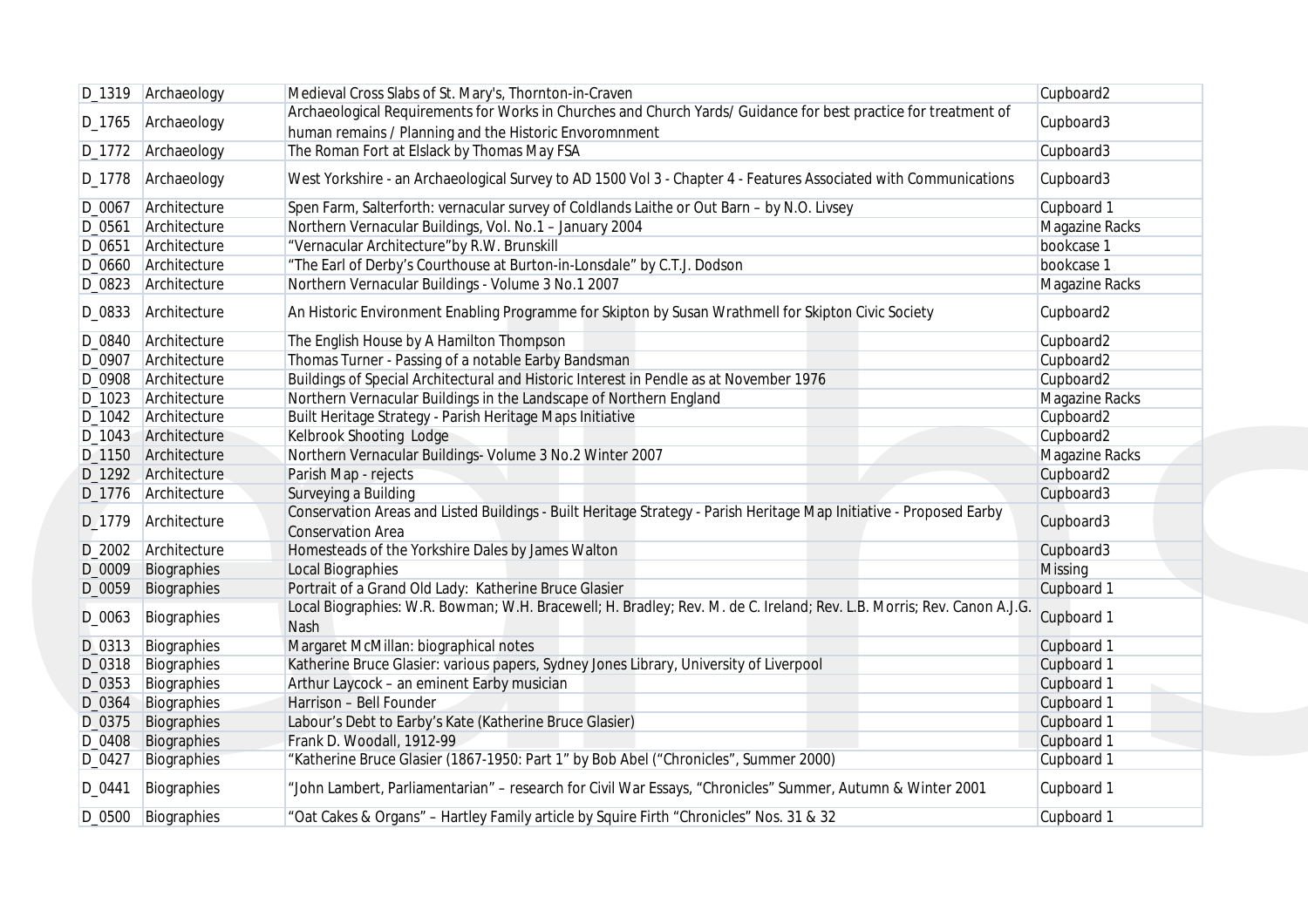|                    | D_0522 Biographies   | "T.D. Whitaker, 1759-1821: Historian of Yorkshire & Lancashire" by Pamela Maryfield                        | Cupboard 1      |
|--------------------|----------------------|------------------------------------------------------------------------------------------------------------|-----------------|
|                    | D_0544 Biographies   | John Richardson Currer - Balliol College Record                                                            | Cupboard 1      |
|                    | D_0610   Biographies | "Notable Earby Citizens - James Lindley" (from Earby & District Notes and News)                            | Cupboard2       |
| D_0629             | Biographies          | Stephen Aldersley - family history                                                                         | Cupboard2       |
|                    | D_0675   Biographies | Lt. Richard Welbury Shuttleworth (1894-1918)                                                               | Cupboard2       |
| D_0812             | Biographies          | Henry Richardson - Life and Legacy of a Thornton Rector (1710-1788) by Derek Clabburn and members of EDLHS | bookcase 1      |
|                    | D_0902   Biographies | Brown, Frederick Edmund                                                                                    | Cupboard2       |
|                    | D_0912 Biographies   | Hartley, John - Writer of Craven Herald Articles                                                           | Cupboard2       |
| D_0950             | Biographies          | Arthur Lee (1911-1979)                                                                                     | Cupboard2       |
| D_0951             | Biographies          | Archibald H. Clegg                                                                                         | Cupboard2       |
|                    | D_0952   Biographies | Harry Kay (1927-1996)                                                                                      | Cupboard2       |
|                    | D_0956 Biographies   | Richard Wilson - Obituary                                                                                  | Cupboard2       |
| D_0957             | Biographies          | Arthur Laycock by Chris Helme                                                                              | Cupboard2       |
| D_0992             | Biographies          | Henry Richardson (1710-1778) - Life and Legacy of a Thornton Rector                                        | Filing Drawer 4 |
|                    | D_1010   Biographies | Birley, A.J.                                                                                               | Cupboard2       |
|                    |                      |                                                                                                            |                 |
| D_1051             | Biographies          | Remembrance in Memoriam Edwin Firth by allan Littlemore                                                    | Cupboard2       |
|                    | D_1102 Biographies   | Dr. Martin Lister                                                                                          | Cupboard2       |
| D_1107             | Biographies          | Katherine Bruce Glasier 187 - 1950 by Robert L Abel                                                        | Cupboard2       |
| D_1127             | Biographies          | Wesley - His Own Biographer - Selections from the Journals of the Rev. John Wesley M.A.                    | bookcase 3      |
| D <sub>-1133</sub> | Biographies          | Enoch Hall - Shoolmaster at Elslack School-                                                                | Cupboard2       |
|                    | D_1136 Biographies   | A.J. Birley - biographical notes                                                                           | Cupboard2       |
| D_1171             | Biographies          | From Tientsin to Peking with the Allied Forces by Rev Frederick Brown FRGS                                 | Cupboard2       |
|                    | D_1172   Biographies | <b>ENOCH HALL</b>                                                                                          | Cupboard2       |
|                    | D_1202 Biographies   | Noteable Earby Citizens - Articles from Barnoldswick and Earby Times                                       | Cupboard2       |
| D_1204             | Biographies          | Rev. Frederick E. Brown                                                                                    | Cupboard2       |
| D_1258             | Biographies          | Kay, Arthur and Harry                                                                                      | Cupboard2       |
| D_1313             | Biographies          | Exley, James Robert Granville, 1878-1967                                                                   | Cupboard2       |
| D_1314             | Biographies          | Exley, John Robert, 1890-1979                                                                              | Filing Drawer 6 |
| D_1345             | Biographies          | J.R.G. Exley (1878-1967)                                                                                   | Cupboard2       |
| D_1356             | Biographies          | "Things My Mother Never Told Me", Blake Morrison                                                           | bookcase 1      |
| D_1400             | Biographies          | Padre brown of Gibraltar                                                                                   | Cupboard3       |
| D_1445             | Biographies          | Noteable Earby Citizens                                                                                    | Cupboard3       |
| D <sub>-1665</sub> | Biographies          | The Glen Book by Katherine Bruce Glasier                                                                   | bookcase 2      |
| D <sub>-1666</sub> | Biographies          | The Enthusiasts - A biography of John & Katherine Bruce Glasier by Laurence Thompson                       | bookcase 2      |
| D_1687             | Biographies          | Nowt! A Ministry of Nothing? By Rev Trevor Vaughan (one time rector of Thornton in Craven)                 | bookcase 2      |
|                    | D_1781 Biographies   | Son Who Worthily Followed Father - Rev L B Morris of Thornton by John Hartley                              | Cupboard3       |
|                    | D_1806 Biographies   | Katherine Bruce Glasier - Funeral Service and Tribute                                                      | Cupboard3       |
|                    | D_1877 Biographies   | The Glen Book by Katherine Bruce Glasier and original letters                                              | Cupboard3       |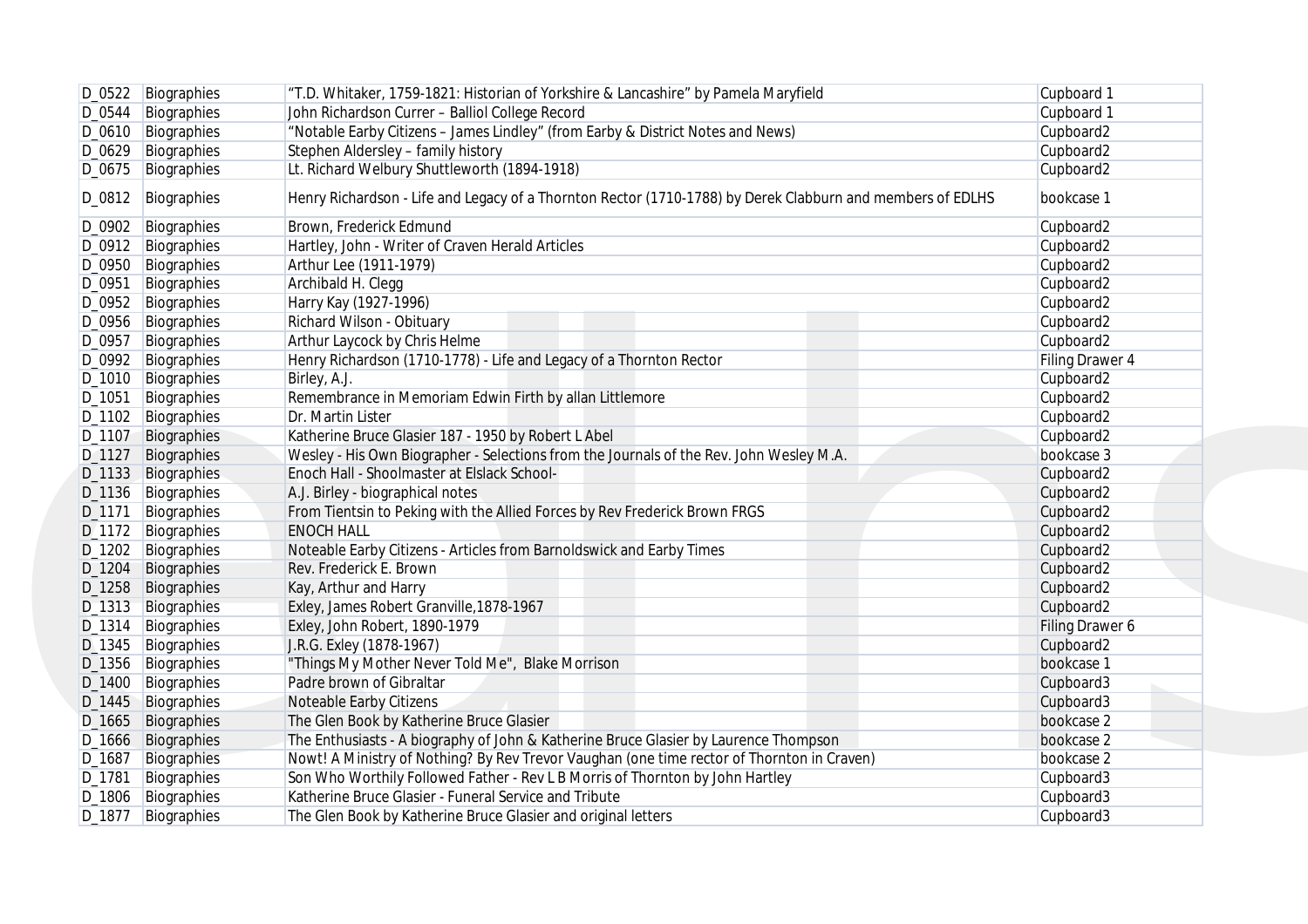| D_1965   Biographies<br>D_1970   Biographies<br>Biographies | The Story of a Farmers Daughter by Ethel Wormwell<br>Portfolio Man - John Lee, Snapshots and reflections (John Lee MP for Pendle)                                                                                                                                                                                                                                                                                                                                                                    | Cupboard3<br>bookcase 3                                                                                                                                                                                                                                                                                                                                                                                                                                                                                                                                                                                                                                                                                                                                                                                                                                                                                                                                                                                                                                                                                                                                                                                                                                                                                                                                                                                                                                                                                                                                                                                                                                                                                                                                                                                                                                                                                                                                                                                                                                                                                          |
|-------------------------------------------------------------|------------------------------------------------------------------------------------------------------------------------------------------------------------------------------------------------------------------------------------------------------------------------------------------------------------------------------------------------------------------------------------------------------------------------------------------------------------------------------------------------------|------------------------------------------------------------------------------------------------------------------------------------------------------------------------------------------------------------------------------------------------------------------------------------------------------------------------------------------------------------------------------------------------------------------------------------------------------------------------------------------------------------------------------------------------------------------------------------------------------------------------------------------------------------------------------------------------------------------------------------------------------------------------------------------------------------------------------------------------------------------------------------------------------------------------------------------------------------------------------------------------------------------------------------------------------------------------------------------------------------------------------------------------------------------------------------------------------------------------------------------------------------------------------------------------------------------------------------------------------------------------------------------------------------------------------------------------------------------------------------------------------------------------------------------------------------------------------------------------------------------------------------------------------------------------------------------------------------------------------------------------------------------------------------------------------------------------------------------------------------------------------------------------------------------------------------------------------------------------------------------------------------------------------------------------------------------------------------------------------------------|
|                                                             |                                                                                                                                                                                                                                                                                                                                                                                                                                                                                                      |                                                                                                                                                                                                                                                                                                                                                                                                                                                                                                                                                                                                                                                                                                                                                                                                                                                                                                                                                                                                                                                                                                                                                                                                                                                                                                                                                                                                                                                                                                                                                                                                                                                                                                                                                                                                                                                                                                                                                                                                                                                                                                                  |
|                                                             | Clegg A H - BIOGRAPHICAL NOTES                                                                                                                                                                                                                                                                                                                                                                                                                                                                       | Cupboard3                                                                                                                                                                                                                                                                                                                                                                                                                                                                                                                                                                                                                                                                                                                                                                                                                                                                                                                                                                                                                                                                                                                                                                                                                                                                                                                                                                                                                                                                                                                                                                                                                                                                                                                                                                                                                                                                                                                                                                                                                                                                                                        |
| D_2068 Biographies                                          | Fred Norman Cook. Pilot Officer RAF.                                                                                                                                                                                                                                                                                                                                                                                                                                                                 | Cupboard3                                                                                                                                                                                                                                                                                                                                                                                                                                                                                                                                                                                                                                                                                                                                                                                                                                                                                                                                                                                                                                                                                                                                                                                                                                                                                                                                                                                                                                                                                                                                                                                                                                                                                                                                                                                                                                                                                                                                                                                                                                                                                                        |
| D_2136   Biographies                                        | Elizabeth Our Queen by Richard Dimbleby                                                                                                                                                                                                                                                                                                                                                                                                                                                              | Cupboard3                                                                                                                                                                                                                                                                                                                                                                                                                                                                                                                                                                                                                                                                                                                                                                                                                                                                                                                                                                                                                                                                                                                                                                                                                                                                                                                                                                                                                                                                                                                                                                                                                                                                                                                                                                                                                                                                                                                                                                                                                                                                                                        |
| D_2163 Biographies                                          | John o Toole - writer and UDC Councillor                                                                                                                                                                                                                                                                                                                                                                                                                                                             | cupboard 8                                                                                                                                                                                                                                                                                                                                                                                                                                                                                                                                                                                                                                                                                                                                                                                                                                                                                                                                                                                                                                                                                                                                                                                                                                                                                                                                                                                                                                                                                                                                                                                                                                                                                                                                                                                                                                                                                                                                                                                                                                                                                                       |
| D_1845   buildings                                          |                                                                                                                                                                                                                                                                                                                                                                                                                                                                                                      | Cupboard 7                                                                                                                                                                                                                                                                                                                                                                                                                                                                                                                                                                                                                                                                                                                                                                                                                                                                                                                                                                                                                                                                                                                                                                                                                                                                                                                                                                                                                                                                                                                                                                                                                                                                                                                                                                                                                                                                                                                                                                                                                                                                                                       |
| D_2133 buildings                                            |                                                                                                                                                                                                                                                                                                                                                                                                                                                                                                      | Cupboard3                                                                                                                                                                                                                                                                                                                                                                                                                                                                                                                                                                                                                                                                                                                                                                                                                                                                                                                                                                                                                                                                                                                                                                                                                                                                                                                                                                                                                                                                                                                                                                                                                                                                                                                                                                                                                                                                                                                                                                                                                                                                                                        |
| $D_0078$ Census                                             |                                                                                                                                                                                                                                                                                                                                                                                                                                                                                                      | Missing                                                                                                                                                                                                                                                                                                                                                                                                                                                                                                                                                                                                                                                                                                                                                                                                                                                                                                                                                                                                                                                                                                                                                                                                                                                                                                                                                                                                                                                                                                                                                                                                                                                                                                                                                                                                                                                                                                                                                                                                                                                                                                          |
|                                                             | 1841 Census: Artists/Cabinet Makers;                                                                                                                                                                                                                                                                                                                                                                                                                                                                 |                                                                                                                                                                                                                                                                                                                                                                                                                                                                                                                                                                                                                                                                                                                                                                                                                                                                                                                                                                                                                                                                                                                                                                                                                                                                                                                                                                                                                                                                                                                                                                                                                                                                                                                                                                                                                                                                                                                                                                                                                                                                                                                  |
|                                                             |                                                                                                                                                                                                                                                                                                                                                                                                                                                                                                      | Cupboard 1                                                                                                                                                                                                                                                                                                                                                                                                                                                                                                                                                                                                                                                                                                                                                                                                                                                                                                                                                                                                                                                                                                                                                                                                                                                                                                                                                                                                                                                                                                                                                                                                                                                                                                                                                                                                                                                                                                                                                                                                                                                                                                       |
| $D_0643$ Census                                             |                                                                                                                                                                                                                                                                                                                                                                                                                                                                                                      | Cupboard2                                                                                                                                                                                                                                                                                                                                                                                                                                                                                                                                                                                                                                                                                                                                                                                                                                                                                                                                                                                                                                                                                                                                                                                                                                                                                                                                                                                                                                                                                                                                                                                                                                                                                                                                                                                                                                                                                                                                                                                                                                                                                                        |
| D_1082 Census                                               |                                                                                                                                                                                                                                                                                                                                                                                                                                                                                                      | New Cupboard 2 / 2                                                                                                                                                                                                                                                                                                                                                                                                                                                                                                                                                                                                                                                                                                                                                                                                                                                                                                                                                                                                                                                                                                                                                                                                                                                                                                                                                                                                                                                                                                                                                                                                                                                                                                                                                                                                                                                                                                                                                                                                                                                                                               |
| Census                                                      |                                                                                                                                                                                                                                                                                                                                                                                                                                                                                                      | Cupboard2                                                                                                                                                                                                                                                                                                                                                                                                                                                                                                                                                                                                                                                                                                                                                                                                                                                                                                                                                                                                                                                                                                                                                                                                                                                                                                                                                                                                                                                                                                                                                                                                                                                                                                                                                                                                                                                                                                                                                                                                                                                                                                        |
|                                                             |                                                                                                                                                                                                                                                                                                                                                                                                                                                                                                      | Filing Drawer 4                                                                                                                                                                                                                                                                                                                                                                                                                                                                                                                                                                                                                                                                                                                                                                                                                                                                                                                                                                                                                                                                                                                                                                                                                                                                                                                                                                                                                                                                                                                                                                                                                                                                                                                                                                                                                                                                                                                                                                                                                                                                                                  |
|                                                             |                                                                                                                                                                                                                                                                                                                                                                                                                                                                                                      | Cupboard 1                                                                                                                                                                                                                                                                                                                                                                                                                                                                                                                                                                                                                                                                                                                                                                                                                                                                                                                                                                                                                                                                                                                                                                                                                                                                                                                                                                                                                                                                                                                                                                                                                                                                                                                                                                                                                                                                                                                                                                                                                                                                                                       |
|                                                             |                                                                                                                                                                                                                                                                                                                                                                                                                                                                                                      | Cupboard 1                                                                                                                                                                                                                                                                                                                                                                                                                                                                                                                                                                                                                                                                                                                                                                                                                                                                                                                                                                                                                                                                                                                                                                                                                                                                                                                                                                                                                                                                                                                                                                                                                                                                                                                                                                                                                                                                                                                                                                                                                                                                                                       |
|                                                             |                                                                                                                                                                                                                                                                                                                                                                                                                                                                                                      |                                                                                                                                                                                                                                                                                                                                                                                                                                                                                                                                                                                                                                                                                                                                                                                                                                                                                                                                                                                                                                                                                                                                                                                                                                                                                                                                                                                                                                                                                                                                                                                                                                                                                                                                                                                                                                                                                                                                                                                                                                                                                                                  |
|                                                             |                                                                                                                                                                                                                                                                                                                                                                                                                                                                                                      | Cupboard 1                                                                                                                                                                                                                                                                                                                                                                                                                                                                                                                                                                                                                                                                                                                                                                                                                                                                                                                                                                                                                                                                                                                                                                                                                                                                                                                                                                                                                                                                                                                                                                                                                                                                                                                                                                                                                                                                                                                                                                                                                                                                                                       |
|                                                             |                                                                                                                                                                                                                                                                                                                                                                                                                                                                                                      | Cupboard 1                                                                                                                                                                                                                                                                                                                                                                                                                                                                                                                                                                                                                                                                                                                                                                                                                                                                                                                                                                                                                                                                                                                                                                                                                                                                                                                                                                                                                                                                                                                                                                                                                                                                                                                                                                                                                                                                                                                                                                                                                                                                                                       |
|                                                             |                                                                                                                                                                                                                                                                                                                                                                                                                                                                                                      | Cupboard2                                                                                                                                                                                                                                                                                                                                                                                                                                                                                                                                                                                                                                                                                                                                                                                                                                                                                                                                                                                                                                                                                                                                                                                                                                                                                                                                                                                                                                                                                                                                                                                                                                                                                                                                                                                                                                                                                                                                                                                                                                                                                                        |
|                                                             |                                                                                                                                                                                                                                                                                                                                                                                                                                                                                                      | Filing Drawer 6                                                                                                                                                                                                                                                                                                                                                                                                                                                                                                                                                                                                                                                                                                                                                                                                                                                                                                                                                                                                                                                                                                                                                                                                                                                                                                                                                                                                                                                                                                                                                                                                                                                                                                                                                                                                                                                                                                                                                                                                                                                                                                  |
|                                                             |                                                                                                                                                                                                                                                                                                                                                                                                                                                                                                      | Filing Drawer 6                                                                                                                                                                                                                                                                                                                                                                                                                                                                                                                                                                                                                                                                                                                                                                                                                                                                                                                                                                                                                                                                                                                                                                                                                                                                                                                                                                                                                                                                                                                                                                                                                                                                                                                                                                                                                                                                                                                                                                                                                                                                                                  |
|                                                             |                                                                                                                                                                                                                                                                                                                                                                                                                                                                                                      | Cupboard 1                                                                                                                                                                                                                                                                                                                                                                                                                                                                                                                                                                                                                                                                                                                                                                                                                                                                                                                                                                                                                                                                                                                                                                                                                                                                                                                                                                                                                                                                                                                                                                                                                                                                                                                                                                                                                                                                                                                                                                                                                                                                                                       |
|                                                             |                                                                                                                                                                                                                                                                                                                                                                                                                                                                                                      | Cupboard 1                                                                                                                                                                                                                                                                                                                                                                                                                                                                                                                                                                                                                                                                                                                                                                                                                                                                                                                                                                                                                                                                                                                                                                                                                                                                                                                                                                                                                                                                                                                                                                                                                                                                                                                                                                                                                                                                                                                                                                                                                                                                                                       |
|                                                             |                                                                                                                                                                                                                                                                                                                                                                                                                                                                                                      | Cupboard 7                                                                                                                                                                                                                                                                                                                                                                                                                                                                                                                                                                                                                                                                                                                                                                                                                                                                                                                                                                                                                                                                                                                                                                                                                                                                                                                                                                                                                                                                                                                                                                                                                                                                                                                                                                                                                                                                                                                                                                                                                                                                                                       |
|                                                             |                                                                                                                                                                                                                                                                                                                                                                                                                                                                                                      | Cupboard 1                                                                                                                                                                                                                                                                                                                                                                                                                                                                                                                                                                                                                                                                                                                                                                                                                                                                                                                                                                                                                                                                                                                                                                                                                                                                                                                                                                                                                                                                                                                                                                                                                                                                                                                                                                                                                                                                                                                                                                                                                                                                                                       |
|                                                             |                                                                                                                                                                                                                                                                                                                                                                                                                                                                                                      | map drawers 3                                                                                                                                                                                                                                                                                                                                                                                                                                                                                                                                                                                                                                                                                                                                                                                                                                                                                                                                                                                                                                                                                                                                                                                                                                                                                                                                                                                                                                                                                                                                                                                                                                                                                                                                                                                                                                                                                                                                                                                                                                                                                                    |
|                                                             |                                                                                                                                                                                                                                                                                                                                                                                                                                                                                                      | Cupboard 1                                                                                                                                                                                                                                                                                                                                                                                                                                                                                                                                                                                                                                                                                                                                                                                                                                                                                                                                                                                                                                                                                                                                                                                                                                                                                                                                                                                                                                                                                                                                                                                                                                                                                                                                                                                                                                                                                                                                                                                                                                                                                                       |
|                                                             |                                                                                                                                                                                                                                                                                                                                                                                                                                                                                                      | Cupboard 1                                                                                                                                                                                                                                                                                                                                                                                                                                                                                                                                                                                                                                                                                                                                                                                                                                                                                                                                                                                                                                                                                                                                                                                                                                                                                                                                                                                                                                                                                                                                                                                                                                                                                                                                                                                                                                                                                                                                                                                                                                                                                                       |
|                                                             |                                                                                                                                                                                                                                                                                                                                                                                                                                                                                                      | Cupboard 1                                                                                                                                                                                                                                                                                                                                                                                                                                                                                                                                                                                                                                                                                                                                                                                                                                                                                                                                                                                                                                                                                                                                                                                                                                                                                                                                                                                                                                                                                                                                                                                                                                                                                                                                                                                                                                                                                                                                                                                                                                                                                                       |
|                                                             |                                                                                                                                                                                                                                                                                                                                                                                                                                                                                                      | Cupboard 1                                                                                                                                                                                                                                                                                                                                                                                                                                                                                                                                                                                                                                                                                                                                                                                                                                                                                                                                                                                                                                                                                                                                                                                                                                                                                                                                                                                                                                                                                                                                                                                                                                                                                                                                                                                                                                                                                                                                                                                                                                                                                                       |
|                                                             |                                                                                                                                                                                                                                                                                                                                                                                                                                                                                                      | Cupboard 1                                                                                                                                                                                                                                                                                                                                                                                                                                                                                                                                                                                                                                                                                                                                                                                                                                                                                                                                                                                                                                                                                                                                                                                                                                                                                                                                                                                                                                                                                                                                                                                                                                                                                                                                                                                                                                                                                                                                                                                                                                                                                                       |
|                                                             |                                                                                                                                                                                                                                                                                                                                                                                                                                                                                                      | Cupboard 1                                                                                                                                                                                                                                                                                                                                                                                                                                                                                                                                                                                                                                                                                                                                                                                                                                                                                                                                                                                                                                                                                                                                                                                                                                                                                                                                                                                                                                                                                                                                                                                                                                                                                                                                                                                                                                                                                                                                                                                                                                                                                                       |
|                                                             |                                                                                                                                                                                                                                                                                                                                                                                                                                                                                                      | Missing                                                                                                                                                                                                                                                                                                                                                                                                                                                                                                                                                                                                                                                                                                                                                                                                                                                                                                                                                                                                                                                                                                                                                                                                                                                                                                                                                                                                                                                                                                                                                                                                                                                                                                                                                                                                                                                                                                                                                                                                                                                                                                          |
|                                                             |                                                                                                                                                                                                                                                                                                                                                                                                                                                                                                      | Cupboard 1                                                                                                                                                                                                                                                                                                                                                                                                                                                                                                                                                                                                                                                                                                                                                                                                                                                                                                                                                                                                                                                                                                                                                                                                                                                                                                                                                                                                                                                                                                                                                                                                                                                                                                                                                                                                                                                                                                                                                                                                                                                                                                       |
|                                                             |                                                                                                                                                                                                                                                                                                                                                                                                                                                                                                      | Cupboard 1                                                                                                                                                                                                                                                                                                                                                                                                                                                                                                                                                                                                                                                                                                                                                                                                                                                                                                                                                                                                                                                                                                                                                                                                                                                                                                                                                                                                                                                                                                                                                                                                                                                                                                                                                                                                                                                                                                                                                                                                                                                                                                       |
|                                                             |                                                                                                                                                                                                                                                                                                                                                                                                                                                                                                      | Cupboard 1                                                                                                                                                                                                                                                                                                                                                                                                                                                                                                                                                                                                                                                                                                                                                                                                                                                                                                                                                                                                                                                                                                                                                                                                                                                                                                                                                                                                                                                                                                                                                                                                                                                                                                                                                                                                                                                                                                                                                                                                                                                                                                       |
|                                                             |                                                                                                                                                                                                                                                                                                                                                                                                                                                                                                      | Cupboard 1                                                                                                                                                                                                                                                                                                                                                                                                                                                                                                                                                                                                                                                                                                                                                                                                                                                                                                                                                                                                                                                                                                                                                                                                                                                                                                                                                                                                                                                                                                                                                                                                                                                                                                                                                                                                                                                                                                                                                                                                                                                                                                       |
|                                                             | Census<br>$D_2$ 185 Census<br>D_0083 Certificate<br>D_0224 Certificate<br>D_0260 Certificate<br>D_0498 Certificate<br>D_1114 Certificate<br>D_1189 Certificate<br>D_1198 Certificate<br>D_0013 Churches<br>D_0020 Churches<br>D_0036 Churches<br>D_0037 Churches<br>D_0043 Churches<br>D_0062 Churches<br>D_0076 Churches<br>D_0077 Churches<br>D_0088 Churches<br>D_0097 Churches<br>D_0109 Churches<br>D_0131 Churches<br>D_0167 Churches<br>D_0201 Churches<br>D_0202 Churches<br>D_0215 Churches | Newspaper Articles - Buildings<br>Broughton Halls "Utopia" building/function room<br>Booth Bridge, Thornton-in-Craven - census details<br>1891 Census: Surname Index W's<br>Coulthard Family -1881<br><b>Bishop Compton's Census 1676</b><br>Thornton-in- Craven census population figures1801-1901 includes Earby and Kelbrook<br>Census Indexes - Barnoldswick 1841-51-91. Earby 1851 & 71 by Ron Ashworth and lan Spensley<br>Henry Waddington Turner - Board of Education Labour Certificate<br>St. John Ambulance Association Certificate - Phyllis Gibb<br>W.R.C.C.Certificates of Beneficial Employment and school attendance; also Labour certificate No.1 - Elizabeth Jane<br>Waddington<br>Earby Parish Council: Golden Jubilee Children's Poster Competition<br>Rev Henry Richardson - Rector of Thornton-in-Craven - Account Book 1748-1753<br>Wormwell, James Marriage Certificate of James Wormwell and Hannah Benson, 1868 July 13th<br>Turner, William - Marriage certificate of William Turner and Martha Nutter 1865 December 20th<br>Mount Zion Baptist Chapel Bazaar (Archive box)<br>Glebe Terrier, Thornton Parish Church Records<br>Kelbrook Church monumental inscriptions<br>A Short History of Earby Methodism, by J. Hartley (transcript)<br>Earby Parish Church - Architects' Drawings<br>St. Mary's Church. Thornton-in-Craven: a brief history of the church and bells<br>Mount Zion Baptist Church, Earby: choir festival programme, 28-29 February 1948<br>All Saints Church, Broughton-with-Elslack - information leaflet<br>Fire at Thornton Church - Craven Herald, 3 December 1881<br>"A History of the Village and Church of Gisburn"<br>History of Wesleyan Methodism in Burnley & East Lancashire.<br>B. Moore, J.P. (extract)<br>Earby Grand Bazaar, 14-17 April 1909 - Programme<br><b>History of Earby Methodists</b><br>The Bells of St. Mary's appeal leaflets; The Bellfoundry Museum, Loughborough<br>John Taylor Bellfoundry: Bell Casting and Works Tour (Thornton Bells)<br>"Raising a Glass to a Past Master: Charles Eamer Kempe" (window in Thornton Church) |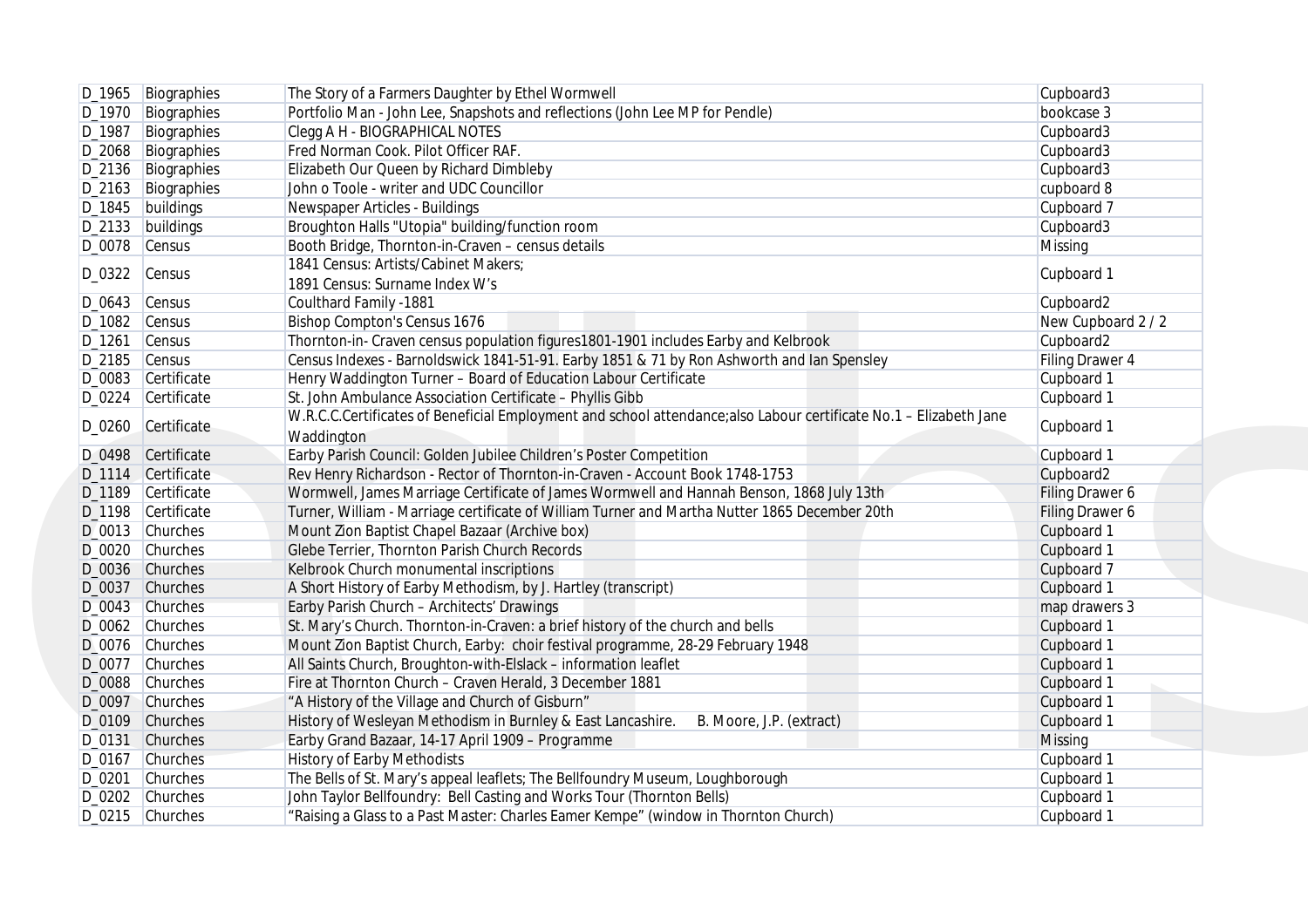|        | D_0217 Churches | "A Short History of Earby Methodism", by John Hartley                                                                                    | Missing    |
|--------|-----------------|------------------------------------------------------------------------------------------------------------------------------------------|------------|
|        | D_0222 Churches | Certificate of Membership of the Methodist Church - Phyllis Gibb                                                                         | Cupboard 1 |
|        | D_0239 Churches | Wesleyan Church, Earby; Grand Bazaar 14-17 April 1909                                                                                    | Cupboard 1 |
| D_0241 | Churches        | "And Sometimes upon the Hills: the Quakers in North West England" by D.A. Rooksby                                                        | Cupboard 1 |
|        | D_0242 Churches | Mount Zion Baptist Church: Anniversary Programmes                                                                                        | Cupboard 1 |
|        | D_0243 Churches | Mount Zion Baptist Church: Year Book 1961                                                                                                | Cupboard 1 |
|        | D_0255 Churches | History of Dales Congregational Churches, by Thos. Whitehead (extract)                                                                   | Cupboard 1 |
|        | D_0256 Churches | The Baptists of Yorkshire (extract)                                                                                                      | Cupboard 1 |
|        | D_0257 Churches | Bethel United Methodist Church, Kelbrook: Centenary Bazaar 1-3 April 1926                                                                | Cupboard 1 |
|        | D_0258 Churches | United Methodist Church, Earby (George Street): Rainbow Bazaar 19-21 March 1925                                                          | Cupboard 1 |
|        |                 |                                                                                                                                          |            |
|        | D_0259 Churches | Bethel United Methodist Church, Kelbrook: Centenary Celebrations                                                                         | Cupboard 1 |
|        | D_0270 Churches | Pendle Circuit of the Methodist Church; West Craven Section                                                                              | Cupboard 1 |
|        | D_0284 Churches | "St. Patrick's Church, Earby", by Monsignor George Bradley: Catholic Post, March 1998                                                    | Cupboard 1 |
|        | D_0294 Churches | A New Church for Earby: Catholics' Need                                                                                                  | Cupboard 1 |
|        | D_0319 Churches | "Skipton Friends": transcript of tape Arthur Raistrick's memories of "Skipton Friends" between 1919 and 1945<br>(recorded February 1970) | Cupboard 1 |
| D_0327 | Churches        | "Thornton Church - Visitation" by Jim Walker                                                                                             | Cupboard 1 |
|        | D_0365 Churches | Parish of Broughton, Marton & Thornton: Programme of Events April-May 1999; New Year's Day Celebration 2000                              | Cupboard 1 |
|        | D_0371 Churches | Bolton Abbey: the Priory Church of St. Mary and St. Cuthbert                                                                             | Cupboard 1 |
|        | D_0379 Churches | Renovation of Church Bells (2 newspaper cuttings)                                                                                        | Cupboard 1 |
| D_0394 | Churches        | All Saints Parish Church, Earby: Extract Minutes Church Building Scheme 1906 and Extract Sunday School Register1925 Cupboard 1           |            |
|        | D_0396 Churches | Local Churches - Programmes                                                                                                              | Cupboard 1 |
|        |                 | "Earby Parish and its Church", notes and transcribed articles by Stephanie Carter, nee Shuttleworth" the Story of All                    |            |
|        | D_0456 Churches | Saints Church" by Clive Kirkham, 197                                                                                                     | Cupboard 1 |
|        | D_0476 Churches | Royal British Legion Earby Thornton & Kelbrook Branch                                                                                    | Cupboard 1 |
|        | D_0480 Churches | Earby Sunday Schools: United Procession and Field Day, 4th August 1923                                                                   | Cupboard 1 |
|        | D_0514 Churches | All Saints Parish Church, Earby - Information leaflet & Parish News                                                                      | Cupboard 1 |
|        | D_0515 Churches | Earby Parish Church newsletters, etc. (copies donated by Stephanie Carter (nee Shuttleworth)                                             | Cupboard 1 |
|        | D_0547 Churches | Salterforth Inghamite Chapel - Benjamin Ingham; notes from various Salterforth organisations                                             | Cupboard 1 |
| D_0567 | Churches        | A Short History of All Saints' Church, Ripley                                                                                            | Cupboard 1 |
|        | D_0599 Churches | Rev. Henry Richardson, Rector of Thornton-in-Craven - Account Book 1748-1753                                                             | Cupboard 1 |
|        | D_0611 Churches | Thornton Well Project "All's Well at St. Mary's"                                                                                         | Cupboard2  |
|        | D_0618 Churches | "A History of Kelbrook Church; its Vicars and its School" by Viutor Laycock                                                              | Cupboard2  |
|        | D_0633 Churches | Wesleyan Methodists, Barnoldswick Circuit: order of public religious services 16 October 1921 to 14 January 1922                         | Cupboard2  |
|        | D_0634 Churches | Riley Street Methodist Church; 75th Anniversary services and events                                                                      | Cupboard2  |
|        | D_0635 Churches | Riley Street Methodist Church: Opening and Re-dedication                                                                                 | Cupboard2  |
|        |                 |                                                                                                                                          |            |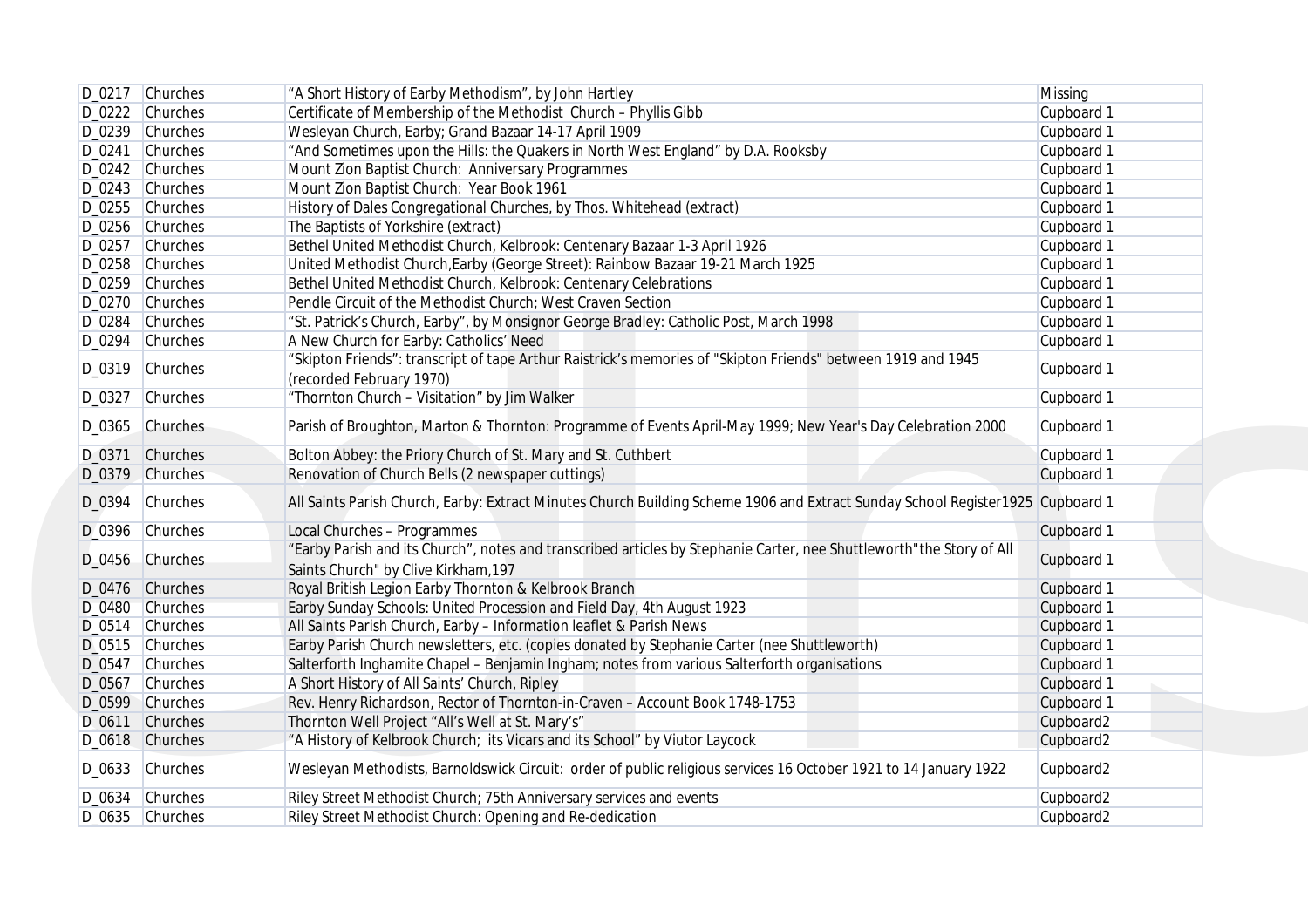| D_0637 Churches | Thornton-in-Craven (St. Mary) - extract from "Bells in the West Riding of Yorkshire"                                     | Cupboard2       |
|-----------------|--------------------------------------------------------------------------------------------------------------------------|-----------------|
| D_0680 Churches | Pedigree of Richardson, Bierley Hall, Bradford (family of Rev. Henry Richardson, Rector)                                 | Cupboard2       |
| D_0746 Churches | The Work and Nature of a Sidesman                                                                                        | Cupboard2       |
| D_0753 Churches | Earby's Flat Pack Church                                                                                                 | Cupboard2       |
| D_0768 Churches | The Round - Parish Newsletter                                                                                            | Cupboard2       |
| D_0769 Churches | Broughton with Elslack All Saints Church Visitor guide                                                                   | Cupboard2       |
| D_0774 Churches | Earby Baptist Church Registers 1819-1870 & 1838 - 1852 draft                                                             | Cupboard2       |
| D_0779 Churches | Dales Heritage no 6 - Includes report on Thornton Well Project                                                           | Magazine Racks  |
| D_0838 Churches | 17th Century Rectors of Thornton-in-Craven                                                                               | Cupboard2       |
| D_0839 Churches | Sunday School Register - Wesleyan Methodist Church                                                                       | Cupboard2       |
|                 |                                                                                                                          |                 |
| D_1059 Churches | St Mary's Thornton in Craven - Church Well Interpertation Board                                                          | Cupboard2       |
| D_1091 Churches | Rectors of Thornton-in-Craven                                                                                            | Cupboard2       |
| D_1093 Churches | Extracts from Calamy Revised by A G Matthews                                                                             | Cupboard2       |
| D_1134 Churches | Thornton Parish records extracts - 18th century                                                                          | Cupboard2       |
| D_1135 Churches | Glebe Terrier (1781) and Thornton Parish Church Records - by Bev Parker                                                  | Cupboard2       |
| D_1146 Churches | Earby & District Council of Churches/Churches Together                                                                   | Cupboard2       |
| D_1148 Churches | All's Well at St. Mary's Church, Thornton-in-Craven                                                                      | Cupboard2       |
| D_1266 Churches | St Patricks Church Earby by Monsignor George Bradley                                                                     | Cupboard2       |
| D_1276 Churches | <b>Various Church Leaflets</b>                                                                                           | Cupboard2       |
| D_1286 Churches | Notes on Earby and Disrtrict Churches and Chapels - For millennium exhibition and millennium Chronicles - by Bob<br>Abel | Cupboard2       |
|                 |                                                                                                                          |                 |
| D_1293 Churches | quotations - Bazaar Souvenir- Queensgate Wesleyan Church April 1924                                                      | Cupboard2       |
| D_1296 Churches | Mount Zion Baptist Church Choir Festival programmes                                                                      | Cupboard2       |
| D_1297 Churches | Mount Zion Baptist Church, Earby, Choir Weekends                                                                         | Cupboard2       |
| D_1320 Churches | The Churchyard Yew Trees at St. Mary-le-Ghyll                                                                            | Cupboard2       |
| D_1322 Churches | The Church Well at St Marys Thornton in Craven                                                                           | Cupboard2       |
| D_1334 Churches | L.S. Morris & E.Kempe exhibition                                                                                         | Cupboard4       |
| D_1335 Churches | St. Mary's Well exhibition                                                                                               | Cupboard4       |
| D_1382 Churches | George St. Methodist photos list of names- VE day 1945                                                                   | Cupboard3       |
| D_1395 Churches | United Wesleyan and primitive Methodist churches in Earby and Barnoldswick. Time line                                    | Cupboard3       |
| D_1399 Churches | Earby of long ago, Methodism thorugh 75 years John Hartley Craven Herald 7th Aug 1936 - newspaper articles               | Cupboard3       |
| D_1436 Churches | St Marys RC Church Burnley Baptism and Marriage Records                                                                  | Cupboard3       |
| D_1470 Churches | Patronal Festval and Procession of Witness 1990s?                                                                        | Cupboard3       |
| D_1472 Churches | Salterforth Jottings                                                                                                     | Cupboard3       |
| D_1492 Churches | The Ideal Recipe Book - Souvenir of the Winter Gardens Bazaar November 1926 held at Mount Zion Baptsts                   | Cupboard3       |
| D_1497 Churches | Meeting to discuss future of St Peters Church Earby                                                                      | Cupboard3       |
| D_1570 Churches | All Saints Centenary book in publisher format                                                                            | Filing Drawer 3 |
|                 |                                                                                                                          |                 |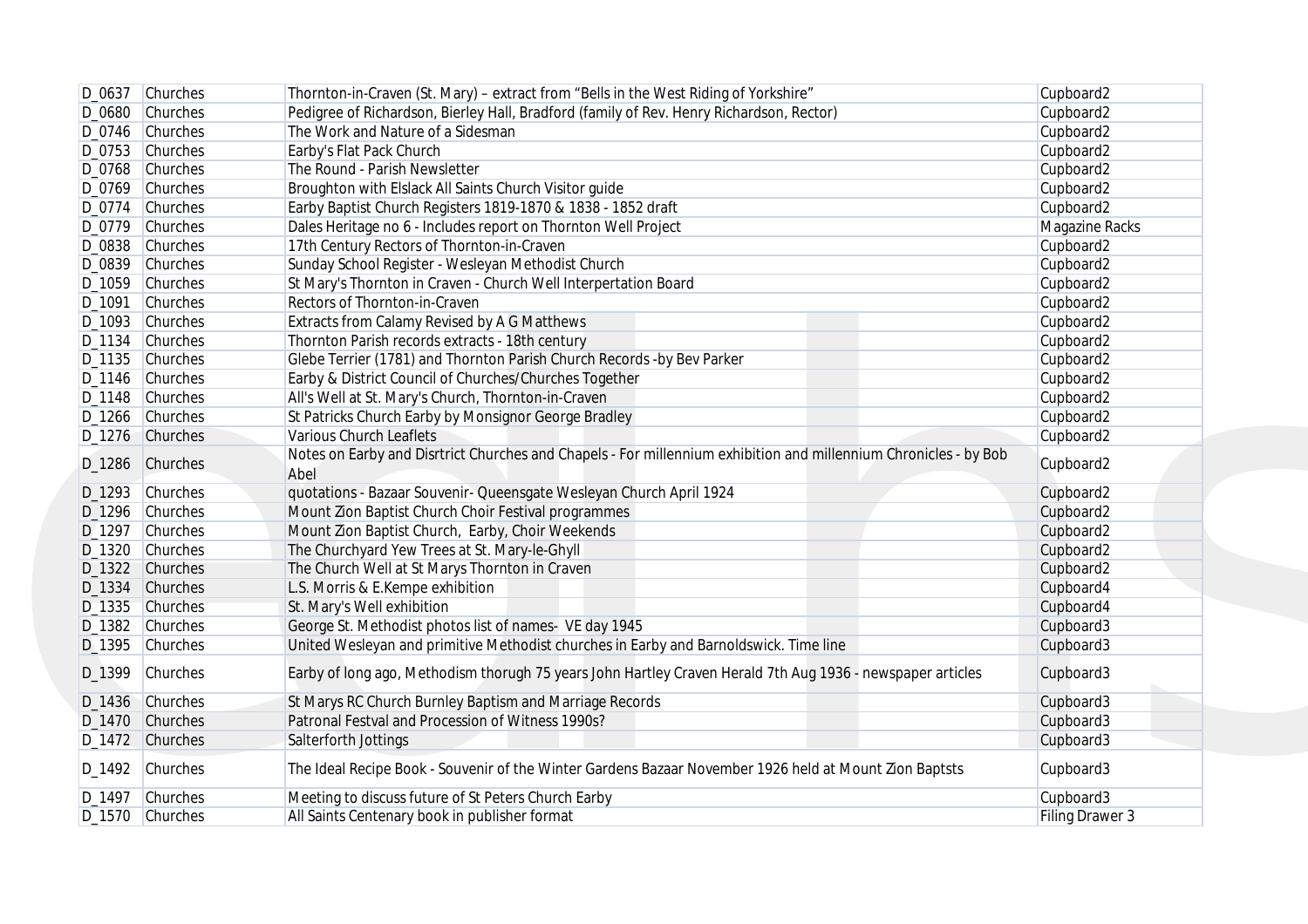|        | D_1579 Churches | Notes on History of All Saints Church                                                                                       | Filing Drawer 1 |
|--------|-----------------|-----------------------------------------------------------------------------------------------------------------------------|-----------------|
|        | D_1583 Churches | Mount Zion Baptist Church / Girl Guides                                                                                     | Filing Drawer 1 |
|        | D_1584 Churches | <b>Thornton Well</b>                                                                                                        | Filing Drawer 1 |
|        | D_1592 Churches | Thornton St Marys Holy Well Restroation Project - photos                                                                    | Filing Drawer 4 |
|        | D_1593 Churches | Thornton St Marys Holy Well Restoration Project - photos                                                                    | Filing Drawer 4 |
|        | D_1594 Churches | Thornton St Marys Holy Well Restoration - photos                                                                            | Filing Drawer 4 |
|        | D_1595 Churches | Illustrastions for Henry Richardson Book                                                                                    | Filing Drawer 4 |
|        | D_1596 Churches | Alls Well at St Marys, Henry Richards Life of a Thornton Rector - Master Dsc                                                | Filing Drawer 4 |
|        | D_1597 Churches | Henry Richarson - Life and Legacy of a Thornton Rector - captions fro illustrations                                         | Filing Drawer 4 |
|        | D_1598 Churches | Richardson Henry Life and Legacy of a Thornton Rector - illustrations                                                       | Filing Drawer 4 |
|        | D_1599 Churches | Henry Richardson family tree and map of Glebe Lands                                                                         | Filing Drawer 4 |
|        | D_1604 Churches | All SAINTS Centenary by Stehanie Carter in publisher 2003 format                                                            | Filing Drawer 4 |
|        | D_1625 Churches | Ghyll Church - Dedication of the bells                                                                                      | Filing Drawer 4 |
|        | D_1673 Churches | A guide to the Parish Church of St Michael and All Angels - Haworth                                                         | bookcase 2      |
|        | D_1764 Churches | Earby St Patricks Catholic Church                                                                                           | Cupboard3       |
| D_1767 | Churches        | St Michael the Archangel, Kirkby in Malhamdale -1490-1990- a Celebration of 500 years in Malhamdale                         | Cupboard3       |
|        | D_1770 Churches | The Licensing of Hugh Fielden BA as Vicar of EARBY AND Kelbrook - Programme of Service and invitation                       | Cupboard3       |
|        | D_1771 Churches | The Gill - Undenominational Burial Ground, Barnoldswick - Rules and Regulations                                             | Cupboard3       |
|        | D_1826 Churches | Churches Together Earby and District - Celebrate Christmas with us 2007 - programme of services and events                  | Cupboard3       |
|        | D_1852 Churches | Newspaper Articles - Churches                                                                                               | Cupboard 7      |
|        | D_1864 Churches | Documents relating to All Saints Church                                                                                     | Cupboard3       |
|        | D_1911 Churches | Special forms of service in commemoration of King George VI                                                                 | Cupboard3       |
|        | D_1932 Churches | Let The Bells Ring Out for Church Milestone (500th Anniversary of the church tower) - Craven Herald Article October<br>2010 | Cupboard3       |
|        | D_1972 Churches | All Saints Parish Church - the First 100 years 1909-2009                                                                    | bookcase 2      |
|        | D_1990 Churches | Riley Street Methodist Church programmes - Choir Festival 1935, "Pantomedley" 1944                                          | Cupboard3       |
|        | D_1999 Churches | All Saints Church Earby. Centenary (2009) Research Notes                                                                    | Cupboard3       |
|        | D_2043 Churches | Well project 2006/7. Draft document                                                                                         | Cupboard3       |
|        | D_2060 Churches | Inghamite Church & School Salterforth. Poster re dedication service. April 29th & 30th 1933                                 | Cupboard3       |
|        | D_2074 Churches | Programme for Earby to Bethlehem. 18/12/2005                                                                                | Cupboard3       |
|        | D_2075 Churches | All Saints Parish Church, Earby. The first Hundred Years 1909-2009                                                          | Cupboard3       |
|        | D_2077 Churches | Moint Zion Baptist Church. Induction & Service of Welcome, Rev. Frank W Trout                                               | Cupboard3       |
|        | D_2078 Churches | Mount Zion Baptist Church Flower Festival 1976                                                                              | Cupboard3       |
|        | D_2079 Churches | Mount Zion Baptist Church 100th Anniversary.                                                                                | Cupboard3       |
|        | D_2084 Churches | St Mary's Church, Thornton in Craven, concert programme "The Colne Orpheus Choir" 22/09/2002                                | Cupboard3       |
|        | D_2125 Churches | Alls Well Project. Phase 1 & 2                                                                                              | Cupboard6       |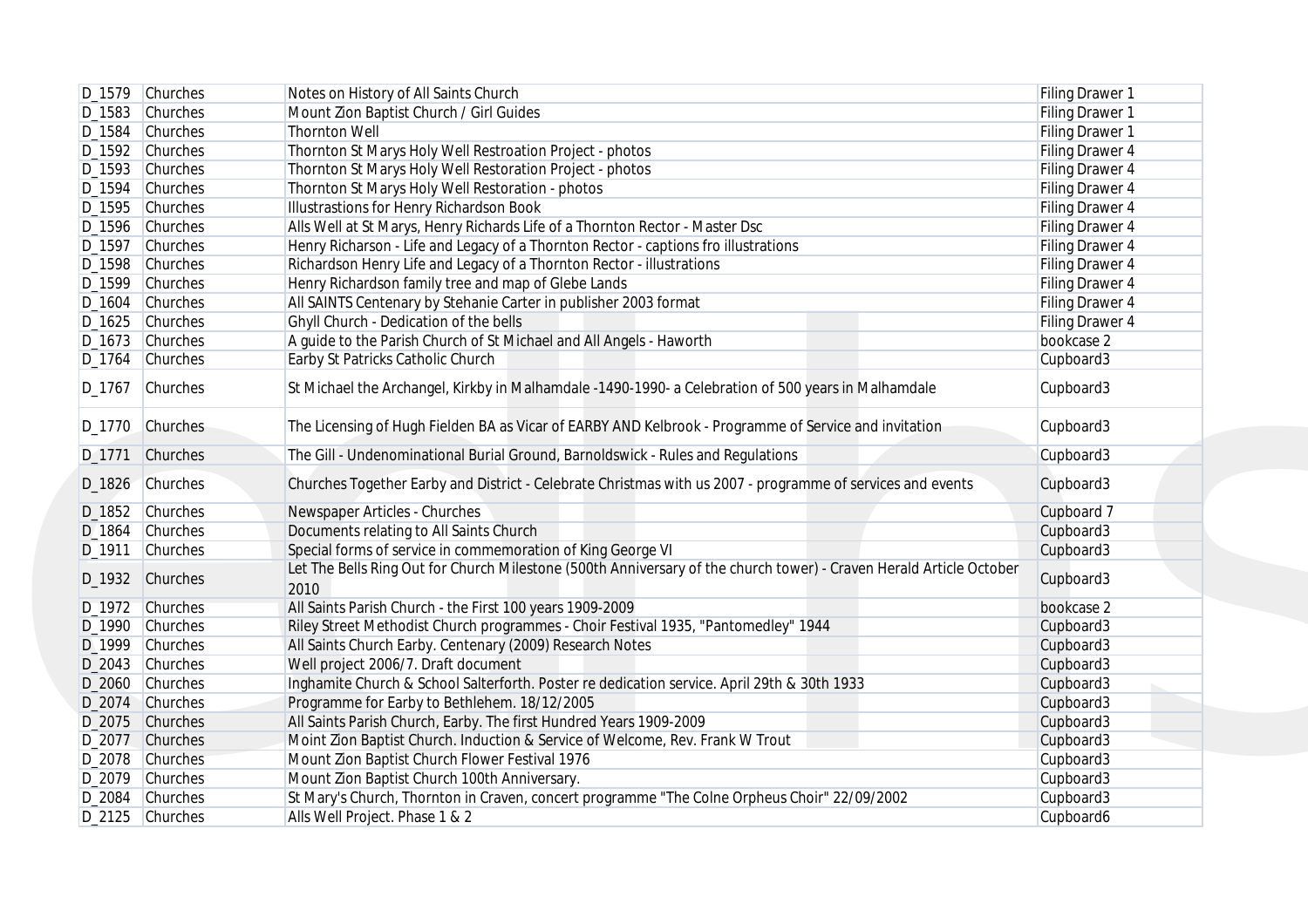|                  | D_2126 Churches    | Alls Well Project. Applications & Reports                                                                                          | Cupboard6       |
|------------------|--------------------|------------------------------------------------------------------------------------------------------------------------------------|-----------------|
|                  | $D_2$ 134 Churches | St Marys Church, Thornton in Craven - photos by John Buglass                                                                       | Cupboard3       |
|                  | D_2145 Churches    | The Beauty of English Churches by Lawrence E Jones                                                                                 | bookcase 2      |
|                  | D_2159 Churches    | Churches Together in Earby, Kelbrook and Salterforth - Chistmas card and programme of services 2012                                | Cupboard3       |
| D_2161           | Churches           | Inghamite Chapel Salterforth Bi Centenary 1754-1974                                                                                | cupboard 8      |
|                  | D_2195 Churches    | Salterforth Inghamite Chapel - a History - by Colin Dalby                                                                          | Filing Drawer 4 |
|                  | D_2204 Churches    | The Magazine - West Craven Baptist Fellowship                                                                                      | cupboard 8      |
|                  | D_2223 Churches    | Order of Divine Service for Her Majesty's Coronation - 1953                                                                        | cupboard 8      |
| D_0120 Council   |                    | Official Guide of Earby Urban District Council                                                                                     | Cupboard 1      |
| D_0265 Council   |                    | Earby Urban District Council: Minutes of the Council and Committees, June 1928                                                     | Cupboard 1      |
| D_0266 Council   |                    | Earby Urban District Council: Abstract of Accounts, 31 March 1932                                                                  | Cupboard 1      |
| D_0267           | Council            | Earby Urban District Council: Minutes of the Council and Committees, July 1935                                                     | Cupboard 1      |
| D_0285 Council   |                    | Pendle Planning Guide & Potential Housing Sites Questionnaire                                                                      | Cupboard 1      |
| D_0286 Council   |                    | Colne Town Council: Minutes of the Council and Committee Meetings, 30 May - 22 June 1928                                           | Cupboard 1      |
| D_0344           | Council            | Earby UDC: scale of charges for the supply of water                                                                                | Missing         |
| D_0589           | Council            | Earby Urban District Council Year Book, 1959-60                                                                                    | Cupboard3       |
| D_0590 Council   |                    | Earby Urban District Council Year Book, 1963-64                                                                                    | Cupboard3       |
| D_0727 Council   |                    | Earby Urban District Guide                                                                                                         | Cupboard3       |
| D_0730 Council   |                    | Borough of Pendle Year Book and Diary 1983-4                                                                                       | Cupboard3       |
| D_0766 Council   |                    | Earby Carbon Neutral Programme - Launch                                                                                            | Cupboard2       |
| D_0767           | Council            | Earby Planning Application Documents - White House Farm                                                                            | Cupboard2       |
| D_0800           | Council            | Earby Parish Going Carbon Neutral Project                                                                                          | Cupboard2       |
| D_1081           | Council            | Earby Official Guide of the Urban District Council 1932                                                                            | Cupboard2       |
| D_1187           | Council            | A Guide to the Future of Earby- Parish Plan Update                                                                                 | Cupboard2       |
|                  |                    |                                                                                                                                    |                 |
| D_1203<br>D_1254 | Council            | Booth Bridge Planning Application                                                                                                  | Cupboard2       |
|                  | Council            | Earby Environmental Project                                                                                                        | Cupboard2       |
| D_1263 Council   |                    | Proposed Earby Conservation Area                                                                                                   | Cupboard2       |
| D_1311           | Council            | Byelaws made by the Earbv Urban District Council with respect to New Streets and Buildings                                         | Cupboard2       |
| D_1410 Council   |                    | Colne Official Guide circa 1950's                                                                                                  | Cupboard3       |
| D_1411           | Council            | Nelson Official Guide circa 1950's                                                                                                 | Cupboard3       |
| D_1521           | Council            | Greenwood, John - Earby UDC by-election notice - Polling day dec 17th 1949                                                         | Cupboard3       |
| D_1747 Council   |                    | Earby District Council Civic Service 1961 - Order of Service                                                                       | Cupboard3       |
| D_1801           | Council            | Borough of Pendle Year Book and Diary 1987-88                                                                                      | Cupboard3       |
| D_1850 Council   |                    | NewspaperArticles - Local Government                                                                                               | Cupboard 7      |
| D_1910 Council   |                    | County Borough of Burnley - Old Folks tea and concert celebrating the 25th anniversary of the Accession of King<br>George V - 1935 | Cupboard3       |
| D_1967 Council   |                    | Earby Official Guide - commemorative edition 1973/4                                                                                | Cupboard3       |
|                  | D_2055 Council     | Lancashire County Council saferstreets                                                                                             | Cupboard3       |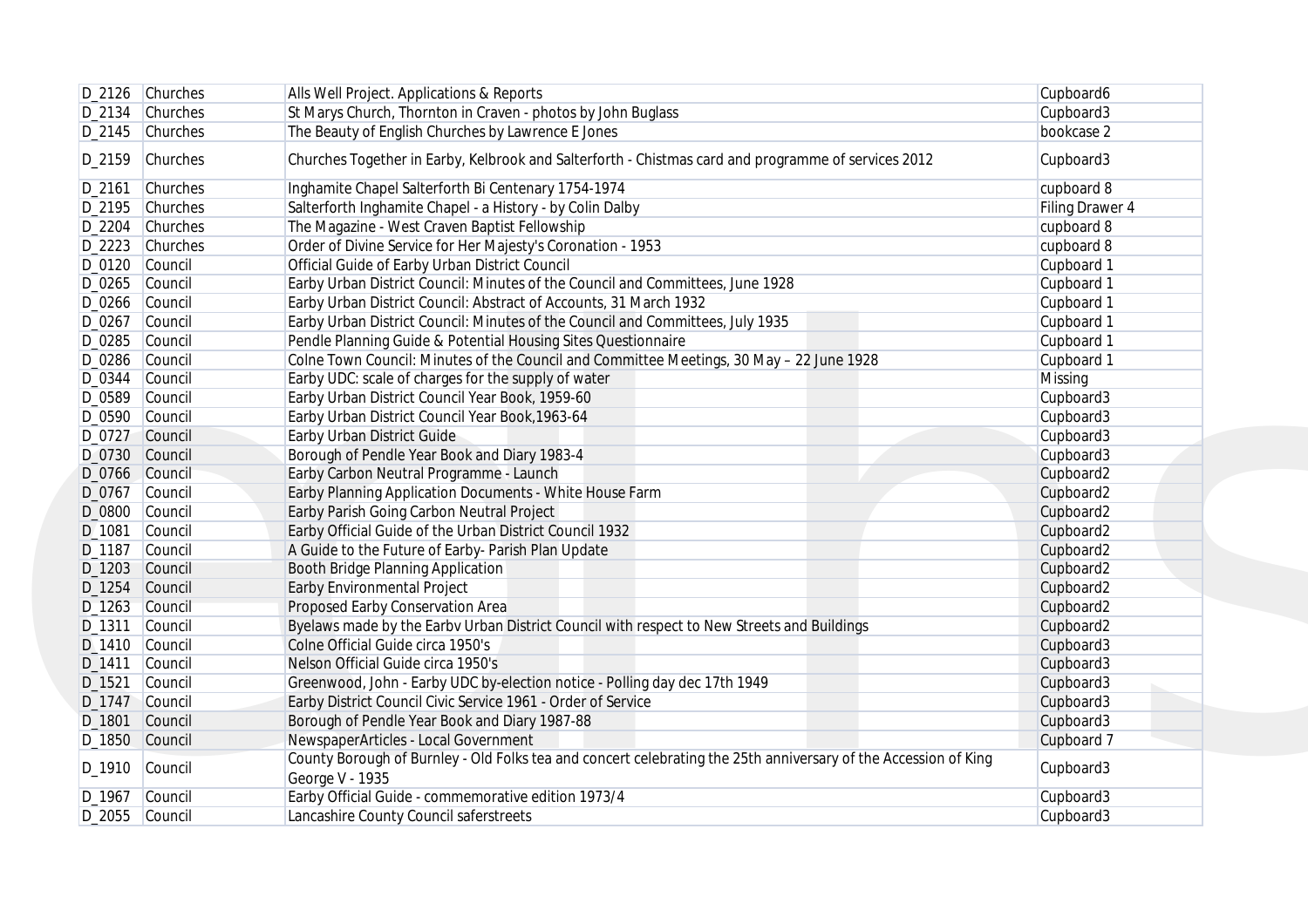|                    | D_2086 Council | Heritage Open Days 2012 Burnley & Pendle                                                                        | Cupboard3     |
|--------------------|----------------|-----------------------------------------------------------------------------------------------------------------|---------------|
| D_0003 Deed        |                | Registration of plot Wheatlands Cemetery - Register No.58                                                       | Cupboard 1    |
| $D_0127$ Deed      |                | 32 Mill Brow, Earby                                                                                             | Cupboard 1    |
| $D_0362$ Deed      |                | Release of Lands in Kelbrook by Henry Croasdale to James Croft                                                  | Cupboard 1    |
| $D_0542$ Deed      |                | Deeds extracts from Pendle Property North - D. Crowther, 1986                                                   | Cupboard 1    |
| $D_0$ 744 $D$ eed  |                | Mostyn Avenue Deeds to number 7                                                                                 | Cupboard2     |
| $D_1429$ Deed      |                | The Bagshawe of Oakes Records - Vol 1 part 1                                                                    | Cupboard3     |
| D_1863 Deed        |                | Title Deeds for 20 Shuttleworth Street                                                                          | Cupboard3     |
| $D_1974$ Deed      |                | Bundle of Documents relating to the estate of Slater Family 1790s to 1930s                                      | Cupboard3     |
| D_1985 Deed        |                | Hague House Kelbrook - extracts from deeds                                                                      | Cupboard3     |
| D_2027 Deed        |                | Extract from Abstract of Title - Glen Farm, Earby. Birley Playing Filelds - includes sketch map                 | map drawers 3 |
| D_0016 EDLHS       |                | Agendas & Minutes of ELHS meetings                                                                              | Missing       |
| D_0296 EDLHS       |                | Earby Parish Heritage Map Project                                                                               | Cupboard 1    |
| D_0392 EDLHS       |                | Earby & District Local History Society: Millenium Lottery Bid                                                   | Cupboard 1    |
|                    |                |                                                                                                                 |               |
| D_0723 EDLHS       |                | Earby & District Local History Society: questionnaire results                                                   | Cupboard2     |
| D_0732 EDLHS       |                | <b>EDLHS Questionnaire on Visits</b>                                                                            | Cupboard2     |
| D_0793 EDLHS       |                | Archive Accessions Inventory User Manual Microsoft Access Data Base 2007                                        | Cupboard2     |
| D_0835 EDLHS       |                | Archive Accession User Manual Microsoft Access 2003 Database                                                    | Cupboard2     |
| D_0999 EDLHS       |                | Earby and District Local History Society File -1995                                                             | Cupboard6     |
| D_1000 EDLHS       |                | EDLHS Chirmans Correspondence 1995-1999                                                                         | Cupboard6     |
| D <sub>-1001</sub> | EDLHS          | EDLHS Chairman's Correspondence 1999-2001                                                                       | Cupboard6     |
| D_1006 EDLHS       |                | EDLHS Treasurer's File - 1995-2004                                                                              | Cupboard6     |
| D_1007 EDLHS       |                | EDLHS Accounts File 1995-2005                                                                                   | Cupboard6     |
| $D_1063$ EDLHS     |                | Floradora - Earby Amateur Operatic and Dramatic Society Programme                                               | Cupboard2     |
| D_1120 EDLHS       |                | EDLHS Chairmans Minutes 3 Feb 1998 - 5 Aug 2003                                                                 | Cupboard6     |
| D_1132 EDLHS       |                | EDLHS Chairmans Minute Book - August 2003 to October 2006                                                       | Cupboard6     |
| D_1178 EDLHS       |                | <b>Society Guidance Notes</b>                                                                                   | Cupboard2     |
| D_1191             | <b>EDLHS</b>   | EDLHS TREASURER'S Account Book 1995-2006                                                                        | Cupboard6     |
| $D_1192$ EDLHS     |                | Treasurer's Correspondence and Receipts - 2006                                                                  | Cupboard6     |
| $D_1193$ EDLHS     |                | Tresurer's Correspondence and Receipts - 2007                                                                   | Cupboard6     |
| $D_1$ 194 EDLHS    |                | Treasurer's Correspondence and Receipts - 2008                                                                  | Cupboard6     |
| D_1249 EDLHS       |                | EDLHS Treasurer's (Helen Horner) Committee Meeting File -1995-2000 (with gaps)                                  | Cupboard6     |
| $D_1432$ EDLHS     |                | Minutes of the Committee 1995-97                                                                                | Cupboard6     |
| D_1476 EDLHS       |                | Secretary's File 1995-2000                                                                                      | Cupboard6     |
| D_1489 EDLHS       |                | West Craven Local History Association* "Invite you to a trip to the Settle-Carlisle Railway, 13 September 2003" | Cupboard3     |
| D_1491 EDLHS       |                | Correspondence                                                                                                  | Cupboard6     |
| D_1519 EDLHS       |                | House History - One day Conference held at New Road Community Centre                                            | Cupboard3     |
|                    | D_1520 EDLHS   | House History workshop - October 2003                                                                           | Cupboard3     |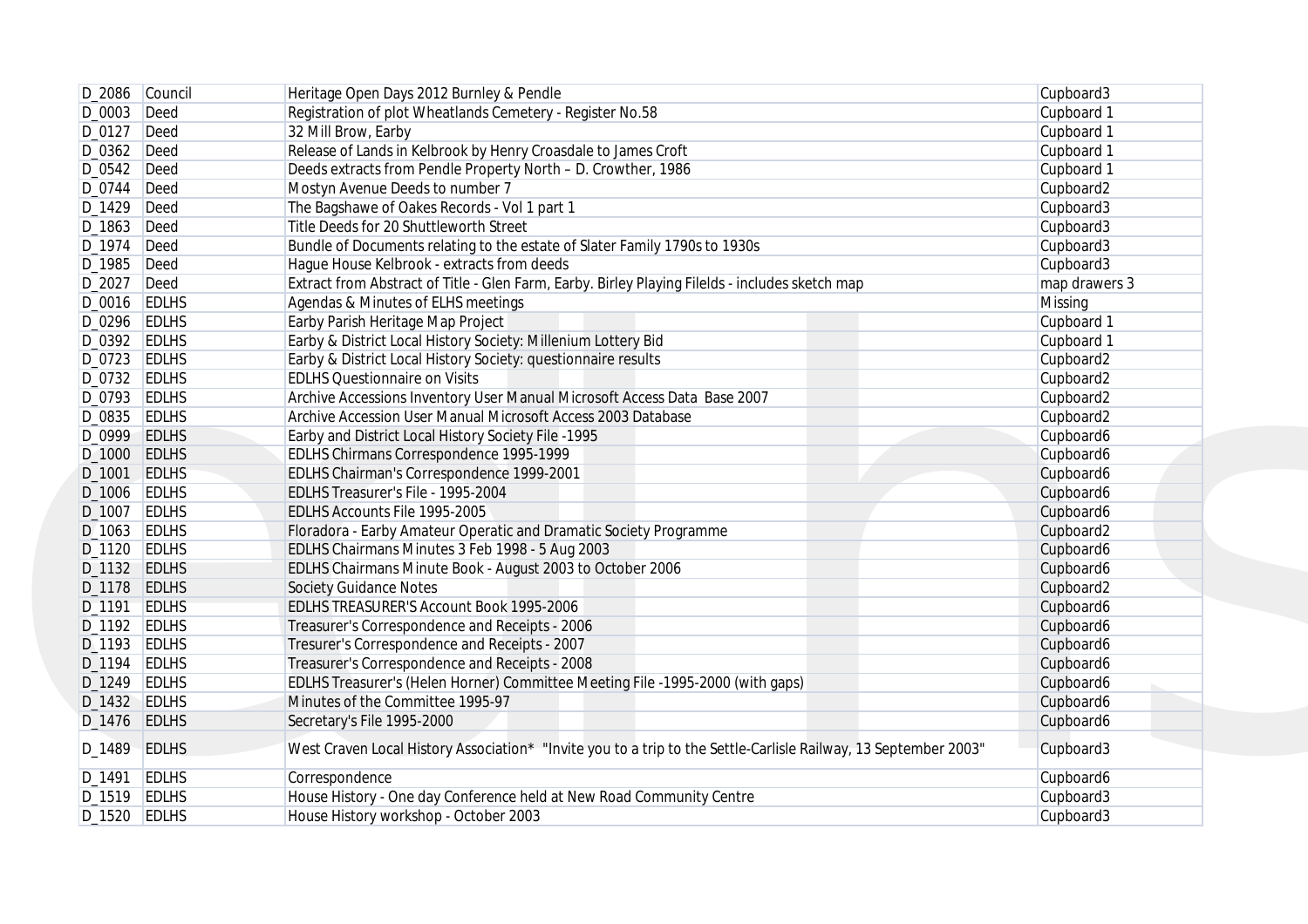|                 | D_1548 EDLHS     | Chronicles back-up disc                                                                                            | Filing Drawer 3        |
|-----------------|------------------|--------------------------------------------------------------------------------------------------------------------|------------------------|
| $D_1553$ EDLHS  |                  | Treasurer's disc Helen Horner Treasurer                                                                            | Filing Drawer 3        |
| D_1566 EDLHS    |                  | Chronicles copies - a few & Earby in Bygone Days.                                                                  | Filing Drawer 3        |
| $D_1568$ EDLHS  |                  | Events - annualdinners, autumn fairs, exhibitions, walks etc                                                       | Filing Drawer 3        |
| $D_1571$ EDLHS  |                  | All Saints Centenary book pdf format & paper on proposed EDLHS web site                                            | Filing Drawer 3        |
| $D_1572$ EDLHS  |                  | EDLHS Treasurer's back up disc                                                                                     | Filing Drawer 3        |
| $D_1577$ EDLHS  |                  | EDLHS PUBLICATIONS; Transcripts of newspaper artices; Chroicles 2008                                               | Filing Drawer 1        |
| D_1587 EDLHS    |                  | History Society Photos etc                                                                                         | Filing Drawer 4        |
| D_1622 EDLHS    |                  | Chronicles 2009 and 2010 Archived - publisher format                                                               | Filing Drawer 4        |
| D_1627 EDLHS    |                  | Earby Chronicle 47 Winter 2007                                                                                     | Filing Drawer 4        |
| D_1628 EDLHS    |                  | <b>EARBY Chronicles Winter 2009</b>                                                                                | Filing Drawer 4        |
| D_1629 EDLHS    |                  | EDLHS Documents - Some material taken from old web site (www.eurebi.org)                                           | Filing Drawer 4        |
| D_1632 EDLHS    |                  | Chronciles Winter 2006                                                                                             | Filing Drawer 4        |
| D_1633 EDLHS    |                  | Chronicles Autumn 2001 edition 22                                                                                  | Filing Drawer 4        |
| $D_1699$ EDLHS  |                  | Craven Hera;d Article re start of the Earby and District Local History Society in 1995                             | map drawers 3          |
| D_1861 EDLHS    |                  | <b>Chronicles - Archive Copies</b>                                                                                 | Cupboard6              |
| D_1862 EDLHS    |                  | <b>Chronicles Archive Copies</b>                                                                                   | Cupboard6              |
| D_1870 EDLHS    |                  | Gwen Fisher file                                                                                                   | Cupboard6              |
| D_1871 EDLHS    |                  | <b>Chronicles Back numbers</b>                                                                                     | Cupboard6              |
| D_1920 EDLHS    |                  | Millennium Chronicles - drafts etc                                                                                 | Cupboard3              |
| D_2037 EDLHS    |                  | EDLHS Accounts; 2009;2010;2011                                                                                     | Cupboard6              |
| D_2039 EDLHS    |                  | Chairman's File: Jan 2009 - Feb 2011                                                                               | Cupboard6              |
| D_2040 EDLHS    |                  | Treasurer's Committee Meeting File: 1995 - 2000                                                                    | Cupboard6              |
| $D_2046$ EDLHS  |                  | Photo of sign re trip to Newsholme Hall                                                                            | Cupboard3              |
| D_2082 EDLHS    |                  | EDLHS Earby Walk with Skipton & Craven History Society 2006                                                        | Cupboard3              |
| D_2111 EDLHS    |                  | Heritsage Open Day 8/9/2012 photo disc                                                                             | <b>Filing Drawer 1</b> |
|                 |                  | Heritage Open Day 2012 and official opening of Heritage Archgive room at New Road Community Centre and             |                        |
| D_2182 EDLHS    |                  | Remembrance Sunday 2012 - photographic records                                                                     | Filing Drawer 4        |
| D_2208 EDLHS    |                  | Reception for Historical Societies hosted by chaiman of Lancashire Councty Council - 23/1/2013                     | cupboard 8             |
| $D_2$ 210 EDLHS |                  | Earby Chronicles edition 15 - Millennium Special                                                                   | cupboard 8             |
|                 | D_0038 Education | Essays from Jack Greenwood's school books, 1910-12                                                                 | Cupboard 1             |
|                 |                  | Education in 19th century England; Education of working-class children in Lancashire; Timetable for a Schoolday in |                        |
|                 | D_0039 Education | 1900                                                                                                               | Cupboard 1             |
|                 | D_0082 Education | Earby New Road School: WRCC report, 28 October 1911; return & claim, 31 May 1905                                   | Cupboard 1             |
|                 | D_0244 Education | New Road School Centenary 1896-1996: School Memories                                                               | Cupboard 1             |
|                 | D_0312 Education | Katherine Bruce Glasier: "The Glen Book" (Archive box)                                                             | Cupboard 1             |
|                 | D_0316 Education | Swansea Nursery School, opened by Katherine Bruce Glasier                                                          | Cupboard 1             |
|                 | D_0324 Education | James Lindley: Scholars' Reunion 1930; death 1936 - obituary                                                       | Cupboard 1             |
|                 | D_0366 Education | An Earby School Record - Six Scholarships in One Year                                                              | Cupboard 1             |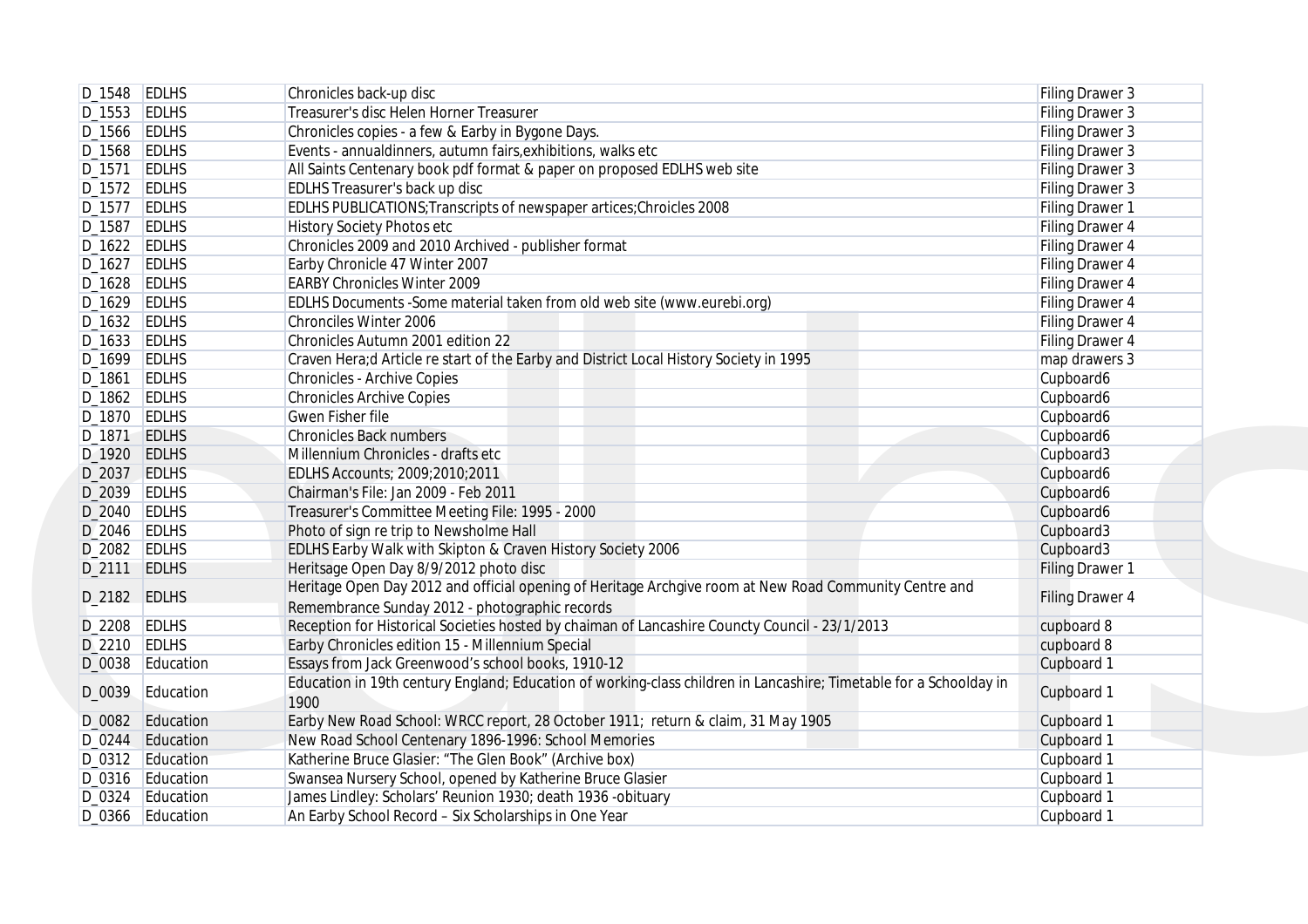|        | D_0539 Education     | Earby Training Centre Working Group minutes                                                                              | Cupboard 1      |
|--------|----------------------|--------------------------------------------------------------------------------------------------------------------------|-----------------|
|        | D_0683 Education     | "My Village" - School Project by Ann Taylor, Form 1B                                                                     | Cupboard2       |
|        | D_0960 Education     | Earby Wesleyan Jubillee 1923                                                                                             | Cupboard2       |
|        | D_1056 Education     | Education History - Information and sources                                                                              | Cupboard2       |
|        | D_1154 Education     | New Road School Remembered by Robert Abel                                                                                | Cupboard2       |
|        | D_1222 Education     | Teaching was fun - Memories of 36 years in the teaching profession by Dennis Cairns                                      | bookcase 2      |
|        | D_1225 Education     | The History of Earby Grammar School by J A Walker                                                                        | Cupboard2       |
|        | D_1295 Education     | Earby Springfield Primary School -School Brochure                                                                        | Cupboard2       |
|        | D_1330 Education     | Victoria Institute - "Earby's Village Institute: Penny Readings" by John Hartley. Craven Herald 24 July 1931             | Cupboard2       |
|        | D_1422 Education     | Mobile Library Based at Earby - New Service Put Into OperationJune 1954                                                  | Cupboard3       |
|        | D_1522 Education     | West Riding County Council Education Committee- Book Plate, J Greenwood- 1911                                            | Cupboard3       |
|        | D_1557 Education     | New Road School Remembered                                                                                               | Cupboard3       |
|        | D_1575 Education     | Earby Grammar School, research notes                                                                                     | Filing Drawer 3 |
| D_1671 | Education            | Hawkshead Grammar Sdhool - a History and Guide to thMuseum                                                               | bookcase 2      |
|        | D_1676 Education     | Teaching was Fun by Dennis Cairns - Memories of 36 years in the teaching profession                                      | bookcase 2      |
|        | D_1688 Education     | Constructive and decorative Stitchery by Elizabeth Glasier Foster                                                        | bookcase 2      |
|        | D_1689 Education     | Embroidery and Design in the New Stitchery by Elizabeth Foster Glasier                                                   | bookcase 2      |
|        | D_1848 Education     | Newspaper Articles - Education                                                                                           | Cupboard 7      |
|        | D_1873 Education     | Earby Grammar School Log Books                                                                                           | Cupboard3       |
|        | D_1874 Education     | Trustees of Earby Grammar School - minute book                                                                           | Cupboard3       |
|        | D_1876 Education     | Earby Grammar School Register and Punishment book                                                                        | Cupboard3       |
|        | D_1885 Education     | Elementary Education in the 19th century by Gillian Sutherland                                                           | bookcase 2      |
|        | D_1900 Education     | Meridian School of Dresscutting - Instruction books by Maud Inez Shaw and belonging to Eva Rudman Littleborough          | Cupboard3       |
|        | D_2103 Education     | Certificate of School Attendance - Earby Wesleyan School - Charles Edward Green - 1899-1903 - Signed by James<br>Lindley | Cupboard3       |
|        | D_0022 Entertainment | Alhambra Picture News, Earby and Barnoldswick - week commencing 22nd November 1915                                       | Cupboard 1      |
|        | D_0049 Entertainment | Earby Amateur Operatic & Dramatic Society - "The Girl Friend" 18-23 November 1935                                        | Cupboard 1      |
|        | D_0050 Entertainment | Earby Amateur Operatic & Dramatic Society - "The Arcadians" 16-22 November 1936                                          | Cupboard 1      |
|        | D_0136 Entertainment | Earby Amateur Operatic & Dramatic Society - Floradora (1938)                                                             | Cupboard 1      |
| D_0137 | Entertainment        | Earby Amateur Operatic & Dramatic Society - The Marriage Market, includes advertisements by local businesses             | Cupboard 1      |
|        | D_0200 Entertainment | "Footloose in Earby"; a parish map in Song, Poems and Illustrations                                                      | Cupboard 1      |
|        | D_0295 Entertainment | Chronicles of Pendle Picture Palaces by Peter Sagar, Mercia Cinema Society                                               | Cupboard 1      |
| D_0301 | Entertainment        | "End of the Empire": Town Crier, 11 October 1996                                                                         | Cupboard 1      |
|        | D_0331 Entertainment | Pendle Hippodrome: brief history                                                                                         | Cupboard 1      |
|        | D_0393 Entertainment | Mount Zion Operatic Society "Hey Neighbour", 10-27 March 19--                                                            | Cupboard 1      |
|        |                      | Earby Amateur Operatic & Dramatic Society - copy correspondence                                                          | Cupboard 1      |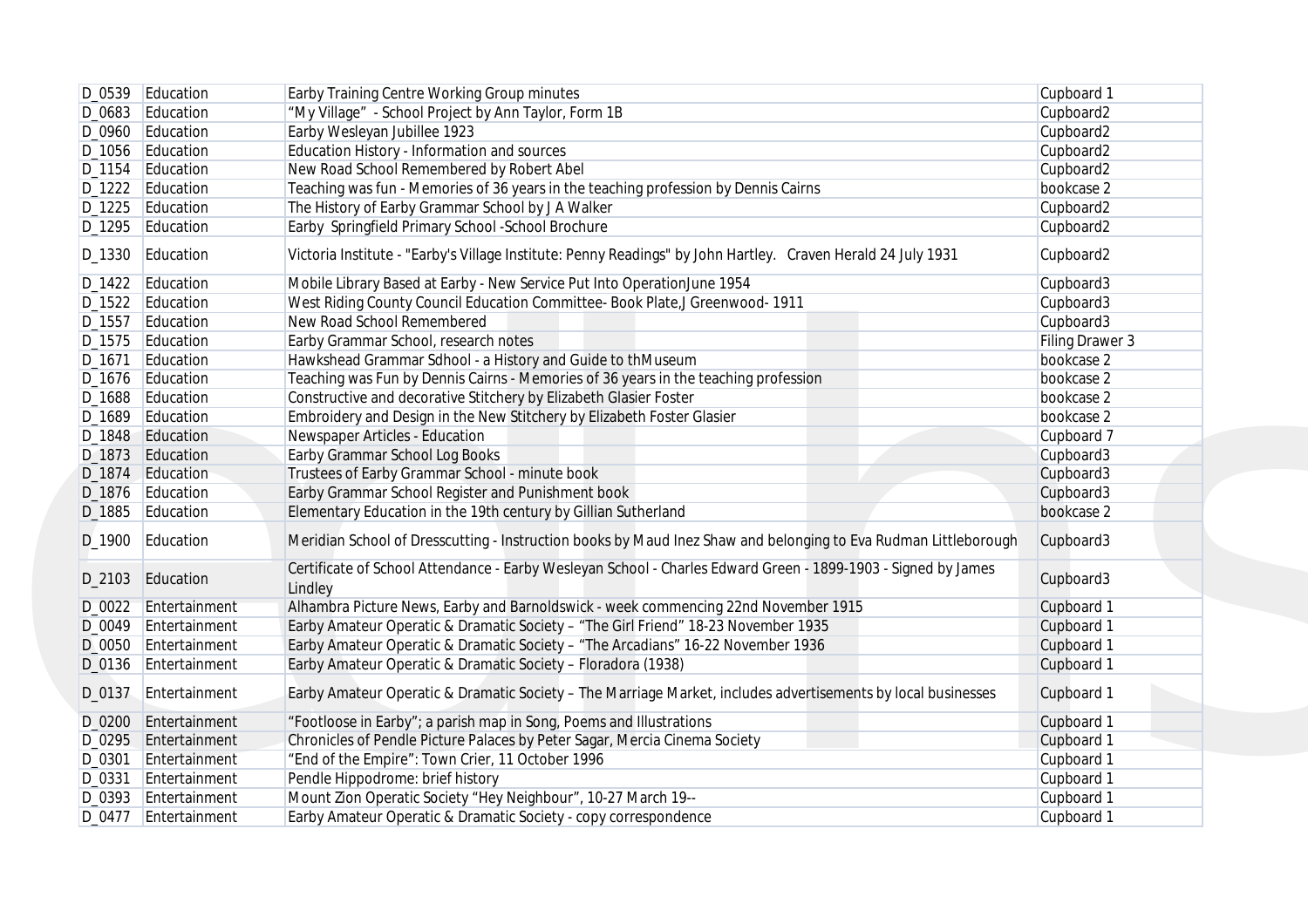|        | D_0493 Entertainment | Barnoldswick Choral Society "Tulip Time" - 13-18 October 1952 (donated by David Harker)                                        | Cupboard 1             |
|--------|----------------------|--------------------------------------------------------------------------------------------------------------------------------|------------------------|
|        | D_0494 Entertainment | Barnoldswick Choral Society "No, No, Nanette" - 13-18 October 1947 (donated by David Harker)                                   | Cupboard 1             |
|        | D_0517 Entertainment | Empire Cinema, Earby: postcard publicising film for week beginning 11 October                                                  | Cupboard 1             |
|        | D_0565 Entertainment | The Syd Parkinson Extravaganza programme, 31 August 1979 (donated by D. Harker)                                                | Cupboard 1             |
|        | D_0598 Entertainment | The Eighteenth Century Concert Orchestra                                                                                       | Cupboard 1             |
|        | D_0696 Entertainment | Earby Amateur Operatic & Dramatic Society - "The Mikado"                                                                       | Cupboard2              |
|        | D_0787 Entertainment | The Lantern Image - Iconography of the magic lantern 1420-1880 BY David Robinson                                               | Cupboard2              |
|        |                      | Empire Cinema Plaque Unveiling - April 1998 - Bob Abel                                                                         |                        |
| D_0794 | Entertainment        | The Empire Cinema and the Early Days of Cinema Enterainment in Earby                                                           | Cupboard2              |
| D_0865 | Entertainment        | Holdsworth                                                                                                                     | Filing Drawer 5        |
|        | D_0879 Entertainment | Threlfall                                                                                                                      | Filing Drawer 5        |
| D_0894 | Entertainment        | Earby Morris Men                                                                                                               | Cupboard2              |
|        | D_0954 Entertainment | The Empire Cinema and the Early Days of Cinema Entertainment in Earby                                                          | Cupboard2              |
|        | D_1064 Entertainment | The Marriage Market - Earby Amateur Operatic and Dramatic Society                                                              | Cupboard2              |
|        | D_1250 Entertainment | Empire Cinema, Earby.- Notes by Bob Abel                                                                                       | Cupboard2              |
|        | D_1257 Entertainment | Empire Cinema - Earby by Bob Abel                                                                                              | Cupboard2              |
|        | D_1310 Entertainment | Earby Amateur Operatic & Dramatic Scoiety,                                                                                     | Cupboard2              |
|        | D_1459 Entertainment | Events posters etc                                                                                                             | Cupboard3              |
| D_1461 | Entertainment        | That was Entertainment - draft copy                                                                                            | Cupboard3              |
|        | D_1483 Entertainment | Reco Brothers Circus 1945 programme                                                                                            | Cupboard3              |
|        | D_1517 Entertainment | The Empire Cinema (Earby) - Interviews with Albert Beaty by Bob Abel                                                           | Cupboard3              |
|        | D_1656 Entertainment | Annie Get Your Gun. Programme Palace Theatre Nelson                                                                            | Cupboard3              |
|        | D_1783 Entertainment |                                                                                                                                |                        |
|        | D_1794 Entertainment | Earby Operatic and Dramatic Society - Programmes and article on its history<br>That Was Entertainment in Publisher 2003 format | Cupboard3              |
|        |                      |                                                                                                                                | Filing Drawer 1        |
| D_1851 | Entertainment        | Newspaper Articles - Entertainment                                                                                             | Cupboard 7             |
|        | D_1980 Entertainment | Earby Baptist Novel Comedy - Craven Herald 9/2/1934                                                                            | Cupboard3              |
| D_1981 | Entertainment        | Armageddon Dance Band - Dance Bands Triumph - Craven Herald Article 1936                                                       | Cupboard3              |
|        | D_1986 Entertainment | New Choral Society in Earby - Craven Herald Article                                                                            | Cupboard3              |
|        | D_2173 Entertainment | Nativity Play 1990. - transfered fromMalcolm King Video to DVD                                                                 | <b>Filing Drawer 4</b> |
|        | D_2174 Entertainment | Hey Diddle Diddle - Pantomime - transfered from Malcolm King video to DVD                                                      | Filing Drawer 4        |
|        | D_2175 Entertainment | Earby and District Players Present "Oliver" - 1992                                                                             | <b>Filing Drawer 4</b> |
|        | D_2176 Entertainment | The Barnby Players Present Cidersella- 1998, transfered from MalcoMI King vdeo to DVD                                          | <b>Filing Drawer 4</b> |
|        | D_2177 Entertainment | The Barnby Players Present "Dick Whittington" - 1999, Transfered from video to DVD                                             | Filing Drawer 4        |
|        | D_2206 Entertainment | Hey Diddle Diddle - Pantomime                                                                                                  | Filing Drawer 1        |
|        | D_2214 Entertainment | Invitation to Golden Wedding Party - from A J Birley                                                                           | Cupboard3              |
|        | D 2227 Entertainment | Passion Play 1991 video                                                                                                        | Filing Drawer 1        |
|        | D_2228 Entertainment | Oliver - Dickens Classic - feature film                                                                                        | Filing Drawer 1        |
|        | D_2229 Entertainment | Passion Play 1989                                                                                                              | Filing Drawer 1        |
|        | D_2230 Entertainment | Nativity Play                                                                                                                  | Filing Drawer 1        |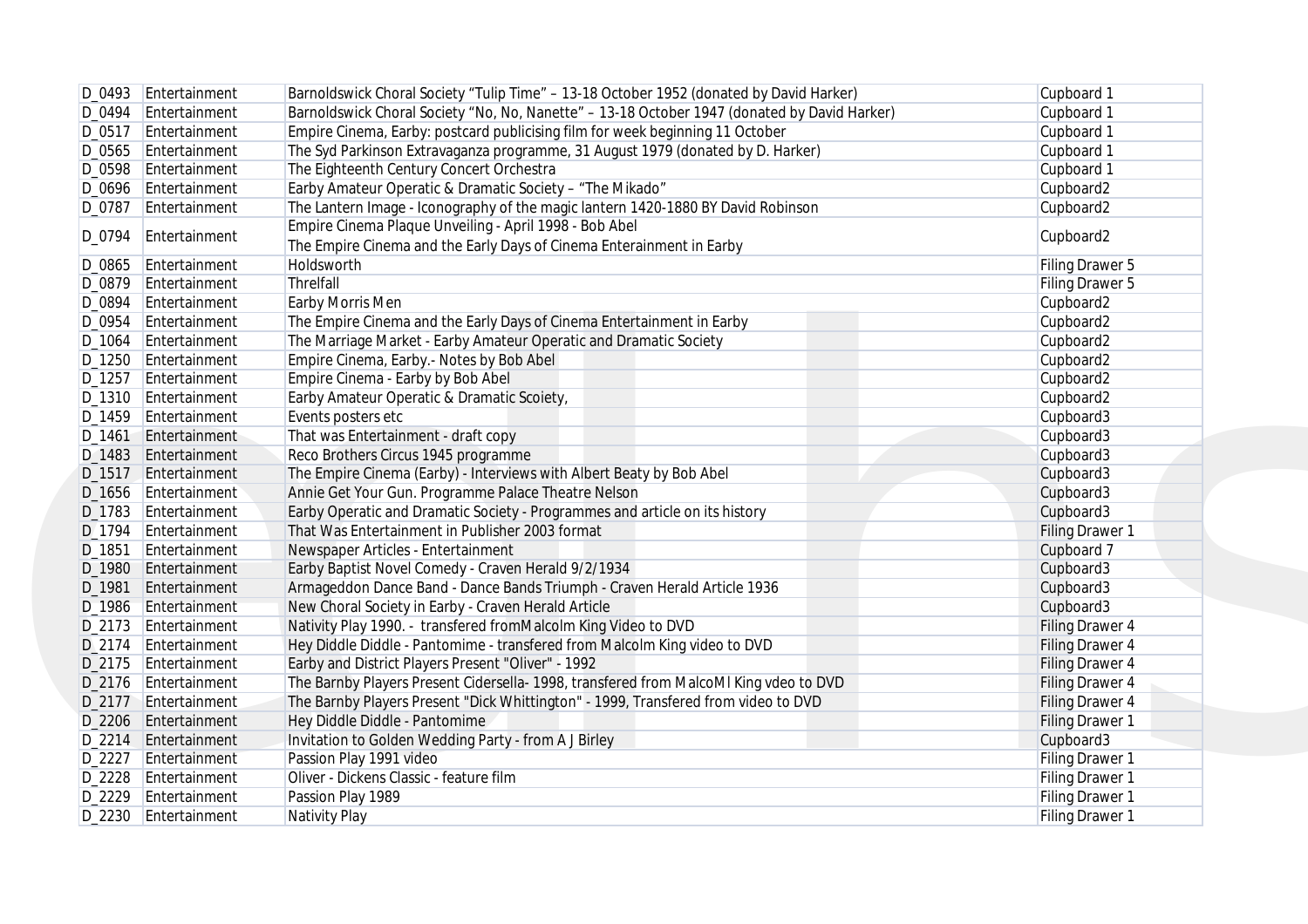|        | D_2231 Entertainment | Cindersella - presented by the Barnby Players 1998                                                                    | Filing Drawer 1        |
|--------|----------------------|-----------------------------------------------------------------------------------------------------------------------|------------------------|
|        | D_2232 Entertainment | Dick Whittington - presented by the Barnby Palyers at St Josephs Parish Centre - 1999                                 | Filing Drawer 1        |
|        | D_2233 Entertainment | Earby Christian Players present Oliver 1992 - Includes newspaper report                                               | Filing Drawer 1        |
|        | $D_0126$ Events      | Coronation Souvenir, George V and Queen Mary                                                                          | Cupboard 1             |
|        | D_0216 Events        | Silver Jubilee Celebrations - George V & Queen Mary                                                                   | Cupboard 1             |
|        | D_0297 Events        | Coronation of H.M. Queen Elizabeth II - Form of Order of Service                                                      | Cupboard 1             |
| D_0341 | Events               | Coronation of King George VI & Queen Elizabeth - official souvenir programme                                          | Cupboard 1             |
|        | D_0357 Events        | British Association: How to organize your own event                                                                   | Cupboard 1             |
|        | D_0419 Events        | "50 Years of East Lancashire celebrating Queen Elizabeth II's Golden Jubilee"                                         | Cupboard 1             |
| D_0424 | Events               | Riley Street Methodist Church, a Pantomedley "Well for Al' E. Barber" ;28 October - 4 November 1944                   | Cupboard 1             |
|        | D_0433 Events        | Royal British Legion Remembrance Sunday Service                                                                       | Cupboard 1             |
|        | D_0463 Events        | 1st Annual Barnoldswick Charities Gala - official programme                                                           | Cupboard 1             |
| D_0481 | Events               | Earby Urban District Remembrance Service, 10th November 1946                                                          | Cupboard 1             |
|        | D_0550 Events        | Coronation of H.M. Queen Elizabeth II, 2 June 1953, together with ascent of Everest (plastic wallet)                  | Cupboard 1             |
|        | D_0596 Events        | Earby U.D.C. - Coronation Celebrations King George VI and Queen Elizabeth; souvenir programme                         | Cupboard 1             |
|        | $D_0$ 953 Events     | Earby Ambulance Bazaar                                                                                                | Cupboard2              |
|        | D_0975 Events        | Reel 8 - May Day and Church                                                                                           | Filing Drawer 4        |
|        | D_0986 Events        | The British Empire Exhibition 1924 - Official Guide                                                                   | Cupboard2              |
|        | D_1009 Events        | Salterforth Fun Day Programme August 1996                                                                             | Cupboard2              |
|        | D_1069 Events        | James Smith of Earby and Descendents                                                                                  | Filing Drawer 5        |
|        | D_1180 Events        | Wikinson James inventor of perpetual calendar                                                                         | Filing Drawer 6        |
|        | D_1188 Events        | Programme for Earby Open Gardens July 12th 2008                                                                       | Cupboard2              |
|        |                      | Thornton -in- Craven and Skipton Markets and fairs 1516                                                               |                        |
|        | D_1273 Events        |                                                                                                                       | Cupboard2              |
|        | D_1333 Events        | VE/VJ 60th Anniversary Weekend, 18-19 June 2005                                                                       | Cupboard2              |
|        | D_1464 Events        | Earby and District Gardeners Society 59th Annual Flower and vegetable show 2002                                       | Cupboard3              |
|        | D_1485 Events        | Stoneybank - past and present                                                                                         | Cupboard3              |
|        | $D_1610$ Events      | David Bellamy MBE - Tree plainting Ceremony at Earby Youth Hostel to celebrate 100years of the hostelling<br>movement | Filing Drawer 4        |
|        | $D_1611$ Events      | Earby Tree Planting 1 - Event to mark 100 years of the hostelling moveent                                             | <b>Filing Drawer 4</b> |
|        | $D_1612$ Events      | Earby Tree Planting 2 - Event to mark 100 years of the hostelling movement                                            | Filing Drawer 4        |
|        | D_1616 Events        | New Raod Community Centre Autumn Fair 2008 photo album                                                                | Filing Drawer 4        |
|        | D_1617 Events        | New Raod Community Centre Autumn Fair 2010 photo album                                                                | <b>Filing Drawer 4</b> |
|        | D_1621 Events        | Earby Duck Race 2010                                                                                                  | <b>Filing Drawer 4</b> |
|        | D_1623 Events        | Events in the 1990s - DVD                                                                                             | Filing Drawer 4        |
|        | D_1624 Events        | Service of dedication of the armed forces memorial - Sough Park 14/8/2010                                             | Filing Drawer 4        |
|        | D_1786 Events        | Thornton in Craven Village Walk for Colne History Society by Bev Parker                                               | Cupboard3              |
|        | D_1788 Events        | Earby Town Trail                                                                                                      | Cupboard3              |
|        | D_1790 Events        | Earby MAY day Programmes File 1 1947-1961                                                                             | Cupboard3              |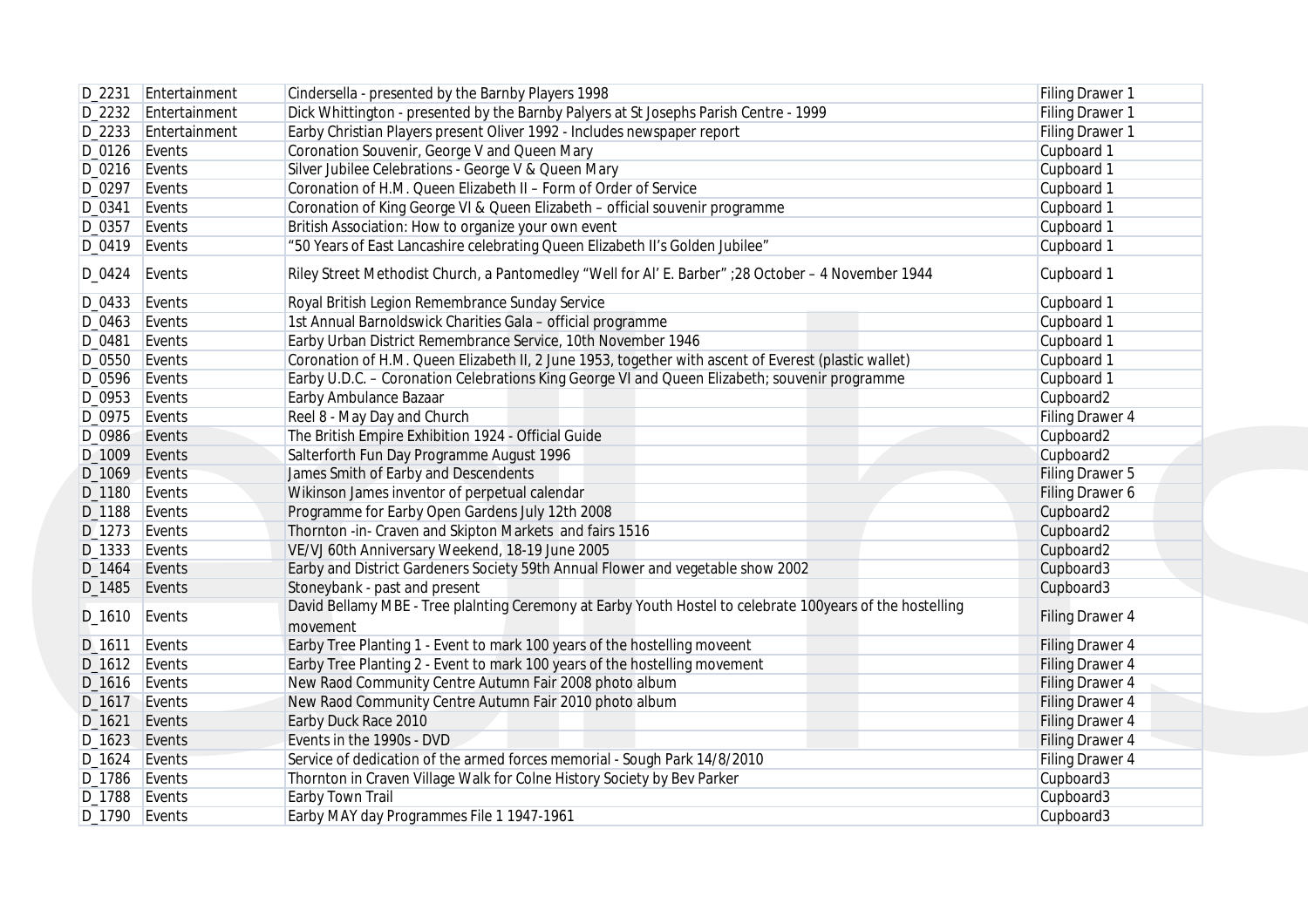|                  | D_1791 Events           | Earby May Day Festival Programmes File 2 1962-1992                                                                    | Cupboard3       |
|------------------|-------------------------|-----------------------------------------------------------------------------------------------------------------------|-----------------|
| D_1792 Events    |                         | Queen Elizabeth II Diamond Jubilee Celebrations June 1st - 3rd 2012 - Organisation committee minutes                  | Cupboard3       |
| D_1805 Events    |                         | Pendle Walking Festival programme 2005                                                                                | Cupboard3       |
| D_1828 Events    |                         | Events - various flyers and posters                                                                                   | Cupboard3       |
| D_1971 Events    |                         | Heritage Open Day 2012                                                                                                | Cupboard3       |
| D_2007 Events    |                         | Heritage Open Days 2012                                                                                               | Cupboard3       |
| $D_2013$ Events  |                         | Great Yorkshire Show programme 1977                                                                                   | Cupboard3       |
| D_2095 Events    |                         | Coronation Events in Earby 1953                                                                                       | Cupboard3       |
| D_2112 Events    |                         | Diamond Jubilee of Elizabeth II - celebrations in Earby 2nd June 2012 - disc of photos                                | Filing Drawer 1 |
| D_2113 Events    |                         | Freedom Of Earby Presentation to surviving World War II Veterans Sunday 3rd June 2012                                 | Filing Drawer 1 |
|                  |                         |                                                                                                                       |                 |
| $D_2$ 114 Events |                         | Freedom of Earby for World War II Veterans - photos on disc be Anita Nash                                             | Filing Drawer 1 |
| $D_2$ 115 Events |                         | Earby Cricket Club Fun Day to celebrate the diamond jubillee of Queen Elizabeth II                                    | Filing Drawer 1 |
| $D_2123$ Events  |                         | Diamond Jubilee. Sunday 3rd June 2012                                                                                 | Filing Drawer 1 |
|                  | D_0057 Family history   | Captain William Wilkinson (1821-1879)                                                                                 | Filing Drawer 5 |
|                  | D_0118   Family history | Tracing family tree Henry Clement Wilkinson                                                                           | Cupboard 1      |
|                  | D_0119 Family history   | Tracing family tree Henry Clement Wilkinson                                                                           | Cupboard 1      |
|                  | D_0132   Family history | Bracewells: extract "Burnley Cotton Manufacturers"                                                                    | Filing Drawer 5 |
|                  |                         | "Pudsays & Parsons", Bolton-by Bowland                                                                                |                 |
|                  | D_0169 Family history   | A History of the Church of St Peter & St Paul Bolton by Bowland                                                       | Cupboard 1      |
|                  | D_0211 Family history   | The Bracewell Family (Earby Methodist Chapel)                                                                         | <b>Missing</b>  |
|                  | D_0228 Family history   | Laycock of Kildwick pedigree                                                                                          | Cupboard 1      |
|                  | D_0356 Family history   | G. Pelling: Beginning your Family History                                                                             | bookcase 1      |
|                  | D_0359 Family history   | Christopher Bracewell and Family (provided by Ann Battersby)                                                          | Cupboard 1      |
|                  |                         | Fairbanks Family, USA: visit to Thornton 24 September 2000; family history                                            | Cupboard 1      |
|                  | D_0363 Family history   |                                                                                                                       |                 |
| D_0367           | <b>Family history</b>   | The Windles: Sidelights on an old Earby family                                                                        | Filing Drawer 5 |
|                  | D_0368 Family history   | Earby Pedigrees: Broughton, Wilkinson, Walton, Mitchell                                                               | Filing Drawer 5 |
|                  | D_0370 Family history   | Wilkinson Family - correspondence, etc. with Joyce Swarbrick, Southend-on-Sea                                         | Filing Drawer 5 |
| D_0380           | <b>Family history</b>   | Henry Mitchell & Grace Mitchell (nee Hartley) – Thornton Registers: correspondence with Brian Gorman                  | Filing Drawer 5 |
| D_0389           | <b>Family history</b>   | The Broughtons: extracts from "May Whalley - Her immediate Ancestry" by Josephine Barton (Colne Reference<br>Library) | Filing Drawer 5 |
| D_0390           | <b>Family history</b>   | <b>Broughton Family Tree</b>                                                                                          | Filing Drawer 5 |
|                  | D_0470 Family history   | Bracewell Family: correspondence Mrs. G. Selvey                                                                       | Filing Drawer 5 |
| D_0501           | <b>Family history</b>   | The Bracewell Story - "What's in a Name"                                                                              | Filing Drawer 5 |
|                  | D_0502 Family history   | Christopher Bracewell of Green End, Earby - Pedigree chart                                                            | Filing Drawer 5 |
|                  | D_0518   Family history | Marsden Family, Salterforth: baptisms, burials & census details                                                       | Cupboard 1      |
|                  | D_0555 Family history   | "Beware the Census" - Bernice Clough (nee Wormwell) re Harry Brown                                                    | Filing Drawer 5 |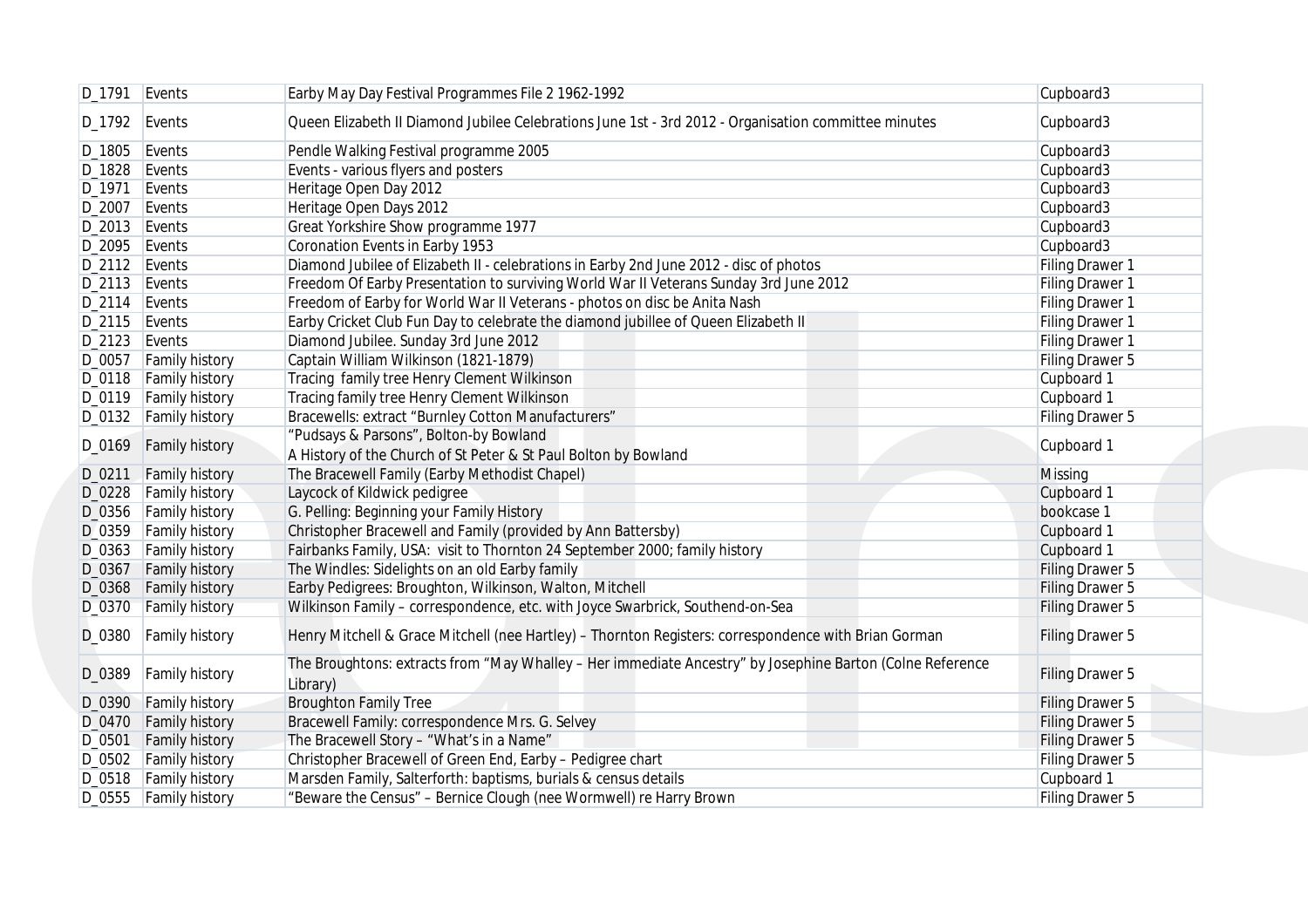|        | D_0604   Family history | "The Bracewell Family: Earby Chapel" - family tree and extract from "History of Western Methodism in Burnley and<br>East Lancashire" (donated by N.Livsey | Filing Drawer 5        |
|--------|-------------------------|-----------------------------------------------------------------------------------------------------------------------------------------------------------|------------------------|
|        | D_0623 Family history   | "John Wilkinson, Mayor of Nelson, and his Family" by Louise Gawne                                                                                         | Cupboard2              |
|        |                         | <b>Wormwell Family</b>                                                                                                                                    | Filing Drawer 5        |
|        | D_0632   Family history |                                                                                                                                                           |                        |
|        | D_0667 Family history   | <b>Duxbury Family</b>                                                                                                                                     | Cupboard2              |
|        | D_0672 Family history   | Lister of Gisburne Park - family pedigree                                                                                                                 | Filing Drawer 5        |
|        | D_0673 Family history   | Mabel Sutcliffe and Harold Thorpe (Chronicles?)                                                                                                           | Filing Drawer 5        |
|        |                         | Hartley Family of Earby: research materials including: Lloyd Hartley's Hymn Book; "A Song without Words"; "Waltz                                          |                        |
| D_0687 | <b>Family history</b>   | Fantasy for Pianoforte"; "Nocturne". Programmes - invitations to pianoforte recitals, Leeds, 1935, 1935 & 1938.<br>photographs, etc. (plast               | Cupboard 1             |
|        | D_0722   Family history | "Handlooms to Heirlooms: William Wright 1829-1904and his Family" by Squire Firth (Chronicles)                                                             | Cupboard2              |
|        | D_0814   Family history | Miles Bailey - correspondence on Onegyfrombarlick web site                                                                                                | Cupboard2              |
|        | D_0830 Family history   | Holgate Welbury                                                                                                                                           | Cupboard2              |
|        | D_0834   Family history | Smith                                                                                                                                                     | Filing Drawer 5        |
|        |                         | Atkinson                                                                                                                                                  |                        |
|        | D_0842   Family history |                                                                                                                                                           | Filing Drawer 5        |
|        | D_0843 Family history   | Baker / Barker                                                                                                                                            | Filing Drawer 5        |
| D_0844 | <b>Family history</b>   | Berry                                                                                                                                                     | Filing Drawer 5        |
|        | D_0845 Family history   | <b>Booth</b>                                                                                                                                              | Filing Drawer 5        |
|        | D_0846 Family history   | <b>Bragg</b>                                                                                                                                              | Filing Drawer 5        |
| D_0847 | <b>Family history</b>   | <b>Briden</b>                                                                                                                                             | Filing Drawer 5        |
|        | D_0848 Family history   | <b>Brown</b>                                                                                                                                              | Filing Drawer 5        |
|        | D_0849 Family history   | <b>Bulcock</b>                                                                                                                                            | Filing Drawer 5        |
|        | D_0850 Family history   | Cowgill                                                                                                                                                   | Filing Drawer 5        |
| D_0851 | <b>Family history</b>   | Cowgill                                                                                                                                                   | Filing Drawer 5        |
|        | D_0852 Family history   | <b>Croasdale and Variants</b>                                                                                                                             | Filing Drawer 5        |
|        | D_0853 Family history   | Crowther / Cowgill                                                                                                                                        | Filing Drawer 5        |
|        | D_0854 Family history   | Downs -                                                                                                                                                   | Filing Drawer 5        |
|        | D_0855 Family history   | <b>EATON</b>                                                                                                                                              | Filing Drawer 5        |
|        | D_0856   Family history | Edmondson                                                                                                                                                 | Filing Drawer 5        |
| D_0857 | <b>Family history</b>   | Edmonson                                                                                                                                                  | Filing Drawer 5        |
| D_0858 | <b>Family history</b>   | <b>Ellis</b>                                                                                                                                              | Filing Drawer 5        |
| D_0859 | <b>Family history</b>   | Gardiner                                                                                                                                                  | Filing Drawer 5        |
|        | D_0860 Family history   | Harrison                                                                                                                                                  | Filing Drawer 5        |
| D_0861 | <b>Family history</b>   | Harrison, Edmund                                                                                                                                          | Filing Drawer 5        |
|        | D_0862 Family history   |                                                                                                                                                           |                        |
|        |                         | Harlley/ Pain                                                                                                                                             | Filing Drawer 5        |
|        | D_0863 Family history   | Hartley                                                                                                                                                   | Filing Drawer 5        |
|        | D_0864 Family history   | Hoggart                                                                                                                                                   | <b>Filing Drawer 5</b> |
|        | D_0866 Family history   | <b>Kirk</b>                                                                                                                                               | Filing Drawer 5        |
|        | D_0867 Family history   | Lathom                                                                                                                                                    | Filing Drawer 5        |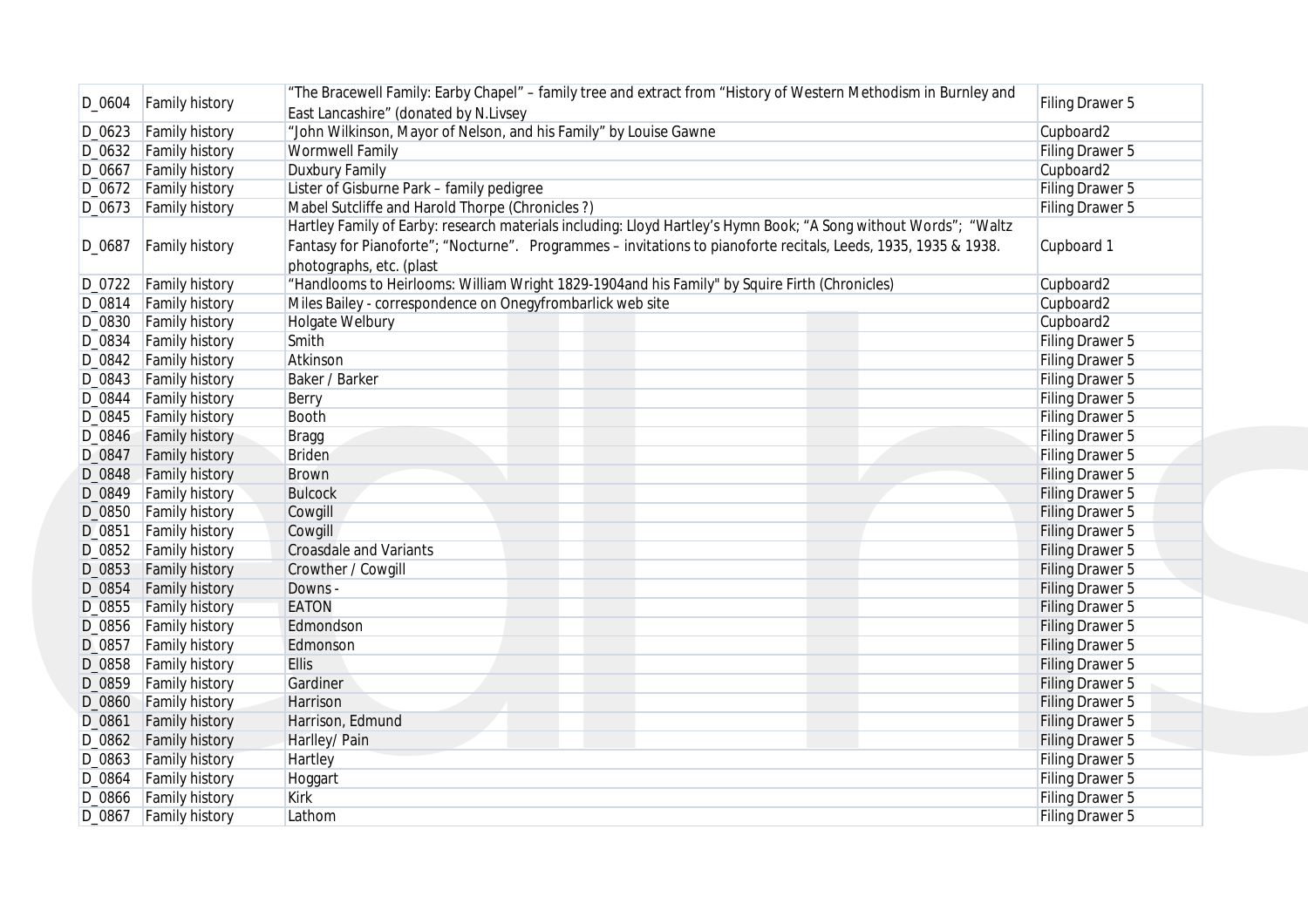| D_0868   Family history           |                                                                             |                 |
|-----------------------------------|-----------------------------------------------------------------------------|-----------------|
|                                   | Lister                                                                      | Filing Drawer 5 |
| D_0869 Family history             | Mitchell                                                                    | Filing Drawer 5 |
| D_0870 Family history             | Riley                                                                       | Filing Drawer 5 |
| D_0871<br><b>Family history</b>   | Rushton                                                                     | Filing Drawer 5 |
| D_0872 Family history             | Shorter                                                                     | Filing Drawer 5 |
| D_0873 Family history             | Smith                                                                       | Filing Drawer 5 |
| $D_0874$<br><b>Family history</b> | Smith                                                                       | Filing Drawer 5 |
| D_0875<br><b>Family history</b>   | Smith Joseph                                                                | Filing Drawer 5 |
| D_0876   Family history           | Smith                                                                       | Filing Drawer 5 |
| D_0877<br><b>Family history</b>   | Smith                                                                       | Filing Drawer 5 |
| D_0878   Family history           | Southwell/varley                                                            | Filing Drawer 5 |
| D_0880<br><b>Family history</b>   | Tillotson                                                                   | Filing Drawer 5 |
| D_0881<br><b>Family history</b>   | Turner, Joseph                                                              | Filing Drawer 5 |
| D_0882<br><b>Family history</b>   | Walton                                                                      | Filing Drawer 5 |
| D_0883<br><b>Family history</b>   | Whitaker                                                                    | Filing Drawer 5 |
|                                   |                                                                             |                 |
| D_0884<br><b>Family history</b>   | Whiteoak                                                                    | Filing Drawer 5 |
| D_0885<br><b>Family history</b>   | Wilkinson / Rycroft                                                         | Filing Drawer 5 |
| D_0886<br><b>Family history</b>   | Windle, Hartley                                                             | Filing Drawer 5 |
| D_0887<br><b>Family history</b>   | Woollard                                                                    | Filing Drawer 5 |
| D_0888<br><b>Family history</b>   | Wilkinson Elihu                                                             | Filing Drawer 5 |
| D_0889<br><b>Family history</b>   | Whiteside                                                                   | Filing Drawer 5 |
| D_0890<br><b>Family history</b>   | Whitaker                                                                    | Filing Drawer 5 |
| D_0891<br><b>Family history</b>   | Watson                                                                      | Filing Drawer 5 |
| D_0892 Family history             | Watson/Riddihough                                                           | Filing Drawer 5 |
| D_0893<br><b>Family history</b>   | Wasney                                                                      | Filing Drawer 5 |
| D_0911<br><b>Family history</b>   | Shuttleworth                                                                | Filing Drawer 5 |
| D_0913<br><b>Family history</b>   | Walker                                                                      | Filing Drawer 5 |
| D_0914<br><b>Family history</b>   | Brown of Cockett farm                                                       | Filing Drawer 5 |
| D_0915 Family history             | Wormwell                                                                    | Filing Drawer 5 |
| D_0916   Family history           | Aldersley                                                                   | Filing Drawer 5 |
| D_0917 Family history             | Turner                                                                      | Filing Drawer 5 |
| D_0918   Family history           | <b>Bartlett</b>                                                             | Filing Drawer 5 |
| D_0919 Family history             | <b>Brown</b>                                                                | Filing Drawer 5 |
| D_0920 Family history             | Walker                                                                      | Filing Drawer 5 |
| D_0921                            | Smith / Turner                                                              |                 |
| <b>Family history</b>             |                                                                             | Filing Drawer 5 |
| D_0922 Family history             | Redeoff / Riddiough and variants                                            | Filing Drawer 5 |
| D_0923   Family history           | Ridiough                                                                    | Filing Drawer 5 |
| D_0924 Family history             | Wilkinson Research by Carolyn Dee and John F. Wilkinson's Peretual Calendar | Filing Drawer 5 |
| D_0925 Family history             | <b>Dyson Mallinson-</b>                                                     | Filing Drawer 5 |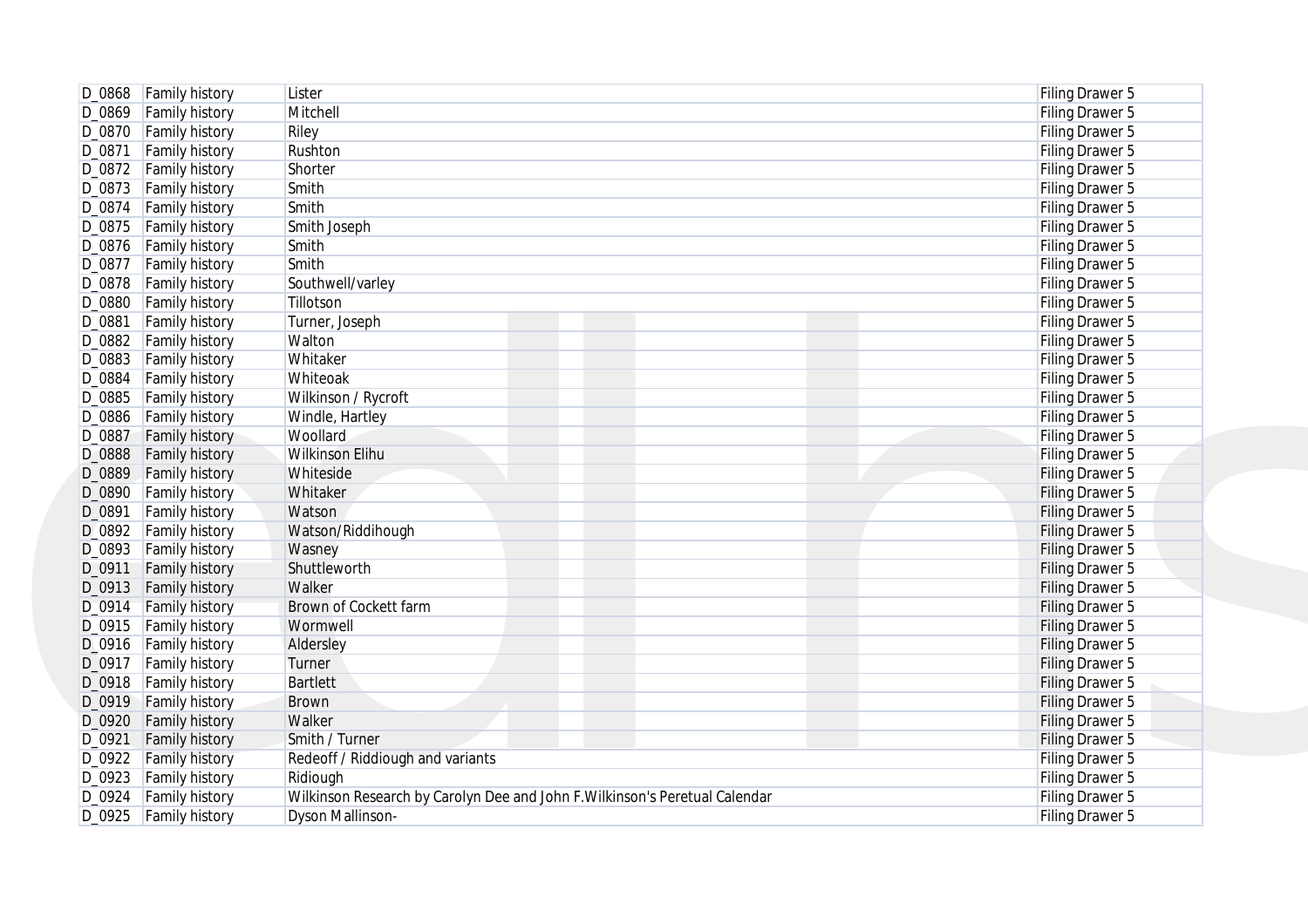| D_0926 Family history           | Wilkinson / Airton / Nutter                                                                    | Filing Drawer 5 |
|---------------------------------|------------------------------------------------------------------------------------------------|-----------------|
| D_0927 Family history           | Smith                                                                                          | Filing Drawer 5 |
| <b>Family history</b><br>D_0928 | Greenwood                                                                                      | Filing Drawer 5 |
| D_0929<br><b>Family history</b> | Cryer                                                                                          | Filing Drawer 5 |
| D_0930 Family history           | Straker                                                                                        | Filing Drawer 5 |
| D_0931<br><b>Family history</b> | Smith                                                                                          | Filing Drawer 5 |
| D_0932   Family history         | Bailey                                                                                         | Filing Drawer 5 |
| D_0933 Family history           | Berry / Lund                                                                                   | Filing Drawer 5 |
| <b>Family history</b><br>D_0934 | Harrison                                                                                       | Filing Drawer 5 |
| D_0935 Family history           | Craven                                                                                         | Filing Drawer 5 |
| D_0936   Family history         | Lee                                                                                            | Filing Drawer 5 |
| D_0937<br><b>Family history</b> | Hill                                                                                           | Filing Drawer 5 |
| D_0938   Family history         | Nightingale                                                                                    | Filing Drawer 5 |
| D_0939<br><b>Family history</b> | Smith, Thomas                                                                                  | Filing Drawer 5 |
| D_0940<br><b>Family history</b> | Aldersley                                                                                      | Filing Drawer 5 |
| D_0941<br><b>Family history</b> | Smith                                                                                          | Filing Drawer 5 |
| D_0942<br><b>Family history</b> | wilkinson                                                                                      | Filing Drawer 5 |
| D_0943<br><b>Family history</b> | Wasney                                                                                         | Filing Drawer 5 |
| D_0944<br><b>Family history</b> | Cowgill Family Tree - by Jean Eccles                                                           | Filing Drawer 5 |
| D_0967<br><b>Family history</b> | <b>Cowgill of Marlfield</b>                                                                    | Filing Drawer 5 |
| D_1014 Family history           | Haworth, William of Hague House, Kelbrook                                                      | Filing Drawer 5 |
| D_1025<br><b>Family history</b> | Benjamin Dawson and Mary Dawson (wife of Henry Richardson)                                     | Filing Drawer 5 |
| D_1035 Family history           | <b>Bill Heads (various)</b>                                                                    | Cupboard2       |
| D_1070 Family history           | Smith, James of Lothersdale 1825                                                               | Filing Drawer 5 |
| D_1071<br><b>Family history</b> | Boys Jackson, Samuel                                                                           | Filing Drawer 5 |
| D_1072<br><b>Family history</b> | Hartley - Also includes numerous other surnames                                                | Filing Drawer 5 |
| D_1073<br><b>Family history</b> | Legion Stalwart Alice (95) Dies                                                                | Filing Drawer 5 |
| D_1078 Family history           | Things my Mother Never Told Me by Blake Morrison                                               | bookcase 1      |
| D_1095<br><b>Family history</b> | Procter                                                                                        | Filing Drawer 5 |
| D_1096 Family history           | Parker                                                                                         | Filing Drawer 5 |
| D_1097<br><b>Family history</b> | Gardiner                                                                                       | Filing Drawer 5 |
| D_1098                          | Brown, Charlotte                                                                               |                 |
| <b>Family history</b>           | Bracewell                                                                                      | Filing Drawer 5 |
| <b>Family history</b><br>D_1099 |                                                                                                | Filing Drawer 5 |
| D_1100 Family history           | Shuttleworth                                                                                   | Filing Drawer 5 |
| D_1101<br><b>Family history</b> | Kinder                                                                                         | Filing Drawer 5 |
| D_1110 Family history           | <b>Windle References</b>                                                                       | Filing Drawer 5 |
| D_1138 Family history           | Memorials of an Ancient House: A History OF THE Family of Lister or Lyster - by H.Lister Denny | Filing Drawer 5 |
|                                 | Extract                                                                                        |                 |
| D_1139 Family history           | Why Musician has Come to Earby From Canada                                                     | Cupboard2       |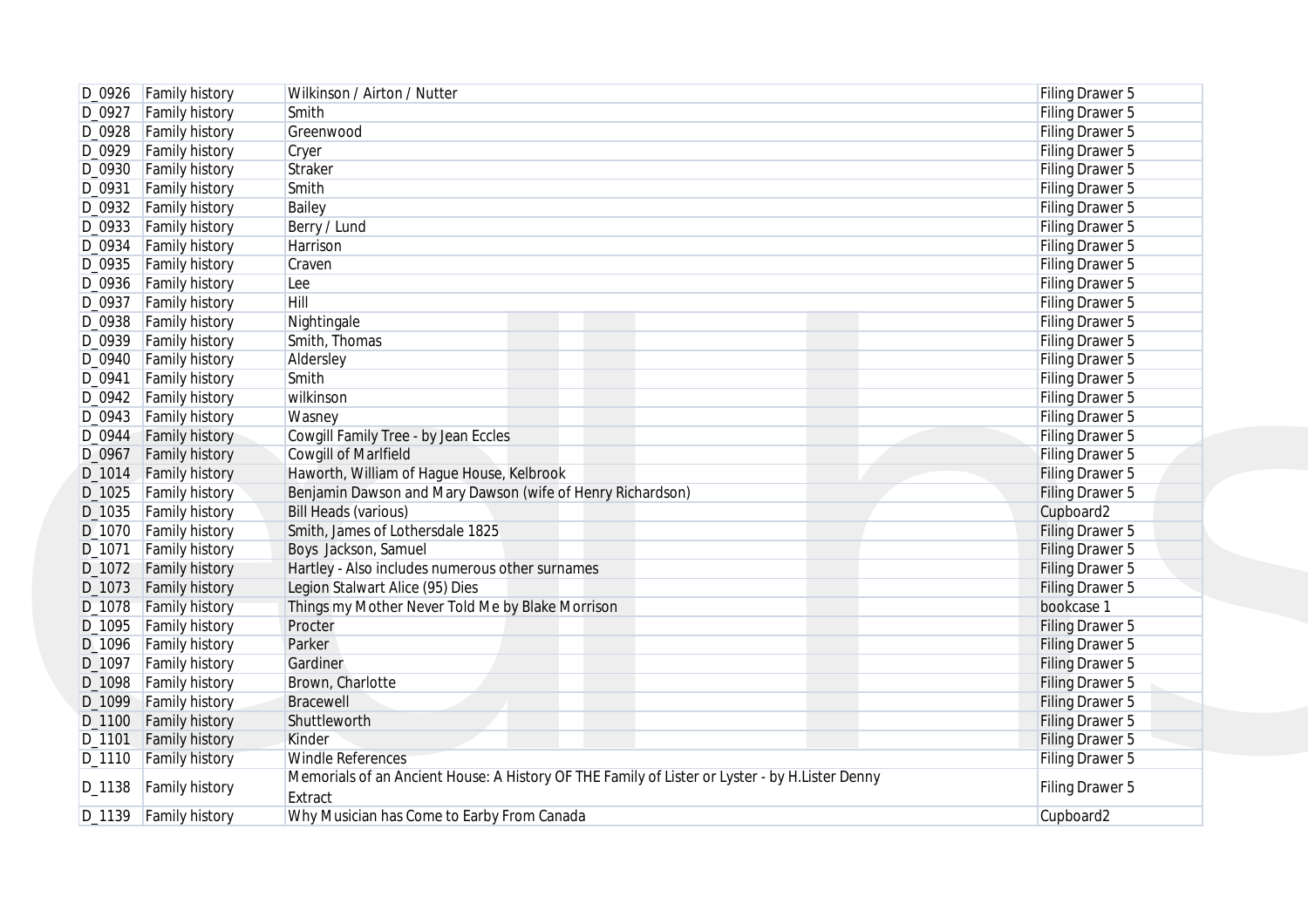| D_1155 Family history                                                                                                                                                                                                                                           |                                                |                                                                                                                                                                                       | Filing Drawer 5                           |
|-----------------------------------------------------------------------------------------------------------------------------------------------------------------------------------------------------------------------------------------------------------------|------------------------------------------------|---------------------------------------------------------------------------------------------------------------------------------------------------------------------------------------|-------------------------------------------|
|                                                                                                                                                                                                                                                                 |                                                | Frances Mary Richardson Currer Pedigree                                                                                                                                               | Filing Drawer 6                           |
|                                                                                                                                                                                                                                                                 | D_1156 Family history                          | <b>Martin Lister</b>                                                                                                                                                                  | Filing Drawer 6                           |
| D_1161                                                                                                                                                                                                                                                          | <b>Family history</b>                          | <b>Bracewell Catlow Pollard</b>                                                                                                                                                       | Filing Drawer 6                           |
| D_1162 Family history                                                                                                                                                                                                                                           |                                                | Bailey                                                                                                                                                                                | Filing Drawer 6                           |
| D_1163   Family history                                                                                                                                                                                                                                         |                                                | Pratt                                                                                                                                                                                 | Filing Drawer 6                           |
| D_1164                                                                                                                                                                                                                                                          | <b>Family history</b>                          | Tillotson                                                                                                                                                                             | Filing Drawer 6                           |
| D_1177 Family history                                                                                                                                                                                                                                           |                                                | Speak                                                                                                                                                                                 | Filing Drawer 6                           |
| D_1184                                                                                                                                                                                                                                                          | <b>Family history</b>                          | Hartley/ Windle                                                                                                                                                                       | Filing Drawer 6                           |
| D_1186   Family history                                                                                                                                                                                                                                         |                                                | Whittam / Power                                                                                                                                                                       | Filing Drawer 6                           |
| D_1201                                                                                                                                                                                                                                                          | <b>Family history</b>                          | Watson                                                                                                                                                                                | Filing Drawer 5                           |
| D_1230 Family history                                                                                                                                                                                                                                           |                                                | Wilkinson, Ellen                                                                                                                                                                      | Filing Drawer 5                           |
| D_1231                                                                                                                                                                                                                                                          | <b>Family history</b>                          | Memorial Cards etc                                                                                                                                                                    | Filing Drawer 6                           |
| D_1240   Family history                                                                                                                                                                                                                                         |                                                | Beginning Your Family Tree - Talk given to EDLHS by Bob Abel                                                                                                                          | Filing Drawer 5                           |
| D_1242   Family history                                                                                                                                                                                                                                         |                                                | Hartleys of Earby - Letter to Craven Herlald from Rev Walter Wynn                                                                                                                     | Filing Drawer 6                           |
| D_1267                                                                                                                                                                                                                                                          | <b>Family history</b>                          | Robert Cooke - Photographer                                                                                                                                                           | Filing Drawer 6                           |
| D_1339   Family history                                                                                                                                                                                                                                         |                                                | Wilkinson Family history research                                                                                                                                                     | Filing Drawer 6                           |
| D_1343   Family history                                                                                                                                                                                                                                         |                                                | Bailey Family history research                                                                                                                                                        | Filing Drawer 6                           |
| D_1348 Family history                                                                                                                                                                                                                                           |                                                | Descendants of Edmund Harrison                                                                                                                                                        | Filing Drawer 6                           |
| D_1349 Family history                                                                                                                                                                                                                                           |                                                | Harrisons of Broughton, Carleton, etc.                                                                                                                                                | Filing Drawer 6                           |
| D_1350 Family history                                                                                                                                                                                                                                           |                                                | <b>Brown Genealogy</b>                                                                                                                                                                | Filing Drawer 6                           |
| D_1358 Family history                                                                                                                                                                                                                                           |                                                | -Identity Card - Clara Dodd                                                                                                                                                           | Filing Drawer 6                           |
|                                                                                                                                                                                                                                                                 |                                                |                                                                                                                                                                                       |                                           |
|                                                                                                                                                                                                                                                                 |                                                |                                                                                                                                                                                       |                                           |
|                                                                                                                                                                                                                                                                 |                                                | Joseph Calverley Brown                                                                                                                                                                | Filing Drawer 6                           |
| D_1359 Family history<br>D_1368<br>D_1369                                                                                                                                                                                                                       | <b>Family history</b><br><b>Family history</b> | will of Mitchell, Henry of Hill Top Farm 1837<br>Grant of administration of the estate of Henry Mitchell of Nutter Cote, Thornton in Craven-1810 (died intestate1802) Filing Drawer 6 | Filing Drawer 6                           |
|                                                                                                                                                                                                                                                                 | <b>Family history</b>                          | Hartley Susannah baptised 1744                                                                                                                                                        | Filing Drawer 6                           |
|                                                                                                                                                                                                                                                                 |                                                | Firth - A musical Family                                                                                                                                                              | Filing Drawer 6                           |
|                                                                                                                                                                                                                                                                 |                                                | Dove, Thomas                                                                                                                                                                          | Filing Drawer 6                           |
|                                                                                                                                                                                                                                                                 | <b>Family history</b>                          | <b>Brown</b>                                                                                                                                                                          | Filing Drawer 6                           |
|                                                                                                                                                                                                                                                                 |                                                | Lang                                                                                                                                                                                  | Filing Drawer 6                           |
|                                                                                                                                                                                                                                                                 | <b>Family history</b>                          | Earby Ward Community Profile 1998                                                                                                                                                     | Cupboard3                                 |
|                                                                                                                                                                                                                                                                 |                                                | Mitchell, Richard (1797-1886)                                                                                                                                                         | Filing Drawer 6                           |
|                                                                                                                                                                                                                                                                 |                                                | Smith Famliy and Connections to the Bracewells - cotton manufacturers                                                                                                                 | Filing Drawer 6                           |
|                                                                                                                                                                                                                                                                 |                                                | Wormwell Photos. Photos of the family of Edgar Wormwell                                                                                                                               | Filing Drawer 3                           |
|                                                                                                                                                                                                                                                                 |                                                | Turner, William and his second wife Martha Nutter - photos                                                                                                                            | Filing Drawer 1                           |
|                                                                                                                                                                                                                                                                 |                                                | Cowgill Bertie and Janey - photos                                                                                                                                                     |                                           |
| D_1371<br>D_1372 Family history<br>D_1376   Family history<br>$D_1377$<br>D_1378 Family history<br>D_1441<br>D_1442 Family history<br>D_1513 Family history<br>D_1547 Family history<br>D_1576 Family history<br>D_1580 Family history<br>D_1603 Family history |                                                | Interwiew with Gladys Hewson of Thornton in Craven - Audio                                                                                                                            | <b>Filing Drawer 1</b><br>Filing Drawer 4 |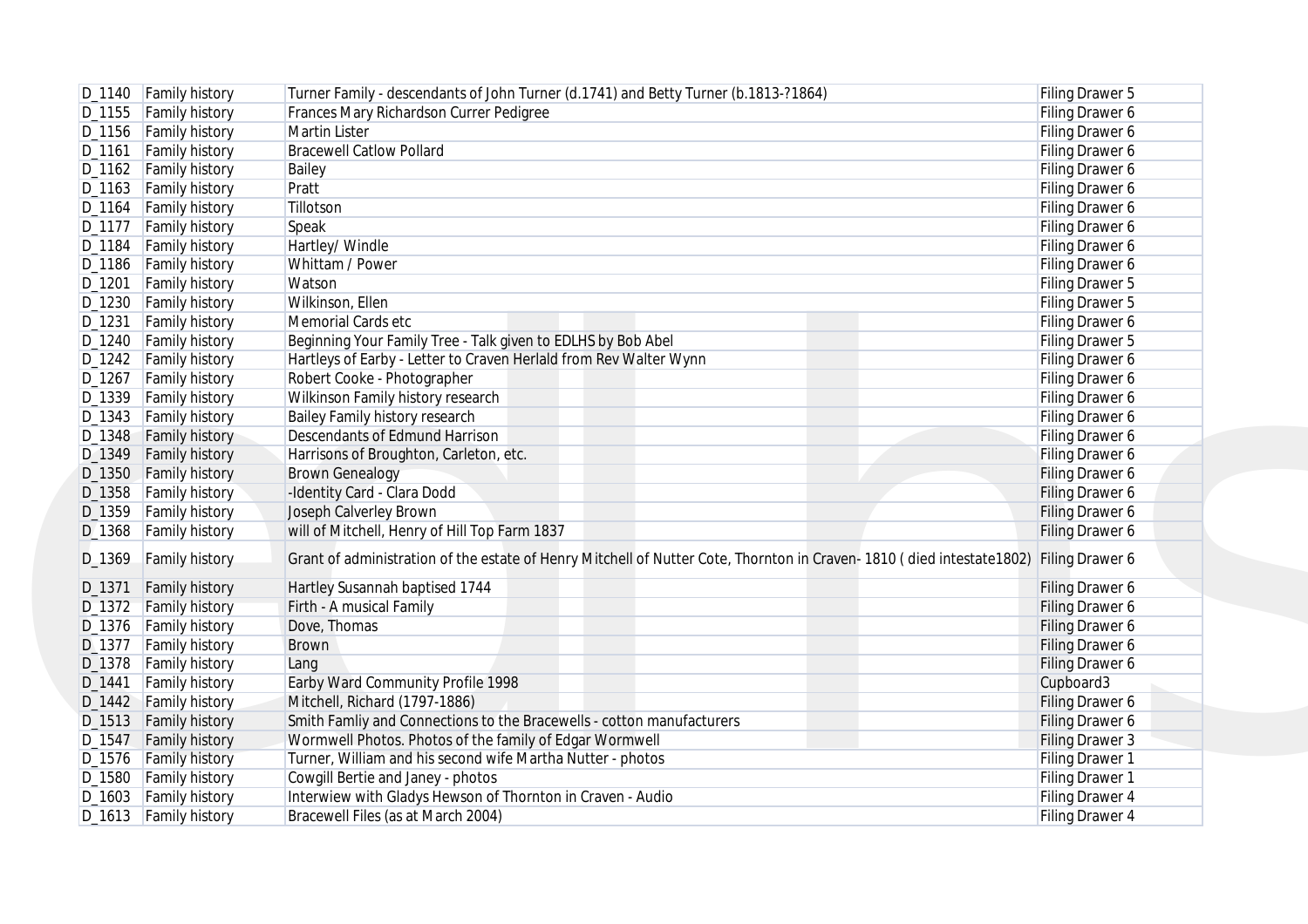| D_1634   Family history                     | Ken Hartley FAMILY Tree in GEDCOM format         | Filing Drawer 4 |
|---------------------------------------------|--------------------------------------------------|-----------------|
| D_1635 Family history                       | Pickles Henry (Poultry Breeder) Obituary 1904    | Filing Drawer 6 |
| D_1636 Family history                       | Holgate Welbury, Obituary                        | Filing Drawer 6 |
| <b>Family history</b><br>D_1637             | Clegg A H Obituary                               | Filing Drawer 6 |
| <b>Family history</b><br>D_1691             | Family Tree Magazine - 2000                      | Magazine Racks  |
| D_1692 Family history                       | Family Tree Magazine 2001                        | Magazine Racks  |
| D_1693 Family history                       | Family Tree Magazine 2002                        | Magazine Racks  |
| D_1694<br><b>Family history</b>             | Family Tree Magazine 2003                        | Magazine Racks  |
| D_1711<br><b>Family history</b>             | <b>Aldersley Family Tree</b>                     | map drawers 4   |
| D_1712   Family history                     | <b>Binns Family Tree</b>                         | map drawers 4   |
| D_1713 Family history                       | <b>Bowker Family Tree</b>                        | map drawers 4   |
| D_1714   Family history                     | <b>Brown Family Tree</b>                         | map drawers 4   |
| D_1715   Family history                     | <b>Bullcock / Boocock Family Tree</b>            | map drawers 4   |
| D_1716   Family history                     | <b>Conyers Family Tree</b>                       | map drawers 4   |
| D <sub>-1717</sub><br><b>Family history</b> | Cowgill Family Tree                              | map drawers 4   |
| D_1718   Family history                     | Duckworth Family Tree                            | map drawers 4   |
| D_1719   Family history                     | Hartley Family Tree                              | map drawers 4   |
|                                             |                                                  |                 |
| D_1720<br><b>Family history</b>             | Hudson Family Tree                               | map drawers 4   |
| <b>Family history</b><br>D_1721             | Kings of Lothersdale family tree                 | map drawers 4   |
| D <sub>-1722</sub><br><b>Family history</b> | Laycock Family Tree                              | map drawers 4   |
| D <sub>-1723</sub><br><b>Family history</b> | Parker of Appletreewick / Eastby and Lothersdale | map drawers 4   |
| D_1724<br><b>Family history</b>             | Pickles Family Tree                              | map drawers 4   |
| D_1725<br><b>Family history</b>             | Proctor Family Tree                              | map drawers 4   |
| D_1726<br><b>Family history</b>             | Ridihough Family Tree                            | map drawers 4   |
| D_1727<br><b>Family history</b>             | <b>Rushton Family Tree</b>                       | map drawers 4   |
| D_1729<br><b>Family history</b>             | Scarborough Family Tree                          | map drawers 4   |
| D_1730<br><b>Family history</b>             | Shields Family Tree                              | map drawers 4   |
| D_1731<br><b>Family history</b>             | Shuttleworth Family Tree                         | map drawers 4   |
| D_1732 Family history                       | <b>Slater Family Tree</b>                        | map drawers 4   |
| D_1733 Family history                       | <b>Smith Family Tree</b>                         | map drawers 4   |
| D_1734<br><b>Family history</b>             | Smith (Hare and Hounds) Family Tree              | map drawers 4   |
| D_1735<br><b>Family history</b>             | Smith (Owlcoates and Mire Close) Family Tree     | map drawers 4   |
| D_1736 Family history                       | Spencer family tree                              | map drawers 4   |
| <b>Family history</b><br>D <sub>-1737</sub> | <b>Stansfield family Tree</b>                    | map drawers 4   |
| D_1738 Family history                       | <b>Teal Family Tree</b>                          | map drawers 4   |
| D_1739 Family history                       | Whiteoak Family tree                             | map drawers 4   |
| D_1740   Family history                     | Wilkinson family Tree                            | map drawers 4   |
| D_1741 Family history                       | <b>Wilson Family Tree</b>                        | map drawers 4   |
| D_1742 Family history                       | Wormall family Tree                              | map drawers 4   |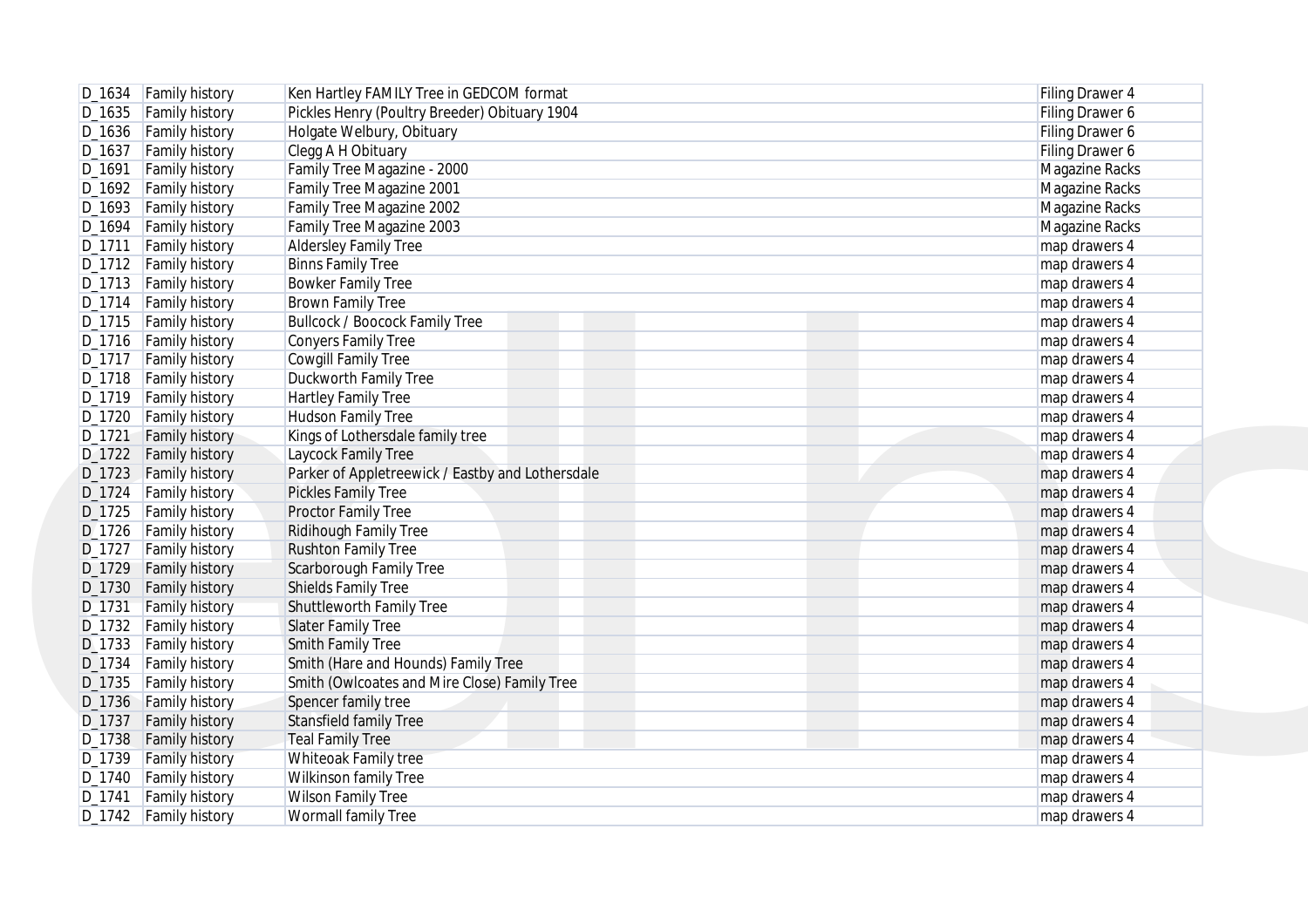| D_1780   Family history         | Family History Resources plus BBC "Who do you think you are" guide etc                             | Cupboard3       |
|---------------------------------|----------------------------------------------------------------------------------------------------|-----------------|
| D_1789 Family history           | Cowgill Famiy Tree - including Kenyon, Jolly. Hoyle and Tillotson                                  | Filing Drawer 6 |
| D_1798   Family history         | Register of Dissenters - Births, Marriages and Burials 1717-1796 - Ghyll Church Barnoldswick       | Cupboard3       |
| D_1830 Family history           | A Celebration for the Life of Eunice Wormwell - funeral service programme                          | Cupboard3       |
| <b>Family history</b><br>D_1891 | The Procter Family of Lower Burnt Hill Farm - researched by Wendy Faulkner                         | Filing Drawer 6 |
| D_1954   Family history         | Lister Pedigrees (Thornton and Gisburne Park) from Whitakers History of Craven                     | Filing Drawer 6 |
| D_1960 Family history           | John Wilkinson (1790-1865) / Elizabth Wilkinson                                                    | Filing Drawer 6 |
| D_1962 Family history           | Varley Christopher of Salterforth Lane Head - Will dated 1678                                      | Filing Drawer 6 |
| D_2006   Family history         | The Procter Family at Lower Burnt Hill Farm                                                        | Cupboard3       |
| D_2011 Family history           | Descendants of John Clough                                                                         | Filing Drawer 6 |
| D_2057 Family history           | A Guide for Family Historians.                                                                     | bookcase 1      |
| D_2070 Family history           | Watson - James, Smith & Nathan                                                                     | Filing Drawer 6 |
| D_2092   Family history         | Dixon family tree                                                                                  | Filing Drawer 6 |
| D_2097   Family history         | <b>Exley Family</b>                                                                                | Filing Drawer 6 |
| D_2100 Family history           | Our Village VII - Old Earby FAMILIES - The Wilkinsons (3) by John Hartley - Craven Herald 8/7/1927 | Filing Drawer 6 |
| D_2140 Family history           | Hawthorn James                                                                                     | Filing Drawer 6 |
| D_2153 Family history           | Priestley John Albert                                                                              | Filing Drawer 6 |
| D_2160 Family history           | Cryer census information 1841, 1851, 1891                                                          | Filing Drawer 6 |
| D_2170 Family history           | Tattersall Family History research by Trevor Tattersall                                            | Filing Drawer 6 |
| D_2180 Family history           | Taylor William. Taylor Samuel; Foart Tabitha                                                       | Filing Drawer 6 |
| D_2197 Family history           | Wilkinson John (born c 1790) and descendants                                                       | Filing Drawer 6 |
| D_2198 Family history           | Watson James (born c 1795) and desendants                                                          | Filing Drawer 6 |
| D_2218   Family history         | The Harrisons of Gisburn Forest by Bill Harrison                                                   | bookcase 3      |
| D_0004 General                  | Earby in Olden Times, James Lindley                                                                | Cupboard 1      |
| D_0017 General                  | Built Heritage Strategy Consultation document                                                      | Cupboard 1      |
| D_0019 General                  | <b>EARBY GO proposals</b>                                                                          | Cupboard 1      |
| D_0040 General                  | Earby May Day Programmes 1947-91                                                                   | Cupboard 1      |
| D_0056 General                  | "We Explore the Village of Earby" written with the help of Jim Wallker                             | Cupboard 1      |
| D_0061<br>General               | Earby Town Trail - Bob Abel and Trevor Tattersall                                                  | Cupboard 1      |
|                                 |                                                                                                    |                 |
| D_0079<br>General               | "Earby History" by Jack Inman                                                                      | Cupboard 1      |
| D_0098 General                  | "This was Nelson" by John Bentley - Nelson Local History Society, 1973                             | Cupboard 1      |
| D_0104<br>General               | Barnoldswick: a Pictorial Heritage. Chris Davies                                                   | Cupboard 1      |
| D_0106 General                  | Explore Lancashire by Car, Jan Sterling - Dalesman Books 1976                                      | Cupboard 1      |
| D_0124<br>General               | "Earby in Times Past", by Dennis Cairns                                                            | bookcase 1      |
| D_0190 General                  | "Earby: A Bygone Era" by M.C. Films                                                                | Filing Drawer 3 |
| D_0254 General                  | Old Colne, by John Bentley                                                                         | Cupboard 1      |
| D_0268 General                  | Earby Urban District Council: Official Guide                                                       | Cupboard 1      |
| D_0269 General                  | Dorothy Richardson Papers: Special Collection Guide, John Rylands University Library, Manchester   | Cupboard 1      |
| D_0272 General                  | Thornton-in-Craven entry GENUKI database                                                           | Cupboard 1      |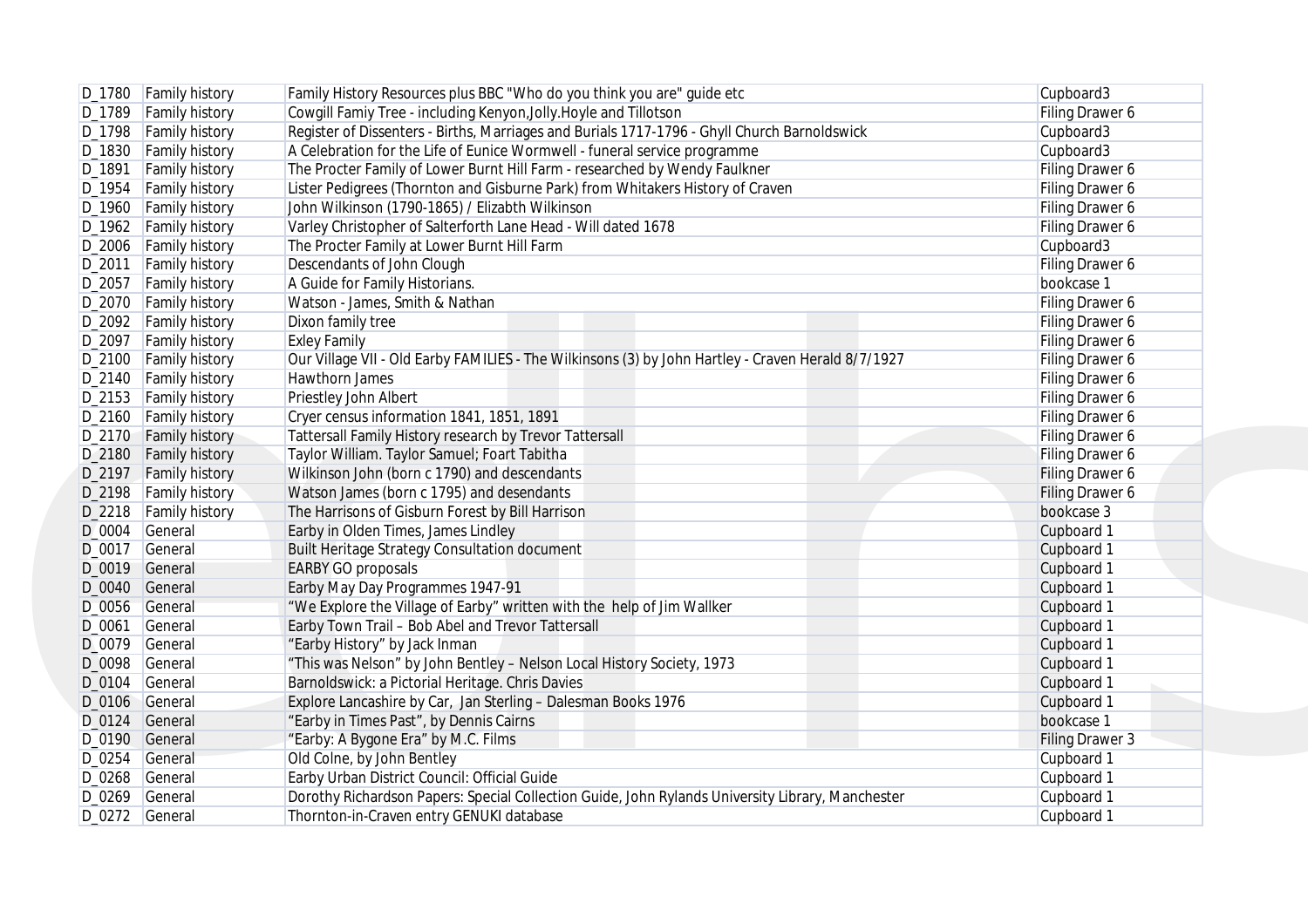|          | D_0278 General | Anne's Wood, Earby: planted 25 November 2000                                                                                                 | Cupboard 1                |
|----------|----------------|----------------------------------------------------------------------------------------------------------------------------------------------|---------------------------|
| D_0334   | General        | Rural Evaluation and Action for Lancashire                                                                                                   | Cupboard 1                |
| D_0345   | General        | Closure of Barclays Bank: notification of closure from Bank and various newspaper cuttings (8)                                               | Cupboard 1                |
| D_0384   | General        | Earby Urban Council: Twenty-first Anniversary of Constitution                                                                                | Cupboard 1                |
|          | D_0405 General | "The Charmed Land of Craven" by Edmund Bogg                                                                                                  | Cupboard 1                |
| D_0409   | General        | Earby Lead Mining Museum                                                                                                                     | Cupboard 1                |
|          | D_0416 General | Waterside Forge, Water Street, Earby (Chronicles -Spring 2006)                                                                               | Cupboard 1                |
| D_0435   | General        | "A Thousand Miles in Wharfedale and the Basin of the Wharfe" by Edmund Bogg (donated by Mr. M. Horsfield)                                    | bookcase 1                |
| D_0527   | General        | Earby Walks and Town Trail                                                                                                                   | Cupboard 1                |
|          | D_0528 General | Thornton-in-Craven Village Walk                                                                                                              | Cupboard 1                |
|          | D_0530 General | Riley Street Methodist Church: Souvenir Recipe Book                                                                                          | Cupboard 1                |
| $D_0537$ | General        | West Craven Cycleway Report by SUSTRANS                                                                                                      | Cupboard 1                |
|          | D_0582 General | "A History of Earby" by L. E. Smith, plus documents & newspaper cuttings (plastic wallet)                                                    | Cupboard 1                |
| D_0588   | General        | "Dolly-logues" by Katherine Bruce Glasier - published by Independent Labour Party Publications Dept. (archive box)                           | Cupboard 1                |
| D_0664   | General        | Stained glass stolen from Skipton Road`                                                                                                      | Cupboard2                 |
|          | D_0695 General | Katherine Bruce Glasier "Tales of the Derbyshire Hills; Pastorals from the Peak District" (archive box)                                      | Cupboard 1                |
|          | D_0697 General | Postcard "With every Good Wish from Earby"                                                                                                   | Cupboard2                 |
|          | D_0725 General | Amateur Gardening Pocket Guide                                                                                                               | Cupboard3                 |
| D_0726   | General        | Engineers' Constants for the Slide rule                                                                                                      | Cupboard3                 |
|          | D_0756 General | Lancashire Libraries Catalogue Guide fror Computerisation                                                                                    | Cupboard2                 |
| D_0781   | General        | Local History Magazine May 2006                                                                                                              | <b>Magazine Racks</b>     |
|          | D_0790 General | Earby Memories by Eric Ellis                                                                                                                 | Cupboard2                 |
|          | D_0795 General | North West Region of the Federation of Family History Societies 20th Annual Conference hosted by Rolls Royce Family<br><b>History Socety</b> | Cupboard2                 |
|          | D_0798 General | Newspaper Cuttings Barnoldswick and Earby Times by Clive Kirkham                                                                             | Cupboard2                 |
|          | D_0803 General | Earby Walk with Skipton and Craven History Society 20th May 2006 - duplicate of 771                                                          | Cupboard2                 |
|          | D_0966 General | Gleanings from the West Yorkshire Pioneer& East Lancashire News                                                                              | Cupboard2                 |
|          | D_0979 General | Earby From the Air 1948                                                                                                                      | <b>Filing Drawer 3</b>    |
| D_0991   | General        | <b>Nostell Priory</b>                                                                                                                        | bookcase 1                |
|          | D_1003 General | A Guide to the Future of Earby - Parish Plan - May 2002 - by Rachel Fleming                                                                  | bookcase 3                |
|          | D_1004 General | A Guide to the Future of Earby - Summary of Parish Plan - September 2003 - by Rachel Flemming                                                | Cupboard2                 |
|          | D_1022 General | Bristol Tractors / Earby May Day                                                                                                             | box 3 - DVD, CD, Cassette |
|          | D_1026 General | Tom Crosses - Boundary Markers                                                                                                               | Cupboard2                 |
|          | D_1040 General | Thornton in Craven Open Gardens and Sitooteries June 2007                                                                                    | Cupboard2                 |
|          | D_1075 General | A Dales Odyssey - Then and Now - by Horace Pawson and Denis Cairns                                                                           | bookcase 1                |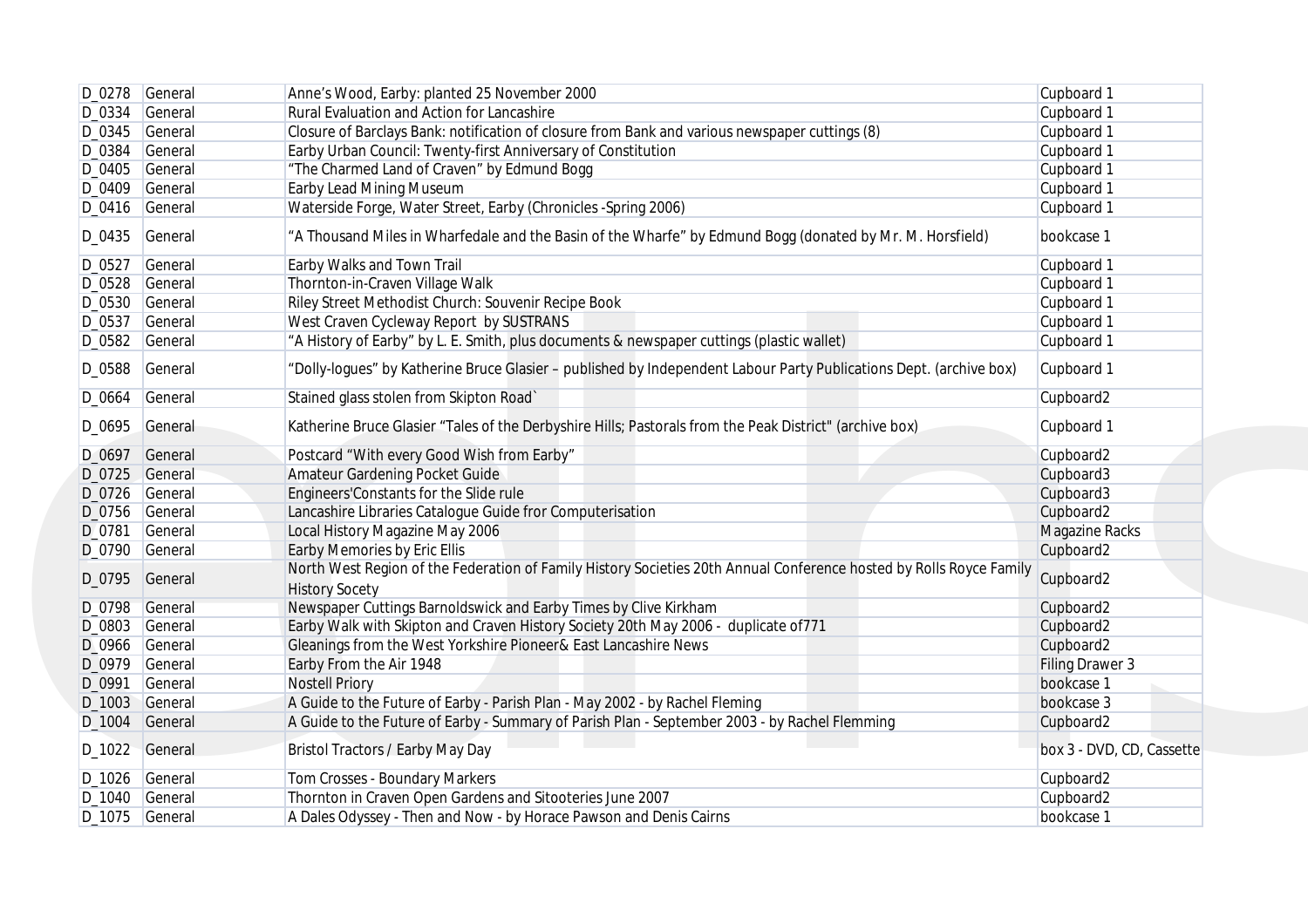| D_1086 General    | Menu - Granby Hotel Harrogate 1937                                                       | Cupboard2              |
|-------------------|------------------------------------------------------------------------------------------|------------------------|
| D_1092 General    | Extracts from Four Centuries of Banking by George Chandler, Craven Bank and Joseph Smith | Cupboard2              |
| D_1109 General    | Conservation Area Design and Development Guidance - Draft SPD                            | Cupboard2              |
| D_1153 General    | Northern Life - Dec2008/Jan 2009                                                         | Magazine Racks         |
| D_1165 General    | <b>Birleys Playing Fields</b>                                                            | Cupboard2              |
| D_1167 General    | Gaumless                                                                                 | Cupboard2              |
| D_1169 General    | Favourite Recipes by Members of Salterfoth Womens Institute                              | Cupboard2              |
| D_1173 General    | Some Earby/Thornton Articles from the Craven Herald                                      | Cupboard2              |
| D_1176 General    | Official Opening of the Earby Hostel 50 years ago by Bob Abel                            | Cupboard2              |
| D_1185 General    | Yesterday Now Today - a poem by Sophia Bradshaw of Earby                                 | Cupboard2              |
| D_1232 General    | Dr Lovelaces Blotting Book, Yorkshire Penny Bank Book                                    | Cupboard2              |
| D_1234 General    | Decorating Hints Booklets c 1940s                                                        | Cupboard <sub>2</sub>  |
| D_1237 General    | Muse Of Earby - a poem                                                                   | Cupboard2              |
| D_1247<br>General | Some Extracts from the Craven Herald 1906/7                                              | Cupboard2              |
| D_1264<br>General | Victroria Road Earby                                                                     | Cupboard2              |
| D_1278 General    | Our Queen                                                                                | Cupboard2              |
| D_1281<br>General | Various leaflets/ flyers                                                                 | Cupboard2              |
| D_1284<br>General | Earby Floods July 1994?                                                                  | Cupboard2              |
| D_1299<br>General | Miscellaneous newspaper cuttings                                                         | Cupboard2              |
| D_1300 General    | Around Skipton-in-Craven in Old Photographs                                              | bookcase 1             |
| D_1355 General    | 2002 Calendar of Local Scenes                                                            | Cupboard2              |
| D_1357<br>General | "Victorian Travellers' Guide to 19th Century England & Wales"                            | bookcase 1             |
| D_1434<br>General | Dame Mary Lister's Household Book / First Catch Your Fax                                 | Cupboard3              |
| D_1440 General    | A Guide to the future of Earby - Summary of Parish Plan                                  | Cupboard3              |
| D_1458<br>General | New Road Community Centre - various correspondence                                       | Cupboard3              |
| D_1467<br>General | Recipe Book and home hints -owner unknown-manuscript                                     | Cupboard3              |
| D_1481<br>General | Miscellaneous ephemera including Linden Road centre opening ceremony programme 1951      | Cupboard3              |
| D_1482 General    | Richardson Marjorie ephemera                                                             | Cupboard3              |
| D_1493<br>General | The Case of Georgiana Smth and John Riley by Wendy Faulkner                              | Cupboard3              |
| D_1506 General    | Putting Salterforth on the Heritage Map                                                  | Cupboard3              |
| D_1515 General    | the Century Eats                                                                         | Cupboard3              |
| D_1546 General    | Peter Dawson Collection                                                                  | <b>Filing Drawer 3</b> |
| D_1551<br>General | Photographs from the Jim Walker Collection                                               | Filing Drawer 3        |
| D_1558 General    | Daily Mail - Souvenir Tribute on death of Queen Elizabeth the Queen Mother               | Cupboard3              |
| D_1559 General    | Daily Mail Souvenir - Queen Elizabeth 2nd Golden Jubilee                                 | Cupboard3              |
| D_1565 General    | All Saints Centenary research; Mill Brow repairs; YHA Earby Hostel                       | Filing Drawer 3        |
| D_1569 General    | Railway and miscellaneous images down loaded from e-bay                                  | Filing Drawer 3        |
| D_1573 General    | Earby - David Smith collection - copies of various postcards                             | Filing Drawer 3        |
| D_1585 General    | Miscellaneous BoundaryMarkers and Wall Features - photos                                 | Filing Drawer 4        |
|                   |                                                                                          |                        |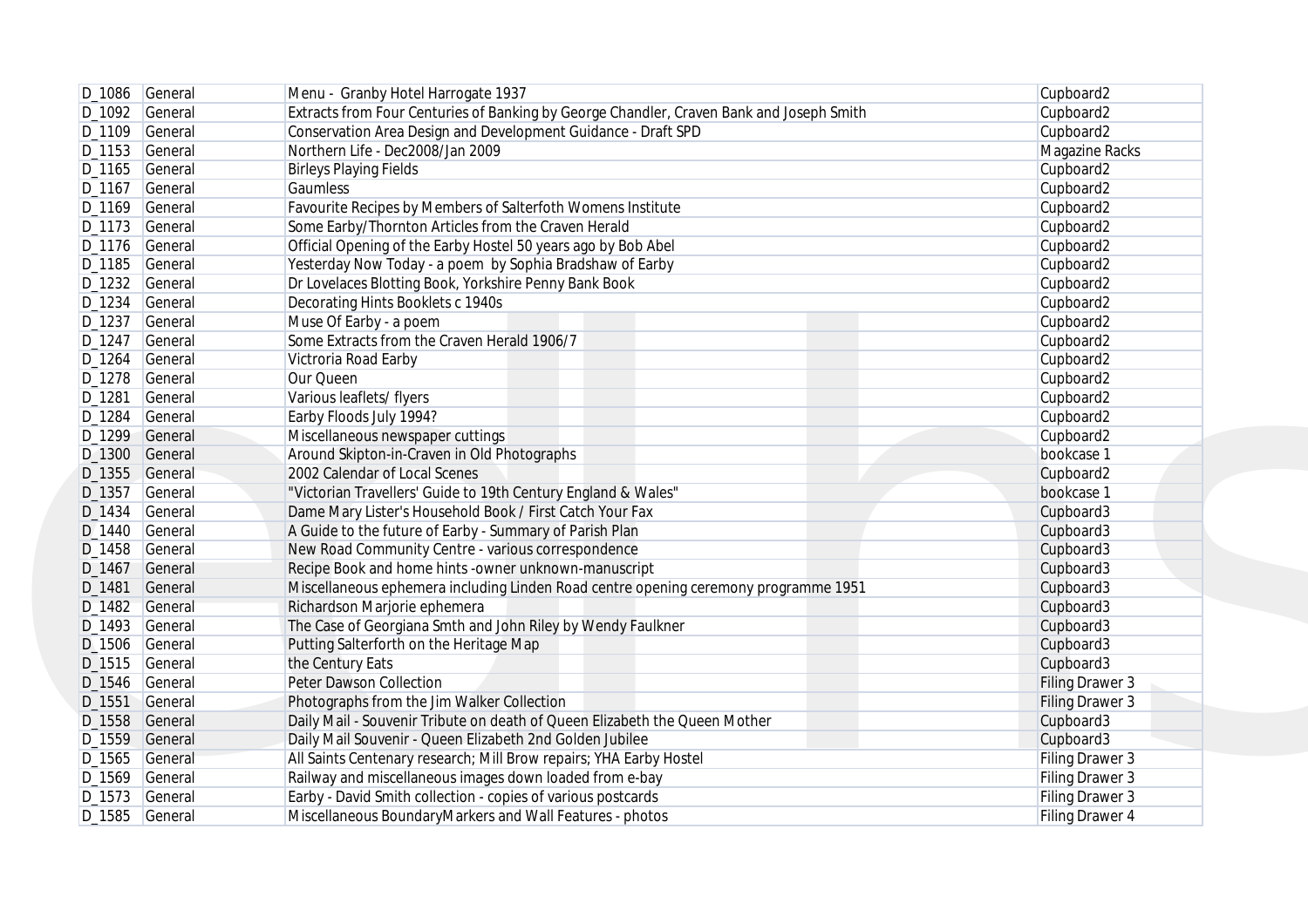| D_1608 General  | A Selection of Images originally intended for the web site                                                                                                                                                                                                                                                                                                                    | Filing Drawer 4                                                                                                                                                                                                                                                                                                                                                                                                                                                                                                                                                                                                                                                                                                                                                                                                                                                                                                                                                                                                                                                                                                                                                                                                                                                                                                                                                                                                                                                                                                                                                                                                                                                                                                                                                                                                                   |
|-----------------|-------------------------------------------------------------------------------------------------------------------------------------------------------------------------------------------------------------------------------------------------------------------------------------------------------------------------------------------------------------------------------|-----------------------------------------------------------------------------------------------------------------------------------------------------------------------------------------------------------------------------------------------------------------------------------------------------------------------------------------------------------------------------------------------------------------------------------------------------------------------------------------------------------------------------------------------------------------------------------------------------------------------------------------------------------------------------------------------------------------------------------------------------------------------------------------------------------------------------------------------------------------------------------------------------------------------------------------------------------------------------------------------------------------------------------------------------------------------------------------------------------------------------------------------------------------------------------------------------------------------------------------------------------------------------------------------------------------------------------------------------------------------------------------------------------------------------------------------------------------------------------------------------------------------------------------------------------------------------------------------------------------------------------------------------------------------------------------------------------------------------------------------------------------------------------------------------------------------------------|
| D_1619 General  | Gardening Day - Friends of Earby Hostel clearing the hostel garden                                                                                                                                                                                                                                                                                                            | Filing Drawer 4                                                                                                                                                                                                                                                                                                                                                                                                                                                                                                                                                                                                                                                                                                                                                                                                                                                                                                                                                                                                                                                                                                                                                                                                                                                                                                                                                                                                                                                                                                                                                                                                                                                                                                                                                                                                                   |
| D_1620 General  |                                                                                                                                                                                                                                                                                                                                                                               | Filing Drawer 4                                                                                                                                                                                                                                                                                                                                                                                                                                                                                                                                                                                                                                                                                                                                                                                                                                                                                                                                                                                                                                                                                                                                                                                                                                                                                                                                                                                                                                                                                                                                                                                                                                                                                                                                                                                                                   |
| General         |                                                                                                                                                                                                                                                                                                                                                                               | Filing Drawer 4                                                                                                                                                                                                                                                                                                                                                                                                                                                                                                                                                                                                                                                                                                                                                                                                                                                                                                                                                                                                                                                                                                                                                                                                                                                                                                                                                                                                                                                                                                                                                                                                                                                                                                                                                                                                                   |
| D_1638 General  |                                                                                                                                                                                                                                                                                                                                                                               | Cupboard3                                                                                                                                                                                                                                                                                                                                                                                                                                                                                                                                                                                                                                                                                                                                                                                                                                                                                                                                                                                                                                                                                                                                                                                                                                                                                                                                                                                                                                                                                                                                                                                                                                                                                                                                                                                                                         |
| D_1642 General  |                                                                                                                                                                                                                                                                                                                                                                               | Cupboard3                                                                                                                                                                                                                                                                                                                                                                                                                                                                                                                                                                                                                                                                                                                                                                                                                                                                                                                                                                                                                                                                                                                                                                                                                                                                                                                                                                                                                                                                                                                                                                                                                                                                                                                                                                                                                         |
| D_1661 General  |                                                                                                                                                                                                                                                                                                                                                                               | bookcase 2                                                                                                                                                                                                                                                                                                                                                                                                                                                                                                                                                                                                                                                                                                                                                                                                                                                                                                                                                                                                                                                                                                                                                                                                                                                                                                                                                                                                                                                                                                                                                                                                                                                                                                                                                                                                                        |
| D_1670 General  |                                                                                                                                                                                                                                                                                                                                                                               | bookcase 2                                                                                                                                                                                                                                                                                                                                                                                                                                                                                                                                                                                                                                                                                                                                                                                                                                                                                                                                                                                                                                                                                                                                                                                                                                                                                                                                                                                                                                                                                                                                                                                                                                                                                                                                                                                                                        |
| D_1766 General  |                                                                                                                                                                                                                                                                                                                                                                               | Cupboard3                                                                                                                                                                                                                                                                                                                                                                                                                                                                                                                                                                                                                                                                                                                                                                                                                                                                                                                                                                                                                                                                                                                                                                                                                                                                                                                                                                                                                                                                                                                                                                                                                                                                                                                                                                                                                         |
| D_1802 General  |                                                                                                                                                                                                                                                                                                                                                                               | Cupboard3                                                                                                                                                                                                                                                                                                                                                                                                                                                                                                                                                                                                                                                                                                                                                                                                                                                                                                                                                                                                                                                                                                                                                                                                                                                                                                                                                                                                                                                                                                                                                                                                                                                                                                                                                                                                                         |
| D_1827 General  | <b>Risk Assessment forms</b>                                                                                                                                                                                                                                                                                                                                                  | Cupboard6                                                                                                                                                                                                                                                                                                                                                                                                                                                                                                                                                                                                                                                                                                                                                                                                                                                                                                                                                                                                                                                                                                                                                                                                                                                                                                                                                                                                                                                                                                                                                                                                                                                                                                                                                                                                                         |
| D_1843 General  |                                                                                                                                                                                                                                                                                                                                                                               | Cupboard 7                                                                                                                                                                                                                                                                                                                                                                                                                                                                                                                                                                                                                                                                                                                                                                                                                                                                                                                                                                                                                                                                                                                                                                                                                                                                                                                                                                                                                                                                                                                                                                                                                                                                                                                                                                                                                        |
|                 |                                                                                                                                                                                                                                                                                                                                                                               | Cupboard 7                                                                                                                                                                                                                                                                                                                                                                                                                                                                                                                                                                                                                                                                                                                                                                                                                                                                                                                                                                                                                                                                                                                                                                                                                                                                                                                                                                                                                                                                                                                                                                                                                                                                                                                                                                                                                        |
| D_1854 General  |                                                                                                                                                                                                                                                                                                                                                                               | Cupboard 7                                                                                                                                                                                                                                                                                                                                                                                                                                                                                                                                                                                                                                                                                                                                                                                                                                                                                                                                                                                                                                                                                                                                                                                                                                                                                                                                                                                                                                                                                                                                                                                                                                                                                                                                                                                                                        |
|                 |                                                                                                                                                                                                                                                                                                                                                                               | Cupboard3                                                                                                                                                                                                                                                                                                                                                                                                                                                                                                                                                                                                                                                                                                                                                                                                                                                                                                                                                                                                                                                                                                                                                                                                                                                                                                                                                                                                                                                                                                                                                                                                                                                                                                                                                                                                                         |
|                 |                                                                                                                                                                                                                                                                                                                                                                               | Cupboard3                                                                                                                                                                                                                                                                                                                                                                                                                                                                                                                                                                                                                                                                                                                                                                                                                                                                                                                                                                                                                                                                                                                                                                                                                                                                                                                                                                                                                                                                                                                                                                                                                                                                                                                                                                                                                         |
|                 |                                                                                                                                                                                                                                                                                                                                                                               | Cupboard3                                                                                                                                                                                                                                                                                                                                                                                                                                                                                                                                                                                                                                                                                                                                                                                                                                                                                                                                                                                                                                                                                                                                                                                                                                                                                                                                                                                                                                                                                                                                                                                                                                                                                                                                                                                                                         |
|                 |                                                                                                                                                                                                                                                                                                                                                                               | Cupboard3                                                                                                                                                                                                                                                                                                                                                                                                                                                                                                                                                                                                                                                                                                                                                                                                                                                                                                                                                                                                                                                                                                                                                                                                                                                                                                                                                                                                                                                                                                                                                                                                                                                                                                                                                                                                                         |
|                 |                                                                                                                                                                                                                                                                                                                                                                               | Cupboard3                                                                                                                                                                                                                                                                                                                                                                                                                                                                                                                                                                                                                                                                                                                                                                                                                                                                                                                                                                                                                                                                                                                                                                                                                                                                                                                                                                                                                                                                                                                                                                                                                                                                                                                                                                                                                         |
|                 |                                                                                                                                                                                                                                                                                                                                                                               | Cupboard3                                                                                                                                                                                                                                                                                                                                                                                                                                                                                                                                                                                                                                                                                                                                                                                                                                                                                                                                                                                                                                                                                                                                                                                                                                                                                                                                                                                                                                                                                                                                                                                                                                                                                                                                                                                                                         |
|                 |                                                                                                                                                                                                                                                                                                                                                                               | Cupboard3                                                                                                                                                                                                                                                                                                                                                                                                                                                                                                                                                                                                                                                                                                                                                                                                                                                                                                                                                                                                                                                                                                                                                                                                                                                                                                                                                                                                                                                                                                                                                                                                                                                                                                                                                                                                                         |
|                 |                                                                                                                                                                                                                                                                                                                                                                               | Cupboard3                                                                                                                                                                                                                                                                                                                                                                                                                                                                                                                                                                                                                                                                                                                                                                                                                                                                                                                                                                                                                                                                                                                                                                                                                                                                                                                                                                                                                                                                                                                                                                                                                                                                                                                                                                                                                         |
|                 |                                                                                                                                                                                                                                                                                                                                                                               | Cupboard3                                                                                                                                                                                                                                                                                                                                                                                                                                                                                                                                                                                                                                                                                                                                                                                                                                                                                                                                                                                                                                                                                                                                                                                                                                                                                                                                                                                                                                                                                                                                                                                                                                                                                                                                                                                                                         |
|                 |                                                                                                                                                                                                                                                                                                                                                                               | Cupboard3                                                                                                                                                                                                                                                                                                                                                                                                                                                                                                                                                                                                                                                                                                                                                                                                                                                                                                                                                                                                                                                                                                                                                                                                                                                                                                                                                                                                                                                                                                                                                                                                                                                                                                                                                                                                                         |
|                 |                                                                                                                                                                                                                                                                                                                                                                               | Cupboard3                                                                                                                                                                                                                                                                                                                                                                                                                                                                                                                                                                                                                                                                                                                                                                                                                                                                                                                                                                                                                                                                                                                                                                                                                                                                                                                                                                                                                                                                                                                                                                                                                                                                                                                                                                                                                         |
|                 |                                                                                                                                                                                                                                                                                                                                                                               | Cupboard3                                                                                                                                                                                                                                                                                                                                                                                                                                                                                                                                                                                                                                                                                                                                                                                                                                                                                                                                                                                                                                                                                                                                                                                                                                                                                                                                                                                                                                                                                                                                                                                                                                                                                                                                                                                                                         |
| D_0133 Guides   | "The Ribble Way", Lancashire County Council, North Yorkshire County Council & Yorkshire Dales National Park                                                                                                                                                                                                                                                                   | Cupboard 1                                                                                                                                                                                                                                                                                                                                                                                                                                                                                                                                                                                                                                                                                                                                                                                                                                                                                                                                                                                                                                                                                                                                                                                                                                                                                                                                                                                                                                                                                                                                                                                                                                                                                                                                                                                                                        |
|                 |                                                                                                                                                                                                                                                                                                                                                                               | Cupboard 1                                                                                                                                                                                                                                                                                                                                                                                                                                                                                                                                                                                                                                                                                                                                                                                                                                                                                                                                                                                                                                                                                                                                                                                                                                                                                                                                                                                                                                                                                                                                                                                                                                                                                                                                                                                                                        |
|                 |                                                                                                                                                                                                                                                                                                                                                                               | Cupboard 1                                                                                                                                                                                                                                                                                                                                                                                                                                                                                                                                                                                                                                                                                                                                                                                                                                                                                                                                                                                                                                                                                                                                                                                                                                                                                                                                                                                                                                                                                                                                                                                                                                                                                                                                                                                                                        |
|                 |                                                                                                                                                                                                                                                                                                                                                                               | Cupboard 1                                                                                                                                                                                                                                                                                                                                                                                                                                                                                                                                                                                                                                                                                                                                                                                                                                                                                                                                                                                                                                                                                                                                                                                                                                                                                                                                                                                                                                                                                                                                                                                                                                                                                                                                                                                                                        |
|                 |                                                                                                                                                                                                                                                                                                                                                                               | <b>Missing</b>                                                                                                                                                                                                                                                                                                                                                                                                                                                                                                                                                                                                                                                                                                                                                                                                                                                                                                                                                                                                                                                                                                                                                                                                                                                                                                                                                                                                                                                                                                                                                                                                                                                                                                                                                                                                                    |
|                 |                                                                                                                                                                                                                                                                                                                                                                               | Cupboard 1                                                                                                                                                                                                                                                                                                                                                                                                                                                                                                                                                                                                                                                                                                                                                                                                                                                                                                                                                                                                                                                                                                                                                                                                                                                                                                                                                                                                                                                                                                                                                                                                                                                                                                                                                                                                                        |
|                 |                                                                                                                                                                                                                                                                                                                                                                               | Cupboard 1                                                                                                                                                                                                                                                                                                                                                                                                                                                                                                                                                                                                                                                                                                                                                                                                                                                                                                                                                                                                                                                                                                                                                                                                                                                                                                                                                                                                                                                                                                                                                                                                                                                                                                                                                                                                                        |
|                 |                                                                                                                                                                                                                                                                                                                                                                               | Cupboard 1                                                                                                                                                                                                                                                                                                                                                                                                                                                                                                                                                                                                                                                                                                                                                                                                                                                                                                                                                                                                                                                                                                                                                                                                                                                                                                                                                                                                                                                                                                                                                                                                                                                                                                                                                                                                                        |
|                 |                                                                                                                                                                                                                                                                                                                                                                               | Cupboard 1                                                                                                                                                                                                                                                                                                                                                                                                                                                                                                                                                                                                                                                                                                                                                                                                                                                                                                                                                                                                                                                                                                                                                                                                                                                                                                                                                                                                                                                                                                                                                                                                                                                                                                                                                                                                                        |
|                 |                                                                                                                                                                                                                                                                                                                                                                               | Cupboard 1                                                                                                                                                                                                                                                                                                                                                                                                                                                                                                                                                                                                                                                                                                                                                                                                                                                                                                                                                                                                                                                                                                                                                                                                                                                                                                                                                                                                                                                                                                                                                                                                                                                                                                                                                                                                                        |
| $D_0488$ Guides | "Old Skipton" by R. Geoffrey Rowley                                                                                                                                                                                                                                                                                                                                           | Cupboard 1                                                                                                                                                                                                                                                                                                                                                                                                                                                                                                                                                                                                                                                                                                                                                                                                                                                                                                                                                                                                                                                                                                                                                                                                                                                                                                                                                                                                                                                                                                                                                                                                                                                                                                                                                                                                                        |
|                 | Red Rose County Car Trails                                                                                                                                                                                                                                                                                                                                                    | Cupboard 1                                                                                                                                                                                                                                                                                                                                                                                                                                                                                                                                                                                                                                                                                                                                                                                                                                                                                                                                                                                                                                                                                                                                                                                                                                                                                                                                                                                                                                                                                                                                                                                                                                                                                                                                                                                                                        |
|                 | D_1844 General<br>D_1860 General<br>D_1925 General<br>D_1943 General<br>General<br>D_1945 General<br>D_1946 General<br>D_1947 General<br>D_1948 General<br>D_1949 General<br>D_1950 General<br>General<br>D_2155 General<br>D_0188 Guides<br>$D_0$ 196 Guides<br>Guides<br>D_0229 Guides<br>D_0234 Guides<br>D_0388 Guides<br>D_0418 Guides<br>D_0486 Guides<br>D_0487 Guides | Shooter Pit by Nick Livsey - article and pictures of the bridge (Roman Bust was a modern piece)<br>People and personalities - photos<br>Council Made Church Models- Exhibition of Arts and Crafts<br>Death of King George VI as reported in the Craven Herald<br>The Dalesman - A celebration of 50 years. Ed. David Joy<br>The Long Winter 1962-3 A Guardian pamphlet<br>Conservation - Caring for your own documents - West Yorkshire Archive Service<br>Souvenir of Well Tried Recipes - Earby Church Building Fund<br>Nespaper Articles- Guides and Genral History<br>Newspaper articles - Events, Incidents and Activities<br>Newspaper Articles - Miscellaneous<br><b>Earby Photos</b><br>Coronation Souvenir Book 1937 - George 6th<br>Yorkshire Recipes by Yorkshire Housewives<br>The Book of Ideal Recipes - by the Baptist Church Barnoldswick<br>Michaelmas Fayre 1949 - recipe book - St Mary Le Gill and St James churches Barnoldswick<br>The Ideal Recipe Book - Souvenir of the Winter Gardens Bazaar 1924 - Mount Zion Baptisits<br>The Lancashire Cookery Book - Oldham School Board<br>Selected Recipes - published by the Craven Herald - 1929<br>The Recipe Book<br>Souvenir of Well Tried Recipes compiled by Mrs Luke Hartley - in aid of All Saints Building Fund<br>The Language of Flowers<br>Muse of Earby - poem<br>Thornton-in-Craven Village Walk<br>Salmesbury Hall<br>Walks in Earby, Kelbrook, Thornton and Salterforth<br>Beating the Bounds: Circular Walks around Earby<br>"Museums Alive": Guide to the Museums and Galleries of Yorkshire & Humberside<br>Pennine Bridleway<br>The Countryside Agency: leaflets on access; boundaries; new rights and responsibilities<br><b>Skipton Castle Guide Book</b><br>Skipton Parish Church and Castle: a Short History and Guide - by Joe Wiseman |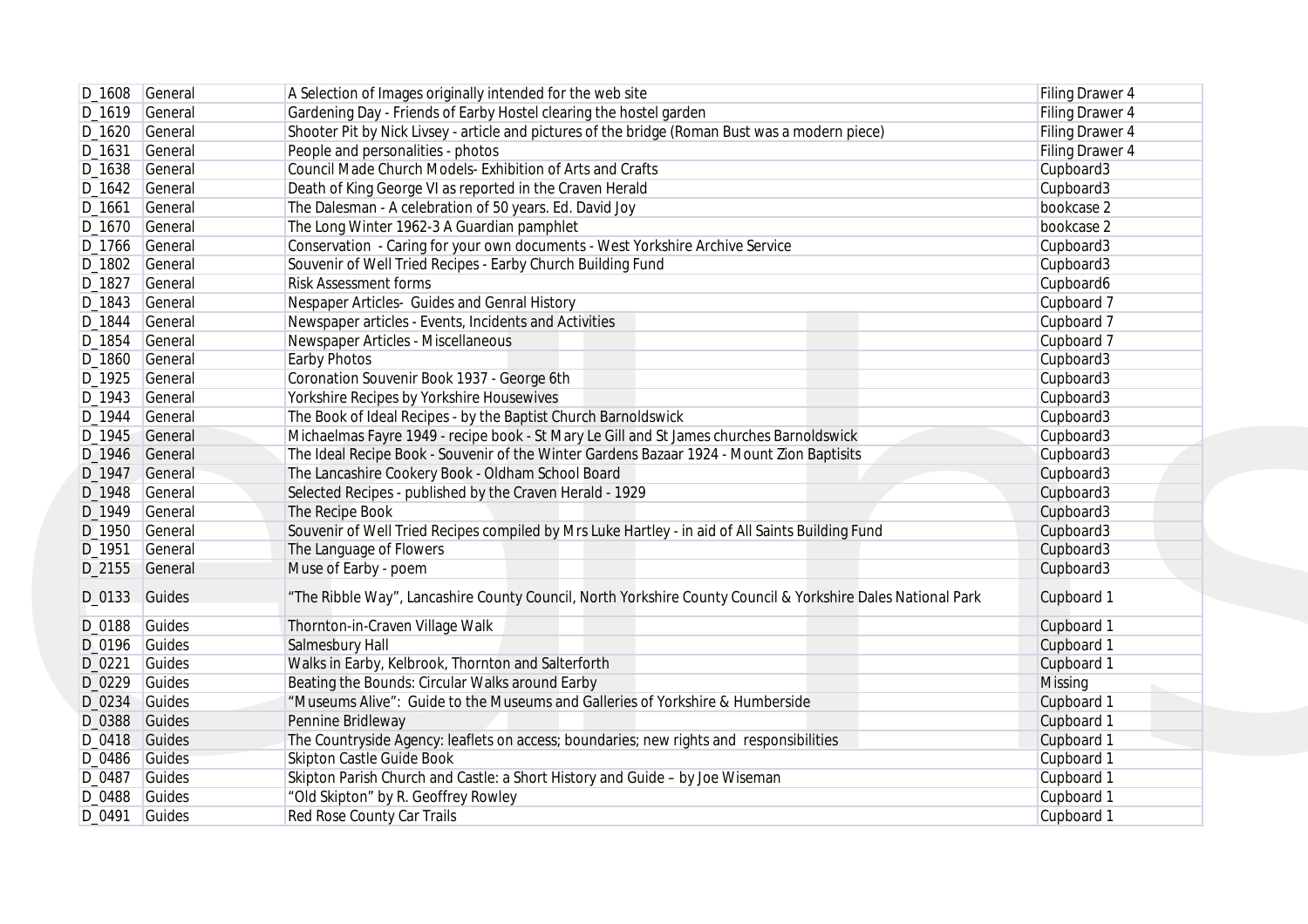|                  | $D_0562$ Guides | The Bronte Way                                                                                                                                                                                        | Cupboard 1             |
|------------------|-----------------|-------------------------------------------------------------------------------------------------------------------------------------------------------------------------------------------------------|------------------------|
| $D_0579$ Guides  |                 | Royal Armouries Museum, Leeds                                                                                                                                                                         | Cupboard 1             |
| D_0641           | Guides          | The Craven Museum - 50th anniversary exhibition, 25 April -<br>3 May 1970                                                                                                                             | Cupboard2              |
| $D_0$ 735 Guides |                 | Thornton and Earby Guided Walks                                                                                                                                                                       | Cupboard2              |
| $D_0$ 736 Guides |                 | Thornton-in-Craven Village Walk - draft                                                                                                                                                               | Cupboard2              |
| D_0737 Guides    |                 | Thornton Village Walk for Colne History Society                                                                                                                                                       | Cupboard2              |
| D_0757 Guides    |                 | Craven Museum Collecting Policy - by Siobhan Kirrane                                                                                                                                                  | Cupboard2              |
| D_0758 Guides    |                 | Earby Official Guide 1937/38                                                                                                                                                                          | Cupboard2              |
| D_0771 Guides    |                 | Earby Walk with Skipton and Craven History Society                                                                                                                                                    | Cupboard2              |
| D_1531           | Guides          | Hadrian's Wall. A souvenir guide to the Roman wall                                                                                                                                                    | bookcase 1             |
| D_1537           | Guides          | Ripley Castle Illustrated Guide Book                                                                                                                                                                  | bookcase 1             |
| D_1988 Guides    |                 | EarbyTown Trail notes                                                                                                                                                                                 | Cupboard3              |
| $D_2003$ Guides  |                 | Pendle District Official Guide c 1975                                                                                                                                                                 | Cupboard3              |
| D_2026 Guides    |                 | The Yorkshire Dales - Ward Lock                                                                                                                                                                       | Cupboard3              |
| $D_2152$ Guides  |                 | Colne Town Centre Heritage Trail                                                                                                                                                                      | Cupboard3              |
|                  |                 |                                                                                                                                                                                                       |                        |
| D_0072 Health    |                 | Airedale Hospital - advertisement re alteration of local hospital services<br>No.1 (Craven) Health Division: Annual Report by the Medical Officer of Health and the Senior Public Health Officers for | Cupboard 1             |
| D_0423           | Health          |                                                                                                                                                                                                       | Cupboard 1             |
|                  |                 | 1971 & 1972                                                                                                                                                                                           |                        |
| D_0822 Health    |                 | The Magic and Mystery of Holy Wells by Edna Whelan                                                                                                                                                    | bookcase 1             |
| D_0988 Health    |                 | A Catechism of Home Nursing                                                                                                                                                                           | Cupboard3              |
| D_0989 Health    |                 | The Universal Home Doctor                                                                                                                                                                             | bookcase 1             |
| D_1233 Health    |                 | Baby Care Advice Leaflets c 1939                                                                                                                                                                      | Cupboard2              |
| D_1540 Health    |                 | ST John's Ambulance Brigade, Earby. Roll of Honour Research                                                                                                                                           | Cupboard3              |
| D_1541           | Health          | Medical Matters In Victorian & Edwardian Wallasey by Dr Richard A Smye                                                                                                                                | Cupboard3              |
| D_1641           | Health          | Presentations made at the ambulance dinner                                                                                                                                                            | Cupboard3              |
| D_2016 Health    |                 | Everyday Ailments - Their Treatment & Cure                                                                                                                                                            | Cupboard3              |
| D_2020 Health    |                 | Medical Receipt Book - or How to Care for Yourself                                                                                                                                                    | Cupboard3              |
| D_2042 Health    |                 | Getting Better - Healthcare down the Years by Stephanie Carter. Draft Copy                                                                                                                            | Cupboard3              |
| D_2110 Health    |                 | Health Care in Earby - master copy on CD PLUS PRINt OUT                                                                                                                                               | <b>Filing Drawer 1</b> |
| D_2127 Health    |                 | Getting Better - Earby Health Care down the Years by Stephanie Carter - draft copy                                                                                                                    | Cupboard3              |
| D_2196 Health    |                 | Health Care in Earby - images from the book                                                                                                                                                           | Filing Drawer 4        |
| D_0002 History   |                 | Torentum; the Ancient Parish of Thornton-in-Craven, by Bev Parker                                                                                                                                     | Cupboard 1             |
| D_0091           | <b>History</b>  | "Master of my Art: the Taylor Bellfoundries 1784-1937" by Trevor S. Jennings                                                                                                                          | bookcase 1             |
| D_0096 History   |                 | Heptonstall History Trail, compiled for Calder Civic Trust by Philip Round                                                                                                                            | Cupboard 1             |
| D_0105 History   |                 | Barnoldswick Jottings, Susan Byrne                                                                                                                                                                    | Cupboard 1             |
| D_0129 History   |                 | "A Colne Centenary" by G. Crambie                                                                                                                                                                     | Cupboard 1             |
| D_0156 History   |                 | "The Making of the Central Pennines, by John Porter                                                                                                                                                   | bookcase 1             |
| D_0159 History   |                 | "History and Antiquities of the Deanery of Craven, 3rd Edition" by T.D. Whitaker                                                                                                                      | Cupboard 1             |
|                  | D_0189 History  | "History and Antiquities of the Deanery of Craven", T.D. Whitaker - Thornton-in-Craven extract                                                                                                        | Cupboard 1             |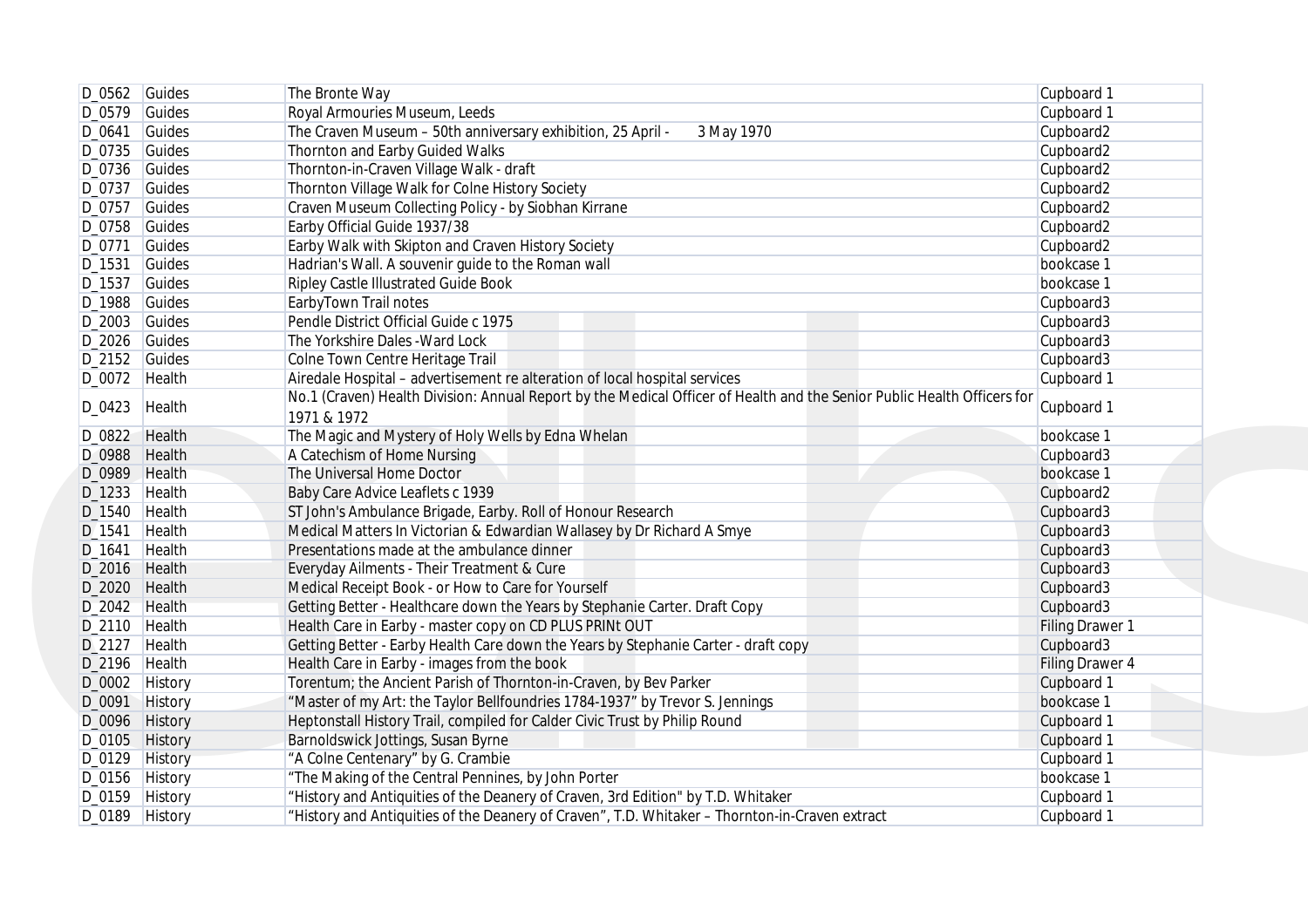|        | D_0212 History | "Our Stately Homes of Old: a hideaway for the Roundheads (Thornton Manor)" by Lesley Ash - Colne Times, | Cupboard 1            |
|--------|----------------|---------------------------------------------------------------------------------------------------------|-----------------------|
|        |                | 26.11.1971                                                                                              |                       |
|        | D_0214 History | "Kelbrook in Times Past", by Victor Laycock                                                             | Cupboard 1            |
|        | D_0251 History | Earby History, notes prepared by Clarice Carlisle                                                       | Cupboard 1            |
|        | D_0252 History | Notes on Earby History, by Clarice Carlisle                                                             | Cupboard 1            |
|        | D_0287 History | A History of Lancashire, with maps and pictures, by J.J. Bayley                                         | Cupboard 1            |
|        | D_0298 History | "Dalesman" - bellfounding; lost country houses                                                          | Cupboard 1            |
|        | D_0326 History | "Lords of the Manor of Thornton Part 1" by Jim Walker                                                   | Cupboard 1            |
|        | D_0328 History | "How our Village got its Name" by Jim Walker                                                            | Cupboard 1            |
|        | D_0342 History | Fascinating history along the old road to Kelbrook                                                      | Cupboard 1            |
|        | D_0401 History | "Medieval Parks of East Yorkshire" by Susan Neave (donated by Mr. E.E. Clarke)                          | bookcase 1            |
|        | D_0414 History | "Looking Back: Memories of East Lancashire in bygone times" by Eric Leaver                              | Cupboard 1            |
|        | D_0438 History | "Cowling: a Moorland Parish" by Cowling Local History Society                                           | bookcase 1            |
|        | D_0440 History | "A Village Transformed: Keyworth 1750-1850" by J. Atkins, B. Hammond & P. Roper                         | bookcase 1            |
|        | D_0445 History | "Local Tithes and the Lost Tithe Map of Salterforth Township" by Nick Livsey                            | Cupboard 1            |
|        | D_0446 History | Pinhaw Beacon: notes and article (donated by Stephanie Carter, nee Shuttleworth)                        | Cupboard 1            |
|        | D_0460 History | "Hebden: the History of a Dales Township" by D. Joy                                                     | bookcase 1            |
|        | D_0469 History | Keighley; Geographical & Historical information from the year 1837                                      | Cupboard 1            |
|        | D_0489 History | "Skipton: A Pictorial Recollection" compiled by J.K. Ellwood                                            | Cupboard 1            |
|        | D_0511 History | Shooterpit Bridge, Salterforth                                                                          | Cupboard 1            |
|        | D_0543 History | "Craven History", March 2003                                                                            |                       |
|        |                |                                                                                                         | Cupboard 1            |
|        | D_0568 History | "Horton-in-Ribblesdale: the Story of an Upland Parish"                                                  | bookcase 1            |
|        | D_0608 History | Earby Conservation Area - proposed                                                                      | Cupboard2             |
|        | D_0614 History | "The Story of Foulridge" by Fay Oldland                                                                 | bookcase 1            |
|        | D_0615 History | "The History of Lothersdale" by Kenneth Wilson et al                                                    | bookcase 1            |
|        | D_0650 History | "Local History in England, 2nd Ed," by W.G. Hoskins                                                     | bookcase 1            |
|        | D_0659 History | "The Pennine Dales" by Arthur Raistrick                                                                 | bookcase 1            |
|        | D_0666 History | Booth Bridge Farm                                                                                       | Cupboard2             |
|        | D_0670 History | Salterforth Playing Field                                                                               | Cupboard2             |
|        | D_0678 History | Lister-Kaye property at Denby and Denby Grange; mining interests                                        | Cupboard2             |
|        | D_0802 History | Thornton-in-Craven Bygone Days in an Ancient Parish by A H Clegg                                        | bookcase 1            |
| D_0804 | <b>History</b> | Skipton of Yesteryear - Recollections of William Shuttleworh by Stephanie Carter                        | Cupboard2             |
|        | D_0809 History | <b>Skipton Castle Guide</b>                                                                             | Cupboard2             |
|        | D_0815 History | Local History Magazine 112 March / April 2007                                                           | <b>Magazine Racks</b> |
|        | D_0910 History | Lord Thanet's Benefaction to the Poor of Craven in 1685                                                 | Cupboard2             |
|        | D_0995 History | Local History Magazine No 114 July/ Aug 2007                                                            | Magazine Racks        |
|        | D_1038 History | <b>Browsholme Hall</b>                                                                                  | Cupboard2             |
|        | D_1044 History | Newby Hall                                                                                              | Cupboard2             |
|        | D_1077 History | The History of Hebden Bridge                                                                            | bookcase 1            |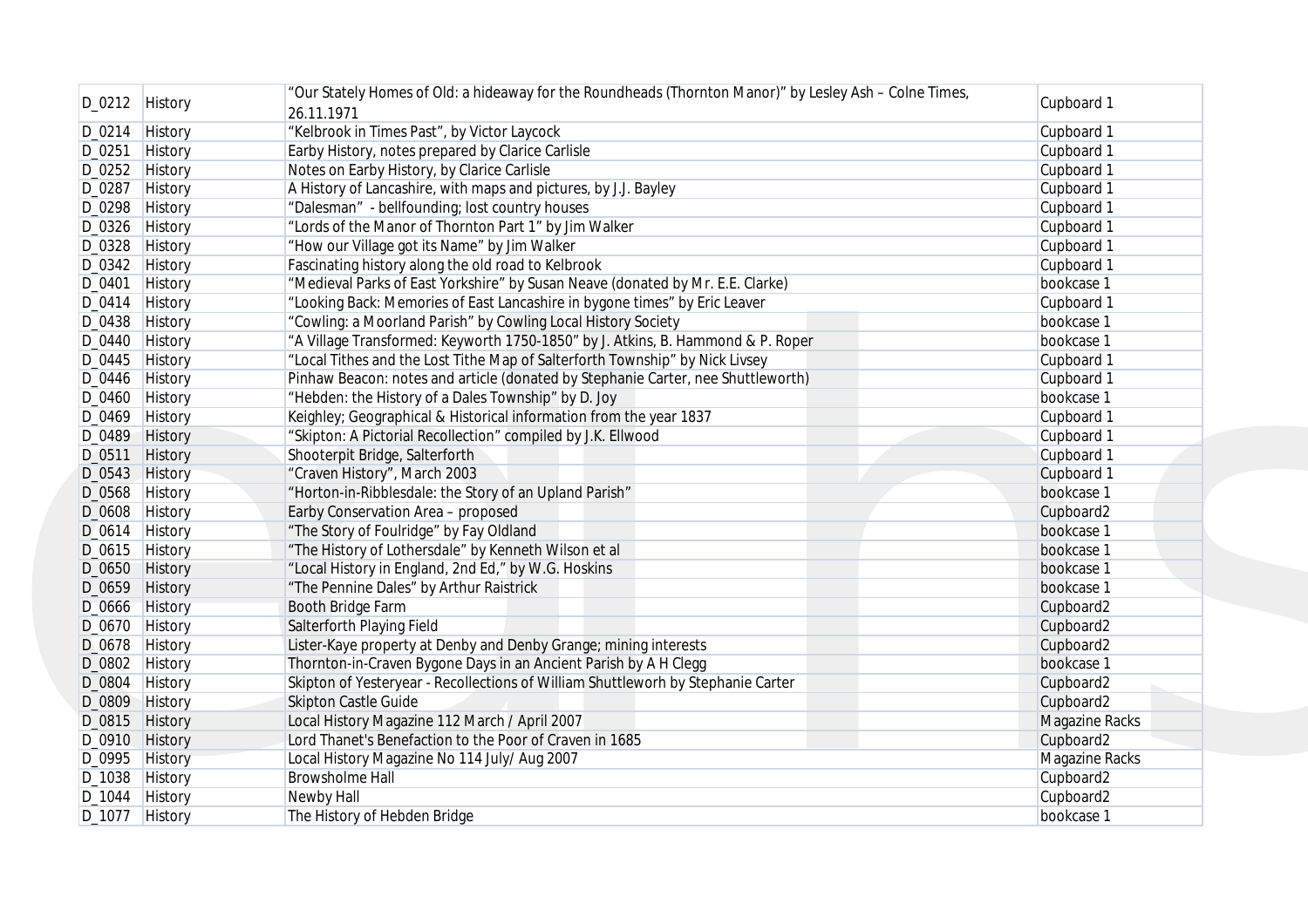|        | D_1089 History | History of the County of York - Thornton-in-Craven Section                                                   | Cupboard2       |
|--------|----------------|--------------------------------------------------------------------------------------------------------------|-----------------|
|        | D_1118 History | Valley of the Drawn Sword - The Early History of Burnley, Pendle and West Craven - by John A Clayton         | bookcase 1      |
|        | D_1152 History | Local History Magazine No.121                                                                                | Magazine Racks  |
|        | D_1170 History | Lord Thanets Benefaction February 22nd 1685/6                                                                | Cupboard2       |
|        | D_1208 History | The Lords of the Manor of Thornton-in-Craven with Kelbrook and Earby by Victor Laycock                       | Cupboard2       |
|        | D_1226 History | Local History Magazine No.117                                                                                | Magazine Racks  |
|        | D_1227 History | Local History Magazine No.119                                                                                | Magazine Racks  |
| D_1251 | History        | The History of Earby by L.E. Smth 1930                                                                       | Cupboard2       |
|        | D_1302 History | Local History Exhibition, Festival of Britain 1951                                                           | Cupboard2       |
|        | D_1307 History | The Story of Foulridge - Extract from Fay Oldland history                                                    | Cupboard2       |
|        | D_1384 History | Ancient river Aire crossings at Gargrave - Transcipt of Trevor Batchelors talk 2011                          | Cupboard3       |
| D_1401 | History        | Hindenburg Airship passes over Earby - May 1936 - newspaper article Craven hearld                            | Cupboard3       |
| D_1480 |                | Skipton High Street and Railway                                                                              | Cupboard3       |
|        | History        |                                                                                                              |                 |
|        | D_1490 History | Local History Magazine, November 1996 - to present                                                           | Magazine Racks  |
|        | D_1516 History | Discovering Local History by David Iredale                                                                   | bookcase 1      |
|        | D_1523 History | The Quest for Arthur's Britain. Edited by Geoffrey Ashe                                                      | bookcase 1      |
| D_1524 | History        | Arthur's Britain by Leslie Alcock                                                                            | bookcase 1      |
|        | D_1527 History | The Last White Rose, Dynasty Rebellion & Treason. The secret war against the Tudors                          | bookcase 1      |
|        | D_1530 History | Romans & Britons in North West England by David Shorter                                                      | bookcase 1      |
|        | D_1532 History | Doomsday- A Search for the Roots of England by Michael Wood                                                  | bookcase 1      |
|        | D_1533 History | The Story of England by Michael Wood                                                                         | bookcase 1      |
|        | D_1534 History | The Dukes 1702 - 2006 A History of The Duke of Wellington's Regiment                                         | bookcase 1      |
|        | D_1609 History | Earby in Bygone Days by James Lindley - publisher format                                                     | Filing Drawer 4 |
|        | D_1626 History | Katherine Bruce Galsier and General John Lambert - texts of publications                                     | Filing Drawer 4 |
|        | D_1652 History | Illustrated - Special Memorial Issue. Death of King George VI                                                | Cupboard3       |
|        | D_1653 History | Women's Own Including Anigoni's portrait of Princess Margaret                                                | Cupboard3       |
|        | D_1654 History | News Chronicles February 1952 - Burial of King George VI                                                     | Cupboard3       |
|        | D_1657 History | Craven Herald Centenary Supplement 1874 - 1974                                                               | Cupboard3       |
| D_1660 | History        | Pennine Valley - A History of Upper Calderdale by Hebden Bridge WEA Local History Group editor jennings      | bookcase 2      |
|        | D_1662 History | English Landscapes by W G Hoskins                                                                            | bookcase 2      |
|        | D_1686 History | A History of England for Schools by Keating and Frazer                                                       | bookcase 2      |
|        | D_1759 History | A History of Keighley by Ian Dewhirst                                                                        | bookcase 2      |
|        | D_1762 History | Kelbrook in Times Past by Victor Laycock                                                                     | bookcase 2      |
|        |                |                                                                                                              |                 |
|        | D_1777 History | Research and Enquiry - Lancashire History Quarterly Vol 1 No 2 June 1997 - Query by R Abel re "The Gaumless" | Cupboard3       |
|        | D_1785 History | The Flowers of Towton Fiield - from an autobiography by Mr Planch & Towton Battle Field by Graham Hudson     | Cupboard3       |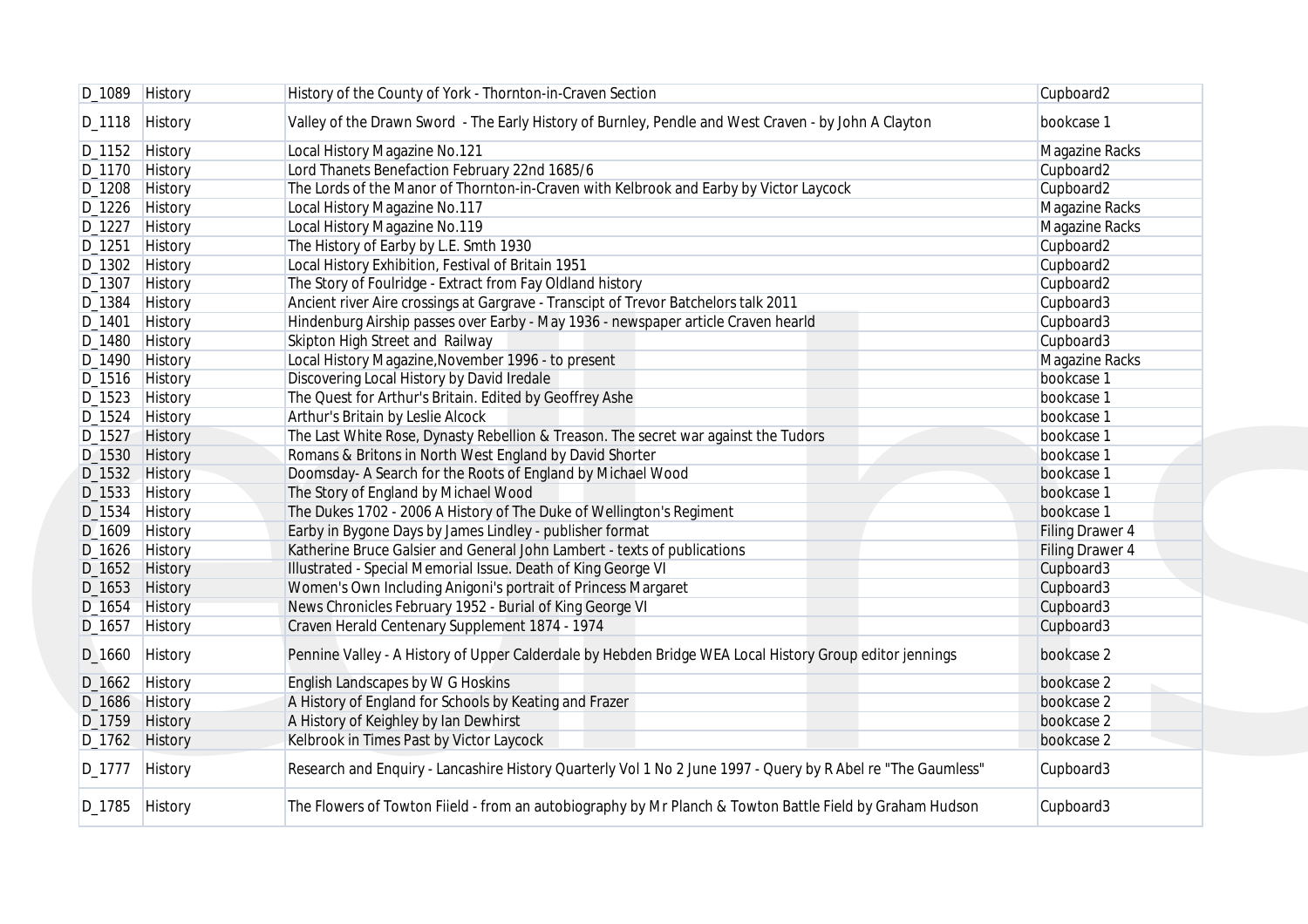|        | D_1793 History       | The Disastrous Flood at Ilkley (1900)                                                                                            | Cupboard3           |
|--------|----------------------|----------------------------------------------------------------------------------------------------------------------------------|---------------------|
|        | D_1795 History       | Discovering Your Environment Vol 7 - History in a Village                                                                        | bookcase 2          |
|        | D_1796 History       | Discovering Your Environment Vol 9 - History long Roads and Waterways                                                            | bookcase 2          |
|        | D_1797 History       | Discovering Your Environment Vol 10 - Crafts and Industries of the Past                                                          | bookcase 2          |
|        | D_1883 History       | Pennine Village (Silsden) by Roy Mason                                                                                           | bookcase 2          |
|        | D_1886 History       | The Local Community and the Great Rebelion by AM Everitt                                                                         | bookcase 2          |
|        | D_1913 History       | Ernest Shakleton - Polar Explorer                                                                                                | Cupboard3           |
|        | D_1926 History       | Clitheroe - Yorkshire's Capital in Lancashire                                                                                    | Cupboard3           |
|        | D_2089 History       | "Earby Through 60 years" by John Hartley. Cuttings from Craven Herald                                                            | Cupboard3           |
|        | D_2096 History       | Town Trail Jim Walker c 1970                                                                                                     | Cupboard3           |
|        | D_2137 History       | The History Of Colne - Ed Dorothy Harrison                                                                                       | bookcase 2          |
|        | D_2202 History       | The History of Burnley Part 4 - 1850-1950 - reprinted by Burnley and District History Society                                    | bookcase 2          |
|        | D_0180 House History | "Discovering your Old House" by D. Iredale & J.Barrett                                                                           | bookcase 1          |
|        | D_0335 House History | <b>Broadstones Farm</b>                                                                                                          | Cupboard 1          |
|        | D_0472 House History | Hague House: purchase of estate by Trustees of Estates of Bowcock's Charity for Keighley                                         | Cupboard 1          |
|        | D_2141 House History | House History Beginners Guide - North Yorkshire County Council                                                                   | Cupboard3           |
|        |                      |                                                                                                                                  |                     |
|        | D_0332 Housing       | Thatched houses in Earby in 1826: as remembered by Robert Greenwood (copied from Craven Herald)                                  | Cupboard 1          |
|        | D_0624 Housing       | "Vanished Dwellings: Early Industrial Housing in a Lancashire Cotton Town - Preston" by Nigel Morgan                             | bookcase 1          |
|        | D_1808 Housing       | The Ranch (Northolme Estate) Research - notes from Earby UDC MINUTES 1941-2                                                      | Cupboard3           |
|        | D_2067 Housing       | Stoneybank Road, Earby. A drawing by N.Bower                                                                                     | Cupboard3           |
|        | D_2162 Housing       | Craven Herald Articles re building of Northolme Estate from prefabs to houses                                                    | cupboard 8          |
| P_0041 | Housing              | North Holme Eastate pre-fabricated dwellings                                                                                     | Photographs - Box 1 |
| D_0029 | Industry             | Growth of Industry in Earby                                                                                                      | Cupboard 1          |
| D_0048 | Industry             | "Yorkshire Cotton " by George Ingle; Carnegie Publishing 1997                                                                    | bookcase 1          |
|        | D_0053   Industry    | Victoria Mill double beam engine                                                                                                 | Cupboard 1          |
|        |                      | "Life in the Lancashire Mill Towns: everyday happenings when Grannie was a girl". By W.R. Mitchell - Dalesman Books              |                     |
| D_0095 | Industry             | 1992                                                                                                                             | bookcase 1          |
| D_0171 | Industry             | P.W. Spencer, Lime & Limestone Merchant                                                                                          | Cupboard 1          |
| D_0274 | Industry             | "Sixty Years of Johnson & Johnson" compiled by Victor Laycock                                                                    | Cupboard 1          |
| D_0277 | Industry             | Earby Mines Museum: Newsletters                                                                                                  | Cupboard 1          |
| D_0280 | Industry             | Earby Firm comes of Age: Armoride celebrates at Harrogate                                                                        | Cupboard 1          |
| D_0299 | Industry             | Colne & District Power Loom Overlookers Association: General Rules                                                               | Cupboard 1          |
| D_0330 | Industry             | Thornton Quarry: sketch map drawn by William Hall                                                                                | Cupboard 1          |
|        | D_0343   Industry    | Rover Company's move to Craven Area (Barnoldswick & Earby Times, Barlick View)                                                   | Cupboard 1          |
| D_0361 | Industry             | Grove Shed, School Lane, Earby: Royal Commission on the Historical Monuments of England/English Heritage -<br>Survey, 4 May 1999 | Cupboard 1          |
|        | D_0369  Industry     | Earby Industries: Bobbin Turner's death; Craven-built tractor tackles new job                                                    | Cupboard 1          |
|        |                      |                                                                                                                                  |                     |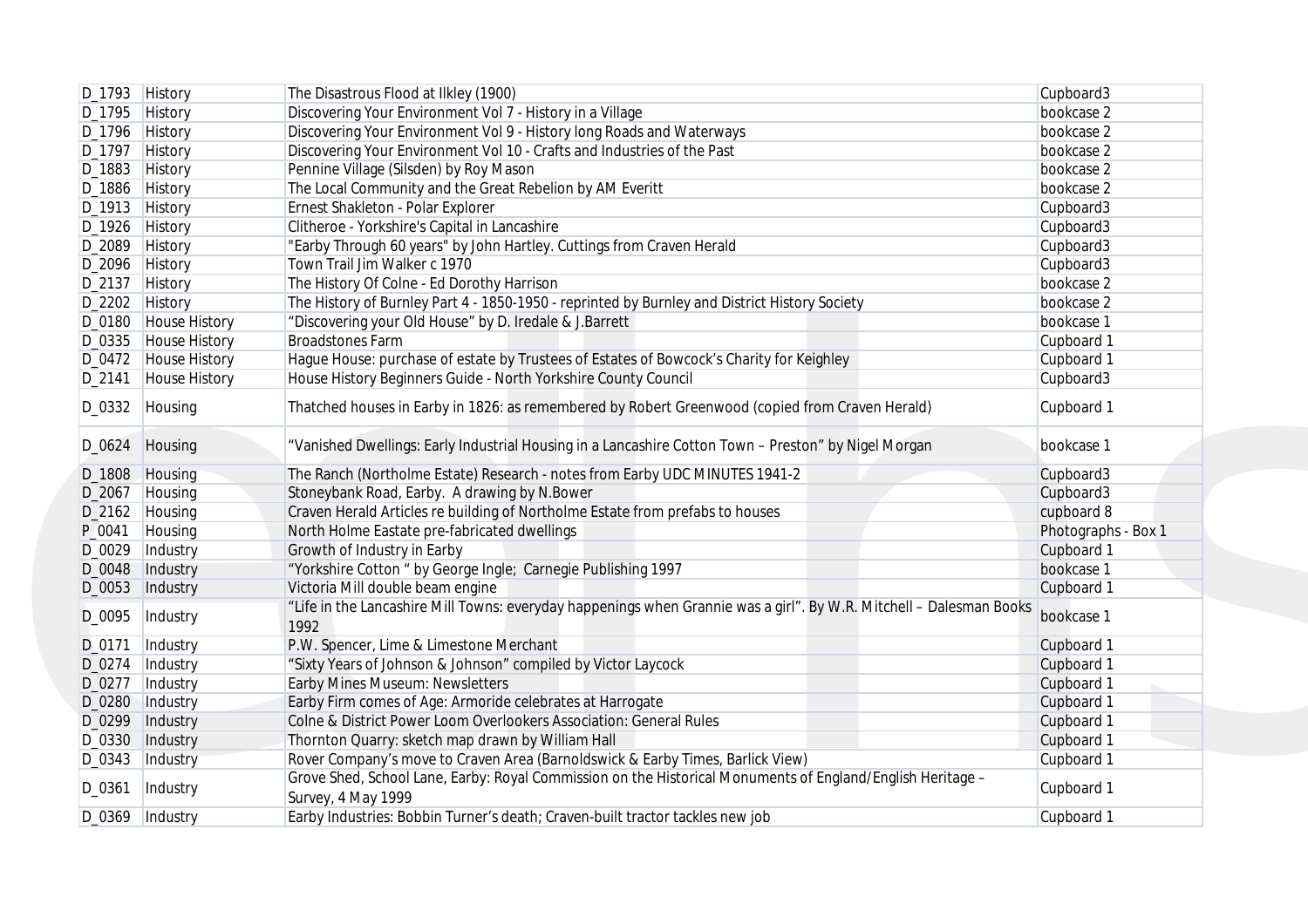|          | D_0372  Industry  | W.L. Holland Ltd., Adelphi Works, Preston: Centenary Souvenir                                                                                           | Cupboard 1            |
|----------|-------------------|---------------------------------------------------------------------------------------------------------------------------------------------------------|-----------------------|
|          | D_0376   Industry | Johnson & Johnson - Closure (2 newspaper cuttings)                                                                                                      | Cupboard 1            |
| D_0377   | Industry          | Death Knell sounds on Mill Industry; Dennis Cairns                                                                                                      | Cupboard 1            |
| D_0452   | Industry          | "Spring Mill, Earby: the Beginning" by Bob King                                                                                                         | Cupboard 1            |
| D_0453   | Industry          | Earby Mines Research Group: Museum of Yorkshire Dales Lead Mining"                                                                                      | Cupboard 1            |
| D_0471   | Industry          | Cononley Lead Mine: published by Friends of Cononley Mine                                                                                               | Cupboard 1            |
| D_0505   | Industry          | Earby & Thornton Gas Lighting Company                                                                                                                   | Cupboard 1            |
| D_0509   | Industry          | "Bristol Tractors" by Victor Laycock                                                                                                                    | Cupboard 1            |
| D_0533   | Industry          | Victoria Mill, Earby - outline history                                                                                                                  | Cupboard 1            |
| D_0605   | Industry          | Victoria Mill Gas Plant - proposal for Barnoldswick Gas & Light Company to take over                                                                    | Cupboard2             |
| D_0606   | Industry          | Victoria Mills - proposal for formation of company to take over                                                                                         | Cupboard2             |
| D_0607   | Industry          | Victoria Mill Fire: Mallinson vs Riley                                                                                                                  | Cupboard2             |
| D_0609   | Industry          | 1932 Weavers Strike                                                                                                                                     | Cupboard2             |
| D_0621   | Industry          | The Bancroft Mill Engine" published by Bancroft Mill Engine Trust                                                                                       | Cupboard2             |
| D_0692   |                   | Victoria Mills & Cottage Property (storage tube). See also Inventory No.549                                                                             | map drawers 1         |
|          | Industry          |                                                                                                                                                         |                       |
| D_0693   | Industry          | Wardle Storeys: Environmental Sensitivity Data                                                                                                          | map drawers 1         |
| D_0721   | Industry          | "Sough Bridge Mill, Earby", parts 1,2 & 3 by Stanley C. Graham                                                                                          | Cupboard2             |
| D_0734   | Industry          | <b>Hedley Bradshaw Interviews</b>                                                                                                                       | Cupboard2             |
| D_0750   | Industry          | Victoria Mill Engine - research notes                                                                                                                   | Cupboard2             |
| D_0783   | Industry          | Industrial Heritage Vol 31 no 3 winter 2005                                                                                                             | <b>Magazine Racks</b> |
| D_0797   | Industry          | The Heart of Weaving Barnoldswick and Earby Times by Graham Smith                                                                                       | Cupboard2             |
|          | D_0813  Industry  | Watson, J.S. and Sons                                                                                                                                   | Cupboard2             |
| D_0962   | Industry          | Brook Shed - Planning aplication to demolish and build houses                                                                                           | Cupboard2             |
| D_0964   | Industry          | Spring Mill Weavng Shed - Engine Christening 1896                                                                                                       | Cupboard2             |
|          | D_0977   Industry | Earby May Day / Bristol Tractors                                                                                                                        | Filing Drawer 4       |
| D_1021   | Industry          | Glen Mills - A Century of Change (A History of a Colne Textile Mill)                                                                                    | bookcase 2            |
| D_1037   | Industry          | Weavers' Institute Centenary                                                                                                                            | Cupboard2             |
| D_1079   | Industry          | Earby and Thornton Gas and Lighting Company - Notes                                                                                                     | Cupboard2             |
| D_1084   | Industry          | Rescue of the Kettlewell Providence Mine Waterwheel and Ore Crusher by Ruth and Peter Dawson                                                            | Cupboard2             |
| D_1105   | Industry          | <b>Weavers Institute Documents</b>                                                                                                                      | Cupboard2             |
| $D_1116$ | Industry          | The Hatters by J H Smith                                                                                                                                | Cupboard2             |
| D_1117   | Industry          | A History of the Lancashire Cotton Industry and the Amalgamated Weavers Association by Edwin Hopwood                                                    | bookcase 1            |
| D_1123   | Industry          | International Correspondence Schools (ICS) Reference Lobrary Vol 86 - Arithmetic and textile calculations                                               | bookcase 3            |
| D_1124   | Industry          | international Correspondence Schhols (ICS) Reference Library Vol 88 - Yarn Spinning and yarn processes                                                  | bookcase 3            |
| D_1125   | Industry          | international Correspondence School (ICS) Reference Library Volume 89- Yarns, Cloth Rooms, Mill Engineering, Reeling bookcase 3<br>and Baling, Winding. |                       |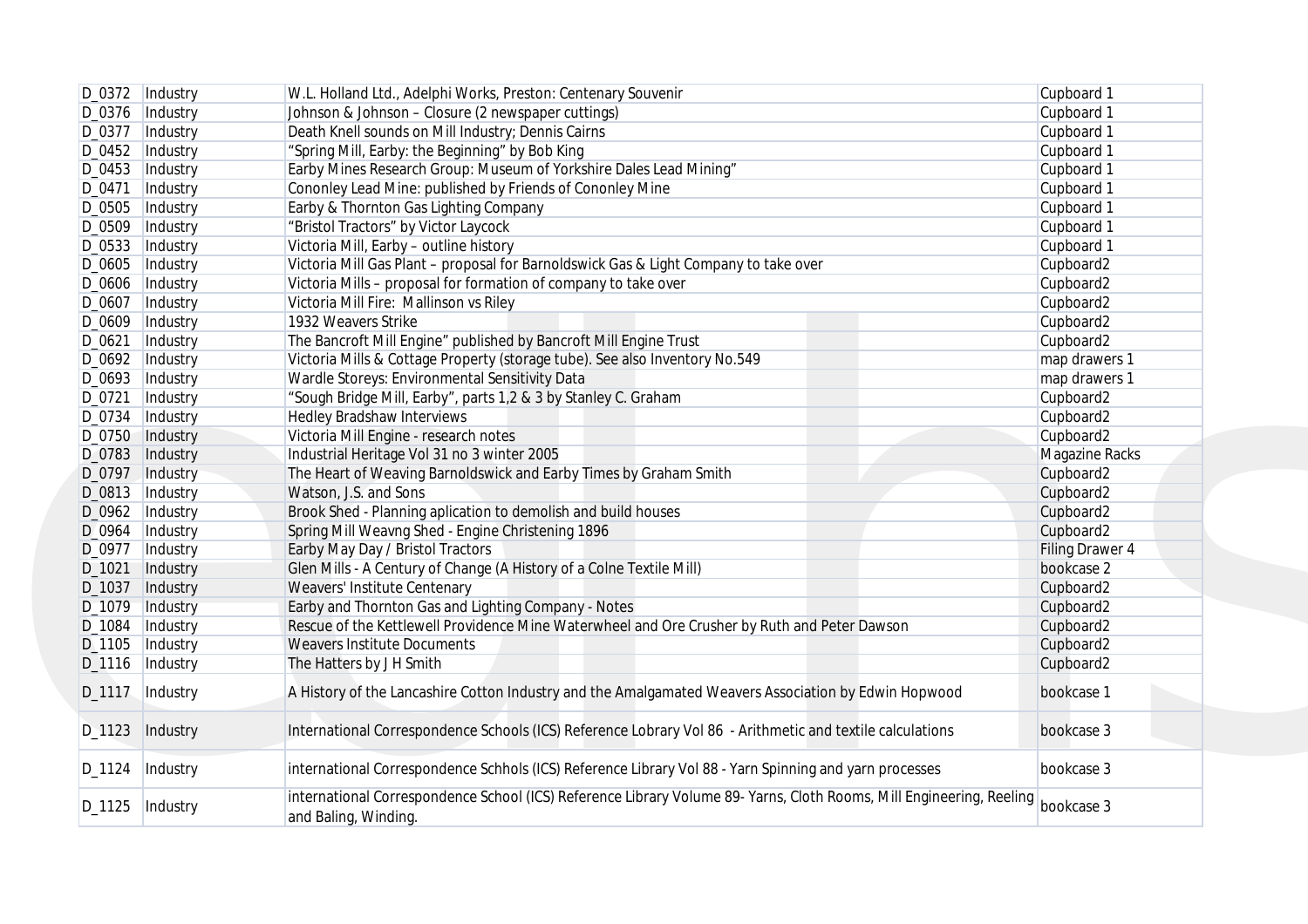|                    | D_1126  Industry  | International Corresponence School (ICS) Reference Library - vol 91 - Weaving and Looms                                             | bookcase 3      |
|--------------------|-------------------|-------------------------------------------------------------------------------------------------------------------------------------|-----------------|
|                    | D_1166   Industry | 1930's More looms system                                                                                                            | Cupboard2       |
| D_1168             | Industry          | Old Shed - Fire in 1897 - Description of building                                                                                   | Cupboard2       |
| D_1181             | Industry          | Wilfred Spencer Memorial Lecture 1983 - Barnoldwick as a Microcosm of Single Industry Urban Development by<br><b>Stanley Graham</b> | Cupboard2       |
| D_1219             | Industry          | Nathan Smallpage & Son, textile manufacturers                                                                                       | Cupboard2       |
| D_1220             | Industry          | "1932 as seen through the diary of a Police Inspector" by lan Dewhirst: strike in the cotton industry                               | Cupboard2       |
| D_1228             | Industry          | Felt Hatting in Foulridge and Colne by Fay Oldland                                                                                  | Cupboard2       |
| D_1235             | Industry          | Extracts re Mills at Earby, Thornton, Kelbrook and Elslack from Yorkshire Cotton by George Ingle                                    | Cupboard2       |
| D_1236             | Industry          | Hedley Bradshaw Interview with Bob Abel 1977                                                                                        | Cupboard2       |
| D_1239             | Industry          | Weavers Institute, Earby, Built 1908 - research notes                                                                               | Cupboard2       |
| D_1241             | Industry          | Victoria Mill, Earby - Time line                                                                                                    | Cupboard2       |
| D_1256             | Industry          | Leeds Mercury 1810 Earby Corn/Cotton Mill to let, 1812 Booth Bridge Spinning Mill Burnt to the Ground                               | Cupboard2       |
| D_1270             | Industry          | Growth of Industry in Earby - anon                                                                                                  | Cupboard2       |
| D_1275             | Industry          | Steam and Stream - A walk exploring the industrial heritage of Barnoldswick                                                         | Cupboard2       |
| D_1336             | Industry          | Salterforth Shed Liquidation Sale                                                                                                   | Cupboard2       |
| D_1383             | Industry          | Earby Sale Adverts                                                                                                                  | Cupboard3       |
| D_1385             | Industry          | Earby electiricity 1929                                                                                                             | Cupboard3       |
|                    | D_1433   Industry | Lancashire Textile Project (LTP) by Stanley Challenger Graham                                                                       | Cupboard3       |
| D <sub>-1439</sub> | Industry          | 1930s and the Eight Loom System also automatic looms                                                                                | Cupboard3       |
| D_1443             | Industry          | Recollections of a Distinguished Earby Company, William Cowgill and Sons, Built Salterforth School - by Jeffrey Metcalf Cupboard3   |                 |
|                    | D_1450   Industry | Yorkshire Dales Review No 49 Winter 1994                                                                                            | Cupboard3       |
| D_1451             | Industry          | The Bristol 20 in action                                                                                                            | Cupboard3       |
| D_1463             | Industry          | Northrop cop changing mechanism - typed notes plus other loom mechanism sketches                                                    | Cupboard3       |
| D_1468             | Industry          | Pendle's Industry through the years                                                                                                 | Cupboard3       |
| D_1495             | Industry          | Early Water Powered Mills in Earby and Thornton                                                                                     | Cupboard3       |
| D_1499             | Industry          | Mil Owner Who Was Knighted, the marriage festival of Sir Dyson Mallinson                                                            | Cupboard3       |
| $D_1542$           | Industry          | The Bristol 22. Brochure                                                                                                            | Cupboard3       |
| $D_1574$           | Industry          | Booth Bridge Bobbin Mill at various stages during conversion to a dwelling house 2007-8                                             | Filing Drawer 3 |
| D_1669             | Industry          | Gone But Not Forgotten - A Brief Insight Into the Yorkshire Dales Mining Industry by David & Margaret Carlisle                      | bookcase 2      |
| $D_1672$           | Industry          | <b>Stott Park Bobbin Mill</b>                                                                                                       | bookcase 2      |
| D_1674             | Industry          | Gayle Mill, Hawes, Wensleydale by Russel Hollowood                                                                                  | bookcase 2      |
|                    | D_1710   Industry | John Taylor, Bell founder - Bell founding since 1784                                                                                | map drawers 3   |
|                    | D_1761  Industry  | Lancashires Early Industrial Heritage by John Champness                                                                             | bookcase 2      |
|                    | D_1841  Industry  | Newpaper Articles - Earby - Work and Industry                                                                                       | Cupboard 7      |
|                    | D_1906   Industry | Johnson's Medical products advert                                                                                                   | Cupboard3       |
|                    |                   |                                                                                                                                     |                 |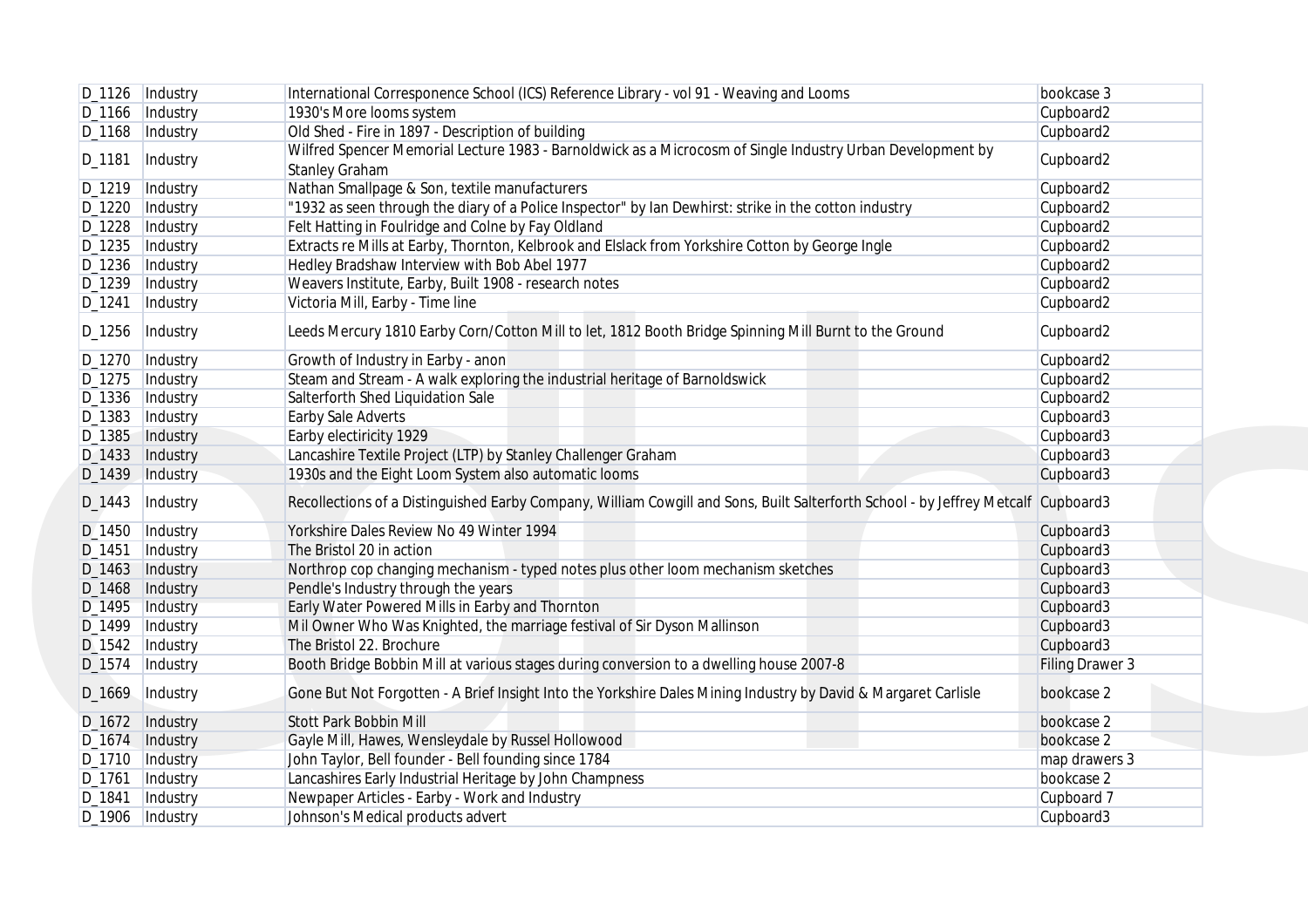|                    | D_1923  Industry                     | <b>Burnley Cotton Mill Regulations 1852</b>                                                                                                     | Map drawers 2                |
|--------------------|--------------------------------------|-------------------------------------------------------------------------------------------------------------------------------------------------|------------------------------|
|                    |                                      | Yorkshire Ridings Magazine - SEE PAGE 26                                                                                                        |                              |
| D_1927             | Industry                             | 1932 AS SEEN THROUGH THE EYES OF A POLICEMAN by Ian Dewhirst                                                                                    | Cupboard3                    |
|                    |                                      | Refers to strike in Earby                                                                                                                       |                              |
| D <sub>-1953</sub> | Industry                             | The New Bristol 20 - Operators Instruction Book                                                                                                 | Cupboard3                    |
| D_1961             | Industry                             | Euravia Engineering and Supply Co Ltd - Barnoldswick and Earby Times 28/9/12                                                                    | Cupboard3                    |
| D_1968             | Industry                             | The Cotton Industry by Chris Aspin                                                                                                              | bookcase 2                   |
| D_2048             | Industry                             | Nelson Weavers Association Handbook & History 1922                                                                                              | Cupboard3                    |
| D_2049             | Industry                             | Books on Eectric Motors from Johnson & Johnson - various                                                                                        | Cupboard3                    |
|                    | D_2052  Industry                     | Victoria Manufacturing Company (Earby) - Share Certificate no 1                                                                                 | Cupboard3                    |
| D_2157             | Industry                             | Caphouse Colliery a brief mining history by John Schofield                                                                                      | bookcase 2                   |
| D_2172             | Industry                             | Rilston and Hetton Cotton Mills - extract from "Yorkshire Cotton" by G Ingle                                                                    | Cupboard3                    |
| D_2205             | Industry                             | Plans showing site of Earby corn mill                                                                                                           | cupboard 8                   |
| $D_2225$           | Industry                             | Wardle Storeys - Misc correspondence re Accident, wages, change of ownership etc to David Steel                                                 | cupboard 8                   |
| D_0148             | legal Documents                      | Inland Revenue: succession duty on real property- 3 cottages at Mill Lane End in the township of Thornton in Craven                             | Cupboard 1                   |
| D_0387             | legal Documents                      | Abstract of Title - Sir John Lister-Kaye, dated 1st August 1788                                                                                 | Cupboard 1                   |
| D_0752             | legal Documents                      | Windle, Robert - Will                                                                                                                           | Cupboard2                    |
| D_1061             | legal Documents                      | Apprenticeship Indenture Article - Parker Greenwood                                                                                             | Cupboard2                    |
| D <sub>_1142</sub> | legal Documents                      | Petition for the removal of Avery Aldersley from Thornton to Kildwick 1678                                                                      | Cupboard2                    |
| D <sub>-1388</sub> | legal Documents                      | Quarter Session 1674 transcripts - A case of stolen hay                                                                                         | Cupboard3                    |
|                    |                                      | Conveyance - indenture of conveyance of land from Mrs Mary Proctor by the direction of S Dugdale to Earby UDC. Plot                             |                              |
| D_1466             | legal Documents                      | of land is situate in Earby to be used as a recreation of pleasure ground.<br>1910                                                              | Cupboard3                    |
| D_1992             | legal Documents                      | The Thornton Drainage 1819 from Kelbrook to School Lane Earby, "New Cut" - includes names of land owners affected Cupboard3                     |                              |
| D_1994             | legal Documents                      | Wilkinson John - Bill from George Robnson for drawing up will                                                                                   | Cupboard3                    |
| D_1995             | legal Documents                      | Papers relating ot John Wilkinson of Victoria Buildings                                                                                         | Cupboard3                    |
| D_1996             | legal Documents                      | Conveyance Documents - James Hutchinson                                                                                                         | Cupboard3                    |
|                    | D_1444 Letter                        | Stavely, Marjorie - Correspondence 2011                                                                                                         | Cupboard3                    |
|                    | D_0058 Societies                     | Lancashire Local History Federation newsletter                                                                                                  | Cupboard 1                   |
|                    |                                      | Barnoldswick - A Century of Change                                                                                                              | bookcase 1                   |
| D_0340 Societies   |                                      |                                                                                                                                                 |                              |
|                    |                                      |                                                                                                                                                 |                              |
|                    | D_0741 Societies                     | Upper Wharfedale Field Society - Bulletin 27                                                                                                    | Magazine Racks<br>bookcase 1 |
|                    | D_0805 Societies<br>D_0807 Societies | Heptonstall Trail published by Pennine Heritage and Hebden Bridge Local History Society<br>Lancashire Local History Federation Newsletters      |                              |
|                    |                                      |                                                                                                                                                 | Cupboard2                    |
|                    | D_1008 Societies                     | West Craven History Assciation - Treasurer's File (2001-2006)                                                                                   | Cupboard6                    |
|                    | D_1252 Societies<br>D_1752 Societies | Local History Fair - Burnley and District Historical Society 60 year celebration 1st November 2008<br>Lancashire L.F.H.H.S Newsletter Vol 1,3,4 | Cupboard2<br>bookcase 2      |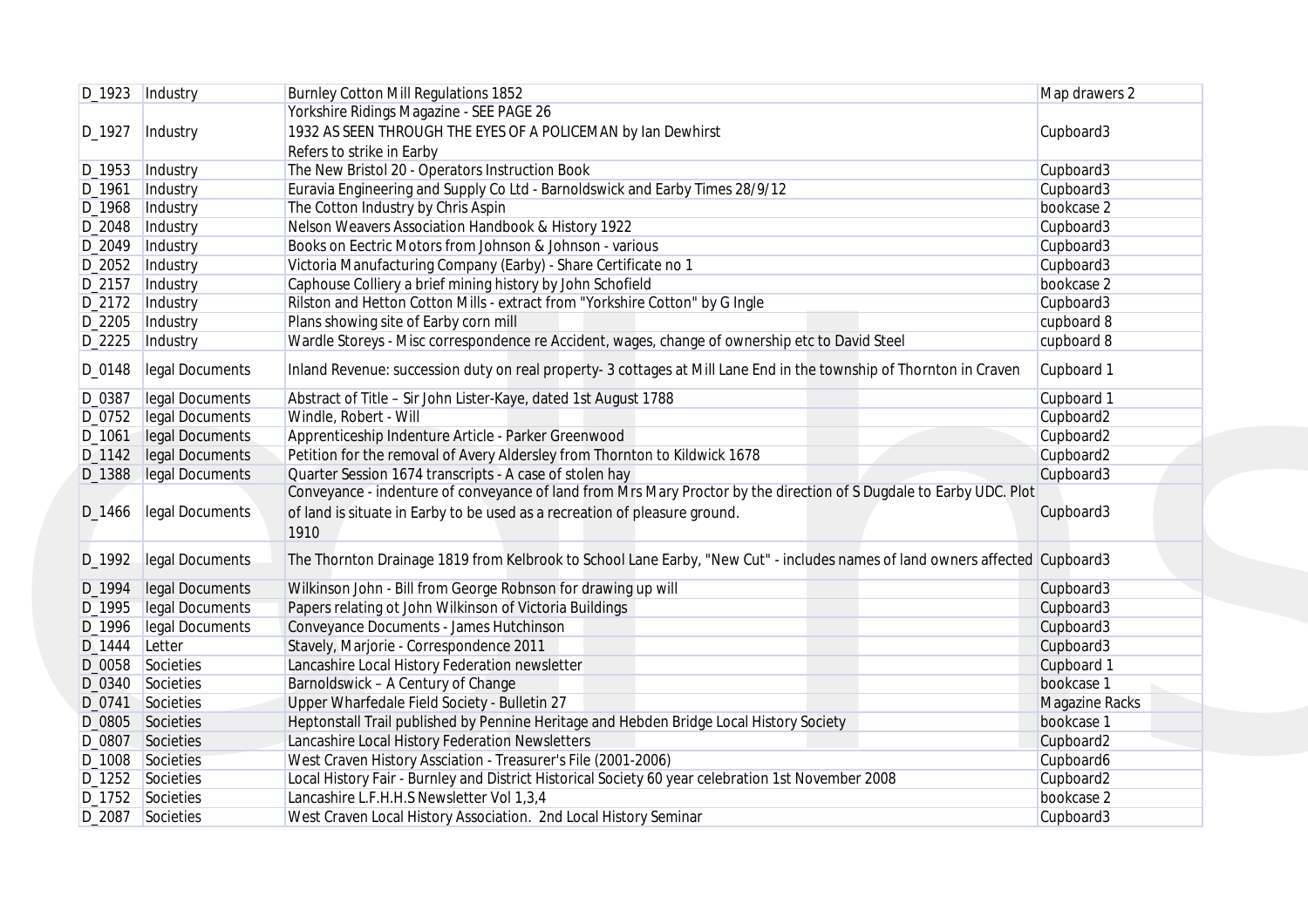| D_2226 Societies  | Community Archives abd Heritage Group - NEWSLETTERS                                                                                                                                                                                                                                                           | cupboard 8                                                                                                                                                                                                                                                                                                                                                                                                                                                                                                                                                                                                                                                                                                                                                                                                                                                                                                                                                                                                                                                                                                                                                                                                                                                                                                                                                                                                                                                                                                                           |
|-------------------|---------------------------------------------------------------------------------------------------------------------------------------------------------------------------------------------------------------------------------------------------------------------------------------------------------------|--------------------------------------------------------------------------------------------------------------------------------------------------------------------------------------------------------------------------------------------------------------------------------------------------------------------------------------------------------------------------------------------------------------------------------------------------------------------------------------------------------------------------------------------------------------------------------------------------------------------------------------------------------------------------------------------------------------------------------------------------------------------------------------------------------------------------------------------------------------------------------------------------------------------------------------------------------------------------------------------------------------------------------------------------------------------------------------------------------------------------------------------------------------------------------------------------------------------------------------------------------------------------------------------------------------------------------------------------------------------------------------------------------------------------------------------------------------------------------------------------------------------------------------|
| D_0160 Magazine   | Pennine Magazine, Vol.5 No.4 - April/May 1984                                                                                                                                                                                                                                                                 | Cupboard 1                                                                                                                                                                                                                                                                                                                                                                                                                                                                                                                                                                                                                                                                                                                                                                                                                                                                                                                                                                                                                                                                                                                                                                                                                                                                                                                                                                                                                                                                                                                           |
| D_0235   Magazine | Yorkshire Archaeological Society Newsletter "Update", December 1998                                                                                                                                                                                                                                           | Cupboard 1                                                                                                                                                                                                                                                                                                                                                                                                                                                                                                                                                                                                                                                                                                                                                                                                                                                                                                                                                                                                                                                                                                                                                                                                                                                                                                                                                                                                                                                                                                                           |
| D_0406 Magazine   | Salterforth Jottings                                                                                                                                                                                                                                                                                          | Cupboard 1                                                                                                                                                                                                                                                                                                                                                                                                                                                                                                                                                                                                                                                                                                                                                                                                                                                                                                                                                                                                                                                                                                                                                                                                                                                                                                                                                                                                                                                                                                                           |
| D_0620 Magazine   | Salterforth Jottings                                                                                                                                                                                                                                                                                          | Cupboard2                                                                                                                                                                                                                                                                                                                                                                                                                                                                                                                                                                                                                                                                                                                                                                                                                                                                                                                                                                                                                                                                                                                                                                                                                                                                                                                                                                                                                                                                                                                            |
| D_0740 Magazine   | Local History Magazine no 110                                                                                                                                                                                                                                                                                 | Magazine Racks                                                                                                                                                                                                                                                                                                                                                                                                                                                                                                                                                                                                                                                                                                                                                                                                                                                                                                                                                                                                                                                                                                                                                                                                                                                                                                                                                                                                                                                                                                                       |
| D_0742   Magazine | Yorkshire History Quarterly Vol 11 Issue 4                                                                                                                                                                                                                                                                    | Magazine Racks                                                                                                                                                                                                                                                                                                                                                                                                                                                                                                                                                                                                                                                                                                                                                                                                                                                                                                                                                                                                                                                                                                                                                                                                                                                                                                                                                                                                                                                                                                                       |
| D_0780 Magazine   | Local History Magazine - March 2006                                                                                                                                                                                                                                                                           | Magazine Racks                                                                                                                                                                                                                                                                                                                                                                                                                                                                                                                                                                                                                                                                                                                                                                                                                                                                                                                                                                                                                                                                                                                                                                                                                                                                                                                                                                                                                                                                                                                       |
| D_0782 Magazine   | Local History Magazine Jan 2007                                                                                                                                                                                                                                                                               | Magazine Racks                                                                                                                                                                                                                                                                                                                                                                                                                                                                                                                                                                                                                                                                                                                                                                                                                                                                                                                                                                                                                                                                                                                                                                                                                                                                                                                                                                                                                                                                                                                       |
| D_0784   Magazine |                                                                                                                                                                                                                                                                                                               | Magazine Racks                                                                                                                                                                                                                                                                                                                                                                                                                                                                                                                                                                                                                                                                                                                                                                                                                                                                                                                                                                                                                                                                                                                                                                                                                                                                                                                                                                                                                                                                                                                       |
| D_0785   Magazine |                                                                                                                                                                                                                                                                                                               | Magazine Racks                                                                                                                                                                                                                                                                                                                                                                                                                                                                                                                                                                                                                                                                                                                                                                                                                                                                                                                                                                                                                                                                                                                                                                                                                                                                                                                                                                                                                                                                                                                       |
| D_0816   Magazine |                                                                                                                                                                                                                                                                                                               | Magazine Racks                                                                                                                                                                                                                                                                                                                                                                                                                                                                                                                                                                                                                                                                                                                                                                                                                                                                                                                                                                                                                                                                                                                                                                                                                                                                                                                                                                                                                                                                                                                       |
| D_0841   Magazine |                                                                                                                                                                                                                                                                                                               | Magazine Racks                                                                                                                                                                                                                                                                                                                                                                                                                                                                                                                                                                                                                                                                                                                                                                                                                                                                                                                                                                                                                                                                                                                                                                                                                                                                                                                                                                                                                                                                                                                       |
| D_1065 Magazine   |                                                                                                                                                                                                                                                                                                               | Magazine Racks                                                                                                                                                                                                                                                                                                                                                                                                                                                                                                                                                                                                                                                                                                                                                                                                                                                                                                                                                                                                                                                                                                                                                                                                                                                                                                                                                                                                                                                                                                                       |
|                   |                                                                                                                                                                                                                                                                                                               | cupboard 8                                                                                                                                                                                                                                                                                                                                                                                                                                                                                                                                                                                                                                                                                                                                                                                                                                                                                                                                                                                                                                                                                                                                                                                                                                                                                                                                                                                                                                                                                                                           |
|                   |                                                                                                                                                                                                                                                                                                               | Magazine Racks                                                                                                                                                                                                                                                                                                                                                                                                                                                                                                                                                                                                                                                                                                                                                                                                                                                                                                                                                                                                                                                                                                                                                                                                                                                                                                                                                                                                                                                                                                                       |
| D_1196 Magazine   |                                                                                                                                                                                                                                                                                                               | Magazine Racks                                                                                                                                                                                                                                                                                                                                                                                                                                                                                                                                                                                                                                                                                                                                                                                                                                                                                                                                                                                                                                                                                                                                                                                                                                                                                                                                                                                                                                                                                                                       |
| D_1197 Magazine   |                                                                                                                                                                                                                                                                                                               | Magazine Racks                                                                                                                                                                                                                                                                                                                                                                                                                                                                                                                                                                                                                                                                                                                                                                                                                                                                                                                                                                                                                                                                                                                                                                                                                                                                                                                                                                                                                                                                                                                       |
| D_1209 Magazine   |                                                                                                                                                                                                                                                                                                               | Magazine Racks                                                                                                                                                                                                                                                                                                                                                                                                                                                                                                                                                                                                                                                                                                                                                                                                                                                                                                                                                                                                                                                                                                                                                                                                                                                                                                                                                                                                                                                                                                                       |
|                   |                                                                                                                                                                                                                                                                                                               | cupboard 8                                                                                                                                                                                                                                                                                                                                                                                                                                                                                                                                                                                                                                                                                                                                                                                                                                                                                                                                                                                                                                                                                                                                                                                                                                                                                                                                                                                                                                                                                                                           |
|                   |                                                                                                                                                                                                                                                                                                               | Cupboard3                                                                                                                                                                                                                                                                                                                                                                                                                                                                                                                                                                                                                                                                                                                                                                                                                                                                                                                                                                                                                                                                                                                                                                                                                                                                                                                                                                                                                                                                                                                            |
|                   |                                                                                                                                                                                                                                                                                                               | cupboard 8                                                                                                                                                                                                                                                                                                                                                                                                                                                                                                                                                                                                                                                                                                                                                                                                                                                                                                                                                                                                                                                                                                                                                                                                                                                                                                                                                                                                                                                                                                                           |
|                   |                                                                                                                                                                                                                                                                                                               | Cupboard3                                                                                                                                                                                                                                                                                                                                                                                                                                                                                                                                                                                                                                                                                                                                                                                                                                                                                                                                                                                                                                                                                                                                                                                                                                                                                                                                                                                                                                                                                                                            |
|                   |                                                                                                                                                                                                                                                                                                               | <b>Magazine Racks</b>                                                                                                                                                                                                                                                                                                                                                                                                                                                                                                                                                                                                                                                                                                                                                                                                                                                                                                                                                                                                                                                                                                                                                                                                                                                                                                                                                                                                                                                                                                                |
|                   |                                                                                                                                                                                                                                                                                                               | <b>Magazine Racks</b>                                                                                                                                                                                                                                                                                                                                                                                                                                                                                                                                                                                                                                                                                                                                                                                                                                                                                                                                                                                                                                                                                                                                                                                                                                                                                                                                                                                                                                                                                                                |
|                   |                                                                                                                                                                                                                                                                                                               | Cupboard 1                                                                                                                                                                                                                                                                                                                                                                                                                                                                                                                                                                                                                                                                                                                                                                                                                                                                                                                                                                                                                                                                                                                                                                                                                                                                                                                                                                                                                                                                                                                           |
|                   |                                                                                                                                                                                                                                                                                                               | map drawer 5                                                                                                                                                                                                                                                                                                                                                                                                                                                                                                                                                                                                                                                                                                                                                                                                                                                                                                                                                                                                                                                                                                                                                                                                                                                                                                                                                                                                                                                                                                                         |
|                   |                                                                                                                                                                                                                                                                                                               | Map drawers 2                                                                                                                                                                                                                                                                                                                                                                                                                                                                                                                                                                                                                                                                                                                                                                                                                                                                                                                                                                                                                                                                                                                                                                                                                                                                                                                                                                                                                                                                                                                        |
|                   |                                                                                                                                                                                                                                                                                                               | Missing                                                                                                                                                                                                                                                                                                                                                                                                                                                                                                                                                                                                                                                                                                                                                                                                                                                                                                                                                                                                                                                                                                                                                                                                                                                                                                                                                                                                                                                                                                                              |
|                   |                                                                                                                                                                                                                                                                                                               | <b>Missing</b>                                                                                                                                                                                                                                                                                                                                                                                                                                                                                                                                                                                                                                                                                                                                                                                                                                                                                                                                                                                                                                                                                                                                                                                                                                                                                                                                                                                                                                                                                                                       |
|                   |                                                                                                                                                                                                                                                                                                               | Cupboard 1                                                                                                                                                                                                                                                                                                                                                                                                                                                                                                                                                                                                                                                                                                                                                                                                                                                                                                                                                                                                                                                                                                                                                                                                                                                                                                                                                                                                                                                                                                                           |
|                   |                                                                                                                                                                                                                                                                                                               | map drawer 5                                                                                                                                                                                                                                                                                                                                                                                                                                                                                                                                                                                                                                                                                                                                                                                                                                                                                                                                                                                                                                                                                                                                                                                                                                                                                                                                                                                                                                                                                                                         |
|                   |                                                                                                                                                                                                                                                                                                               | bookcase 1                                                                                                                                                                                                                                                                                                                                                                                                                                                                                                                                                                                                                                                                                                                                                                                                                                                                                                                                                                                                                                                                                                                                                                                                                                                                                                                                                                                                                                                                                                                           |
|                   |                                                                                                                                                                                                                                                                                                               | Cupboard 1                                                                                                                                                                                                                                                                                                                                                                                                                                                                                                                                                                                                                                                                                                                                                                                                                                                                                                                                                                                                                                                                                                                                                                                                                                                                                                                                                                                                                                                                                                                           |
|                   |                                                                                                                                                                                                                                                                                                               | Cupboard 1                                                                                                                                                                                                                                                                                                                                                                                                                                                                                                                                                                                                                                                                                                                                                                                                                                                                                                                                                                                                                                                                                                                                                                                                                                                                                                                                                                                                                                                                                                                           |
|                   |                                                                                                                                                                                                                                                                                                               | Cupboard 1                                                                                                                                                                                                                                                                                                                                                                                                                                                                                                                                                                                                                                                                                                                                                                                                                                                                                                                                                                                                                                                                                                                                                                                                                                                                                                                                                                                                                                                                                                                           |
|                   |                                                                                                                                                                                                                                                                                                               | Cupboard 1                                                                                                                                                                                                                                                                                                                                                                                                                                                                                                                                                                                                                                                                                                                                                                                                                                                                                                                                                                                                                                                                                                                                                                                                                                                                                                                                                                                                                                                                                                                           |
| D_0230 Map        | Beating the Bounds: Circular Walks around Barnoldswick                                                                                                                                                                                                                                                        | Cupboard 1                                                                                                                                                                                                                                                                                                                                                                                                                                                                                                                                                                                                                                                                                                                                                                                                                                                                                                                                                                                                                                                                                                                                                                                                                                                                                                                                                                                                                                                                                                                           |
| D_0337 Map        | 1561 Map of Manor of Barnoldswick                                                                                                                                                                                                                                                                             | Cupboard 1                                                                                                                                                                                                                                                                                                                                                                                                                                                                                                                                                                                                                                                                                                                                                                                                                                                                                                                                                                                                                                                                                                                                                                                                                                                                                                                                                                                                                                                                                                                           |
|                   | D_1108   Magazine<br>Magazine<br>D_1279 Magazine<br>D_1280 Magazine<br>D_1454 Magazine<br>D_2012 Magazine<br>D_2061 Magazine<br>D_2093 Magazine<br>D_0006 Map<br>D_0021 Map<br>Map<br>$D_0042$ Map<br>$D_0173$ Map<br>$D_0174$ Map<br>$D_0$ 175 Map<br>Map<br>Map<br>D_0198 Map<br>D_0226 Map<br>D_0227   Map | Yorkshire History Quarterly - March 2006 Vol 11/3<br>Yorkshire History Quarterly - Vol11/2<br>Regional Review - The Countryside Agency<br>Local History Magazine No.113 May/June 2007<br>Local History Magazine - N0 115 Sept/Oct 2007<br>New Road News - from 1985 to present day<br>Local History Magazine - No 116 Jan/Feb 2008<br>Local History Magazine - Vol 118 May / June 2008<br>Locql History Magazine Vol 120 Sept / Oct 2008<br>Upper Wharfedale Field Society Bulletin 2008<br>New Road News May-August 2008 see ref D-1108<br>New Road News Jan - April 2007 - See D_1108<br>New Road News 2010-2011<br>The Bellman, newsletter - 1st edition October 2012<br>The Bellman newsletter 1st edition<br>"The Bulletin" Official Journal of the Upper Wharfedale Field Society<br>O.S. County Series, map of Earby central area<br>Plan of Allotments set out by the Commissioner under the Thornton Inclosure Act 1825<br>Field Names - Thornton-in-Craven<br>Ordnance Survey - Parish of Thornton-in-Craven<br>Thornton Enclosure Award - transcript<br>Thornton Enclosure Award - plan (archive box)<br>Original Toll Road Jeffreys Atlas 1773 of Craven area<br>"Discovering Parish Boundaries" by A. Winchester<br>Maps of Salterforth area (donated by N.O. Livsey)<br>"Past And Present Names of Earby", J.A. Walker<br>Map (part) Estate of Ellen Smith, Fence End, Thornton-in-Craven (donated by N.O. Livsey)<br>Estate Map of parts of Earby, including Mill Hill and Thornton Highgate (donated by N.O. Livsey) |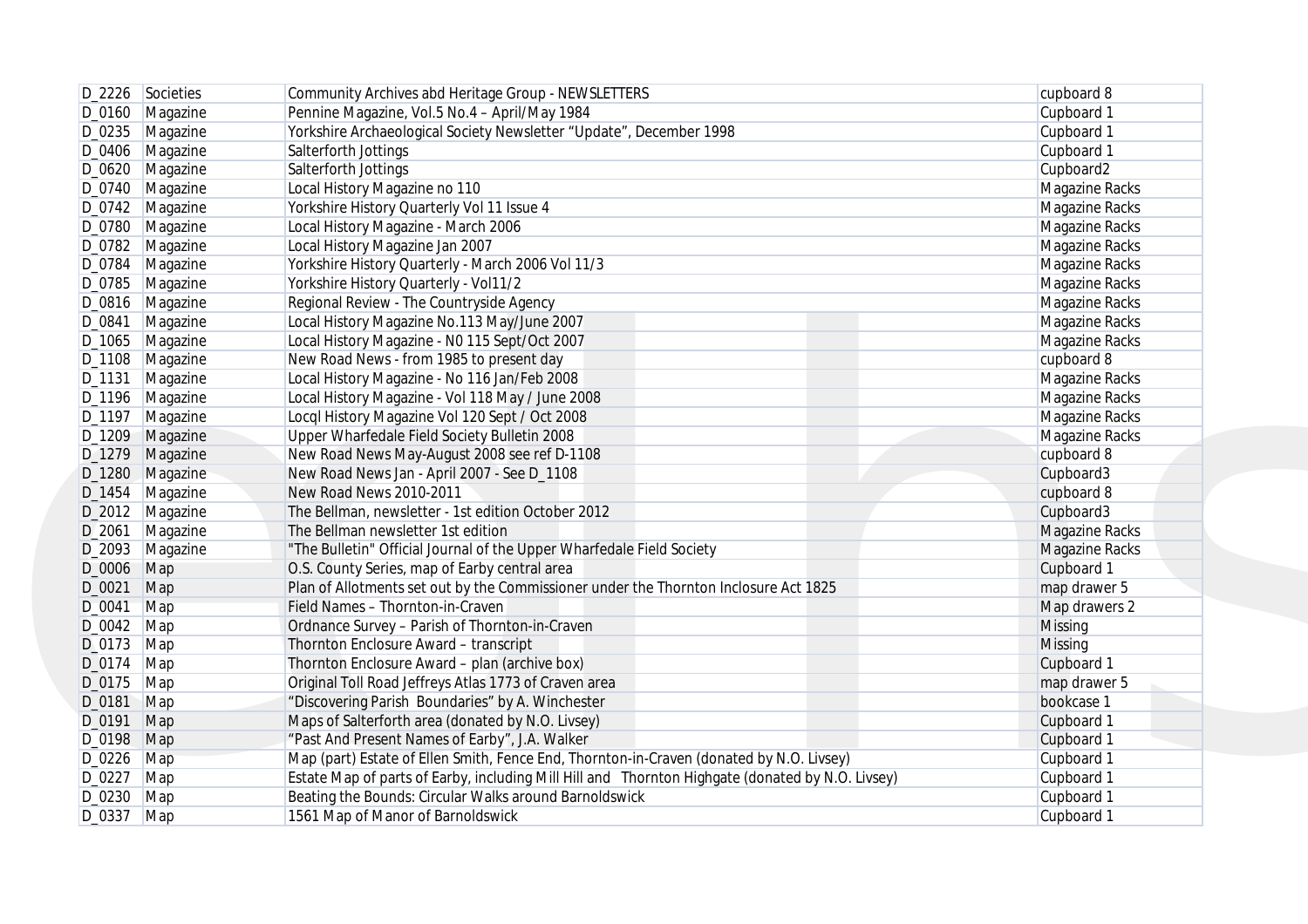|                          | $D_0373$ Map | Ordnance Survey - Wharfedale                                                                            | Cupboard 1                 |
|--------------------------|--------------|---------------------------------------------------------------------------------------------------------|----------------------------|
| $D_0484$ Map             |              | Bawmier Farm, Salterforth - Estate Map (donated by N.O. Livsey)                                         | Cupboard 1                 |
| $D_0485$ Map             |              | Skipton street plan, 1852                                                                               | Cupboard 1                 |
| D_0490 Map               |              | Ordnance Survey 2 1/2" map 1958, Sheet SD4 - Earby                                                      | Cupboard 1                 |
| $D_0529$ Map             |              | Ordnance Survey - 1" map Blackburn & Burnley (Sheet 95)                                                 | Cupboard 1                 |
| D_0551                   | Map          | Earby (West Ward) and Kelbrook O.S. maps: 9044NW, 9045SW, 9045NW, 9046NE, 9046SE. 9047SE (storage tube) | map drawers 1              |
| D_0552 Map               |              | Earby (East Ward) O.S. maps: 9146NE, 9146SE, 9146SW (storage tube)                                      | map drawers 1              |
| D_0593 Map               |              | O.S. maps 1>2500 Earby District, include parcel numbers and acreages                                    | map drawers 3              |
| D_0595 Map               |              | Earby in 1852 - J. Walker                                                                               | Cupboard 1                 |
| $D_0677$ Map             |              | Ordnance Survey 1909 - West Craven (archive box)                                                        | Cupboard2                  |
| $D_0699$ Map             |              | Ordnance Survey; reprint first edition of the one inch map Skipton & Bradford                           | Cupboard2                  |
| D_0745 Map               |              | Pendle - Offiical Borough Map                                                                           | bookcase 1                 |
| D_0792 Map               |              | Ordnance Survey Map Copies of Thornton, Elslack and Earby 1853 edition                                  | Cupboard2                  |
| D_0903 Map               |              | Thornton-in-Craven Enclosure Award Map                                                                  | Cupboard2                  |
| $D_1045$ Map             |              | Heritage Map - Miscellaneous documents                                                                  | Cupboard2                  |
| $D_1090$ Map             |              | Thornton-in-Craven Enclosure Act 1825 Inventory                                                         | Cupboard2                  |
| $D_1122$ Map             |              | Reading Topographical Maps by A H Meux                                                                  | bookcase 1                 |
| D_1244 Map               |              | Earby in 1852 - Map of Earby by Jim Walker - 1955                                                       | Cupboard2                  |
| D_1255 Map               |              | Maps - thornton-in-Craven                                                                               | Cupboard2                  |
| D_1416 Map               |              | Burrows Pointer Guide Map of Leeds                                                                      | Cupboard3                  |
| D_1417 Map               |              | Burrows Pointer Guide Map of Colne                                                                      | Cupboard3                  |
| $D_1418$ Map             |              | paths around Pendle                                                                                     | Cupboard3                  |
| $D_1419$ Map             |              | City of Leeds Motorists Guide to Parking Meters and One Way Streets                                     | Cupboard3                  |
| $D_1469$ Map             |              | Walks in West Craven an Thornton in Craven-published by Pendle Council                                  | Cupboard3                  |
| $D_1474$ Map             |              | Earby Shorter Town Trail (Draft Copy) by Jim Walker                                                     | Cupboard3                  |
| D_1526 Map               |              | The County Maps of Old England by Thomas Moule                                                          | bookcase 3                 |
| D_1697 Map               |              | Various O/S sections of Earby                                                                           | map drawers 1              |
| $D_1698$ Map             |              | Earby and Thornton Gas Company - Board of Trade Map - Part of Earby 1893                                | map drawers 1              |
| $D_1702$ Map             |              | Earby and Thornton Gas Co - Board of Trade Map 1894                                                     | Map drawers 2              |
| $D_1705$ Map             |              | O/S Map 6" sheet SD94NW - yeb Copy - Thornton/Earby/Elslack                                             | map drawers 3              |
| $D_1706$ Map             |              | O/S 6" Sheet SD94SW - YEB copy - Kelbrook/Colne                                                         | map drawers 3              |
| D_1707 Map               |              | O/S MAP 6" sheet SD84NE - YEB Copy, Barnoldswick, Bracewell and Slaterforth                             | map drawers 3              |
| D_1743 Map               |              | O/S Map 1909 - Showing reservoirs & water supplies                                                      | map drawers 1              |
|                          |              | Salterforth Encroachments Award Plan                                                                    |                            |
| D_1745 Map<br>D_1746 Map |              | Salterforth Drainage Award Plan                                                                         | Cupboard3<br>Cupboard3     |
|                          |              |                                                                                                         |                            |
| D_1831 Map<br>D_1892 Map |              | Earby Shorter Town Trail by Jim Walker<br>OS MAP SW92 Possibly with parish boundaries highlighted       | Cupboard3<br>map drawers 1 |
| D_1898 Map               |              | Manchester Liners Ltd - log 1959 - SS Manchester Port - used by New Road School Pupils                  | Map drawers 2              |
|                          |              |                                                                                                         |                            |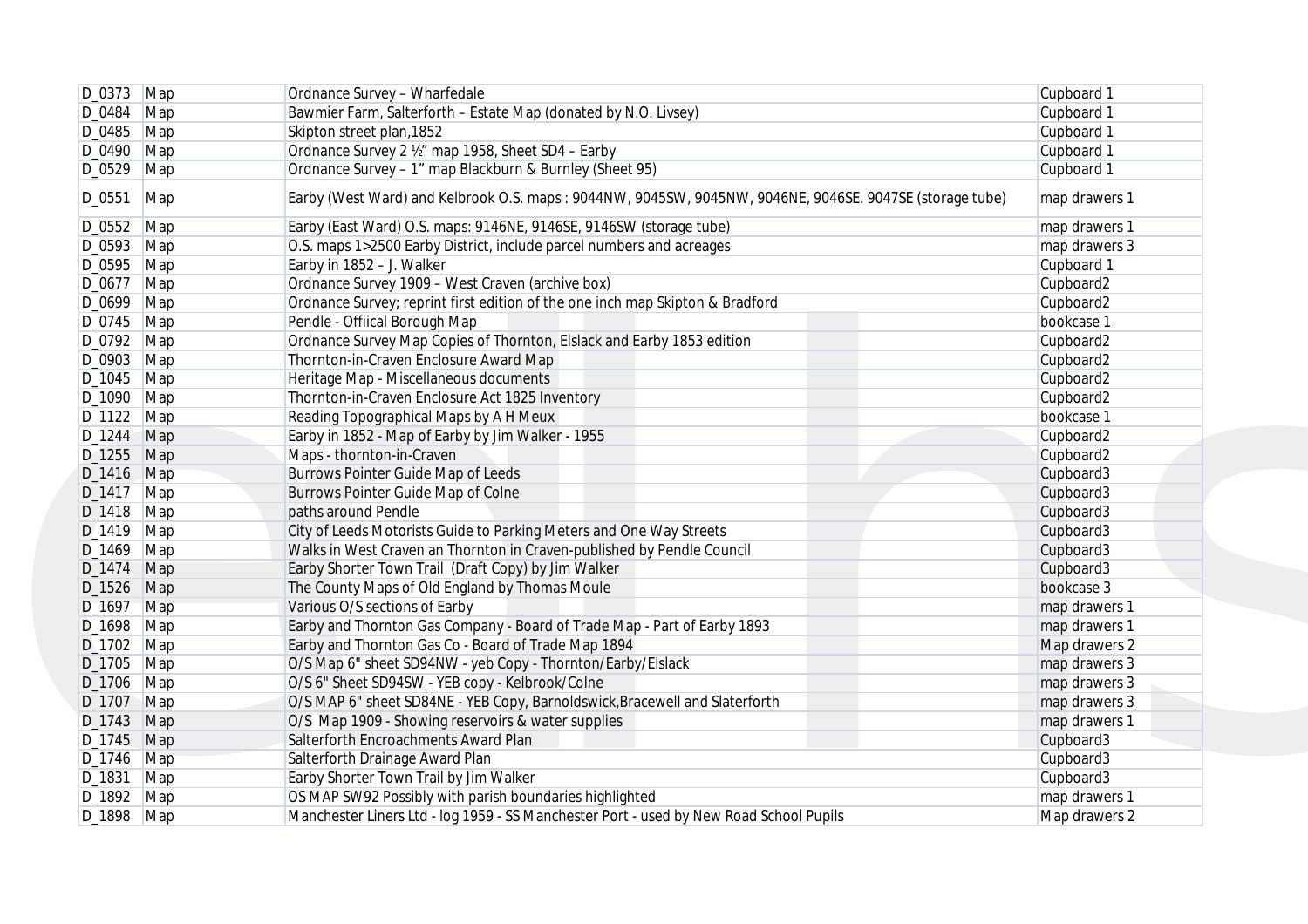|                 | D_1952 Map     | Plan of Northolme Estate (Earby Ranch)                                                                   | Map drawers 2 |
|-----------------|----------------|----------------------------------------------------------------------------------------------------------|---------------|
| $D_1976$ Map    |                | Map of West Yorkshire by J Ellis 1766                                                                    | map drawers 1 |
| $D_1977$ Map    |                | Warburtons Map showing Colne to Skipton area 1720                                                        | map drawers 1 |
| $D_1978$ Map    |                | West Riding of Yorkshire Map by J Blaeu c 1648                                                           | map drawers 1 |
| $D_1979$ Map    |                | Yorkshire Map by T Condor 1786                                                                           | map drawers 1 |
|                 |                | The Road From York to Lancaster by John Ogilby                                                           |               |
| D_2023          | Map            | (Pately Bridge - Skipton - Giggleswick section)                                                          | map drawers 1 |
| D_2024   Map    |                | Road from Okeham to Richmond by John Ogilby. Denhamgate to Kettlewell Section                            | map drawers 1 |
| $D_2044$ Map    |                | Old West Riding of Yorkshire. E Brown c1755 Copy                                                         | map drawers 1 |
| $D_2045$ Map    |                | Jeffrey's Atlas 1773                                                                                     | map drawers 1 |
|                 |                | Plan of Parts of the Highway betwixt Colne and Skipton -Kelbook to Thornton in Craven WYAS Wakefield Ref |               |
| D_2109          | Map            | QS1/132/4                                                                                                | map drawer 5  |
| D_0018 Music    |                | Earby Brass Band - press cuttings                                                                        | Cupboard 1    |
| D_0203 Music    |                | "Good Old Earby": written and composed by John Moorhouse                                                 | Cupboard 1    |
| D_0402 Music    |                | Wright & Round's Joy Book: a book for Bandmasters and Bandsmen (donated by Mrs. I. Stacey)               | Cupboard 1    |
| D_0403 Music    |                | Famous Waltz Gems, arranged for pianoforte (donated by Mrs. I. Stacey)                                   | Cupboard 1    |
| D_0439 Music    |                | "John Laycock: Weaver & Organbuilder" by Bryan Hughes                                                    | bookcase 1    |
| $D_0519$ Music  |                | Bacup Amateur Operatic & Dramatic Society - "The Marriage Market", November 1937                         | Cupboard 1    |
| D_0520 Music    |                | Earby Glee Union/Kelbrook Male Voice Glee Union - letter and music                                       | Cupboard 1    |
|                 |                | Musical Monologues; published by Reynolds & Co (plastic wallet)                                          |               |
| D_0531 Music    |                |                                                                                                          | Cupboard 1    |
| D_0601 Music    |                | "Edwin Firth, England's Champion Cornet Player; the history of a Brass Band Family" by Squire Firth      | Cupboard2     |
| D_0602 Music    |                | "Remembrance: in Memorium Edwin Firth" by Allan Littlemore                                               | Cupboard2     |
| D_0603 Music    |                | "Arthur Laycock" by Chris Helme                                                                          | Cupboard2     |
| D_0682 Music    |                | Earby Parish Church: CD Launch Concert programme,<br>10 December 2004                                    | Cupboard2     |
| D_0748 Music    |                | Earby Brass Band - Newspaper Cuttings collected by Jack Whitehead                                        | Cupboard2     |
| $D_0824$ Music  |                | The Song Service Reporter No.254 January 1935                                                            | Cupboard2     |
| D_0825 Music    |                | Day and Night - A Sacred Cantata by H Ernest Nichol                                                      | Cupboard2     |
| D_0826 Music    |                | May-Day in Welladay - A Humorous and fanciful operetta in three acts by W Smyth Cooper                   | Cupboard2     |
| D_0827          | Music          | Brightly Gleams our Banner - The Sunday School Anthem                                                    | Cupboard2     |
| $D_0$ 945 Music |                | Earby Brass Band - Interview with Jack Whitehead 1996                                                    | Cupboard2     |
| D_0990 Music    |                | Adamson Military Band Diamond Jubilee (1888-1948)                                                        | Cupboard2     |
| D_1104 Music    |                | Earby - A Musical Village                                                                                | Cupboard2     |
| D_1111 Music    |                | Earby Brass Band - The Village Brass Band. An account from 1922                                          | Cupboard2     |
| D_1183 Music    |                | A Musical Village - The Village Brass Band                                                               | Cupboard2     |
| D_1277 Music    |                | Song Books c 1940s                                                                                       | Cupboard2     |
| D_1394 Music    |                | Alfred Duxbury and the Armageddon Band                                                                   | Cupboard3     |
| D_1397 Music    |                | Earby Amateur Operatic and Dramatic Society 1936 news paper transcribes                                  | Cupboard3     |
| D_1398 Music    |                | George St. Methodist Choir 1936                                                                          | Cupboard3     |
|                 | $D_1409$ Music | Pawson family - Earby light orchestra                                                                    | Cupboard3     |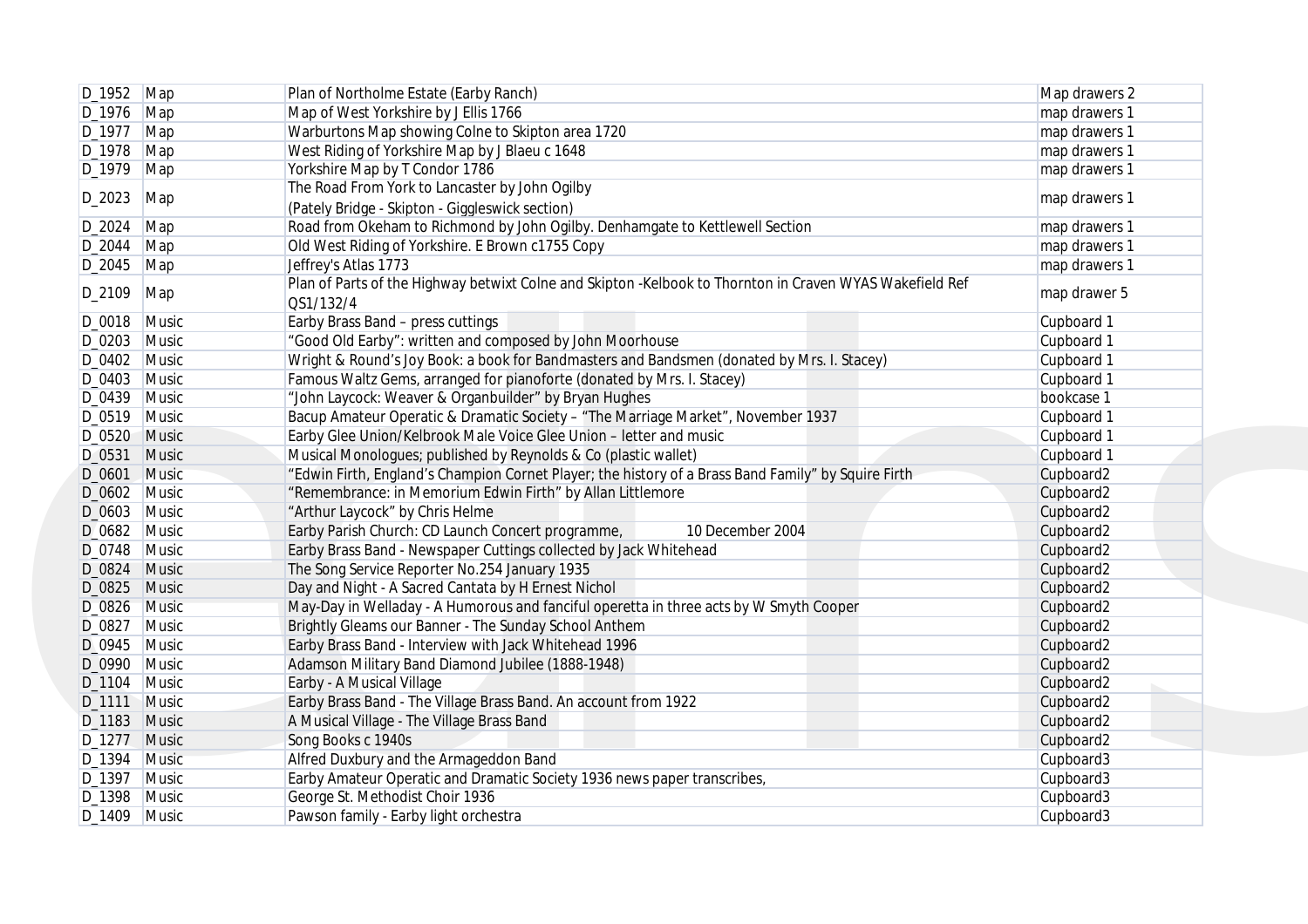|                | D_1588 Music   | Christmas Crackers - by Earby Brass Band and Springfield Primary School - Audio                            | Filing Drawer 4 |
|----------------|----------------|------------------------------------------------------------------------------------------------------------|-----------------|
|                | $D_1640$ Music | Times Focus on Earby's week- brass band concert                                                            | Cupboard3       |
|                | $D_1658$ Music | The Way We Were in the 1950's (Favourite Songs & Golden Memories)                                          | Filing Drawer 4 |
| $D_1700$ Music |                | Armaggedon Band - Alfred Duxbury prize certificates                                                        | map drawers 3   |
| D_1744 Music   |                | Earby Prize Brass Band - CD Version of LP                                                                  | Filing Drawer 1 |
| D_1825         | Music          | Royal Academy of Music and Royal College of Music pianoforte examination certificate - Louie Barber - 1930 | Cupboard3       |
| D_2080 Music   |                | La Traviata by Verdi. Broadcast on BBC October 25th & 26th 1927                                            | Cupboard3       |
| D_0733 NRCC    |                | Minutes - New Road Community Centre Earby                                                                  | Cupboard2       |
| D_1514 NRCC    |                | New Road School/ Community Centre Centenary - 100 years of Community Service                               | cupboard 8      |
| D_1560 NRCC    |                | Pictures of New Road Autumn Fair 2007                                                                      | Filing Drawer 3 |
| D_1562 NRCC    |                | New Road Community Centre Craft Day 15th March 2008                                                        | Filing Drawer 3 |
| D_1916 NRCC    |                | Autumn Fair 1985                                                                                           | Cupboard3       |
| D_2116 NRCC    |                | <b>Community Association Minutes 1999-2002</b>                                                             | Cupboard6       |
| D_2117 NRCC    |                | After School Club Documenst - CONFIDENTIAL                                                                 | Cupboard6       |
| D_2118 NRCC    |                | Community Association Minutes - 1985-88, 1990/91, 1993, 1996/7,                                            | Cupboard6       |
| D_2119 NRCC    |                | Community Association Minutes 1989/90.1991/2,1992/3,1993/4,1996/7,1997/8                                   | Cupboard6       |
| D_2120 NRCC    |                | Autumn Fair Minutes 2003/4                                                                                 | Cupboard6       |
| D_2121         | NRCC           | Renovations to the Domestic Science Room to Creat the Centenary Room - contains plans                      | Cupboard6       |
| D_2122 NRCC    |                | Earby Youth Club Reports1990/1 & Community Asociation 1991/2                                               | Cupboard6       |
| D_2129 NRCC    |                | Documentation relatign to the acquisition of staging for the Community Centre                              | Cupboard6       |
| D_2200         | <b>NRCC</b>    | New Road Community Centre accounts and Correspondence - 4 folders                                          | Cupboard6       |
|                |                | 1998-99, 1999-2000, 2001-2, 2003                                                                           |                 |
| D_2220 NRCC    |                | <b>Community Centre Minibus Log Book</b>                                                                   | Cupboard3       |
| D_2221         | <b>NRCC</b>    | New Road Community Centre Scrap Book 2002-5                                                                | cupboard 8      |
| D_2222 NRCC    |                | New Road Community Centre scrap book 2001-2                                                                | cupboard 8      |
| D_0130 News    |                | Craven Herald Index 1929-1966                                                                              | Cupboard 1      |
| D_0161         | News           | "The Times: Past, Present & Future - To celebrate 200 years of publication"                                | Cupboard 1      |
| $D_0246$ News  |                | Barnoldswick & Earby Times, 31 December 1999                                                               | Cupboard 1      |
| D_0247         | <b>News</b>    | Barnoldswick & Earby Times, 7 January 2000                                                                 | Cupboard 1      |
| $D_0248$ News  |                | Craven Herald & Pioneer, 30 December 1999                                                                  | Cupboard 1      |
| D_0249 News    |                | Craven Herald & Pioneer, 7 January 2000                                                                    | Cupboard 1      |
| D_0250 News    |                | The London Gazette, 28 August 1863                                                                         | Cupboard 1      |
| D_0304         | News           | Craven Herald & Pioneer: various cuttings                                                                  | Cupboard 1      |
| D_0305 News    |                | Katherine Bruce Glasier-cuttings                                                                           | Cupboard 1      |
| D_0346 News    |                | Millennium Project - Work gets under way                                                                   | Cupboard 1      |
| $D_0420$ News  |                | "First Edition: the historic Craven Herald of January 1853, reprinted to mark our 150th anniversary"       | Cupboard 1      |
| D_0450 News    |                | Miscellaneous Newspaper Cuttings from Stephanie Carter, nee Shuttleworth, collection - includes index      | Cupboard 1      |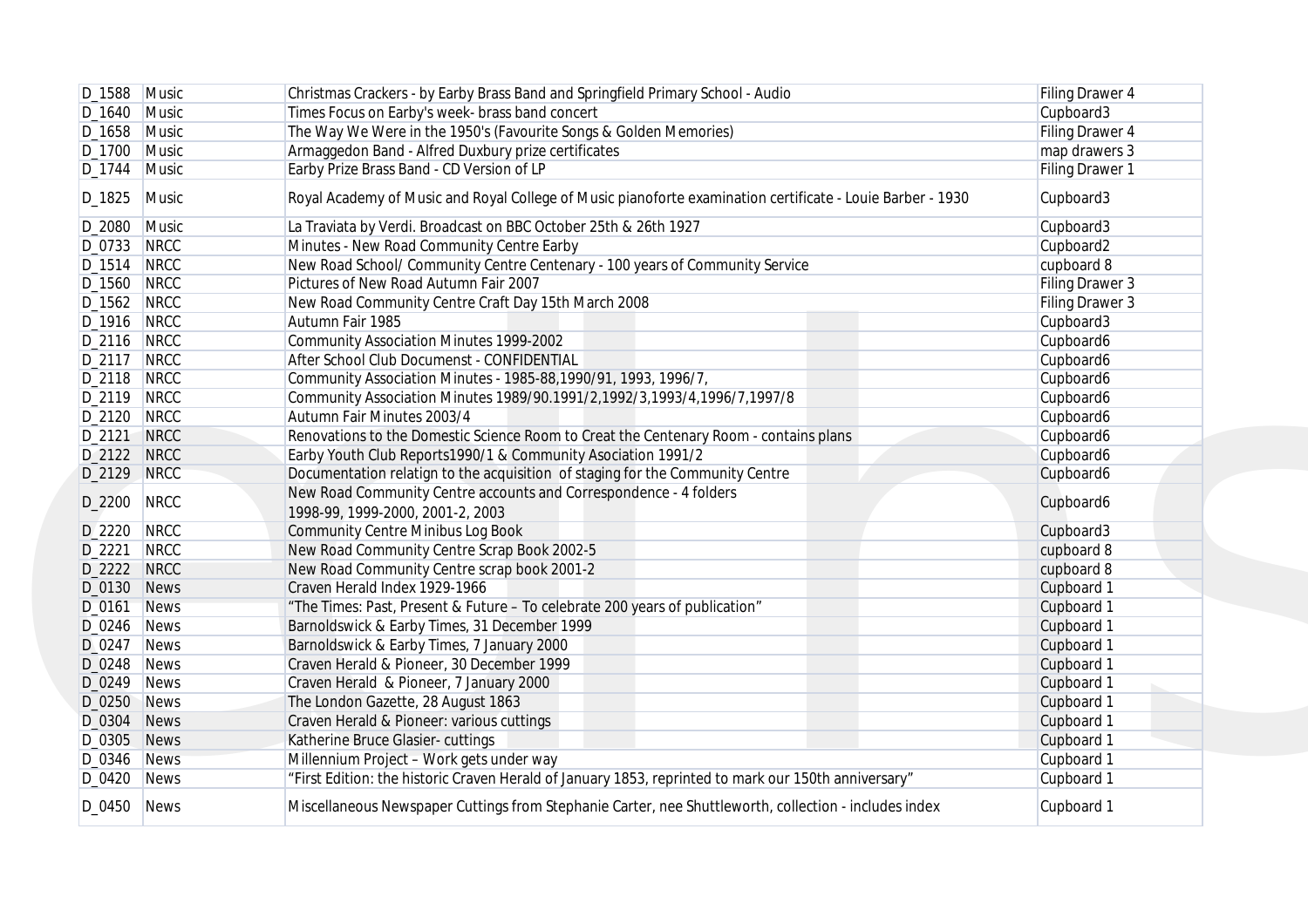|                    | $D_0466$ News | "The Earby Murder of 1892" by J. Walker (see also E/1959/SO/sb, Inv. No. 323)                    | Cupboard 1      |
|--------------------|---------------|--------------------------------------------------------------------------------------------------|-----------------|
| $D_0478$ News      |               | 150 Years of the Craven Herald                                                                   | Cupboard 1      |
| $D_0516$ News      |               | Craven Herald extracts compiled by Stephanie Carter (nee Shuttleworth)                           | Cupboard 1      |
| D_0560 News        |               | The Times, 7 November 1898                                                                       | Cupboard 1      |
| D_0586 News        |               | "Earby's 21st", by Andy Makin, Warden at Earby Youth Hostel                                      | Cupboard 1      |
| D_0600 News        |               | Craven Herald articles transcribed by John Turner (includes index)                               | Cupboard2       |
| $D_0$ 728 News     |               | Craven Herald Articles -transcripts                                                              | Cupboard2       |
| $D_0828$ News      |               | Earby History - Articles transcribed from The Craven Herald and Pioneer by Bob Abel              | Cupboard2       |
| D_0998 News        |               | Barnoldswick and Earby Times Newspaper cuttings 29/7/2005 to 29/12/2006                          | Cupboard 7      |
| $D_1012$ News      |               | Earby UDC Newspaper Cuttings Book, Lancashire County Record Office, Reference UDEa               | Cupboard2       |
| D_1057 News        |               | Extracts from Earby UDC Press Cutting Album (at Lancashire County Record Office)                 | Cupboard2       |
| $D_1130$ News      |               | Stanley's View etc - Cuttings fro Barnoldswick and Earby Times                                   | Cupboard 7      |
| D_1332 News        |               | Flood! Barnoldswick & Earby Times, 5 July 1968                                                   | Cupboard2       |
| $D_1375$ News      |               | Brown, Rev Fred - In Gibraltar                                                                   | Filing Drawer 6 |
| $D_1387$ News      |               | Burnley Collection 19th C. newpaper articles Mary Bowford                                        | Cupboard3       |
| $D_1389$ News      |               | Extracts from Craven Hearld 1919 & 1921                                                          | Cupboard3       |
| D_1390 News        |               | Newspaper articles Times 1912                                                                    | Cupboard3       |
| D_1405             | News          | Earby Breach of promise case Wm Edmondson (butcher of Earby) Miss. Mary ann Wilkinson 13/05/1910 | Cupboard3       |
| D_1462 News        |               | Various newspaper cuttings                                                                       | Cupboard3       |
| D_1508 News        |               | First Edition-reprint of the first edition of the Craven Herald 1853                             | Cupboard3       |
| D_1605 News        |               | Craven Herald Articles transcribed by Bob Abel in microsoft works format                         | Filing Drawer 4 |
| D_1606 News        |               | Craven Herald Articles transcribed by Bob Abel - works format - copy of D_1605                   | Filing Drawer 4 |
| D_1607 News        |               | Craven Herald articles transcribed by John Turner in works (copy Disc)                           | Filing Drawer 4 |
| $D_1815$ News      |               | Barnoldswick and Earby Times Cuttings 1995-1998                                                  | Cupboard 7      |
| $D_1816$ News      |               | Barnoldswick and Earby Times cuttings 1998-1999                                                  | Cupboard 7      |
| D_1817 News        |               | Barnoldswick and Earby Times cuttings 1999-2000                                                  | Cupboard 7      |
| <b>D_1818</b> News |               | Barnoldswick and Earby Times cuttings 2001-2002                                                  | Cupboard 7      |
| $D_1819$ News      |               | Barnoldswick and Earby Times cuttings 2002-2004                                                  | Cupboard 7      |
| D_1820 News        |               | Barnoldswick and Earby Times Cuttings 2005                                                       | Cupboard 7      |
| D_1821             | News          | Barnooldswick and Earby Times cuttings 2008-2009                                                 | Cupboard 7      |
| D_1822 News        |               | Barnoldswick and Earby Times cuttings 2010-2011                                                  | Cupboard 7      |
| D_1834 News        |               | Craven Herald and Pioneer Cuttings - 1996-1999                                                   | Cupboard 7      |
| D_1835 News        |               | Craven herald and Pioneer cuttings 1999-2001                                                     | Cupboard 7      |
| D_1836 News        |               | Craven Herald and Pioneer Cuttings - 2002-2004                                                   | Cupboard 7      |
| D_1837 News        |               | Craven Herald and Pioner cuttings 2005-2007                                                      | Cupboard 7      |
| D_1838 News        |               | Newspaper cuttings - miscellaneous                                                               | Cupboard 7      |
| D_1839 News        |               | Marjorie Richardson Collection - local newspaper cuttings- Index                                 | Cupboard 7      |
| D_1840 News        |               | Newspaper articles - Craven and Skipton                                                          | Cupboard 7      |
|                    |               |                                                                                                  |                 |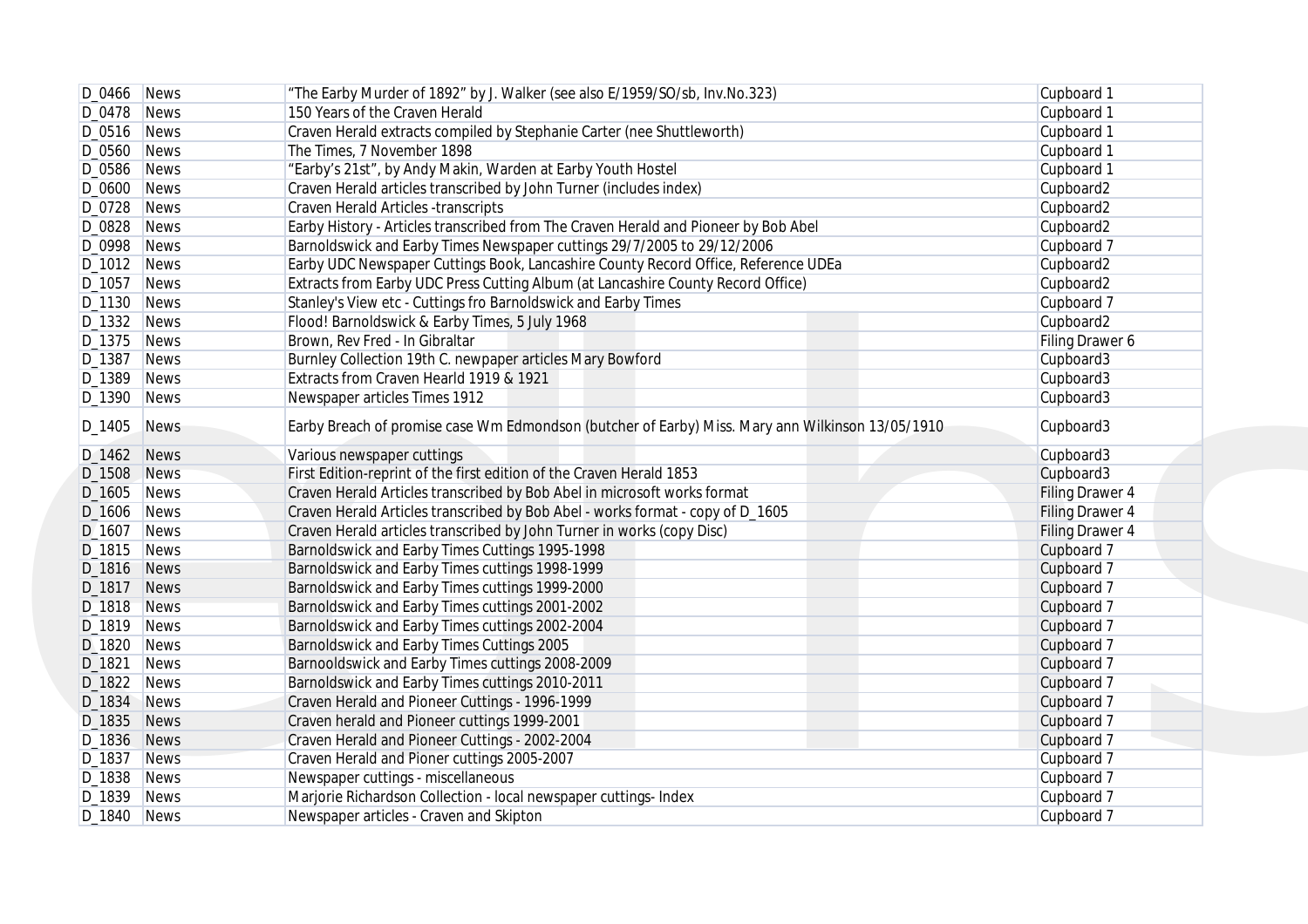|               | $D_1857$ News      | Craven Hearald and Pioneer 9th January 1970                                                                                                                                  | Cupboard 7      |
|---------------|--------------------|------------------------------------------------------------------------------------------------------------------------------------------------------------------------------|-----------------|
| D_1858 News   |                    | Craven Herald June 2nd 1939                                                                                                                                                  | Cupboard 7      |
| $D_1859$ News |                    | Barnoldswick Earby and District Herald May 13th 1943                                                                                                                         | Cupboard 7      |
| $D_1865$ News |                    | Earby UDC press cuttings book 1946-51                                                                                                                                        | Cupboard 7      |
| D_1866 News   |                    | Earby UDC press cuttings 1951-54                                                                                                                                             | Cupboard 7      |
| D_1867        | <b>News</b>        | Earby UCD presscutting book 1954-60                                                                                                                                          | Cupboard 7      |
| D_1868 News   |                    | Earby UDC press cuttings book 1960-69                                                                                                                                        | Cupboard 7      |
| $D_1869$ News |                    | Earby UDC pres cuttings book 1969-73                                                                                                                                         | Cupboard 7      |
| $D_1872$ News |                    | Old Newspapers -a selection of historical newspapers                                                                                                                         | Cupboard 7      |
| $D_1875$ News |                    | John Hartley's newspaper cutting album                                                                                                                                       | Cupboard 7      |
| D_1878 News   |                    | Newspapers - misc old newspapers                                                                                                                                             | Cupboard 7      |
| D_1879 News   |                    | Daily Mail 31st December 1900                                                                                                                                                | Cupboard 7      |
| D_1880 News   |                    | Craven Herald and Pioneer cuttings 2008-2010                                                                                                                                 | Cupboard 7      |
| D_1881        | News               | Millennium Pack - Daily Mail                                                                                                                                                 | Cupboard 7      |
| D_1882 News   |                    | Millennium Edition newspapers - The Express; The Sun; Yorkshire Post; Times (London)                                                                                         | Cupboard 7      |
| D_1893        | <b>News</b>        | Daily Mail - Engagement of Prince William and Kate Middlieton - souvenir edition                                                                                             | Cupboard 7      |
| D_1894        | News               | Daily Mail - MARRIAGE OF Prince William and Kate Middleton - souvenir edition                                                                                                | Cupboard 7      |
| D_1896 News   |                    | News of the World - Final Edition 10th July 2011                                                                                                                             | Cupboard 7      |
| D_1907        | <b>News</b>        | Thompsons Weekly News 1937                                                                                                                                                   | Cupboard 7      |
| D_1908 News   |                    | Northern Daily Telegraph 9th June 1945                                                                                                                                       | Cupboard 7      |
| D_2066 News   |                    | Cuttings fron Craven Herald c 1970's/80's                                                                                                                                    | Cupboard3       |
| D_2069 News   |                    | Kelbrook Village - Articles from Barlick & Earby Times by Stanley Graham                                                                                                     | Cupboard3       |
|               | D_1246   obituary  | Katherine Bruce Glasier Obituary, London Times 15th June 1950 (page 8)                                                                                                       | Cupboard2       |
| D_1285        | obituary           | Obituaries/Deaths Obit - Ivy Baldwin, C.G.Bracewell; Deaths John Windle, Hartley Wilkinson, Nahaniel Smallpage,<br>Christopher Bracewell, Henry Bracewell, William Bracewell | Cupboard2       |
| D_1287        | obituary           | Captain William Wilkinson born Earby 1820, Officer in the Indian Army                                                                                                        | Cupboard2       |
|               | D_1373 obituary    | Gladys Watson (1920?-1999) obituary                                                                                                                                          | Filing Drawer 6 |
| D_1471        | obituary           | Thanks Giving for the Life of Malcolm Derrick Antony King (1943-2011                                                                                                         | Cupboard3       |
| D_2099        | obituary           | Berry, William Nehemiah. Obituary from Craven Herald 1/7/1927                                                                                                                | Filing Drawer 6 |
| D_2104        | obituary           | Smith Hugh Currer - Obituary - Craven Herald 30/11/1928                                                                                                                      | Filing Drawer 6 |
|               | $D_2$ 148 obituary | Wilkinson William (1869-1930) Obituary - Craven Herald 24/1/1930                                                                                                             | Filing Drawer 6 |
|               | D_0070 Societies   | "Are you aware of the existence of the Earby Council of Social Service"' Leaflet listing names and addresses of<br>members to contact                                        | Cupboard 1      |
|               | D_0417 Societies   | <b>Inland Waterways Association</b>                                                                                                                                          | Cupboard 1      |
|               | D_0425 Societies   | The B.C.N. Society Newsletter, No.34 Spring 2002                                                                                                                             | Cupboard 1      |
|               | D_0577 Societies   | "The Bulletin: Official Journal of the Upper Wharfedale Field Society", edition No.24                                                                                        | Magazine Racks  |
|               | D_0662 Societies   | Bury Local History Society Journal No.10                                                                                                                                     | Magazine Racks  |
|               | D_0731 Societies   | West Craven Together edition 1                                                                                                                                               | Cupboard2       |
|               | D_1504 Societies   | Friends of Earby Hostel - Secretary's file                                                                                                                                   | Cupboard6       |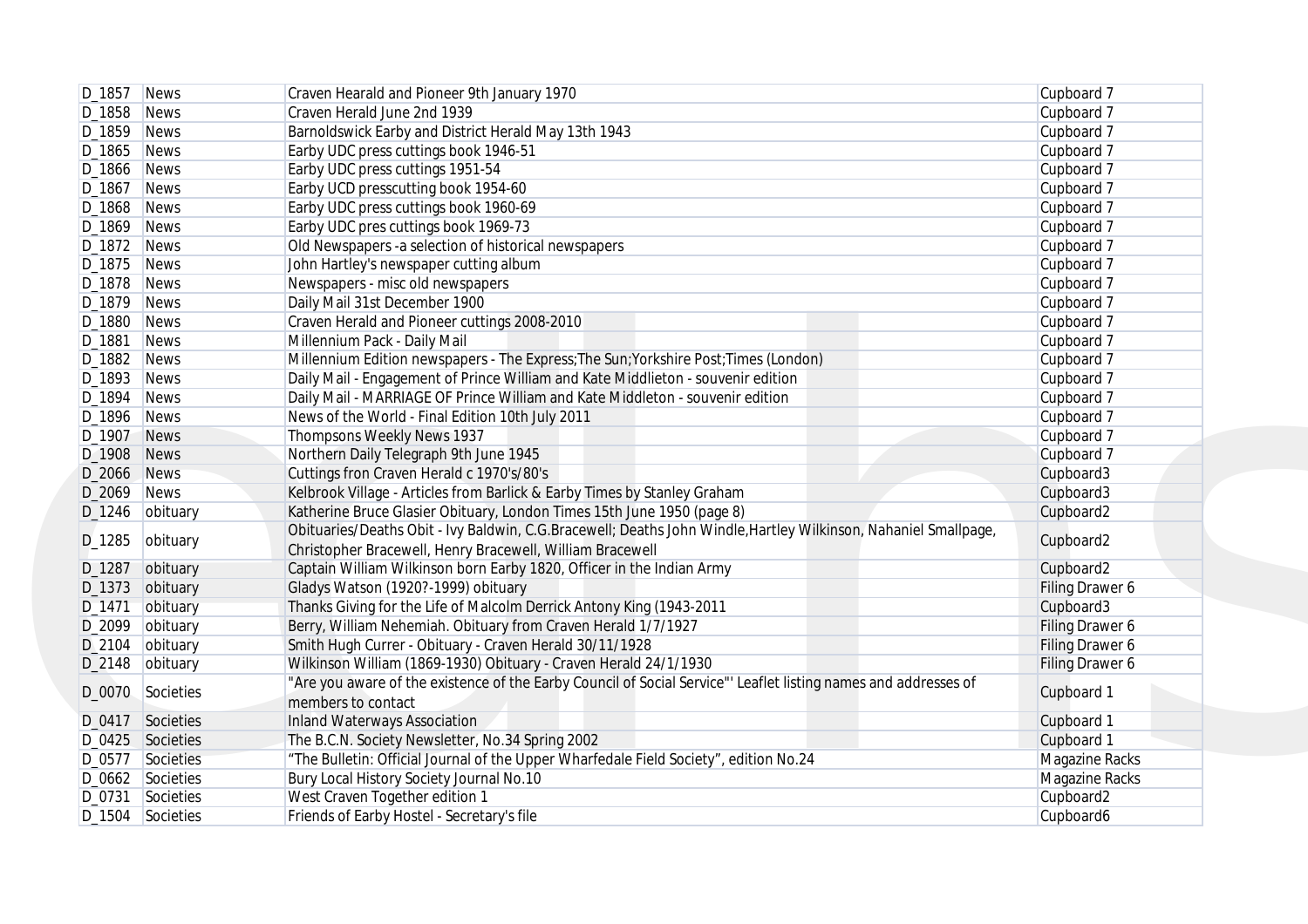|                   | D_1512 Societies        | West Craven Environment Group work of public footpaths                                                                               | Cupboard3       |
|-------------------|-------------------------|--------------------------------------------------------------------------------------------------------------------------------------|-----------------|
|                   | D_1518 Societies        | West Craven History Association - Local History Seminar - 12th October2002                                                           | Cupboard3       |
|                   | D_1555 Societies        | New Road Community Centre Autumn Fair 2000                                                                                           | Cupboard3       |
|                   | D_1556 Societies        | Scrapbook                                                                                                                            | Cupboard3       |
|                   | D_1807 Societies        | Royal Antedelluvian Order of Buffaloes (RAOB) - History of Grove House HARROGATE ETC                                                 | Cupboard3       |
|                   | D_2010 Societies        | Earby Ramblers Club - Note Book 1933/34                                                                                              | Cupboard3       |
| D_2091            | Societies               | Earby Pothole Club/ Mines Research Group (EMRG). Interview by Bob Abel with Peter Dawson & Morris Horsefield                         | Cupboard3       |
|                   | D_2098 Societies        | Opening Ceremony of the Linden Road Welfare Centre 1951                                                                              | Cupboard3       |
| D_2101            | Societies               | National Society for the Prevention of Cruelty to Children - Craven Branch Annual Report 31/12/1963                                  | Cupboard3       |
|                   | D_2108 Societies        | John Speaking - Volume containing material utilised by the author when lecturing at the Arthur Findley College of<br>Psychic Science | Cupboard3       |
|                   | D_2209 Societies        | Royal British Legion - Womens' Section - various certificates 1959-1993                                                              | cupboard 8      |
|                   | D_0253 Parish Magazine  | Kelbrook Church Monthly, May 1920                                                                                                    | Cupboard 1      |
| D_0261            | Parish Magazine         | Thornton-in-Craven with Earby Parish Magazine: August 1914                                                                           | Cupboard 1      |
| D_1041            | Parish Magazine         | The Round                                                                                                                            | Cupboard2       |
| D_1106            | Parish Magazine         | Thornton-in-Craven with Earby Parish Magazine                                                                                        | Cupboard2       |
|                   | D_0090 Parish records   | St. Mary's R.C. Church, Burnley                                                                                                      | Missing         |
|                   | D_0117 Parish records   | Thornton-in-Craven Parish - Bishop's Transcripts                                                                                     | Cupboard 1      |
| D <sub>0197</sub> | Parish records          | Bolton-by-Bowland; the Church of St. Peter and St. Paul                                                                              | Cupboard 1      |
|                   | D_0262 Parish records   | Thornton-in-Craven with Earby Parish Magazine: extracts including Baptisms, Marriages and Burials                                    | Cupboard 1      |
|                   | D_0333 Parish records   | Earby Baptist Register 1795-1905: a Register for the Use of Congregations of Protestant Dissenters                                   | Cupboard 1      |
|                   |                         | Thornton-in-Craven Parish Records: Vestry meeting 7.11.33; Highways accounts 1833-38; Settlement agreement re                        |                 |
| D_0426            | Parish records          | Wm. Atkinson, 1829; Overseer's accounts 1816-26                                                                                      | Cupboard 1      |
|                   | D_0496 Parish records   | Loan Book of 1522 & Lay Subsidy 1524, 1525, 1543 & 1547, Thornton-in-Craven                                                          | Cupboard 1      |
|                   |                         |                                                                                                                                      |                 |
|                   | D_0612 Parish records   | Thornton-in-Craven Records - Transcription of parish records                                                                         | Cupboard2       |
| D_0631            | Parish records          | Gill Church, Barnoldswick - Death Registers (donated by Ada Hannam)                                                                  | Cupboard2       |
| D_1367            | Parish records          | All Saints Parish Church - Architect's drawings                                                                                      | Cupboard 1      |
|                   | D_1448   Parish records | Bishops Transcripts for Thornton in Craven - Mid 19th C - Not Completed                                                              | Cupboard3       |
|                   | D_2017 Parish records   | Thornton in Craven Parish Register transcript Vol.2                                                                                  | Cupboard 7      |
|                   | D_2018 Parish records   | Thornton-in-Craven St Mary's - Parish Records. Transcript                                                                            | Cupboard 7      |
|                   | D_2019 Parish records   | St Mary's Thornton-in-Craven Glebe Terrier 1781                                                                                      | Cupboard 7      |
|                   | D_2187 Parish records   | All Saints Church, Brougton BMD - Transcribed by Wharfedale Family Hisory Soceity                                                    | Filing Drawer 4 |
|                   | D 2188 Parish records   | St Marys Thornton in Cravem and All Saints Broughton - parish register transcripts                                                   | Filing Drawer 4 |
|                   | D_2191 Parish records   | Craven Indexes                                                                                                                       | Filing Drawer 4 |
| D_0030 Plan       |                         | Plan - Moor Hall Farm, Barn Wood Field & The Holmes                                                                                  | Missing         |
| D_0031 Plan       |                         | Plan - Standridge Clough Estate                                                                                                      | Missing         |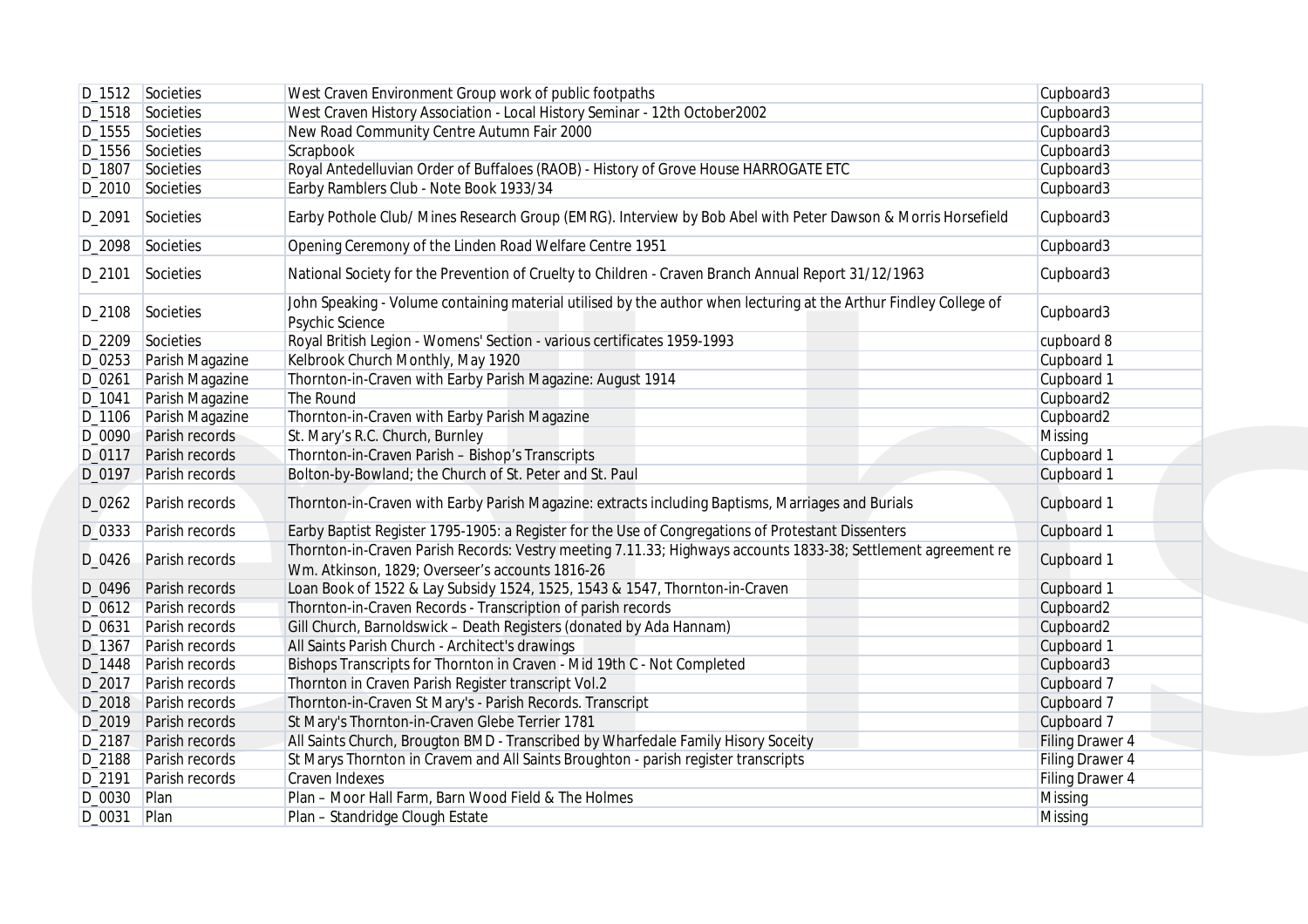|                    | D_0032 Plan             | Plan - Hill Top & Cell Croft Estates                                                                                                                              | Missing       |
|--------------------|-------------------------|-------------------------------------------------------------------------------------------------------------------------------------------------------------------|---------------|
| $D_0033$ Plan      |                         | Plan - Estates at Earby (Red Lion Street/Stoney Bank Road)                                                                                                        | Missing       |
|                    |                         | Plan - House Property at Earby (Riley Street/Stoney Bank Road)                                                                                                    |               |
| D_0034             | Plan                    | Lancashire History Research & Enquiry, No.1 - No.2                                                                                                                | Missing       |
| $D_0374$ Plan      |                         | Reservoir at Salterforth: plans in Lancashire Record Office                                                                                                       | Cupboard 1    |
| D_0395 Plan        |                         | Coronation Hall, Earby - Plans                                                                                                                                    | Cupboard 1    |
| $D_1360$ Plan      |                         | The Grand Tour of Pendle Cycle Route                                                                                                                              | Cupboard2     |
| D_1703 Plan        |                         | Plan of proposed Electric Theatre in School Causeway, Earby                                                                                                       | map drawers 3 |
| D_1708   Plan      |                         | Wardle Storeys Grove Mill Plant layout April 2000 - originally drawn 1989                                                                                         | map drawers 3 |
| D_1709 Plan        |                         | Silent Night Holdings - Internal plan of new showrooms - Salterforth November 1998                                                                                | map drawers 3 |
|                    | D_0314 Politics         | Independent Labour Party                                                                                                                                          | Cupboard 1    |
|                    | D_0315 Politics         | Independent Labour Party: notes & bibliography                                                                                                                    | Cupboard 1    |
| D_0506             | Politics                | Earby District Conservative Club Co. Ltd.: Memorandum and Articles of Association (includes list of subscribers)                                                  | Cupboard 1    |
| D_0831             | Politics                | Election leaflets- miscellaneous                                                                                                                                  | Cupboard2     |
| D_1465 Politics    |                         | Local Politics - electioneering leaflets                                                                                                                          | Cupboard3     |
| D_1918 Politics    |                         | Local Politics - flyers, campaign documents etc                                                                                                                   | Cupboard3     |
|                    | D_1982 Politics         | Earby Conservative Club Extension - Craven Herald Article 3/2/1933                                                                                                | Cupboard3     |
|                    | D_2063 Politics         | Doris Allen campaign for election. "focus" liberal electioneering leafl                                                                                           | Cupboard3     |
|                    | D_2085 Politics         | In Touch - Conservative Christopher Tennant                                                                                                                       | Cupboard3     |
| D <sub>-1701</sub> | poster                  | Earby Fire Station Community Day poster 5th September 2009                                                                                                        | map drawers 3 |
|                    | D_0084 Public utilities | Earby Water Company Ltd. - demand 31 March 1921                                                                                                                   | Cupboard 1    |
|                    | D_0164 Public utilities | Electrical Distribution of Yorkshire Ltd. - Meter record card, 5 Park Avenue, Salterforth                                                                         | Cupboard 1    |
|                    | D_0465 Public utilities | A History of Keighley Fire Service" by E. Wilson & R. Hewitt                                                                                                      | bookcase 1    |
|                    |                         | Mr. Hopkinson's Contract Book, includes tenders for work in Earby e.g. water storage, new sewers and drains                                                       |               |
| D_0503             | <b>Public utilities</b> | (donated by Mr. Yvonne Carradice)                                                                                                                                 | Cupboard 1    |
|                    | D_0665 Public utilities | <b>Earby Fire Station</b>                                                                                                                                         | Cupboard2     |
| D_0684             | <b>Public utilities</b> | Skipton Rural District Council: Surveyor's Report year ending 31st March 1905                                                                                     | Cupboard2     |
| D_0686             | <b>Public utilities</b> | Record Book - Surveyors of the Highways in the Township of Earby in the Parish of Thornton in the County of York<br>from Michaelmas 1817 until 1865 (archive box) | Cupboard2     |
|                    | D_0715 Public utilities | Earby & Thornton Gas & Lighting Co. - Board of Trade applications                                                                                                 | Cupboard2     |
|                    | D_0765 Public utilities | iEarby Newsletter of Lancashire Constabulary                                                                                                                      | Cupboard2     |
|                    | D_0820 Public utilities | The History of Salterforth Water Company (1887-1962) by Nicholas O. Livsey                                                                                        | Cupboard2     |
|                    | D_1325 Public utilities | The British Fire Service and the post-war Auxiliary Fire Service by Bob Ayrton                                                                                    | Cupboard2     |
|                    | D_1396 Public utilities | Earby Library at Coronation Hall 1949,& 1975 building plans, alterations                                                                                          | Cupboard3     |
|                    | D_1402 Public utilities | Earby's Village Institute 24/07/1931                                                                                                                              | Cupboard3     |
|                    | D_1649 Public utilities | Earby & Salterforth Internal Drainage Board - Procedures                                                                                                          | Cupboard3     |
|                    | D_1855 Public utilities | Newspaper Articles - Docyors; Ambulance; Police; Sewerage                                                                                                         | Cupboard 7    |
|                    | D_1922 Public utilities | Earby Police Area Map                                                                                                                                             | Map drawers 2 |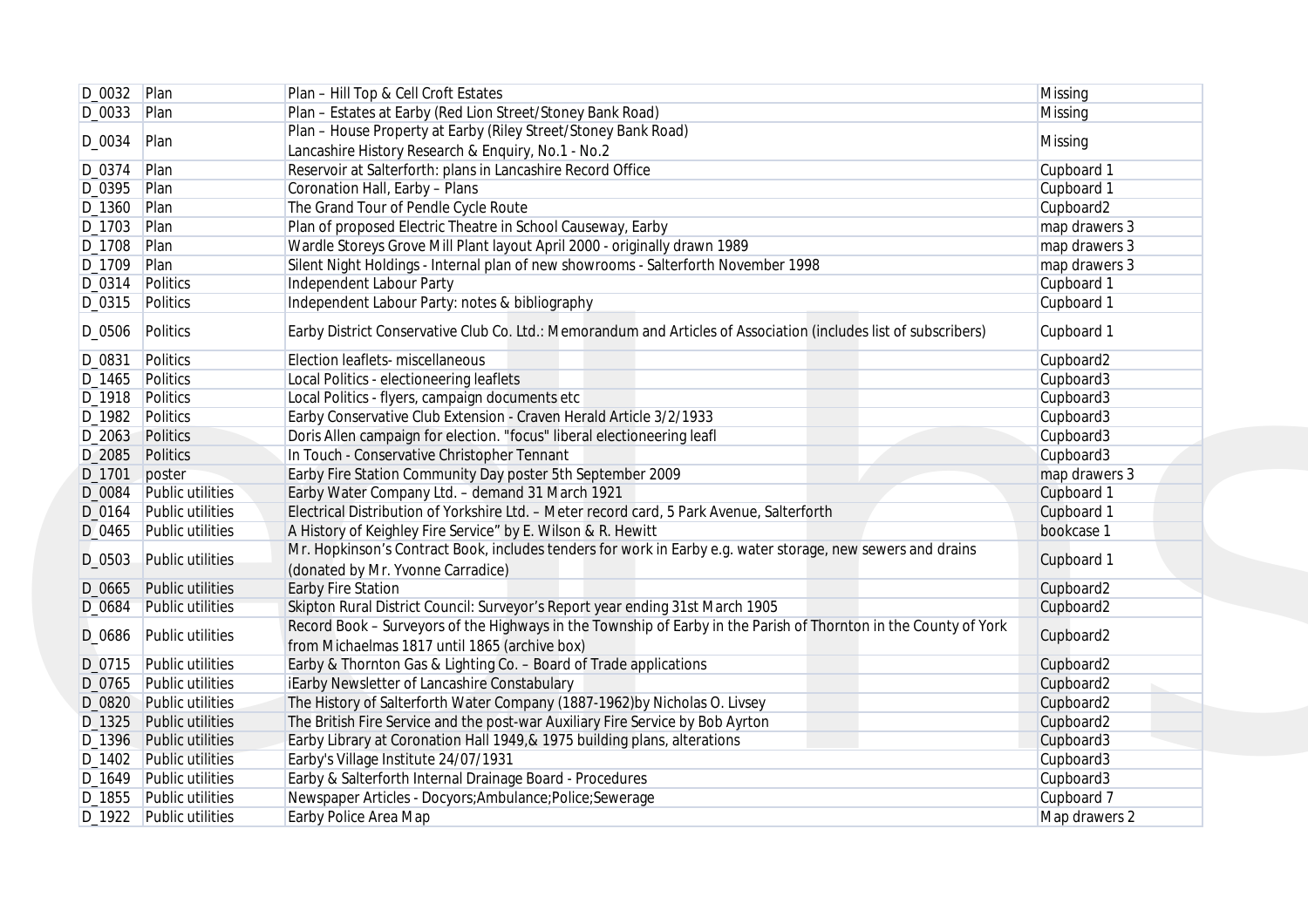|        | D_1929 Public utilities | Official Opening of Earby Fire Station 1984 - Plus newpaper cutting - civic service                                                                  | Cupboard3             |
|--------|-------------------------|------------------------------------------------------------------------------------------------------------------------------------------------------|-----------------------|
|        | D_0064 Railways         | The Enabling Act for the Leeds Bradford Extension Railway from Shipley to Colne                                                                      | Cupboard 1            |
|        | D_0065 Railways         | The Enabling Act for the Barnoldswick Branch (The Barnoldswick Railway Act)                                                                          | Cupboard 1            |
|        | D_0066 Railways         | Leeds Bradford Railway Extension (Shipley-Colne): Notice to treat re land at Thornton-in-Craven                                                      | Cupboard 1            |
|        | D_0080 Railways         | "Railway Signalman 1925-1970," Hubert Hodgson                                                                                                        | Cupboard 1            |
| D_0081 | Railways                | LMS Timetable, Skipton & Preston, & Branches - 6 March 1967- 5 May 1968                                                                              | Cupboard 1            |
| D_0111 | Railways                | Skipton-Earby-Colne Railway Line: correspondence and newspaper cuttings regarding the fight to keep the line open<br>(donated by Miss M. Richardson) | Cupboard 1            |
|        | D_0192 Railways         | History of the Midland Railway - Clement E. Stretton (1901); Bradford's First Railway (1904); Leeds & Bradford<br>Extension Railways (1893)          | Cupboard 1            |
| D_0204 | Railways                | "Death of a Railway (Skipton-Colne line): Where did we go wrong", Roger Siddall - Colne Times                                                        | Cupboard 1            |
|        | D_0205 Railways         | Earby Railway Timetables (donated by Miss O.M. Richardson)                                                                                           | Cupboard 1            |
|        | D_0206 Railways         | Railway information supplied by Ted Harrison                                                                                                         | Cupboard 1            |
| D_0207 | Railways                | Railway 150 exhibition material                                                                                                                      | Cupboard 1            |
|        | D_0282 Railways         | LMS Timetable: 23 June 1926 - Colne-Morecambe; Hellifield-Morecambe; George Street Chapel Party, Earby-<br>Liverpool. Biographical note Joe C?       | Cupboard 1            |
|        | D_0413 Railways         | Skipton-East Lancashire Rail Action Partnership (SELRAP)                                                                                             | Cupboard 1            |
| D_0521 | Railways                | SELRAP: Craven Rail newsletters 1-6                                                                                                                  | Cupboard 1            |
|        | D_0536 Railways         | SELRAP: Rail Action Partnership - preliminary study of state of former railway trackbed between Skipton and Colne                                    | Cupboard 1            |
|        | D_0563 Railways         | Discover Scenic Railways: the Harrogate Line; Leeds, Settle-Carlisle; the Pennines                                                                   | Cupboard 1            |
|        | D_0569 Railways         | Friends of the Settle-Carlisle Line - May 2002                                                                                                       | <b>Magazine Racks</b> |
|        | D_0570 Railways         | "The Railway Years in Chapel-le-Dale; 1870-1877"                                                                                                     | Cupboard 1            |
|        | D_0622 Railways         | Yorkshire Dales Railway - Ten Years Hard                                                                                                             | Cupboard2             |
|        | D_0642 Railways         | "Shanty Life on the Settle-Carlisle Railway" by W.R. Mitchell                                                                                        | Cupboard2             |
|        | D_0707 Railways         | "Craven and its Railways" by D. Binns: series of artiles published in the "Craven Herald"                                                            | Cupboard2             |
| D_0801 | Railways                | The Missing Link - Commemorative tickets Sunday 1st April 2007                                                                                       | Cupboard2             |
|        | D_0832 Railways         | The Missing Link - The first train from Colne to Skipton for 37 years April 1st 2007                                                                 | Filing Drawer 3       |
|        | D_1028 Railways         | Skipton East Lancashire Rail Action Partnership (SELRAP)                                                                                             | Cupboard2             |
|        | D_1076 Railways         | Ganger, Guard and Signalman - Working Memories of the Settle and Carlisle - Dick Fawcett                                                             | bookcase 1            |
|        | D_1115 Railways         | Reopening of the Skipton to Colne Railway Feasibility Report 2007 by J M P Consulting                                                                | Cupboard2             |
|        | D_1253 Railways         | SELRAP File including Craven Rail Winter 2008/9                                                                                                      | Cupboard2             |
|        | D_1274 Railways         | The Craven Dalesman                                                                                                                                  | Cupboard2             |
| D_1421 | Railways                | Earby to BarnIdswick Branch Line                                                                                                                     | Cupboard3             |
|        | D_1426 Railways         | Friends of the Settle-Carlisle Railway Line - No.74 1998                                                                                             | Magazine Racks        |
|        | D_1427 Railways         | Friends of Settle Carlisle Line - No 124 - May 2011                                                                                                  | Magazine Racks        |
|        | D_1428 Railways         | Settle - Carlisle Railway Jouirnal - Special Anniversary Magazine - August 2011                                                                      | Magazine Racks        |
|        | D_1431 Railways         | <b>Train Timetables</b>                                                                                                                              | Cupboard3             |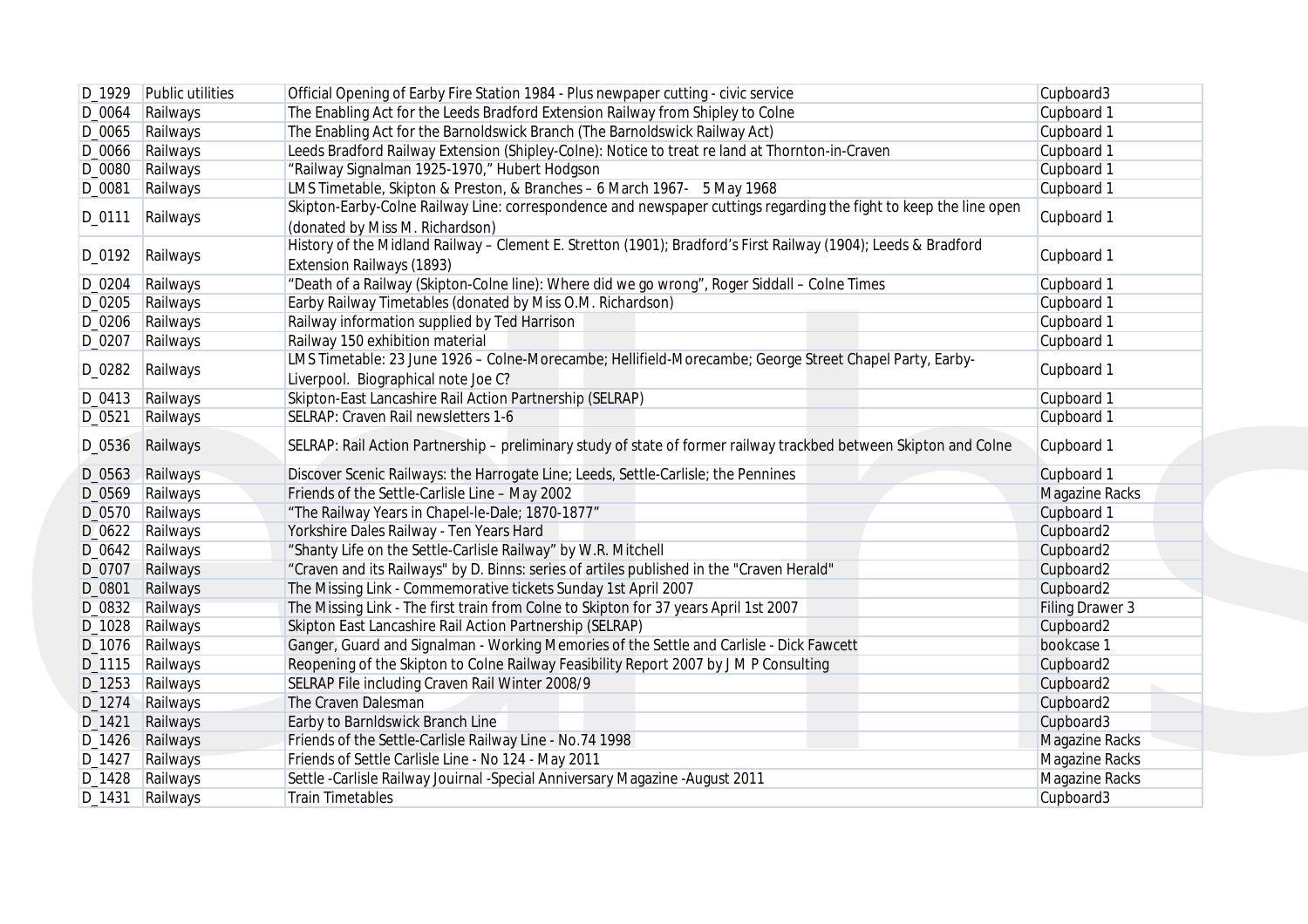|              | D_1452 Railways                              | Correspondence re the Closure of the Skipton to Colne Railway including Obituary for A W Elger Earby Station Master                     | Cupboard3       |
|--------------|----------------------------------------------|-----------------------------------------------------------------------------------------------------------------------------------------|-----------------|
|              | D_1460 Railways                              | SELAP (Skipton and East Lancashire Rail Action Partnership)                                                                             | Cupboard3       |
|              | D_1578 Railways                              | Railway at Earby plus SEPRAP events                                                                                                     | Filing Drawer 1 |
|              | D_1590 Railways                              | Earby Station and Victoria Mill                                                                                                         | Filing Drawer 4 |
|              | D_1763 Railways                              | SELRAP - Various papers and news letters                                                                                                | Cupboard3       |
|              | D_1800 Railways                              | The Long Drag - by Bill Miltchell                                                                                                       | Cupboard3       |
|              | D_1803 Railways                              | Skipton to Colne via Earby - The Railway Comes to Earby - by Bob Abel                                                                   | Cupboard3       |
|              | D_1842 Railways                              | Newspaper Articles - Railway                                                                                                            | Cupboard 7      |
|              | D_1917 Railways                              | SELRAP - Newsletters etc                                                                                                                | Cupboard3       |
|              | D_2062 Railways                              | SELRAP agenda & minutes 12th March 2012                                                                                                 | Cupboard3       |
|              | D_2147 Railways                              | Earby Station - as remembered by William Shuttleworth in 1984 - Transcript of audio recording                                           | Cupboard3       |
|              | D_2178 Railways                              | Train Tickets - Brierfield to Earby and Earby to Barnoldswick                                                                           | Cupboard3       |
| D_2088 Ranch |                                              | "The Building of the Ranch" by Peter Dawson                                                                                             | Cupboard3       |
|              | D_0100 Recollections                         | "My Days are Swifter than a Weaver's Shuttle"; Richard Ryley Diary 1862                                                                 | bookcase 1      |
|              |                                              |                                                                                                                                         |                 |
|              | D_0114 Recollections<br>D_0302 Recollections | "Si Thee on t'Brig", Edgar Wormwell (donated by Mr. & Mrs. E. Wormwell)<br>Ordnance Survey catalogues                                   | Cupboard 1      |
|              |                                              |                                                                                                                                         | Cupboard 1      |
| D_0325       | Recollections                                | "Oh, to be in Earby": memories of being evacuated from Bradford to Earby by Maureen E. Hargreaves (nee Moore),                          | Cupboard 1      |
|              | D_0428 Recollections                         | "The Personal Reminiscences of Lawrence Ashworth of Altham"                                                                             | Cupboard 1      |
|              | D_0429 Recollections                         | "My Burnley Memories" by Leslie Chapples                                                                                                | Cupboard 1      |
|              | D_0430 Recollections                         | "Rishton Remembered" by Kathleen Broderick                                                                                              | Cupboard 1      |
| D_0434       | Recollections                                | Reminiscences of the Wilson Family and the Old Family Home at Thornton-in-Craven                                                        | Cupboard 1      |
| D_0437       | Recollections                                | Memories of Earby by Mrs. Irene Stacey                                                                                                  | Cupboard 1      |
|              | D_0546   Recollections                       | Earby Evacuees: Harry Simpson; Celia Waterhouse & Diana Durrant                                                                         | Cupboard 1      |
|              | D_0554 Recollections                         | Reminiscences of an old Earbyer - Florence Wright (nee Smith)                                                                           | Cupboard 1      |
|              | D_0556 Recollections                         | "Lady Anne's Way" - Margaret Brown                                                                                                      | Cupboard 1      |
|              | D_0592 Recollections                         | "The Wanderings of a Warden", by Dennis Cairns                                                                                          | Cupboard 1      |
|              | D_0613   Recollections                       | "Plain Tales from Yorkshire" by Roger Mason                                                                                             | bookcase 1      |
|              | D_0616   Recollections                       | "Picking Sticks with Stockings on: Memories of Earby" by Florence Wright                                                                | Cupboard2       |
| D_0628       | Recollections                                | "Coincidences, Cobblestone and Clogs" by Kathleen Morgan                                                                                | Cupboard2       |
|              | D_0630 Recollections                         | Francis Forrest "Watch Out, there's a Postie About"                                                                                     | Cupboard2       |
| D_0644       | Recollections                                | Directories covering Earby and Thornton-in-Craven; their location and availability                                                      | Cupboard2       |
| D_0671       | Recollections                                | "Life at Fiddling Clough in the 1920's and 30's " by Stephanie Carter (Chronicles Nos.35 & 36)                                          | Cupboard2       |
| D_0674       | Recollections                                | "Memories of Surgill Farm" by Audrey Patterson                                                                                          | Cupboard2       |
|              | D_0688 Recollections                         | Evacuees to Earby: letters and photographs (plastic wallet)                                                                             | Cupboard 1      |
|              | D_0718   Recollections                       | William Shuttleworth: transcript of him talking about Earby (Stephanie Carter)                                                          | Cupboard2       |
| D_0720       | Recollections                                | "Earby of Yesteryear: Recollections of William Shuttleworth of North Holme Farm" (Chronicles) by Stephanie Carter<br>(nee Shuttleworth) | Cupboard2       |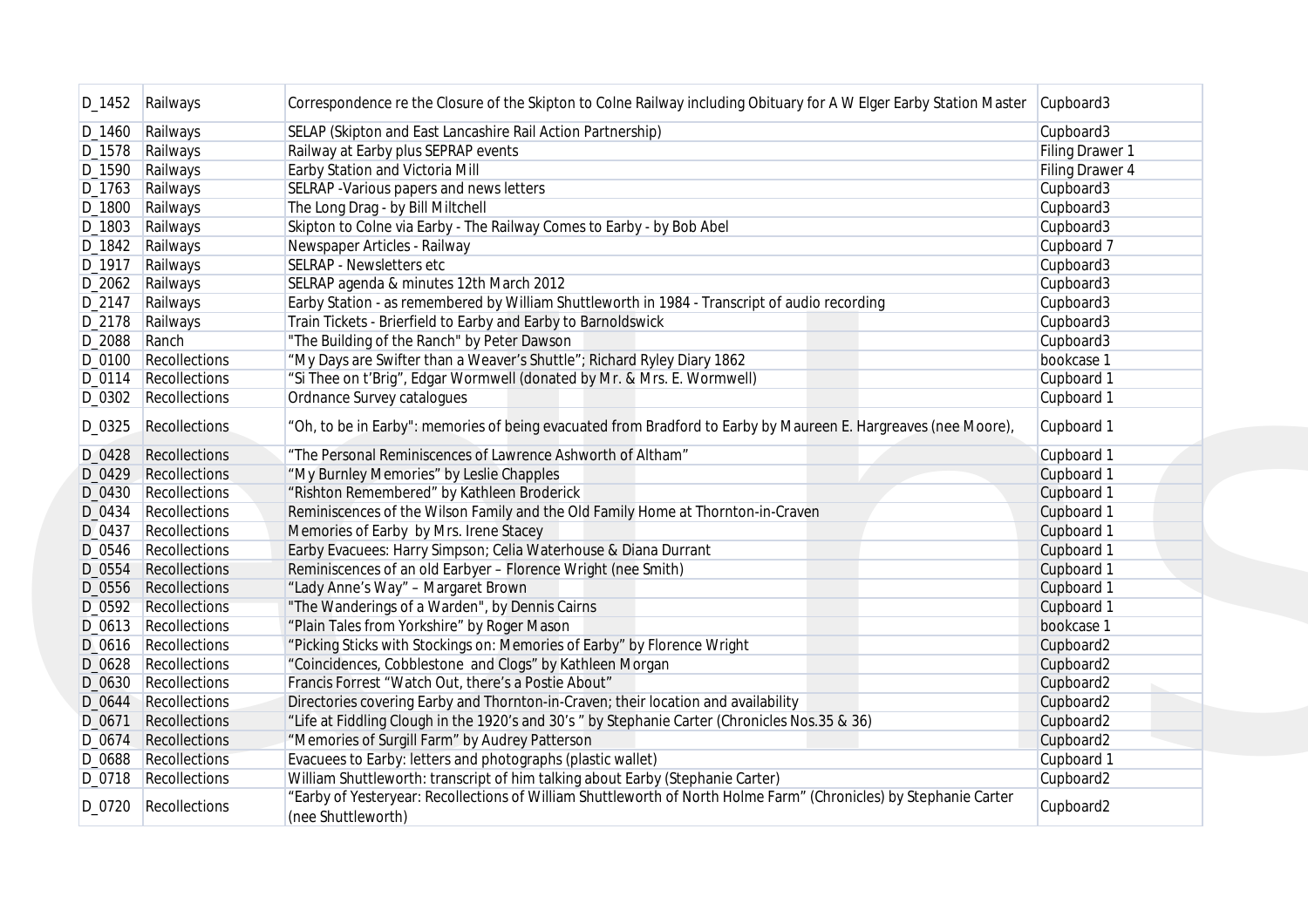|        | D_0978   Recollections    | Intervew with Gladys Howson of Thornton-in-Craven                                                                               | <b>Filing Drawer 4</b> |
|--------|---------------------------|---------------------------------------------------------------------------------------------------------------------------------|------------------------|
|        | D_1062   Recollections    | Oh to be in Earby by Maureen E Hargreaves (nee Moore)                                                                           | Cupboard2              |
| D_1087 | Recollections             | Earby in the 1930's and 1940's - Memories of J E Harrison                                                                       | Cupboard2              |
|        | D_1269   Recollections    | Edward Savile Notes c 1998                                                                                                      | Cupboard2              |
|        | D_1290 Recollections      | Hodgson Hubert - recollections of a former signalman                                                                            | Cupboard2              |
|        | D_1386 Recollections      | Memories from childhood Kathleen Astin Bannister                                                                                | Cupboard3              |
| D_1404 | Recollections             | Reflection of Earby Sydney Woodhead from 1928 - 1945                                                                            | Cupboard3              |
| D_1447 | Recollections             | Reminiscences of an Old Earbyer by Florence Wright                                                                              | Cupboard3              |
|        | D_1505 Recollections      | Earby Pothole Club and the Mines Museum Interview with Peter Dawson and Morris Hosfield 2011                                    | Cupboard3              |
| D_2094 | Recollections             | Correspondence between John Turner & Margaret Greenwood re Turner & Collier families, "Auntie Millies" house, 20<br>School Lane | Cupboard3              |
|        | D_2105   Recollections    | Eastwood J.C Memories of Early Earby Barnoldswick and Earby Times 9/1/1981                                                      | Cupboard3              |
|        | D_2215   Recollections    | Violet Spencer (b 1917) - Memories of a Mill Girl                                                                               | Filing Drawer 2        |
| D_0094 | Religion                  | "Plot: a story of Old Bradley" by Jane Green                                                                                    | Cupboard 1             |
| D_0288 | Religion                  | A history of the Earby Baptists, by J.A. Walker                                                                                 | Cupboard 1             |
|        |                           |                                                                                                                                 |                        |
| D_0351 | Religion                  | Baptism in the beck at Earby - Mount Zion Baptist Chapel                                                                        | Cupboard 1             |
| D_0397 | Religion                  | Mount Zion Baptist Church - a potted history                                                                                    | Cupboard 1             |
| D_0400 | Religion                  | Earby United Sunday Schools' Demonstration programmes                                                                           | Cupboard 1             |
| D_0507 | <b>Religion</b>           | Wesleyan Sunday School, Earby: Class Register 1926                                                                              | Cupboard 1             |
| D_0763 | Religion                  | Yorkshire Monasteries - Cloisters, Lands and People by Bernard Jennings                                                         | bookcase 1             |
|        | D_1340 Religion           | Inghamites etc. in Salterforth                                                                                                  | Cupboard2              |
| D_1341 | Religion                  | Salterforth and Lothersdale Preparative Meeting of the Society of Friends                                                       | Cupboard2              |
|        | D_1342 Religion           | Nonconformist Registerof Baptisms, Marriages and Deaths: 1644-1702, 1702-1752                                                   | Cupboard2              |
|        | D_1473 Religion           | Skipton 1660-The first yearly Meeting of Quakers by Richard Harland and Jamie-Rose Campbell                                     | Cupboard3              |
| D_2028 | Religion                  | The Finger Prayer Book                                                                                                          | Cupboard3              |
| D_2065 | Reminiscence              | Pendleside Memories by Idg Signalman W J Ellis of HMS Bideford.                                                                 | Cupboard3              |
|        | D_0055 Research sources   | "Recording the Present" by Valerie Norrington - British Association for Local History                                           | bookcase 1             |
|        | D_0099 Research sources   | "Investigating Old Buildings" by Lance Smith                                                                                    | bookcase 1             |
| D_0108 | Research sources          | Lancashire Family History & Heraldry Society, Pendle & Burnley Branch - Library Holdings                                        | Cupboard 1             |
|        | D_0112   Research sources | NYCC Family History Resources: census holdings - Local Studies Service                                                          | Cupboard 1             |
| D_0157 | Research sources          | Monumental Inscriptions of Thornton Church                                                                                      | Cupboard 7             |
| D_0177 | Research sources          | "Reading Tudor and Stuart Handwriting" by L. Mumby                                                                              | bookcase 1             |
| D_0178 | Research sources          | "Newspapers and Local History" by M. Murphy                                                                                     | bookcase 1             |
|        | D_0179 Research sources   | "Running a Local History Fair" by V. Gray & B. Liddell                                                                          | bookcase 1             |
| D_0194 | Research sources          | Public Records Office: Valuation Office Records created under the Finance (1909-1910) Act                                       | Cupboard 1             |
|        | D_0195   Research sources | Photographic Source Material for Pendle (Earby, Thornton & Salterforth Sections) by R. Thistlethwaite                           | Cupboard 1             |
|        | D_0208 Research sources   | Craven Muster Rolls - 1803; Thornton-in-Craven                                                                                  | Cupboard 1             |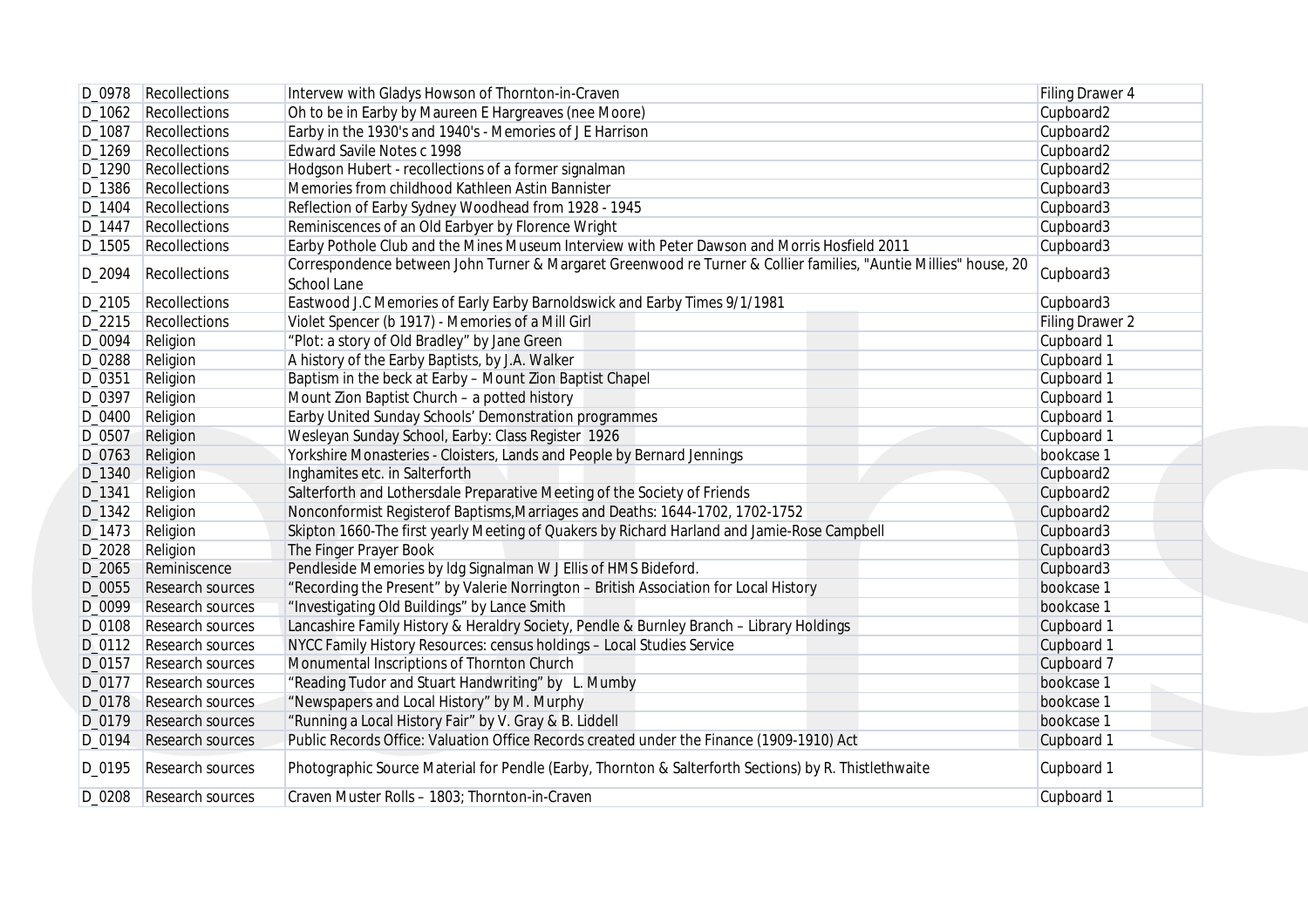| D_0209 | Research sources          | Ducatus Lancastriae: Records of Duchy of Lancaster – Calendar to Pleadings dating from 1485-1602, with reference                                                       | Cupboard 1 |
|--------|---------------------------|------------------------------------------------------------------------------------------------------------------------------------------------------------------------|------------|
|        |                           | to Barnoldswick and Salterforth<br>Ducatus Lancastrie: Records of Duchy of Lancaster - Calendar to Pleadings dating from 1485-1602, with reference to                  |            |
| D_0210 | Research sources          | <b>Barnoldswick and Salterforth</b>                                                                                                                                    | Cupboard 1 |
|        | D_0213 Research sources   | Thornton-in-Craven Hearth Tax (1672)                                                                                                                                   | Cupboard 1 |
|        | D_0218   Research sources | North Yorkshire County Record Office Publications, No.57                                                                                                               | Cupboard 1 |
| D_0220 | Research sources          | "Maps for Family History; 1836-1943"; Public Records Office, Readers Guide No.9                                                                                        | bookcase 1 |
|        | D_0232 Research sources   | Yorkshire Archaeological Society: list of publications                                                                                                                 | Cupboard 1 |
| D_0233 | Research sources          | University of York, Borthwick Institute: catalogue of publications                                                                                                     | Cupboard 1 |
|        | D_0236 Research sources   | West Yorkshire Archive Service: publications for sale                                                                                                                  | Cupboard 1 |
| D_0237 | Research sources          | Bob Dobson: catalogues of Lancashire & Yorkshire books                                                                                                                 | Cupboard 1 |
|        | D_0240 Research sources   | Baines "History Directory & Gazeteer of Yorkshire: Vol.1 West Riding                                                                                                   | Cupboard 1 |
|        | D_0273 Research sources   | "Marking the Miles: a history of English milestones" by Carol Haines                                                                                                   | bookcase 1 |
| D_0293 | Research sources          | Protestant Non-Conformity & Roman Catholicism: extract from the guide to sources at the P.R.O. by David Shorrey                                                        | Cupboard 1 |
| D_0336 | Research sources          | Origins of Ancient Boundaries & Site of Early Medieval Deer Park                                                                                                       | Cupboard 1 |
| D_0355 | Research sources          | History into Print; Hudson History, Settle                                                                                                                             | Cupboard 1 |
| D_0381 | Research sources          | Lancashire Record Office: general information                                                                                                                          | Cupboard 1 |
|        | D_0382 Research sources   | North West Sound Archive: tape recording oral history                                                                                                                  | Cupboard 1 |
|        | D_0383 Research sources   | family record centre information                                                                                                                                       | Cupboard 1 |
|        | D_0410 Research sources   | "Martons both: the second millenium" by David Nelson,                                                                                                                  | bookcase 1 |
| D_0451 | Research sources          | <b>Broughton Parish Registers</b>                                                                                                                                      | Cupboard 7 |
| D_0461 | Research sources          | "Be Your Own House Detective" by M. Dowdy, J. Miller & D. Austin                                                                                                       | bookcase 1 |
|        | D_0462 Research sources   | "So you want to trace the history of your house" - Lancashire County Council                                                                                           | Cupboard 1 |
| D_0526 | <b>Research sources</b>   | Lancashire Family History & Heraldry Society: Publications on Microfiche - May 2004                                                                                    | Cupboard 1 |
|        | D_0538 Research sources   | "Enclosure Records for Historians" by Steven Hollowell (donated by N. Livsey)                                                                                          | bookcase 1 |
| D_0557 | <b>Research sources</b>   | "How to find out about Local History in Lancashire's libraries, museums and record offices - produced in association<br>with Burnley & District Historical Society     | Cupboard 1 |
| D_0564 | Research sources          | Archaeology & Archives in West Yorkshire                                                                                                                               | Cupboard 1 |
| D_0566 | Research sources          | Federation of Family History Societies Publications: price list and order form                                                                                         | Cupboard 1 |
| D_0617 | Research sources          | "Lord Thanet's Benefaction to the Poor of Craven in 1685" ed. Richard Hoyle                                                                                            | Cupboard2  |
| D_0625 | <b>Research sources</b>   | "Maps for Historians" by Paul Hindle                                                                                                                                   | bookcase 1 |
| D_0626 | <b>Research sources</b>   | "Tracing your Ancestors in the Public Record Office" (6th ed.) by Amanda Bevan                                                                                         | bookcase 1 |
| D_0647 | <b>Research sources</b>   | "Tracing the History of Villages" by Trevor Yorke                                                                                                                      | bookcase 1 |
| D_0648 | <b>Research sources</b>   | "Starting Out in Local History" by Susan Fowler                                                                                                                        | bookcase 1 |
| D_0649 | Research sources          | "Local History: a Handbook for Beginners" by Philip Riden                                                                                                              | bookcase 1 |
| D_0652 | Research sources          | "Census Returns 1841-1891 in Microform: a Directory to Local Holdings in Great Britain, Channel Islands, Isle of Man;<br>6th Ed." By Jeremy Gibson & Elizabeth Hampson | bookcase 1 |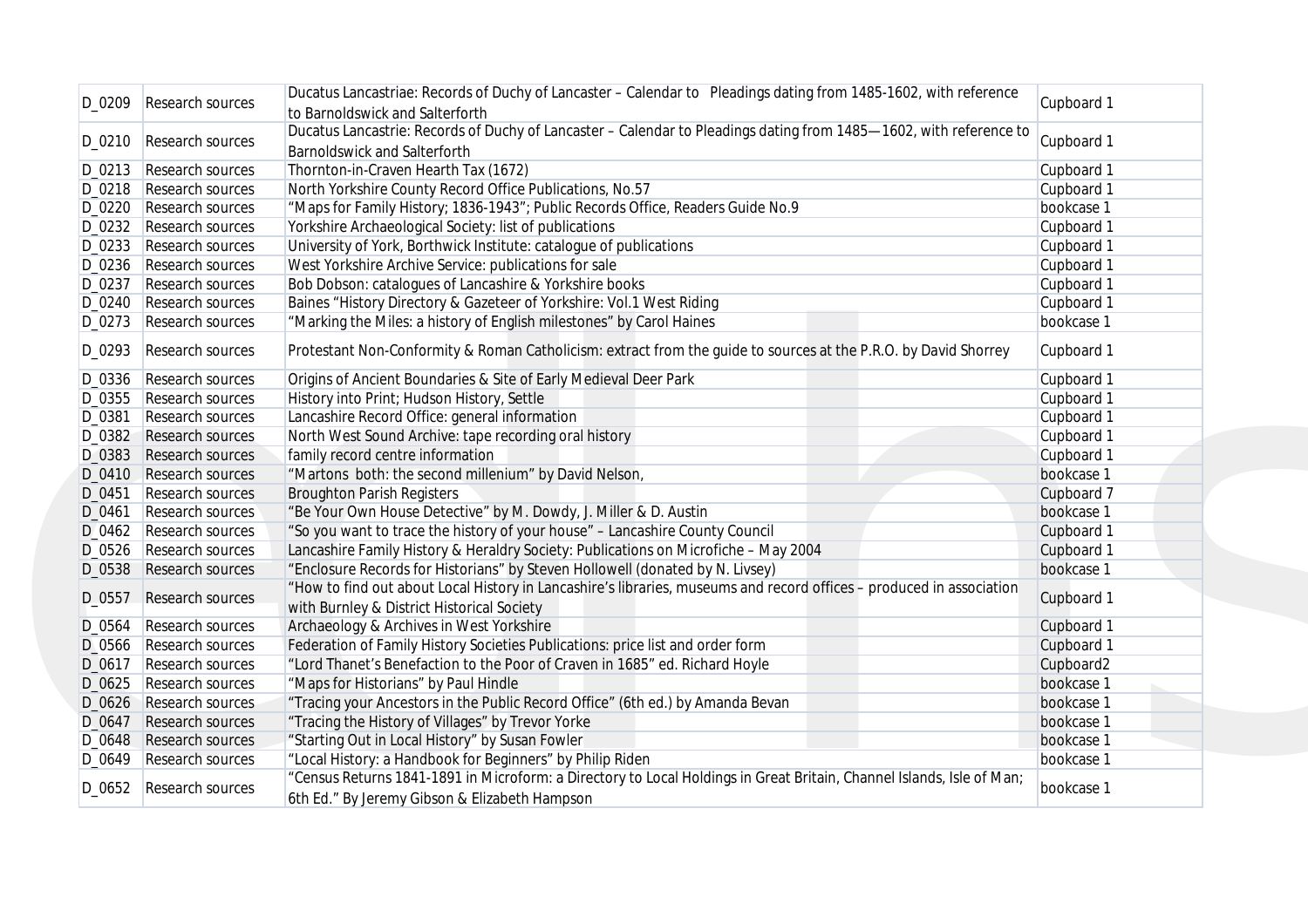|        | D_0653 Research sources   | "Local Census Listings 1522-1930: Holdings in the British Isles; 3rd Ed." By Jeremy Gibson & Mervyn Medlycott    | bookcase 1            |
|--------|---------------------------|------------------------------------------------------------------------------------------------------------------|-----------------------|
| D_0654 | Research sources          | "Reading Old Title Deeds, 2nd Ed." By Julian Cornwall                                                            | bookcase 1            |
|        | D_0655 Research sources   | "So You Want to Trace the History of Your Family", Lancashire County Library & Information Service               | Cupboard2             |
| D_0656 | Research sources          | "So You Want to Trace the History of Your House", Lancashire County Library and Information Service              | Cupboard2             |
|        |                           |                                                                                                                  |                       |
| D_0743 | Research sources          | North West Sound Archive Training folder                                                                         | Cupboard2             |
| D_0749 | Research sources          | Clegg A.H. - Research notes                                                                                      | Cupboard2             |
| D_0751 | Research sources          | Earby Trade Directory 1932/33                                                                                    | Cupboard2             |
| D_0754 | Research sources          | Coroner's Inquests - Legal Information30- Natonal Archives                                                       | Cupboard2             |
| D_0760 | Research sources          | Craven Houshold Almanack - Earby Polling District 1928-32                                                        | Cupboard2             |
|        | D_0762 Research sources   | Earby Wheatlands Cemetery Monumental Inscriptions transcript - draft                                             | Cupboard2             |
| D_0777 | Research sources          | Using Trade Directories in Your Research - Tippet, David                                                         | Cupboard2             |
| D_0778 | Research sources          | Map Sources for Dating Houses by Armitage, Geoff                                                                 | Cupboard2             |
| D_0796 | Research sources          | Searching the Archives - Lancaster University Day School                                                         | Cupboard2             |
| D_0808 | Research sources          | The Making of the English Landscape - West Riding of Yorkshire by Arthur Raistrick                               | bookcase 1            |
|        | D_0836 Research sources   | Old Law Hands                                                                                                    | Cupboard2             |
|        | D_0906 Research sources   | Lister Kay Collection - Table of Contents and Calendars                                                          | Cupboard2             |
| D_0946 | <b>Research sources</b>   | Trade Directories (A list of directories covering Earby and Thornton-in-Craven, their location and availability) | Cupboard2             |
|        | D_0955 Research sources   | Finding Out about the History of your House                                                                      | Cupboard2             |
|        | D_0963 Research sources   | West Riding Registry of Deeds                                                                                    | Cupboard2             |
|        | D_0965 Research sources   | Printed Sources for Lancashire Farming                                                                           | Cupboard2             |
|        | D_1002 Research sources   | Dating Old Photographs                                                                                           | Cupboard2             |
|        | D_1013 Research sources   | <b>Working Class Movement Library</b>                                                                            | Cupboard2             |
|        | D_1015 Research sources   | Earby Urban District Council Archives Deposited at Lancashire County Record Office - Index                       | Cupboard2             |
|        | D_1016 Research sources   | Earby Cemetery (Wheatlands) Memorial Inscriptions 2005                                                           | Cupboard2             |
|        | D_1019 Research sources   | Earby Cemetery (Wheatlands) Memorial Inscriptions 2005                                                           | Cupboard2             |
|        |                           | West Yorkshire Archive Service                                                                                   |                       |
| D_1030 | Research sources          |                                                                                                                  | Cupboard2             |
| D_1031 | Research sources          | <b>Archives References</b>                                                                                       | Cupboard2             |
| D_1039 | Research sources          | Family History on Line                                                                                           | Cupboard2             |
| D_1047 | <b>Research sources</b>   | Earby UDC (1909-1974) Archives at Lancashire County Record Office                                                | Cupboard2             |
| D_1054 | Research sources          | Tithe Records at West Yorkshire Archives                                                                         | Cupboard2             |
| D_1055 | <b>Research sources</b>   | Earby UDC (1909-1974) Archives at Lancashire Record Office                                                       | Cupboard2             |
| D_1066 | Research sources          | Old Title Deeds some notes                                                                                       | Cupboard2             |
|        | D 1085 Research sources   | National Register of Archives - (some local references)                                                          | Cupboard2             |
|        | D 1088 Research sources   | Skipton Polling District - Thornton-in-Craven Section (undated) 19th Century                                     | Cupboard <sub>2</sub> |
|        | D_1113   Research sources | Church Plans online - Research Guide                                                                             | Cupboard2             |
| D_1121 | Research sources          | A Sketch Map of Economic History of Britain by Gayler Richards and Morris                                        | bookcase 1            |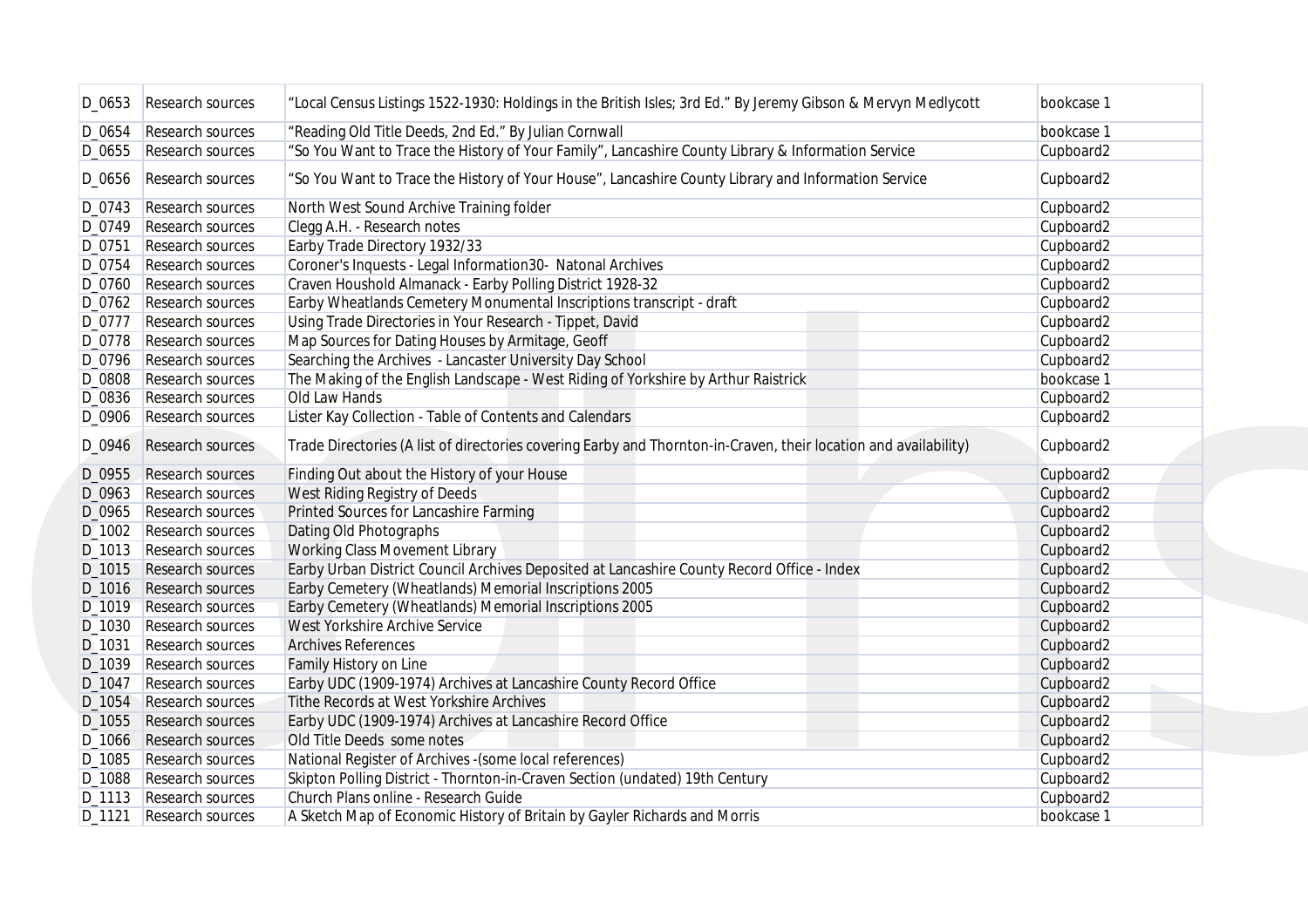|                    | D_1144   Research sources | Transportation to Australia                                                                                                   | Filing Drawer 6 |
|--------------------|---------------------------|-------------------------------------------------------------------------------------------------------------------------------|-----------------|
|                    | D_1145 Research sources   | Bradfer-Lawrence Records                                                                                                      | Cupboard2       |
| D_1149             | Research sources          | "Portraits of Yorkshire Worthies: Selected from the National Exhibition of Works of Art at Leeds; 1868"                       | Cupboard2       |
| D_1179             | Research sources          | LFHHS PENDLE AND BURNLEY BRANCH LIBRARY BOOKS                                                                                 | Cupboard2       |
| D_1195             | Research sources          | Earby Non Conformist Mariages- St Peters 1920-1955, Mount Zion 1920-1946                                                      | Cupboard2       |
| D_1214             | Research sources          | Family History for All                                                                                                        | Cupboard2       |
| D_1243             | Research sources          | Earby Archives at West Yorkshire Archives- Calderdale                                                                         | Cupboard2       |
| D_1245             | Research sources          | House History - Handouts used at WEA House History course held in conjunction with EDLHS at New Road Community<br>Centre.     | Cupboard2       |
| D_1248             | Research sources          | House History Internet resources                                                                                              | Cupboard2       |
| D_1259             | Research sources          | Lay Subsidy Roll for the Wapentake of Stainclffe and Ewcross 19th March 1604 -T hornton-in- Craven                            | Cupboard2       |
| D_1260             | Research sources          | List of School Records at Lancashire Record Office, Kelbrook, Earby New Road, Earby Springfield Infants                       | Cupboard2       |
| D_1321             | Research sources          | The Medieval Cross Slab Grave Covers in Cumbria by Peter Ryder                                                                | Cupboard2       |
| D_1326             | Research sources          | English Heritage National Monuments Record; photographic order form                                                           | Cupboard2       |
| D_1347             | Research sources          | "History Alive 2004 - Sunday, 28 March 2004 - Helmshore Textile Mills                                                         | Cupboard2       |
| D_1446             | <b>Research sources</b>   | 1672 Hearth Tax - Thornton in Craven                                                                                          | Cupboard3       |
| D <sub>-1456</sub> | Research sources          | Lancshire Record Office Pamphlets                                                                                             | Cupboard3       |
| D_1484             | <b>Research sources</b>   | West Craven Wills proved at York - Index & Salterforth and Barnoldswick chapel and dissenters Births, Baptisms and<br>burials | Cupboard3       |
| D_1500             | <b>Research sources</b>   | Old Law Hands                                                                                                                 | Cupboard3       |
| D_1501             | <b>Research sources</b>   | Gazeteer of Earby Chronicles 1995-2002                                                                                        | Cupboard3       |
| D_1502             | <b>Research sources</b>   | Copy Right Duration, from Copyright for Archivisits by Tim Padfield                                                           | Cupboard3       |
| D_1549             | <b>Research sources</b>   | Thornton-in-Craven Parish Register Transcript (Loan Copy)                                                                     | Filing Drawer 3 |
| D <sub>-1563</sub> | Research sources          | 1891 census for Lancashire- boxed set                                                                                         | Filing Drawer 4 |
| D_1567             | <b>Research sources</b>   | Register transcripts etc                                                                                                      | Filing Drawer 3 |
| D_1655             | Research sources          | House History Workshop. Handouts/Leaflets                                                                                     | Cupboard3       |
| D_1664             | Research sources          | Tracing the History of Your House - A guide to sources. By Nick Barrett                                                       | bookcase 2      |
| D_1679             | Research sources          | 1841 census, Barnoldswick - index                                                                                             | bookcase 2      |
| D_1680             | Research sources          | St Marys Thornton in Craven - Grooms and Brides Index 1566-1741                                                               | bookcase 2      |
| D_1681             | Research sources          | 1871 census - heads of household index - Barnoldswick                                                                         | bookcase 2      |
| D_1684             | Research sources          | 1861 census - Craven (West Craven - Thornton, Earby, Kelbrook, Salterforth, Barnoldswick, Bracewell; Martons)                 | bookcase 2      |
|                    |                           |                                                                                                                               |                 |
|                    | D_1685 Research sources   | Census 1841 Craven (Westy Craven)                                                                                             | bookcase 2      |
|                    | D_1696 Research sources   | Map of Churches and Chapels in Lancashire                                                                                     | map drawers 1   |
|                    | D_1753 Research sources   | West Riding Registry of Deeds - Guide                                                                                         | Cupboard3       |
|                    | D_1769 Research sources   | Recording Oral History - A Brief Guide - by North West Sound Archive                                                          | Cupboard3       |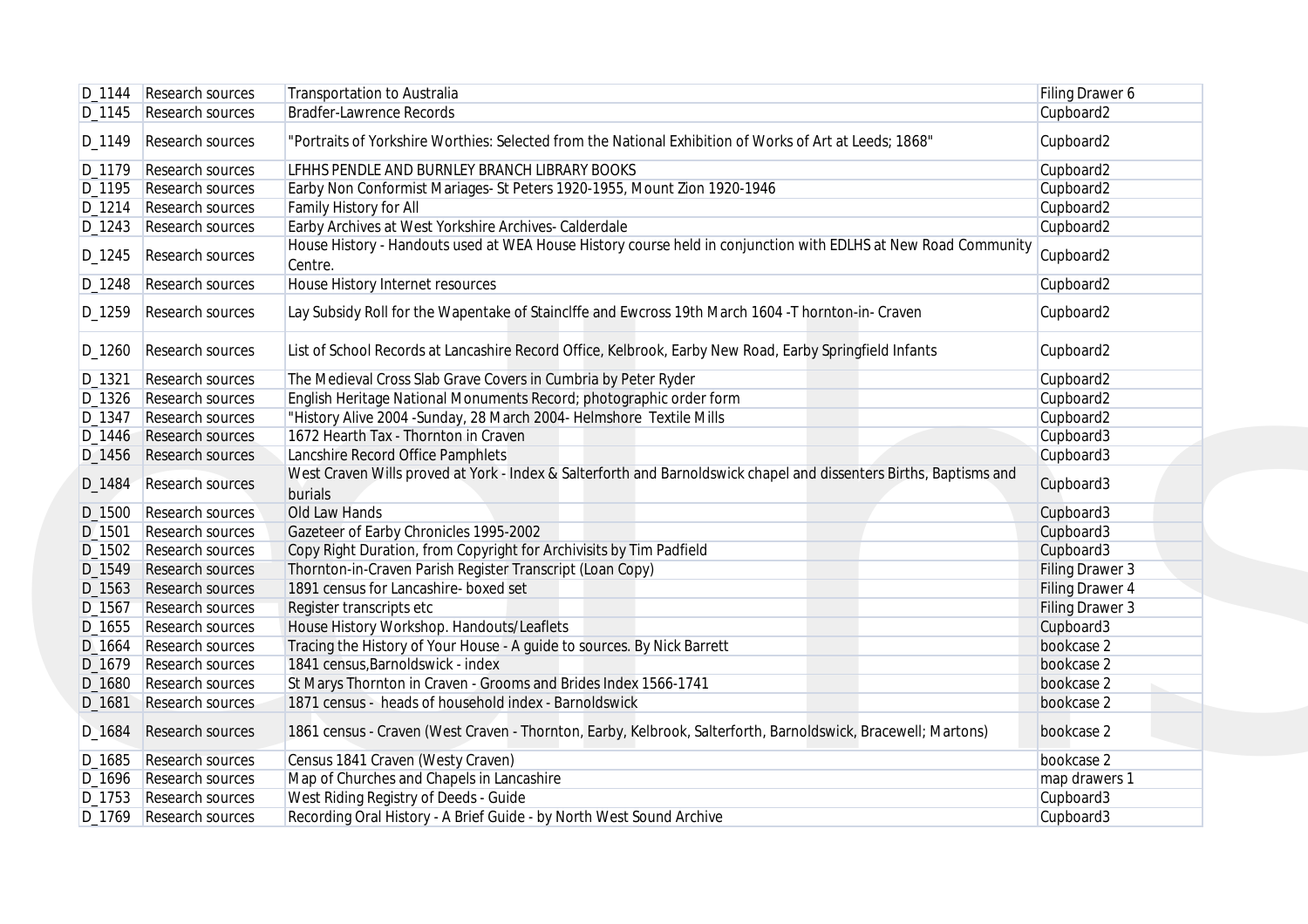| D_1774       | Research sources        | Guidance Notes to British Army Records and British army pension records at the Public Rocord Office, Kew                                                      | Cupboard3              |
|--------------|-------------------------|---------------------------------------------------------------------------------------------------------------------------------------------------------------|------------------------|
| D_1775       | Research sources        | Catalogue of Maps and Plansof the West Riding of Yorkshire purchased from Philips Autioneers 1988 by West<br><b>Yorkshire Archive Services</b>                | Cupboard3              |
| D_1811       | Research sources        | Parish Registers of St Marys, Thornton in Craven ()transcript)                                                                                                | Cupboard 7             |
|              | D_1812 Research sources | Parish Registerof St Marys Thornton in Craven - original transcripts                                                                                          | Cupboard 7             |
| D_1813       | Research sources        | Parish Register St Marys Thornton in Craven - Original Transcripts                                                                                            | Cupboard 7             |
| D_1814       | Research sources        | Parish Registers - Gill Church Barnoldswick - 1587-1799 (transcript)                                                                                          | Cupboard 7             |
| D_1829       | Research sources        | Archive and Museum Collections - Various leaflets and flyers                                                                                                  | Cupboard3              |
|              | Research sources        | Monumental Inscriptions - Inghamite Chapel - Salterforth                                                                                                      |                        |
| D_1887       |                         | Salterforth Society of Friends (Quakers) burial ground - Monumental Inscriptions - transcribed by Rolls Royce Family                                          | Cupboard 7             |
| D_1963       | Research sources        | <b>History Society</b>                                                                                                                                        | Cupboard 7             |
| D_1984       | Research sources        | Pendle Circuit of the Methodist Church - West Craven Section - Catalogue of archives                                                                          | Cupboard3              |
| D_2036       | Research sources        | Documents Inventory September 2012                                                                                                                            | Cupboard6              |
| D_2056       | Research sources        | Whats in it for Pendle. A collection guide to Lancashire Record Office                                                                                        | bookcase 2             |
| D_2058       | Research sources        | Record Office Kew Gardens - opening information                                                                                                               | Cupboard3              |
| D_2071       | Research sources        | Guide to various record offices and their contents                                                                                                            | Cupboard3              |
| D_2131       | Research sources        | Salterforth Inghamite Chapel. Salterforth - Monumental Inscriptions                                                                                           | Cupboard3              |
| D_2138       | Research sources        | Bonnie Colne - by Peter Wightman - includes examples of types of material available to history researchers                                                    | bookcase 2             |
|              | D_2139 Research sources | Guide to the West Riding Quarter Sessions - by Brian J Barber                                                                                                 | bookcase 3             |
|              | D_2142 Research sources | Inghamite Chapel Salterforth - Memorial inscriptions                                                                                                          | Cupboard3              |
|              | D_2146 Research sources | How to Study an Old Church by A Needham                                                                                                                       | bookcase 2             |
|              |                         | Transcripts from Ken Ranson, 1803 Muster Roll, Census 1841/51/91, Barnoldswick BMDs at Gisburn, Bridge Chapel,                                                |                        |
| D_2181       | <b>Research sources</b> | Deaths and Memoriums, Early Inhabitants, Barnoldswick Inventories index, Barnoldswick Court Rolls 1723-74, St Mary Filing Drawer 4<br>le Ghyll BMDs 1537-1799 |                        |
| D_2184       | <b>Research sources</b> | Newspaper Indexes, Craven Herald 1960-69 & 1974-81 (with gaps), Barnoldswick and Earby Times 1974-78 (with<br>gaps)                                           | <b>Filing Drawer 4</b> |
| D_2186       | Research sources        | Non Conformist Mariages - Mount Zion 1920-47 & St Peters 1920-55. plus Earby Baptists Register transcript                                                     | <b>Filing Drawer 4</b> |
|              | D_2199 Research sources | Indexes to Craven Herald and Barnoldswick and Earby Times                                                                                                     | Cupboard3              |
|              | D_2212 Research sources | Earby Chronicles Index 1995-2012 - by Bev Parker                                                                                                              | cupboard 8             |
|              | D_2213 Research sources | Craven Herald and Pioneer - Indexes Earby, Kelbrook, Thornton and Salterforth (1929-66)                                                                       | Cupboard 7             |
|              | D_2216 Research sources | Craven Herald and Pioneer Index (1929-66)                                                                                                                     | <b>Filing Drawer 4</b> |
|              | D_2217 Research sources | Bridge Chapel, Barnoldswick - Index to births 1785-1837 - originally transcribed by Rolls Royce Family HistorySociety                                         | Cupboard3              |
| D_0007 Roads |                         | Developing road system - Colne                                                                                                                                | Cupboard 1             |
| D_0008 Roads |                         | Turnpikes around Pendle - T. Letch                                                                                                                            | Cupboard 1             |
|              | $D_0128$ Roads          | "Some Old West Riding Milestones" by J.J. Briggs - Yorkshire Archaeological Society                                                                           | Cupboard 1             |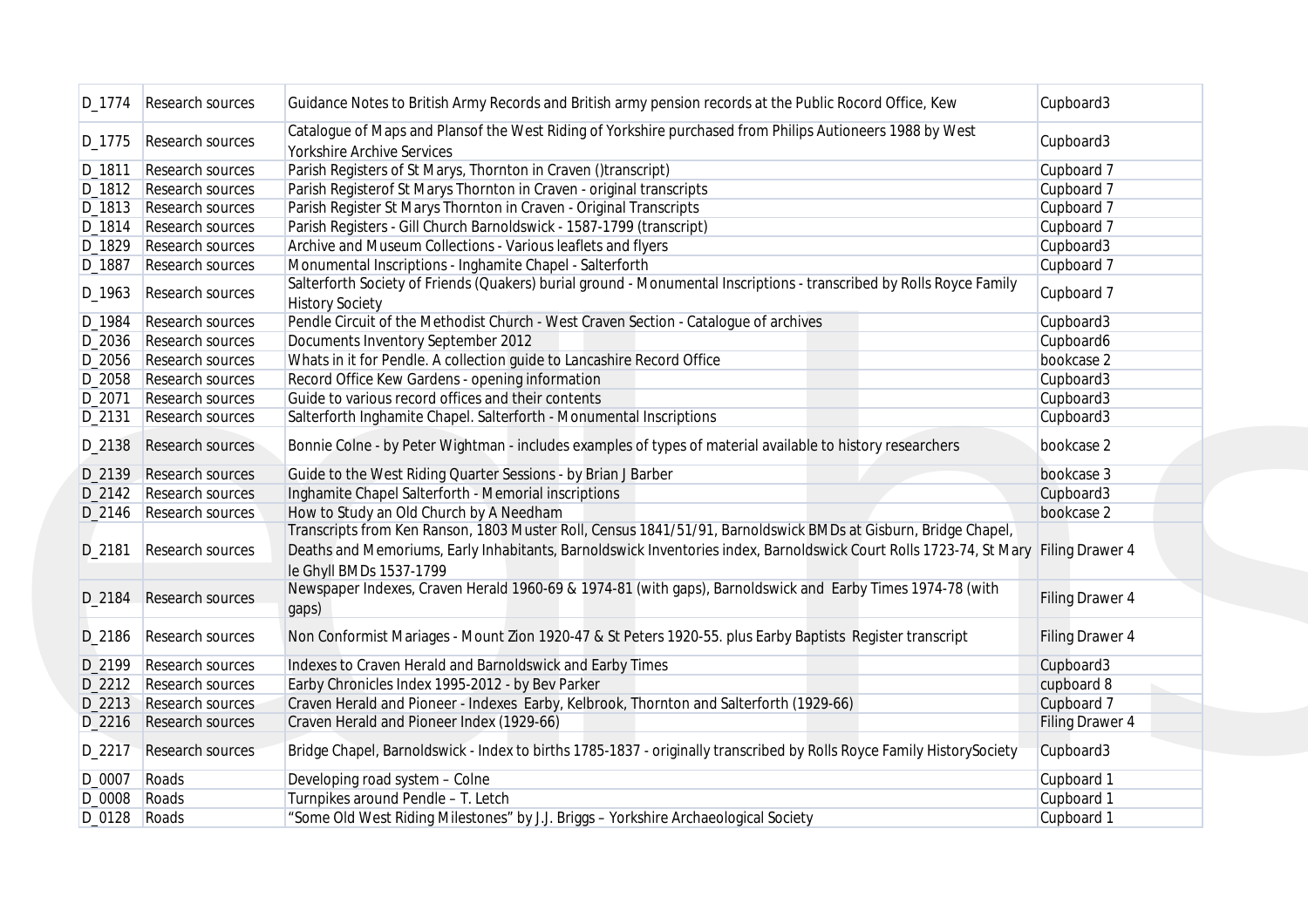|                    | D_0138 Roads | Sale T. Moor and Land at T. H & K & turnpike                                                                             | Missing                |
|--------------------|--------------|--------------------------------------------------------------------------------------------------------------------------|------------------------|
|                    |              | Earby Urban District Council v. Threlfall in the question of Ratione Tenurae Liabillity in respect of roads in the urban |                        |
| D_0199             | Roads        | area and particularly Kelbrook                                                                                           | Cupboard 1             |
| D_0219 Roads       |              | "The Bawhead Guide Stoope", N.O. Livsey                                                                                  | Cupboard 1             |
| $D_0245$ Roads     |              | A56 Traffic Corridor - Public consultation                                                                               | Cupboard 1             |
| D_0545 Roads       |              | Earby Guide Stoop - Chronicles                                                                                           | Cupboard 1             |
| $D_0639$ Roads     |              | "County Brook Pack Horse Bridge" by Nick Livsey                                                                          | Cupboard2              |
| D_0712 Roads       |              | Earby's New Road Bridge                                                                                                  | Cupboard2              |
| D_0738 Roads       |              | Thornton in Craven and the Roman Road by Trevor Tattersall                                                               | Cupboard2              |
| D_0775 Roads       |              | Kelbrook Rationae Tenurae Road Interviews Regarding the Case - Earby UDC                                                 | Cupboard2              |
| D_0818 Roads       |              | Jepp's Causey (Foulridge Lancashire) 1665                                                                                | Cupboard2              |
| D_0961             | Roads        | Earby Guide Stoop Relocation                                                                                             | Cupboard2              |
| D_1036   Roads     |              | Highways in Thornton Parish                                                                                              | Cupboard <sub>2</sub>  |
| D_1058             | Roads        | From Earby UDC Rationae Tenurae Case Documents at Lancshire County Record Office -Preston                                | Cupboard2              |
| D_1137             | Roads        | Ancient Tracks, Milestones and Way Markers - Yorkshire Archaeological Journal Vol 23 p384                                | Cupboard2              |
| $D_1205$           | Roads        | Earby's Ancient Guide Stoop                                                                                              | Cupboard2              |
|                    |              |                                                                                                                          |                        |
| D_1229             | Roads        | Colne to Broughton Turnpike Trust Act 1824 & Muniments of the Skipton-Colne Turnpike trust Lancs Record Office)          | Cupboard2              |
| D_1268 Roads       |              | Ancient Tracks, Mile stones and way markers                                                                              | Cupboard2              |
| D_1323             | Roads        | Plan of Highway through Thornton-in-Craven, 1793                                                                         | Cupboard2              |
| $D_1353$           | Roads        | Earby Highway Surveyors' Book, Bev Parker                                                                                | Cupboard2              |
| D_1437 Roads       |              | Plan of Highway Through Kelbrook 1792/3                                                                                  | Cupboard3              |
| D_1438             | Roads        | Plan of Highway Through Earby 1793                                                                                       | Cupboard3              |
| D_1503 Roads       |              | A56 Villages Bypass - Public consultation Leaflet February 2000                                                          | Cupboard3              |
| D_1511             | Roads        | Milestones measure out a path to the past                                                                                | Cupboard3              |
| D_1529             | Roads        | The Roman A65. Walking, cycling and driving on the roman road from Ilkley to Kendal                                      | bookcase 1             |
| D_1564             | Roads        | County Brook Pack Horse Bridge by Nick Livesy                                                                            | <b>Filing Drawer 3</b> |
| D_1667             | Roads        | The Kings Highway In Craven - Keighley & Kendal Turnpike Road by John J Brigg                                            | bookcase 2             |
| D_1682 Roads       |              | Local Road Statutes Vol 1 1755-1796                                                                                      | bookcase 2             |
| D_1683             | Roads        | Local Road Statutes Vol 2 1802-1875                                                                                      | bookcase 2             |
| D <sub>-1750</sub> | Roads        | Earby Highways Account 1817/18 & 46                                                                                      | Cupboard3              |
| D_1901             | Roads        | Avoid-the-traffic Road Maps of Britain                                                                                   | Cupboard3              |
| D_1912 Roads       |              | The Highway Code - 1930s                                                                                                 | Cupboard3              |
| $D_2$ 164          | Roads        | Thornton in Craven- The Roman Road and Booth Bridge Mill by Trevor Tattersall,                                           | cupboard 8             |
| D_2171             | Roads        | The Earby Guide Stoop - research by TrevorTattersall                                                                     | Cupboard3              |
| D_2179 Roads       |              | Guide Stoop - e mails re re-siting the guide stoop and replicas                                                          | Cupboard3              |
| P_0004   Roads     |              | -Rostle top Rd late May 1966----                                                                                         | Photographs - Box 1    |
| P_0005 Roads       |              | Rostle Top Rd after resurfacing-----                                                                                     | Photographs - Box 1    |
| P_0006 Roads       |              | Linden Rd late 1960's-----                                                                                               | Photographs - Box 1    |
|                    |              |                                                                                                                          |                        |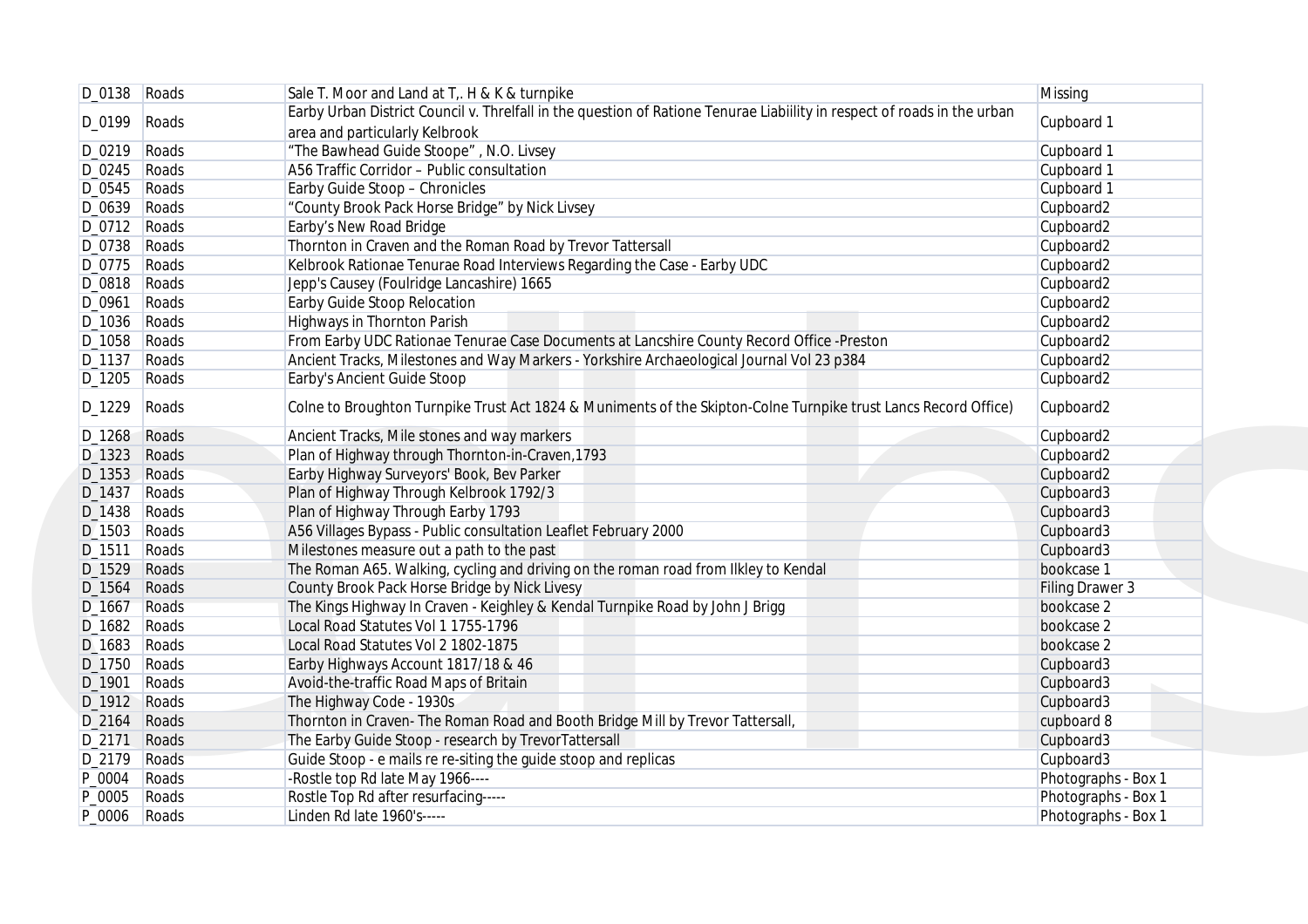| P_0008 | Roads                | junction Linden Rd back Rostle Top Rd-----                                                                       | Photographs - Box 1 |
|--------|----------------------|------------------------------------------------------------------------------------------------------------------|---------------------|
| P_0009 | Roads                | junction Linden Rd and Rsotle Top Rd-----                                                                        | Photographs - Box 1 |
| P_0010 | Roads                | 39 Rostle Top Rd-----                                                                                            | Photographs - Box 1 |
| P_0011 | Roads                | 39, Back Rostle Top Rd -----                                                                                     | Photographs - Box 1 |
| P_0012 | Roads                | 25-39 Back Rostle Top Rd----                                                                                     | Photographs - Box 1 |
| P_0013 | Roads                | 25-35 Back Rostle Top Rd-----                                                                                    | Photographs - Box 1 |
| P_0014 | Roads                | Hartley Street-----                                                                                              | Photographs - Box 1 |
| P_0015 | Roads                | Hartley Street looking south-----                                                                                | Photographs - Box 1 |
| P_0016 | Roads                | Back Rostle Top Road and back Linden Road-----                                                                   | Photographs - Box 1 |
| P_0101 | Roads                | Water Street 1926-----                                                                                           | Photographs - Box 1 |
|        | D_0026 Sale schedule | Craven Estates: Sale of land and buildings at Thornton, Earby & Kelbrook by Sir John Lister Kaye                 | Cupboard 1          |
|        | D_0027 Sale schedule | Sale of house, farm buildings & 18 acres. Thornton                                                               | Cupboard 1          |
|        |                      | In Chancery between Henry Wormald, Esq. Plaintiff and SirJohn Lister Kaye, Bart. Defendant "Particulars and      |                     |
|        | D_0028 Sale schedule | Conditions of Sale of several Closes and Allotments of Freehold Land situate in the Parish of Thornton in Craven | Cupboard 1          |
|        |                      | Advowson & Turnpike Security                                                                                     |                     |
|        | D_0035 Sale schedule | Victoria Cotton Mill: sale plan & inventory, 1890                                                                | Cupboard 1          |
| D_0121 | Sale schedule        | Sale of two farms of H. Waddington & H. Mitchell                                                                 | Cupboard 1          |
|        | D_0193 Sale schedule | Craven Estates: Sale Particulars 9 October 1865: Estates of Sir John Lister Kaye, Earby & Thornton               | Cupboard 1          |
|        | D_0640 Sale schedule | Crickle House, Marton - sale notice and 1837 spa analysis                                                        | Cupboard2           |
|        | D_0679 Sale schedule | Sale schedule and plans                                                                                          | Cupboard2           |
|        | D_0786 Sale schedule | Sale Particulars of Craven Estates Belonging to Sir John Lister Kaye                                             | Cupboard2           |
| D_1067 | Sale schedule        | Particulars of Sale of Freehold Farms, Building Land and Dwelling Houses at Earby - 1879                         | Cupboard2           |
| D_1324 | Sale schedule        | Sale of Valuable Freehold Farm situate at Kelbrook in the Parish of Thornton in Craven (Stone Trough)            | Cupboard2           |
|        | D_1352 Sale schedule | Sale Schedule and Plan, Moor Hall Farm                                                                           | Cupboard2           |
|        | D_1704 Sale schedule | To be Sold by Auction - Freehold Estate                                                                          | map drawers 3       |
|        | D_1991 Sale schedule | Sale of Properties in the Chancery case of Moore v HARTLEY                                                       | Cupboard3           |
|        | D_1993 Sale schedule | SALE NOTIFICATION 1887 - Includes plan of Wheatlands area                                                        | Cupboard3           |
|        | D_1997 Sale schedule | SALE Agreement between Samuel Sunderland and William Baldwin - land new school                                   | Cupboard3           |
|        | D_0005 Schools       | Attendances at Kelbrook School, including L. Metcalfe                                                            | Cupboard 1          |
|        | D_0010 Schools       | Arthington Nunnery & Earby Grammar School by William E. Preston                                                  | Cupboard 1          |
|        | D_0052 Schools       | "New Road School Remembered" by Bob Abel                                                                         | bookcase 1          |
|        | D_0060 Schools       | "My Happy Days at the Board School" by Ivy Baldwin                                                               | Cupboard 1          |
|        | D_0086 Schools       | Earby New Road School Memories: Elsie Pratt; B.M. Pratt; M.E. Templeton (Windle); A.N. Other                     | Cupboard 1          |
|        | D_0087 Schools       | Earby New Road School - Extract from Record Book, 29 March-23 April 1897                                         | Cupboard 1          |
|        | D_0107 Schools       | The History of Earby Grammar School - J.A. Walker 1977                                                           | Cupboard 1          |
|        | D_0110 Schools       | Our History of Salterforth by the Children of Salterforth School 1969-70                                         | Cupboard 1          |
|        | D_0264 Schools       | Alder Hill School: Memories aroused & sad remains of halcyon days                                                | Cupboard 1          |
|        | $D_0321$ Schools     | Robert Windle's Free Grammar School at Earby -postcard with summary of building's history                        | Cupboard 1          |
|        |                      |                                                                                                                  |                     |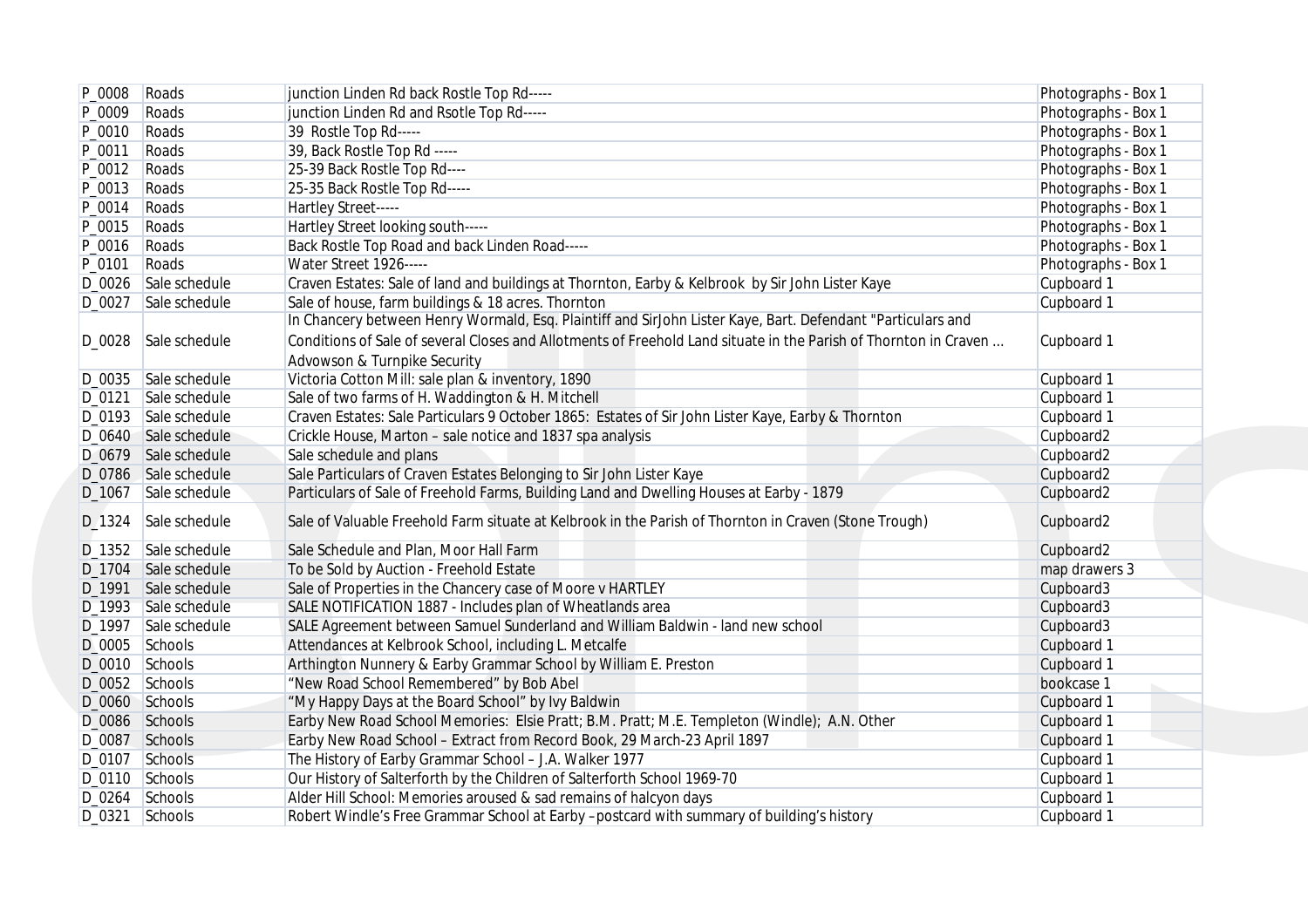|        | D_0329 Schools   | "Earby Board School" by Jim Walker                                                                                                                                | Cupboard 1            |
|--------|------------------|-------------------------------------------------------------------------------------------------------------------------------------------------------------------|-----------------------|
| D_0360 | Schools          | Kelbrook Kids: Our School is 100 years old; Kelbrook Country Fair programme; OS map of Kelbrook (1993)                                                            | Cupboard 1            |
|        | D_0385 Schools   | Old Grammar School at Earby: Robert Windle's Foresight                                                                                                            | Cupboard 1            |
|        | D_0483 Schools   | Earby County Secondary School - Staff photograph                                                                                                                  | Cupboard 1            |
|        | D_0497 Schools   | Earby Infants School - Formal Opening, 20 May 1939                                                                                                                | Cupboard 1            |
|        | D_0791 Schools   | New Road School Centenary 1996                                                                                                                                    | Cupboard2             |
|        | D_1018 Schools   | The History of Earby Grammar School by Jim Walker                                                                                                                 | Cupboard2             |
|        | D_1034 Schools   | Classics, Mathematics and Commercial at Hague House in Craven                                                                                                     | Cupboard2             |
|        | D_1094 Schools   | Earby Hall, North Yorkshire                                                                                                                                       | Cupboard <sub>2</sub> |
| D_1271 | Schools          | Earby Board School                                                                                                                                                | Cupboard2             |
|        | D_1289 Schools   | New Road School Remembered - Press Release 20/9/1997                                                                                                              | Cupboard2             |
| D_1337 | Schools          | Springfield Infants School                                                                                                                                        | Cupboard2             |
|        | D_1449 Schools   | Memories of New Road School 1949-53                                                                                                                               | Cupboard3             |
| D_1581 | Schools          | History of Earby Grammar School by Jim Walker - transcript by Ken Hartley                                                                                         | Filing Drawer 1       |
|        |                  |                                                                                                                                                                   |                       |
| D_1651 | Schools          | Drawing of the Old Grammar School, Earby. By Victor Greenwood. (1948)                                                                                             | Cupboard3             |
|        | D_1768 Schools   | Chronicles of Ermysted - Spring term 1947 - p49 Earby Weather by David Tattersall                                                                                 | Cupboard3             |
|        | D_1897 Schools   | New Road School Scrap Book - affiliation with Manchester Liners - with photos                                                                                     | Cupboard3             |
|        | D_1899 Schools   | Manchester Liners Ltd. - Log 1957 - SS Manchester Port - used by New Road School Pupils                                                                           | Map drawers 2         |
|        | D_1931 Schools   | Alder Hill Council School log book 1928-1933                                                                                                                      | Cupboard5             |
|        | D_1933 Schools   | Alder Hill Council School log book (Handicraft) - woodwork centre 1912-1935                                                                                       | Cupboard <sub>5</sub> |
|        | D_1934 Schools   | Alder Hill Council School - Modern (SM) log book 1940-61                                                                                                          | Cupboard5             |
|        | D_1935 Schools   | Alder Hill Council School - evening institute log book 1943-58                                                                                                    | Cupboard5             |
|        | D_1936 Schools   | Alder Hill School - Register of Admission and Withdrwal - 1922-31                                                                                                 | Cupboard5             |
|        | D_1937 Schools   | Alder Hill School - Register of Admissions and Withdrawals 1911-1922                                                                                              | Cupboard5             |
|        | D_1938 Schools   | Alder Hill School - register of Admissions and Withdrawals 1931-38                                                                                                | Cupboard5             |
|        | D_1939 Schools   | Riley Street Infants School log book 1911-23                                                                                                                      | Cupboard5             |
|        | D_1940 Schools   | Riley Street Provided Sohool (1907-1911) and Alder Hill School log book 1911 -1928 - in one volume                                                                | Cupboard5             |
| D_1941 | Schools          | Earby Wesleyan Day Svhool - Riley Street log book 1879-1907                                                                                                       | Cupboard5             |
|        | D_1942 Schools   | Earby Board School - evening Continuation Classes log book 1897-1956                                                                                              | Cupboard5             |
|        | $D_1975$ Schools | Our School Journey - by Jack Greenwood - an essay                                                                                                                 | Cupboard3             |
|        | D_1983 Schools   | Earby of Long Ago - In the Building Boom Days - Roguish Children and Fine Chapel Choirs - Craven Herald 1930s -<br>includes memories of Earby Wesleyan Day School | Cupboard3             |
|        | D_2000 Schools   | New Road School Remembered                                                                                                                                        | Cupboard3             |
| D_2001 | Schools          | New Road School Remembered                                                                                                                                        | Cupboard3             |
|        | D_2009 Schools   | A Brief Synopsis of Schooling in Earby                                                                                                                            | Cupboard3             |
|        | D_2041 Schools   | New Road School Remembered by Robert Abel                                                                                                                         | bookcase 2            |
|        | D_2054 Schools   | Lewis Lord's memories of New Road School 1961 - 1972                                                                                                              | Cupboard3             |
|        | D_2106 Schools   | Reorganisation of Elementary Schools in Earby and District- West Riding County Council                                                                            | Cupboard3             |
|        |                  |                                                                                                                                                                   |                       |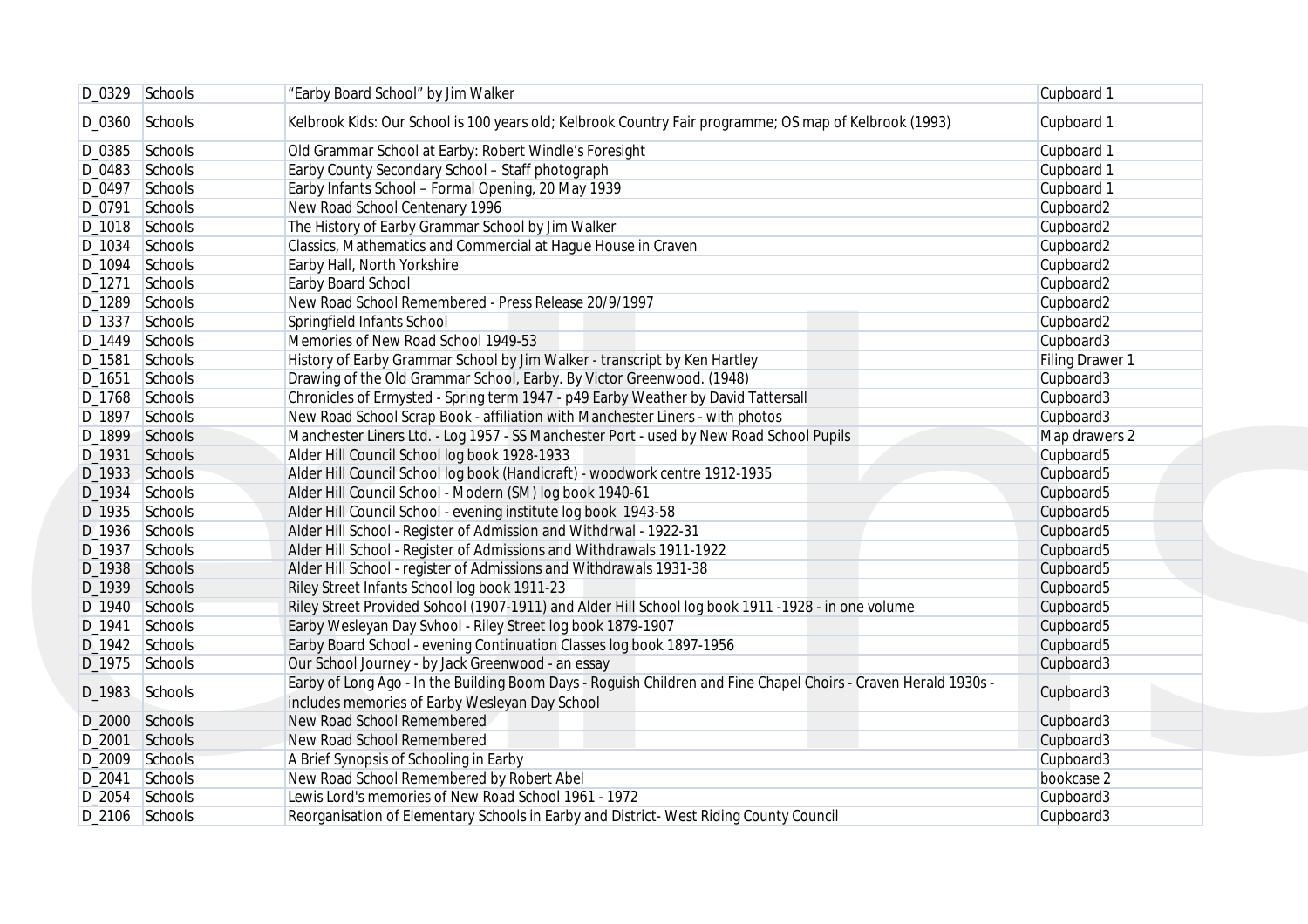|        | D_2107 Schools        | Alder Hill School Song as remembered by Florence Wright plus other bits and bobs                   | Cupboard3              |
|--------|-----------------------|----------------------------------------------------------------------------------------------------|------------------------|
|        | $D_2$ 144 Schools     | When I Were a School Lad by Andrew Davies                                                          | bookcase 2             |
|        | D_2154 Schools        | Earby Board School - memories                                                                      | Cupboard3              |
|        | D_2165 Schools        | Transcription of correrspondence of the Robert Windle Trust and the old Grammar School 1910 - 1936 | cupboard 8             |
|        | D_2189 Schools        | New Road School photographs                                                                        | Filing Drawer 4        |
|        | D_2190 Schools        | Images of New Road School / Community Centre                                                       | Filing Drawer 4        |
|        | D_2192 Schools        | New Road Slide Show - Images of New Road School and Community Centre                               | Filing Drawer 4        |
|        | D_2193 Schools        | New Road - images of New Road School and New Road Community Centre                                 | Filing Drawer 4        |
|        | D_2194 Schools        | New Raod Slide Show 2                                                                              | Filing Drawer 4        |
|        | D_2201 Schools        | New Road School Centenary Exhibition 1996 - notes and material                                     | Cupboard3              |
|        | $D_0431$ scrap book   | Parish Council Village Scrap Book                                                                  | Cupboard 1             |
|        | $D_1406$ scrap book   | fred Dolphins Scrap book                                                                           | Cupboard3              |
|        | D_0139 Shops / retail | E. Harrison & Co., 23-25 Water Street, Earby - Calendar                                            | Cupboard 1             |
|        | D_0166 Shops / retail | Windle & Ellis & Firth of Earby                                                                    | Cupboard 1             |
|        | D_0172 Shops / retail | Arthur Lee, Greengrocer, 7 Victoria Road - Calendar                                                | Cupboard 1             |
|        | D_0714 Shops / retail | "Earby Co-operative Society" by Stephanie Carter                                                   | Cupboard2              |
|        | D_0717 Shops / retail | Earby U.D.C. - Sanitary Inspector's Register of Shops (Stephanie Carter)                           | Cupboard2              |
|        | D_0772 Shops / retail | Sturdy, Miss A. - Millinary Shop Advert                                                            | Cupboard2              |
|        | D_0895 Shops / retail | Taylor and Cowgill Florists and Fruiterers - Order list                                            | Cupboard2              |
|        | D_0909 Shops / retail | Earby Co-operative Society - Extracts from Committee Meetings                                      | Cupboard2              |
|        | D_0949 Shops / retail | Mary Collyer, 13 New Road                                                                          | Cupboard2              |
|        | D_1027 Shops / retail | Shopping in Earby - a Backward Glance                                                              | Cupboard2              |
|        | D_1033 Shops / retail | Pioneers of Co-operation                                                                           | Cupboard2              |
|        | D_1046 Shops / retail | Earby Shops 1900-2007                                                                              | Cupboard2              |
|        | D_1175 Shops / retail | EDLHS - Application for funding to publish a history of the co-operative movement in Earby         | Cupboard2              |
|        | D_1206 Shops / retail | Co-op The Peoples Business by Johnston Birchall                                                    | bookcase 3             |
|        | D_1282 Shops / retail | Earby Co-op The Peoples Shop 1875-2008, R. Abel and S.Carter's research 2007/8                     | Cupboard2              |
|        | D_1283 Shops / retail | Earby Co-op Committee men and officals                                                             | Cupboard2              |
| D_1544 | Shops / retail        | Images Of Earby Co-op. Some used in the book "Earby Co-op 1875-2008, the Peoples Shop"             | Filing Drawer 3        |
|        | D_1550 Shops / retail | Co-op 2 - Re Co-op Book                                                                            | Filing Drawer 3        |
|        | D_1582 Shops / retail | Earby Co-operative Society research and photos                                                     | <b>Filing Drawer 1</b> |
|        | D_1600 Shops / retail | <b>Earby Shops</b>                                                                                 | Filing Drawer 4        |
|        | D_1804 Shops / retail | Rochdale Pioneers Museum - The Home of Co-operation                                                | Cupboard3              |
|        | D_1824 Shops / retail | The Little Black Book                                                                              | Cupboard3              |
|        | D_1903 Shops / retail | Colne and Distrrict Co-operative Society - XMAS Order form 1926                                    | Cupboard3              |
|        | D_2004 Shops / retail | Shopping in Earby - Research Notes                                                                 | Cupboard3              |
|        | D_2073 Shops / retail | 11, Water Street, Earby. Article for the Chronicles by Margaret Greenwood                          | Cupboard3              |
|        | D_0014 Social history | Earby Industrial Co-operative Society - Annual Soiree                                              | Cupboard 1             |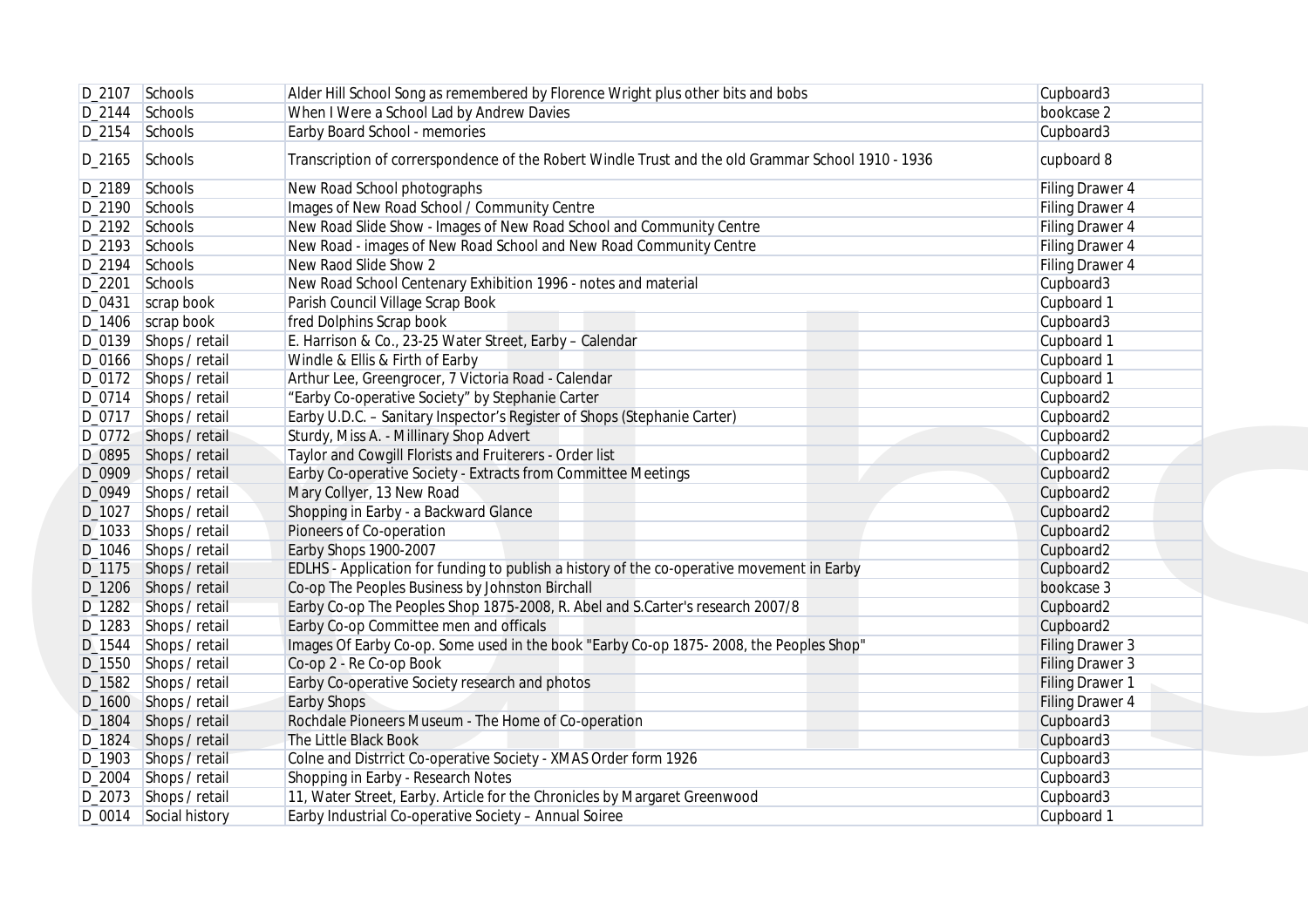|        | D_0045 Social history | Special Forms of Service in commemoration of His Late Majesty King George VI                                                                                                                                                        | Cupboard 1       |
|--------|-----------------------|-------------------------------------------------------------------------------------------------------------------------------------------------------------------------------------------------------------------------------------|------------------|
|        | D_0046 Social history | Ration Book - Kathleen Lynskey                                                                                                                                                                                                      | Cupboard 1       |
|        | D_0047 Social history | Clothing Book - Kathleen Lynskey                                                                                                                                                                                                    | Cupboard 1       |
| D_0051 | Social history        | "When Grandad was a Lad" by Dennis Cairns                                                                                                                                                                                           | bookcase 1       |
|        | D_0075 Social history | Earby Tradesmen letterheads: E.W. Smith (plumber); Wm. Cowgill (builder, contractor & joiner); N. Pratt & Son<br>(decorators & painting contractors); P. Windle & Son (electrical engineers)                                        | Cupboard 1       |
|        | D_0085 Social history | Poor Rate Demand, 1919-1920 - Township of Earby                                                                                                                                                                                     | Cupboard 1       |
| D_0102 | Social history        | "A Way of Life Gone By in White Rose Lancashire" by Dorothy Carty & Margaret Lancaster; Barnoldswick Local History<br>Society                                                                                                       | bookcase 1       |
|        | D_0115 Social history | Wheatlands Cemetery registration: Thomas Smith                                                                                                                                                                                      | Cupboard 1       |
|        | D_0134 Social history | "North Country Traditions: Part 1, January-June" by Joan Poulson                                                                                                                                                                    | Cupboard 1       |
|        | D_0135 Social history | Annals & Stories of Colne, etc.                                                                                                                                                                                                     | Cupboard 1       |
|        | D_0170 Social history | "Granny's Village" by Roger Mason                                                                                                                                                                                                   | bookcase 1       |
|        | D_0238 Social history | Matthew Briden: Earby's last bellman - pencil drawing by<br>N. Bower                                                                                                                                                                | Cupboard 5 box 5 |
|        |                       |                                                                                                                                                                                                                                     |                  |
|        | D_0263 Social history | Earby Youth Hostel: various newspaper articles, including items about Mr. Albert Holt                                                                                                                                               | Cupboard 1       |
|        | D_0276 Social history | Earby St. John's Ambulance Brigade Diamond Jubilee                                                                                                                                                                                  | Cupboard 1       |
|        | D_0279 Social history | "Christmas Entertainments of Long Ago: earning a place in the choir" by John Hartley                                                                                                                                                | Cupboard 1       |
| D_0281 | Social history        | "Earby Through 60 Years: favoured holiday jaunts of other days. Memorable visit to House of Commons" by John<br>Hartley                                                                                                             | Cupboard 1       |
|        | D_0290 Social history | Katherine Bruce Glasier at Glen Cottage, Earby: various newspaper articles                                                                                                                                                          | Cupboard 1       |
| D_0291 | Social history        | Katherine Bruce Glasier: Funeral service, 19 June 1950                                                                                                                                                                              | Cupboard 1       |
|        | D_0292 Social history | Albert Holt -Newspaper article about paintings at Youth Hostel                                                                                                                                                                      | Cupboard 1       |
|        | D_0300 Social history | Empire Cinema, Earby: as remembered by Albert Beatty                                                                                                                                                                                | Cupboard 1       |
|        | D_0303 Social history | Earby Recreation Ground: sale of land to Earby UDC                                                                                                                                                                                  | Cupboard 1       |
|        | D_0306 Social history | Katherine Bruce Glasier and Earby Youth Hostel: letter from Margaret Troy, former warden                                                                                                                                            | Cupboard 1       |
|        | D_0307 Social history | Katherine Bruce Glasier: memorial fund leaflet & Salterforth Quakers membership list (donated by Richard Harland)                                                                                                                   | Cupboard 1       |
| D_0308 | Social history        | Katherine Bruce Glasier: notes from "The Enthusiasts" - a biography of John and Katherine Bruce Glasier                                                                                                                             | Cupboard 1       |
| D_0309 | Social history        | John Bruce Glasier and Katherine St.John Conway - family trees                                                                                                                                                                      | Cupboard 1       |
| D_0310 | Social history        | Katherine Bruce Glasier: death of Glen (1928); move to Earby (1922); laying of foundation stone Nelson Independent<br>Labour Party Hall (1907); Katherine's introduction of Socialism: Katherine's part in Independent Labour Party | Cupboard 1       |
| D_0311 | Social history        | Katherine Bruce Glasier: correspondence in preparation for exhibition                                                                                                                                                               | Cupboard 1       |
| D_0317 | Social history        | Katherine Bruce Glasier Memorial Fund                                                                                                                                                                                               | Cupboard 1       |
|        | D_0323 Social history | "Murder in the Old Lane" by J.A. Walker                                                                                                                                                                                             | Cupboard 1       |
|        | D_0349 Social history | British Legion: formation of a Women's Branch                                                                                                                                                                                       | Cupboard 1       |
|        | D_0350 Social history | Earby, Thornton & Kelbrook Branch of the Royal British Legion: donation of collection of cap badges to Eden Camp<br>Museum                                                                                                          | Cupboard 1       |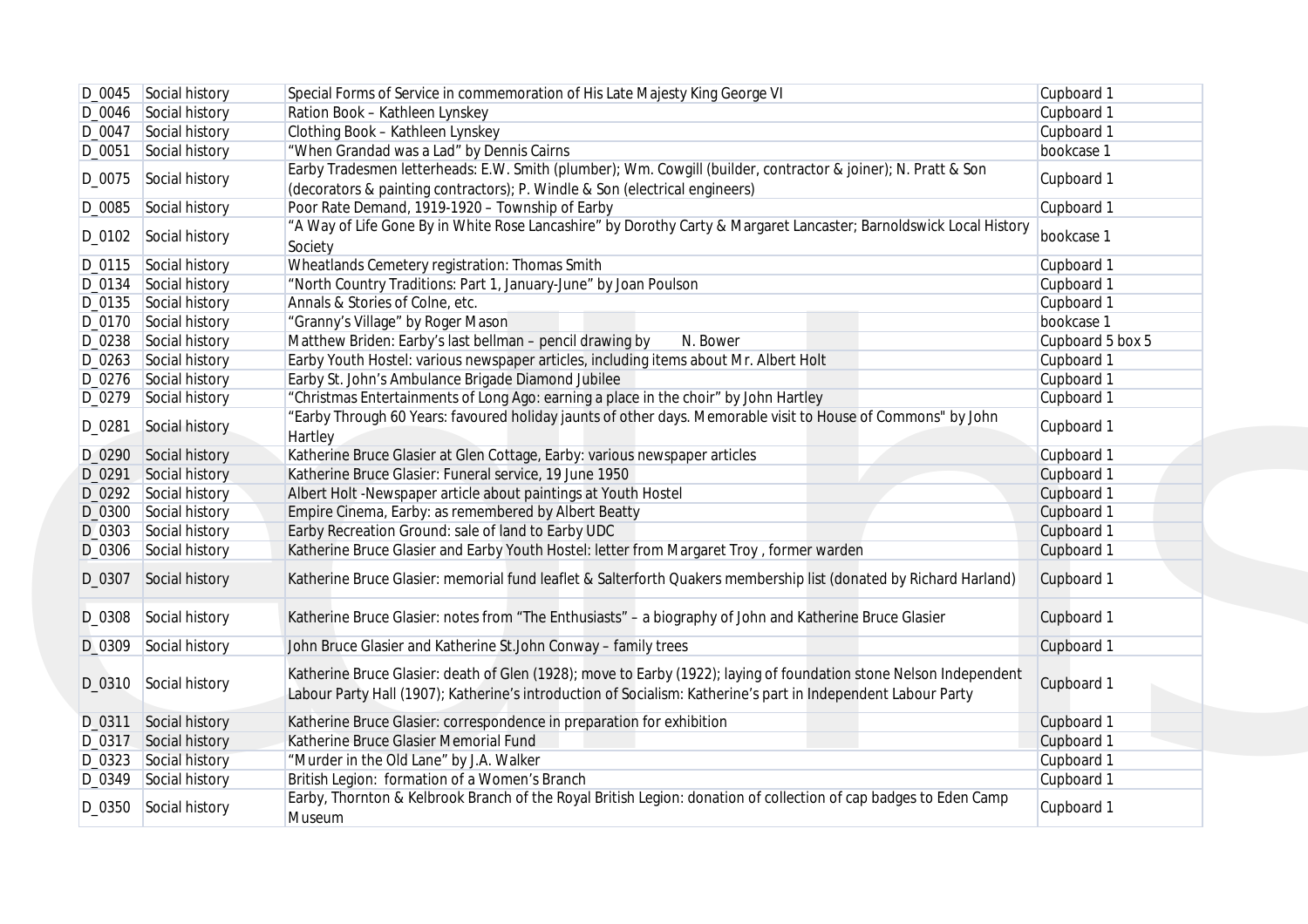| Cupboard 1<br>Cupboard 1<br>Cupboard 1<br>Cupboard 1<br>Cupboard 1<br>Cupboard 1<br>Cupboard 1<br>Cupboard 1<br>Cupboard 1 | The Crowther Charity<br>Evacuees to Earby: letter and bank book from Mrs. Flora Tomlinson<br>1,000 Years as a Pub - Cross Gaits Inn<br>Joseph Clark, Earby - Diary<br>Earby Mines Research Group Museum Trust - appeal<br>Katherine Bruce Glasier - various newspaper articles<br>Letter from Jane Beck to Alice                                                                                                                                                                                                                                                                                                                                                                                                        | D_0352 Social history<br>D_0358 Social history<br>D_0378 Social history<br>D_0386 Social history                                                                                                  |                                      |
|----------------------------------------------------------------------------------------------------------------------------|-------------------------------------------------------------------------------------------------------------------------------------------------------------------------------------------------------------------------------------------------------------------------------------------------------------------------------------------------------------------------------------------------------------------------------------------------------------------------------------------------------------------------------------------------------------------------------------------------------------------------------------------------------------------------------------------------------------------------|---------------------------------------------------------------------------------------------------------------------------------------------------------------------------------------------------|--------------------------------------|
|                                                                                                                            |                                                                                                                                                                                                                                                                                                                                                                                                                                                                                                                                                                                                                                                                                                                         |                                                                                                                                                                                                   |                                      |
|                                                                                                                            |                                                                                                                                                                                                                                                                                                                                                                                                                                                                                                                                                                                                                                                                                                                         |                                                                                                                                                                                                   |                                      |
|                                                                                                                            |                                                                                                                                                                                                                                                                                                                                                                                                                                                                                                                                                                                                                                                                                                                         |                                                                                                                                                                                                   |                                      |
|                                                                                                                            |                                                                                                                                                                                                                                                                                                                                                                                                                                                                                                                                                                                                                                                                                                                         |                                                                                                                                                                                                   |                                      |
|                                                                                                                            |                                                                                                                                                                                                                                                                                                                                                                                                                                                                                                                                                                                                                                                                                                                         | Social history                                                                                                                                                                                    | D_0391                               |
|                                                                                                                            |                                                                                                                                                                                                                                                                                                                                                                                                                                                                                                                                                                                                                                                                                                                         | Social history                                                                                                                                                                                    | D_0399                               |
|                                                                                                                            |                                                                                                                                                                                                                                                                                                                                                                                                                                                                                                                                                                                                                                                                                                                         | Social history                                                                                                                                                                                    | D_0407                               |
|                                                                                                                            | "Earby Hall & Charles Dickens" by Bob Abel                                                                                                                                                                                                                                                                                                                                                                                                                                                                                                                                                                                                                                                                              | Social history                                                                                                                                                                                    | D_0411                               |
|                                                                                                                            | Earby Open Gardens: programmes                                                                                                                                                                                                                                                                                                                                                                                                                                                                                                                                                                                                                                                                                          | D_0415 Social history                                                                                                                                                                             |                                      |
| Cupboard 1                                                                                                                 | Earby Urban District Council: Minutes of Monthly Council and Committee Meetings (donated by Mr. J.K. Tennant)                                                                                                                                                                                                                                                                                                                                                                                                                                                                                                                                                                                                           | Social history                                                                                                                                                                                    | D_0421                               |
| Cupboard 1                                                                                                                 | Earby Urban District Council: Minutes and Annual Abstract of Accounts (donated by Mr. J.K. Tennant)                                                                                                                                                                                                                                                                                                                                                                                                                                                                                                                                                                                                                     | D_0422 Social history                                                                                                                                                                             |                                      |
| Cupboard 1                                                                                                                 | Poor Relief in Thornton-in-Craven                                                                                                                                                                                                                                                                                                                                                                                                                                                                                                                                                                                                                                                                                       | D_0432 Social history                                                                                                                                                                             |                                      |
| Cupboard 1                                                                                                                 | "How John O'Neds Built His Henoil" (donated by Stephanie Carter, nee Shuttleworth)                                                                                                                                                                                                                                                                                                                                                                                                                                                                                                                                                                                                                                      | D_0448 Social history                                                                                                                                                                             |                                      |
| Cupboard 1                                                                                                                 | "People and Places of Earby" from notebooks of Stephanie Carter, nee Shuttleworth)                                                                                                                                                                                                                                                                                                                                                                                                                                                                                                                                                                                                                                      | D_0449 Social history                                                                                                                                                                             |                                      |
| Cupboard 1                                                                                                                 | Floods at Earby; Earby Hospital Carnival                                                                                                                                                                                                                                                                                                                                                                                                                                                                                                                                                                                                                                                                                | D_0455 Social history                                                                                                                                                                             |                                      |
| Cupboard 1                                                                                                                 | The Reform Act 1832; the Acts and the Town and County Surveys, and Maps/Plans (Richcow catalogue & disk)                                                                                                                                                                                                                                                                                                                                                                                                                                                                                                                                                                                                                | D_0473 Social history                                                                                                                                                                             |                                      |
| Cupboard 1                                                                                                                 | Broughton Hall - article in "Yorkshire Illustrated"by G. Bernard Wood                                                                                                                                                                                                                                                                                                                                                                                                                                                                                                                                                                                                                                                   | D_0479 Social history                                                                                                                                                                             |                                      |
| Cupboard 1                                                                                                                 | Parish Plan: a Guide to the Future of Earby                                                                                                                                                                                                                                                                                                                                                                                                                                                                                                                                                                                                                                                                             | D_0482 Social history                                                                                                                                                                             |                                      |
| Cupboard4                                                                                                                  | Sitooteries - Thornton-in-Craven, 21-22 June 2003                                                                                                                                                                                                                                                                                                                                                                                                                                                                                                                                                                                                                                                                       | D_0495 Social history                                                                                                                                                                             |                                      |
| Cupboard 1                                                                                                                 | Earby Road Safety Committee - National Trophy for Road Safety of Children 1965 awarded to Mr. P.N. Wright, 25<br>School Lane, Earby                                                                                                                                                                                                                                                                                                                                                                                                                                                                                                                                                                                     | D_0499 Social history                                                                                                                                                                             |                                      |
| Cupboard 1                                                                                                                 | Linden Road Welfare Centre Opening Ceremony, 1st December 1951                                                                                                                                                                                                                                                                                                                                                                                                                                                                                                                                                                                                                                                          | Social history                                                                                                                                                                                    | D_0504                               |
|                                                                                                                            |                                                                                                                                                                                                                                                                                                                                                                                                                                                                                                                                                                                                                                                                                                                         |                                                                                                                                                                                                   |                                      |
|                                                                                                                            |                                                                                                                                                                                                                                                                                                                                                                                                                                                                                                                                                                                                                                                                                                                         |                                                                                                                                                                                                   |                                      |
|                                                                                                                            |                                                                                                                                                                                                                                                                                                                                                                                                                                                                                                                                                                                                                                                                                                                         |                                                                                                                                                                                                   |                                      |
| Cupboard 1                                                                                                                 | Earby U.D.C. leaflets - Health Week in Earby, 7-13 October 1928; Armistice Service, 6 November 1932; What to do<br>after an air raid.                                                                                                                                                                                                                                                                                                                                                                                                                                                                                                                                                                                   | Social history                                                                                                                                                                                    | D_0541                               |
|                                                                                                                            |                                                                                                                                                                                                                                                                                                                                                                                                                                                                                                                                                                                                                                                                                                                         |                                                                                                                                                                                                   |                                      |
|                                                                                                                            |                                                                                                                                                                                                                                                                                                                                                                                                                                                                                                                                                                                                                                                                                                                         |                                                                                                                                                                                                   |                                      |
|                                                                                                                            |                                                                                                                                                                                                                                                                                                                                                                                                                                                                                                                                                                                                                                                                                                                         |                                                                                                                                                                                                   |                                      |
|                                                                                                                            |                                                                                                                                                                                                                                                                                                                                                                                                                                                                                                                                                                                                                                                                                                                         |                                                                                                                                                                                                   |                                      |
|                                                                                                                            |                                                                                                                                                                                                                                                                                                                                                                                                                                                                                                                                                                                                                                                                                                                         |                                                                                                                                                                                                   |                                      |
| bookcase 1                                                                                                                 | "Lancashire Folk-lore, illustrative of the superstitious beliefs and practices, local customs and usages of the people of                                                                                                                                                                                                                                                                                                                                                                                                                                                                                                                                                                                               | D_0657 Social history                                                                                                                                                                             |                                      |
|                                                                                                                            |                                                                                                                                                                                                                                                                                                                                                                                                                                                                                                                                                                                                                                                                                                                         |                                                                                                                                                                                                   |                                      |
| Cupboard 1                                                                                                                 | Earby Liberal Club: Rules & Byelaws                                                                                                                                                                                                                                                                                                                                                                                                                                                                                                                                                                                                                                                                                     | Social history                                                                                                                                                                                    | D_0681                               |
| Cupboard 1<br>Cupboard 1<br>Cupboard 1<br>bookcase 1<br>bookcase 1<br>Cupboard2<br>Cupboard2<br>Cupboard2<br>bookcase 1    | White House Farm, Salterforth Road - Planning application<br>"Granny's Remedies", Craven Herald Supplement, January 2003<br>"Favourite Recipes", Salterforth Women's Institute 25th Anniversary<br>"The Village in History" by Graham Nicholson & Jane Fawcett<br>"The English Way of Death: the Common Funeral since 1450" by Julian Litten (plastic wallet)<br>"The Dark Side of Town - Skipton" by Malcolm Hanson<br>"Village Life in Medieval England: Stories of Earby" by Jim Walker<br>Blake Morrison "It couldn't happen in a place like this" (BNP and Earby Council Elections)<br>the County Palatine" by John Harland & T.T. Wilkinson<br>"Old English Customs extant at the Present Time" by P.H.Ditchfield | Social history<br>Social history<br>D_0525 Social history<br>Social history<br>Social history<br>D_0619 Social history<br>D_0636 Social history<br>D_0645 Social history<br>D_0658 Social history | D_0510<br>D_0524<br>D_0580<br>D_0581 |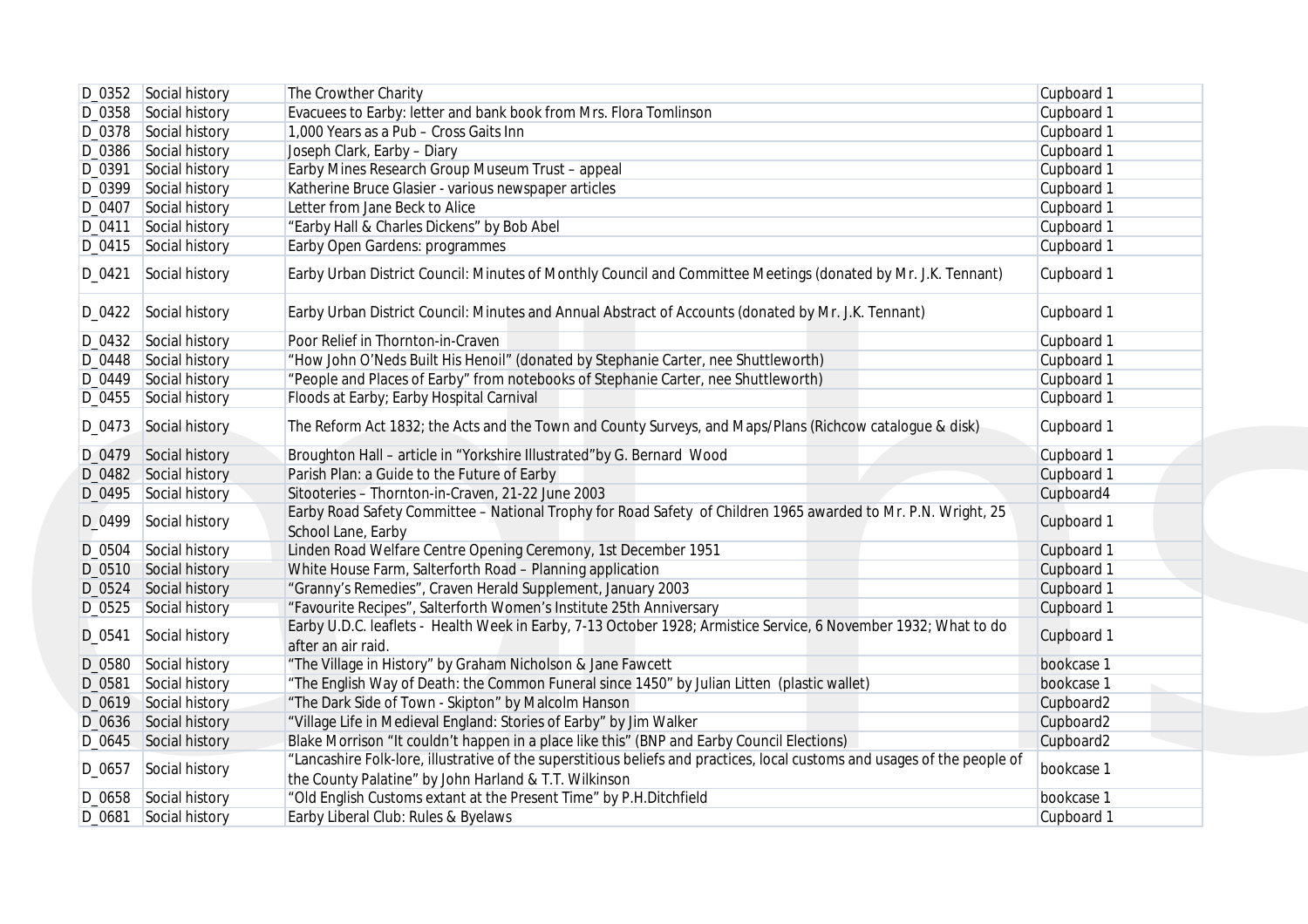|        | D_0685 Social history | Victoria Institute: Notices of Annual General Meetings 1908-11                                                      | Cupboard2                 |
|--------|-----------------------|---------------------------------------------------------------------------------------------------------------------|---------------------------|
|        | D_0689 Social history | Earby U. D. C. - Wright Firth, Resolution of appreciation sealed with the Common Seal of the Council (storage tube) | map drawers 1             |
|        | D_0690 Social history | Earby U.D.C. - Design for Chairman's Chain of Office (storage tube)                                                 | map drawers 1             |
| D_0694 | Social history        | Remembrance Day Services                                                                                            | Cupboard2                 |
|        | D_0698 Social history | Decimal Currency Board: your guide to decimal money                                                                 | Cupboard2                 |
|        | D_0700 Social history | Dr. Lovelace's Blotting Book: East Lancashire Soap Co.                                                              | Cupboard2                 |
| D_0701 | Social history        | Victoria Institute - Re-opening of the Library, 8 September 1903                                                    | Cupboard 1                |
|        | D_0702 Social history | Rules of the Earby Victoria Institute                                                                               | Cupboard 1                |
|        |                       |                                                                                                                     |                           |
|        | D_0703 Social history | Victoria Institute "At Homes" - Earby Operatic Company in "Monkroyd"                                                | Cupboard 1                |
|        | D_0704 Social history | Closure of old Library, New Road School - receipt for balance of funds transferred to Earby UDC, 2 December 1931    | Cupboard2                 |
|        | D_0705 Social history | Earby U.D.C. - Library Catalogue & Supplementary Catalogue                                                          | Cupboard2                 |
|        | D_0706 Social history | W.R. Mitchell - "Craven and the Industrial Revolution": series of artiles publiched in the "Craven Herald"          | Cupboard2                 |
|        | D_0708 Social history | James Berry - "The Yorkshire Luddites, 1811-12"                                                                     | Cupboard2                 |
|        | D_0755 Social history | York and the Gentry: the York Season and the Country House                                                          | Cupboard2                 |
| D_0761 | Social history        | New Road School - Miscellany                                                                                        | Cupboard2                 |
|        | D_0776 Social history | Cross Party Fight to Save Historic Youth Hostel by R.Abel                                                           | Cupboard2                 |
|        | D_0799 Social history | Memories of old Earby by Emma Bailey                                                                                | Cupboard2                 |
| D_0821 |                       |                                                                                                                     |                           |
|        | Social history        | The Fight to Save Earby's Youth Hostel from Closure                                                                 | Cupboard2                 |
|        | D_0829 Social history | Arthur Lee Cine Films transferred to DVD June 2007 - List of                                                        | Cupboard2                 |
| D_0897 | Social history        | Social History and the Cemetery                                                                                     | Cupboard2                 |
|        | D_0959 Social history | <b>Crowther Charity</b>                                                                                             | Cupboard2                 |
|        | D_0968 Social history | Reel 1 - Spring Field School Sports Day                                                                             | Filing Drawer 4           |
|        | D_0969 Social history | Reel 2- Newsreel1959-60/63/64/68                                                                                    | box 3 - DVD, CD, Cassette |
|        | D_0970 Social history | Reel 3 - George Street Church pantomime                                                                             | Filing Drawer 4           |
| D_0971 | Social history        | Reel 4 - Newsreel 1963                                                                                              | <b>Filing Drawer 4</b>    |
|        | D_0972 Social history | Reel 5- Various                                                                                                     | Filing Drawer 4           |
|        | D_0973 Social history | Reel 6 - Various                                                                                                    | Filing Drawer 4           |
|        | D_1050 Social history | Yesterday- Now Today - poem by Sophia Bradshaw                                                                      | Cupboard2                 |
|        | D_1074 Social history | Charity Commission for England and Wales - Register Entries for Robert Windle Foundation and Mitchell Charity       | Cupboard2                 |
|        | D_1103 Social history | Poor Law - Thornton-in-Craven and the Workhouses at Holden and Skipton                                              | Cupboard2                 |
|        | D_1174 Social history | New Road Community Centre - Corresponence/agendas/minutes                                                           | Cupboard2                 |
|        | D_1182 Social history | Earby of Long Ago - Memories of Earby Feast                                                                         | Cupboard2                 |
|        | D_1199 Social history | Report on the Official Opening of Earby Hostel 1958                                                                 | Cupboard2                 |
|        |                       | The English Rural Landscape edited by Joan Thirsk                                                                   | bookcase 1                |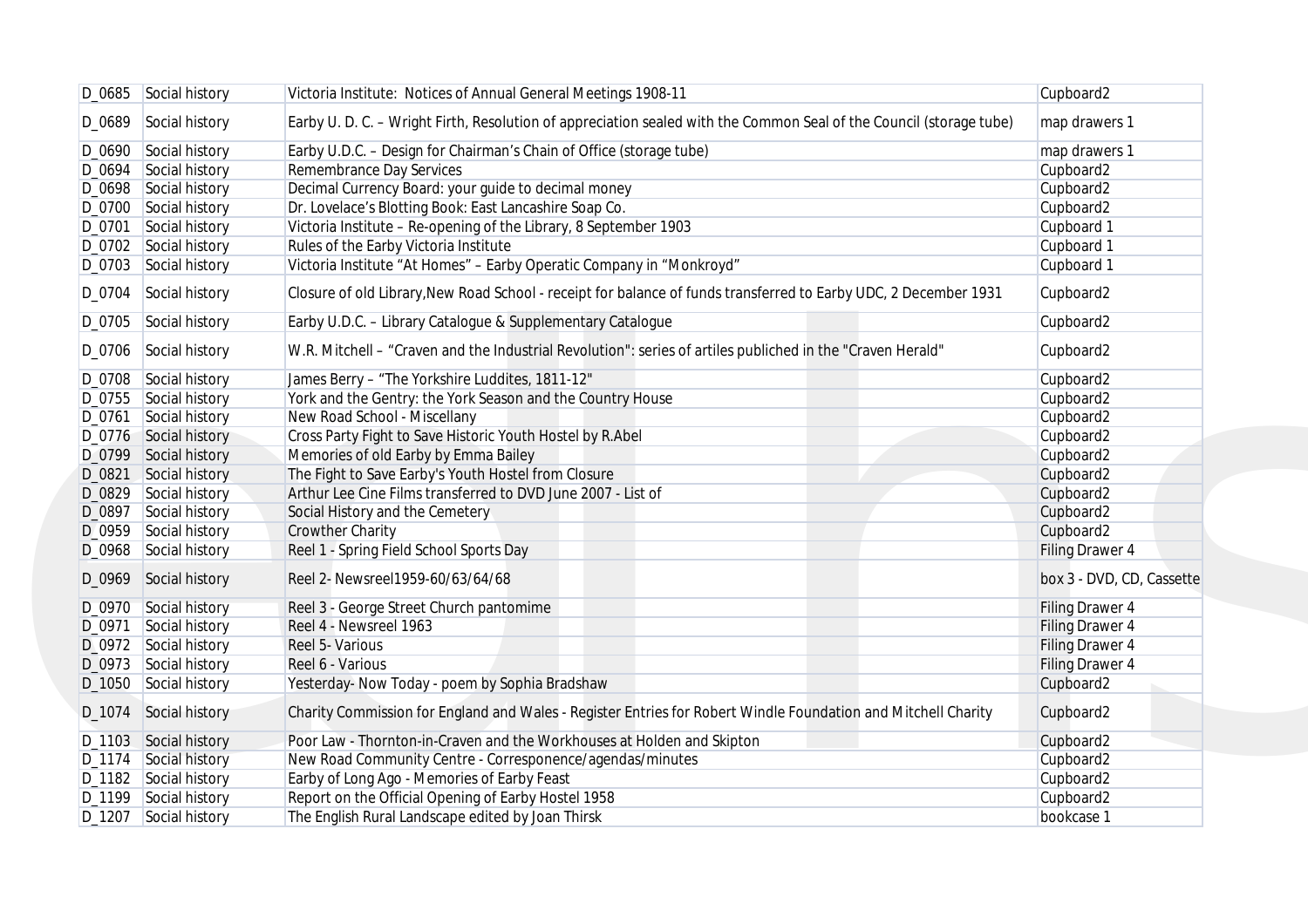|        | D_1265 Social history                          | Our Village 15th Article, Earby's Chritmas in Bygone Days by John Hartley                                        | Cupboard2               |
|--------|------------------------------------------------|------------------------------------------------------------------------------------------------------------------|-------------------------|
|        | D_1288 Social history                          | The Crowther Charity - with research notes by R. Abel                                                            | Cupboard2               |
| D_1298 | Social history                                 | Endowed Charities (West Riding of York) -Parish of Thornton-in-Craven; Return made to Charity Commisioners, 1894 | Cupboard2               |
|        | D_1303 Social history                          | Coronation Celebrations at Barnoldswick, 22 June 1911                                                            | Cupboard2               |
| D_1304 | Social history                                 | Coronation of Their Majesties King George VI & Queen Elizabeth, 12 May 1937                                      | Cupboard2               |
|        | D_1305 Social history                          | Silver Jubilee Celebrations George V & Queen Mary                                                                | Cupboard2               |
|        | D_1306 Social history                          | May Day and Coronation Festivities, 1953                                                                         | Cupboard2               |
|        | D_1308 Social history                          | "The Ideal Recipe Book" compiled by Mrs. Haydn Foulds<br>Mrs. Bailey Watson                                      | Cupboard2               |
|        | D_1309 Social history                          | Nibbles;Savouries;Puddings;Cakes & Candies                                                                       | Cupboard2               |
|        | D_1315 Social history                          | Craven Wheelers Cycling Club documents                                                                           | Cupboard2               |
|        | D_1316 Social history                          | Record kept by Horace Pawson of a walking holiday in the Yorkshire Dales                                         | Cupboard2               |
|        | D_1317 Social history                          | Northern Life; Pictures from the Past, by Frank Atkinson                                                         | Magazine Racks          |
| D_1331 | Social history                                 | Thornton-in-Craven Almshouses                                                                                    | Cupboard2               |
|        | D_1338 Social history                          | The Old Barlick & Earby Calendar Quiz 1985-1986                                                                  | Cupboard2               |
|        | D_1351 Social history                          | Police Sergeant 842 Alfred Joseph Dore                                                                           | Cupboard2               |
|        | D_1362 Social history                          | Victoria Institute - Minutes 1885-1893                                                                           | Cupboard 1              |
|        | D_1363 Social history                          | Victoria Institute, Earby - Minutes 1894-1901                                                                    | Cupboard 1              |
|        | D_1364 Social history                          | Victoria Institute, Earby = Minutes 1901-1904                                                                    | Cupboard 1              |
|        | D_1365 Social history                          | Victoria Institute, Earby - Minutes 1904-1909                                                                    | Cupboard 1              |
|        | D_1366 Social history                          | Victoria Institute, Earby - Accounts 1899-1907                                                                   | Cupboard 1              |
|        | D_1393 Social history                          | Hosteling through the years - Francis Forest                                                                     | Cupboard3               |
|        | D_1403 Social history                          | Bawm, Barm, Balm cakes                                                                                           | Cupboard3               |
|        | D_1453 Social history                          | Friends of Earby Hostel                                                                                          | Cupboard3               |
|        | D_1477 Social history                          | <b>Stanleys View 1</b>                                                                                           | Cupboard3               |
|        | D_1478 Social history                          | <b>Stanley's View 2</b>                                                                                          | Cupboard3               |
|        | D_1479 Social history                          | Stanleys View 3 plus other misc articles                                                                         | Cupboard3               |
|        | D_1486 Social history                          | Craven Herald "Rolling back the Years - 1940's"                                                                  | Cupboard3               |
| D_1494 | Social history                                 | New Road Community Centre                                                                                        | Cupboard3               |
| D_1507 | Social history                                 | Earby Go - Rural Challenge Bid                                                                                   | Cupboard3               |
|        |                                                |                                                                                                                  | bookcase 1              |
|        | D_1538 Social history                          | Finding Out About Society. GCSE Textbook by Lynn Williams                                                        | cupboard 8              |
|        | D_1539 Social history                          | Community Centre Scrapbook 2001-2002                                                                             |                         |
|        | D_1589 Social history                          | Earby people - various groups etc - photos copied from Betty Brayshay's album                                    | <b>Filing Drawer 4</b>  |
|        | D_1601 Social history                          | Stranger Than Fiction Part 1 - Tales of the Supernatiral by Peter A Watson                                       | <b>Filing Drawer 4</b>  |
|        | D_1602 Social history                          | Stranger Than Fiction Part 2 - Tales of the Supernatural by Peter a Watson                                       | Filing Drawer 4         |
|        | D_1643 Social history                          | Notes relating to Earby in the 1950's                                                                            | Cupboard3               |
|        | D_1644 Social history<br>D_1648 Social history | The Ranch; Northolme Estate                                                                                      | Cupboard3<br>bookcase 2 |
|        |                                                | The 1950's by Peter Lewis                                                                                        |                         |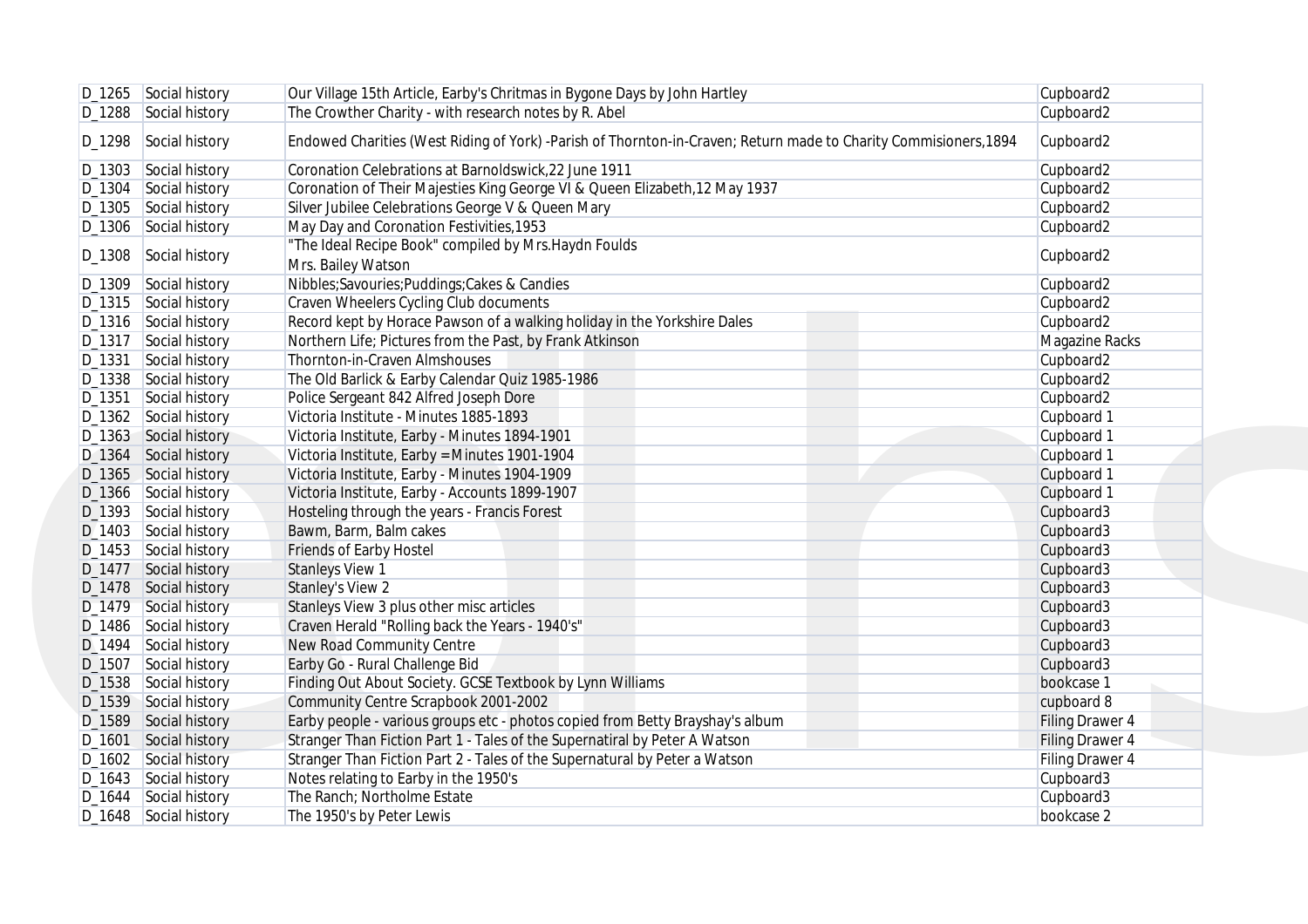|                    | D_1659 Social history | National Registration Identity Card                                                              | Cupboard3              |
|--------------------|-----------------------|--------------------------------------------------------------------------------------------------|------------------------|
|                    |                       | The Village Labourer 1760 to 1832                                                                |                        |
|                    | D_1663 Social history | A Study of the government of England before the Reform Bill. By Hammond                          | bookcase 2             |
|                    | D_1668 Social history | Growing up in Old Skipton - The memoirs of Joyce Murgatroyd. By Stephanie Carter & Ella Hatfield | bookcase 2             |
|                    | D_1678 Social history | Porr Mike - The Story of a Waif by Silas K Hocking                                               | Cupboard3              |
|                    | D_1695 Social history | Every Womans Encyclopedia Vols 1-8                                                               | bookcase 3             |
|                    | D_1751 Social history | Memories of Colne by Mrs Cryer                                                                   | bookcase 2             |
|                    | D_1757 Social history | A Brief Explanation of The Poor Law in respect of Rural Communities 1601-1834                    | Cupboard3              |
|                    | D_1758 Social history | Friends of Earby Hostel - Secretary's correspondence & minutes archive                           | Cupboard6              |
|                    | D_1782 Social history | Miscellaneous articles from the Craven Herald - by John Hartley                                  | Cupboard3              |
|                    | D_1787 Social history | Our Village - Earby's Christmas in Bygone Days by John Hartley                                   | Cupboard3              |
|                    | D_1799 Social history | Footloose in Earby - a parish map in song, poems and illustrations                               | Cupboard3              |
|                    | D_1809 Social history | Picture Album compiled by Lucy Clement Jones                                                     | Cupboard3              |
|                    | D_1810 Social history | <b>Craven Herald Articles</b>                                                                    | Cupboard 7             |
|                    | D_1823 Social history | Ranch Memories by Carole Clark (nee Bennett)                                                     | Cupboard3              |
|                    | D_1849 Social history | Newspaper articles - people, memories of town                                                    | Cupboard 7             |
|                    | D_1853 Social history | Newspaper Articles - people, memories of town                                                    | Cupboard 7             |
| D_1884             | Social history        | The Poor Law in the 19th Century in England and Wales by Anne Digby                              | bookcase 2             |
|                    | D_1902 Social history | McCall Fashion Book - Mid Summer 1939                                                            | Cupboard 7             |
|                    | D_1909 Social history | Various Recipes and crafts leaflets and news paper cuttings                                      | Cupboard3              |
|                    |                       | All About Magazine and Advertiser                                                                |                        |
|                    | D_1928 Social history | SEE PAGE 19 - Advert for concert in aid of Friends of Earby Hostel                               | Cupboard3              |
|                    | D_1930 Social history | Opening of the Katherine Bruce Glasier Memorial Hostel at Glen Cottage Earby -1958               | Cupboard3              |
|                    | D_1955 Social history | Cookery Book c 1850                                                                              | Cupboard3              |
|                    | D_1956 Social history | Sex Knowledge with a chapter on birth control                                                    | Cupboard3              |
| D <sub>-1957</sub> | Social history        | Clock Almanack (John Hartley's Original) written in Yorkshire Dialect                            | Cupboard3              |
|                    | D_1958 Social history | Sunlight Year Book 1897                                                                          | Cupboard3              |
|                    | D_1959 Social history | Sunlight Year Book 1898                                                                          | Cupboard3              |
|                    | D_2014 Social history | The Century Eats                                                                                 | Cupboard3              |
|                    | D_2025 Social history | Lothersdale - A BBC film c1970's narrated by Michael Parkinson                                   | <b>Filing Drawer 1</b> |
|                    | D_2029 Social history | Community Centre Scrap Book Aug 1990 - 1991                                                      | Cupboard3              |
|                    | D_2030 Social history | Memories of Earby Youth Club scrap book                                                          | Cupboard3              |
| D_2031             | Social history        | New Road Centenary year scrap book 1996                                                          | Cupboard3              |
|                    | D_2032 Social history | New Road Community Centre Youth Club Scrap Book 1999                                             | Cupboard3              |
|                    | D_2033 Social history | New Road Community Centre Scrap Book 1998                                                        | Cupboard3              |
|                    | D_2034 Social history | New Road Community Centre Scrap Book 1993-1995                                                   | Cupboard3              |
|                    | D_2035 Social history | New Road Community Centre Publicity Book 1997/98/99                                              | Cupboard5              |
|                    | D_2038 Social history | Dalesman article re game Addy Addy on con kay                                                    | Cupboard3              |
|                    | D_2053 Social history | Sheffield Clarion Ramblers Handbook 1943 -44                                                     | Cupboard3              |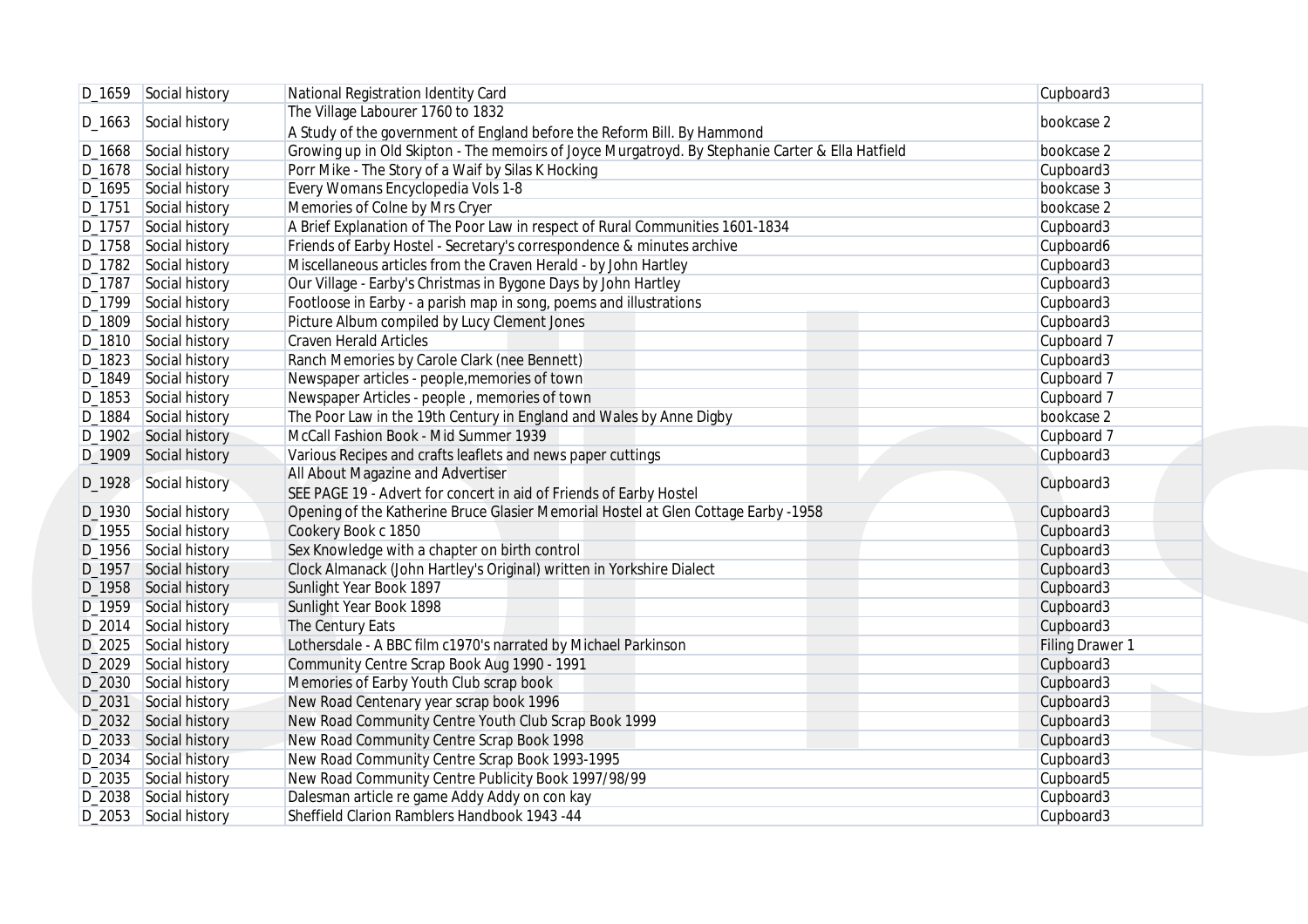|                | D_2059 Social history  | Harry Harrison collection                                                                                | Cupboard3              |
|----------------|------------------------|----------------------------------------------------------------------------------------------------------|------------------------|
|                | D_2072 Social history  | Salterforth history - articles by Stanley Graham                                                         | Cupboard3              |
|                | D_2090 Social history  | Katherine Bruce Glasier & Youth Hostel. Cuttings from the Craven Herald                                  | Cupboard3              |
|                | D_2150 Social history  | How John o' Neds built his Henhoil. Article from Craven Herald - transcript                              | Cupboard3              |
| D_2151         | Social history         | Employment card issued to Peter Dawson 1942                                                              | Cupboard3              |
|                | D_2167 Social history  | Northern Life, pictures from the past - Frank Atkinson. 1920s to 1950s                                   | bookcase 2             |
|                | D_2168 Social history  | Lancashire Nicknames and Sayings by Bob Dobson                                                           | bookcase 2             |
|                | D_2169 Social history  | Those Were The Days - Lancashire in the 40's 50's & 60's by Ron Freethy                                  | bookcase 2             |
|                | D_2203 Social history  | Northolme Estate Community Centre - newspaper asticles                                                   | cupboard 8             |
|                | D_2219 Social history  | Youth Hostel for Earby - Craven Herald article 10/12/1954                                                | Cupboard3              |
|                | D_2224 Social history  | The Little Red Book of Table Manners                                                                     | cupboard 8             |
|                | D_2234 Social history  | Ben s Cooper, Jeweller - Commemorative box - Coronation King George VI - 1937                            | Cupboard3              |
| $D_0123$ Sport |                        | One Hundred Years of Ribblesdale Cricket League                                                          | bookcase 1             |
| D_0141         | Sport                  | History of Salterforth Cricket Club                                                                      | Cupboard 1             |
| $D_0513$ Sport |                        | Earby Cricket Club - History                                                                             | Cupboard 1             |
| $D_0638$ Sport |                        | Earby Memorial Bowling Club - founded 1924                                                               | Cupboard2              |
|                |                        |                                                                                                          |                        |
| D_0770 Sport   |                        | Pendle and Craven Croquet Club - History - by Geoff Whitaker                                             | Cupboard2              |
| D_0788         | Sport                  | Newspaper Articles                                                                                       | Cupboard2              |
|                |                        | Wuzzin Holes and Burnley FC play bowls in Earby                                                          |                        |
| D_0974 Sport   |                        | Reel 7 - Earby vs Read Cricket match 12 September 1959                                                   | Filing Drawer 4        |
| D_0976 Sport   |                        | Reel 9 - Applegarth Personalities                                                                        | <b>Filing Drawer 4</b> |
| D_0987 Sport   |                        | Rothmans Test Cricket Almanack 1959/60                                                                   | Cupboard3              |
| D_1060 Sport   |                        | <b>Earby Cricket Club Notes</b>                                                                          | Cupboard2              |
| D_1294 Sport   |                        | The History of Ghyll Golf Club 1907-2007                                                                 | bookcase 1             |
| $D_1301$       | Sport                  | A History of the Craven and District Cricket League and its forerunners, 1888-1988                       | Cupboard2              |
| $D_1425$       | Sport                  | Knurr and Spell - Research notes and newspaper cuttings by R Abel                                        | Cupboard3              |
| D_1586 Sport   |                        | Sport - bowls.cricket and football photos                                                                | Filing Drawer 4        |
| D_1639 Sport   |                        | Earby Football Club & Earby Bowling Club                                                                 | Cupboard3              |
| $D_2064$       | Sport                  | croquet club information                                                                                 | Cupboard3              |
| $D_2102$ Sport |                        | Our Vilage XII AND XIII - The Cricket Club - by John Hartley - Craven Herald 24/81928 and 5/10/1928      | Cupboard3              |
| $D_2130$ Sport |                        | A Potted History of Pendle and Craven Croquet Club - The John Beeches Lawns, Cemetery Road Earby.        | Cupboard3              |
| P_0001         | Sport                  | Sough Park Pavillion -shortly after construction for the bowling and putting greens in Sough Park 1972/3 | Photographs - Box 1    |
| P_0002         | Sport                  | Sough Park Pavillion -shortly after construction for the bowling and putting greens in Sough Park        | Photographs - Box 1    |
| P_0003         | Sport                  | Sough Park Pavillion -shortly after construction for the bowling and putting greens in Sough Park        | Photographs - Box 1    |
|                | D_1509 tourism         | Pendle Discovery Guidw                                                                                   | Cupboard3              |
|                | D_1510  tourism        | Discover Pendle 2002                                                                                     | Cupboard3              |
|                | D_2076   tourism       | Opening of the Katherine Bruce Glasier Youth Hostel.                                                     | Cupboard3              |
|                | D_0015 Trade Directory | Trade Directory entries for three parishes - Earby, Kelbrook & Thornton                                  | Cupboard 1             |
|                |                        |                                                                                                          |                        |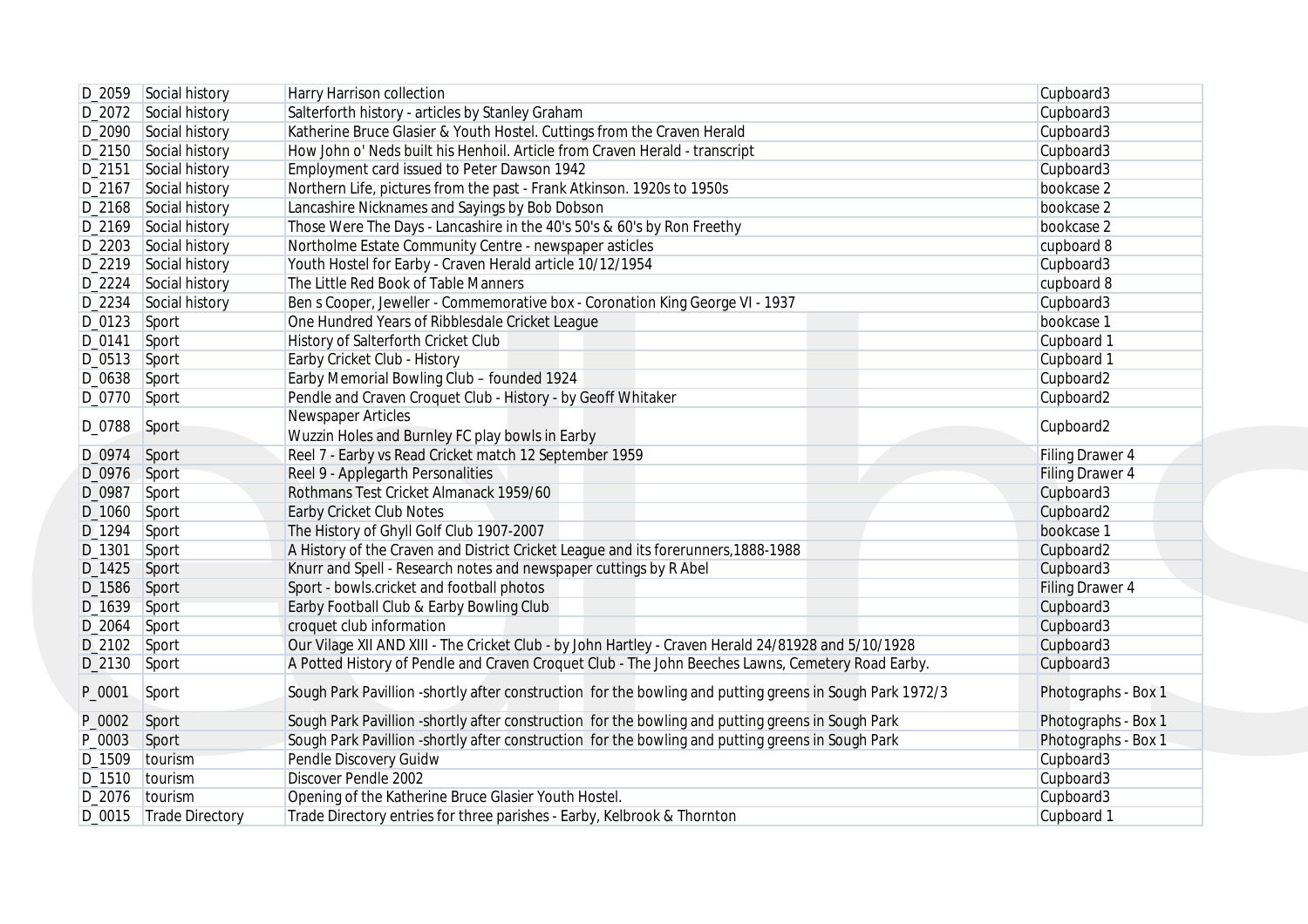|              | D_0116   Trade Directory | Kelly's Directory: Extracts - Thornton-in-Craven, Earby & Kelbrook                                                             | Cupboard 1     |
|--------------|--------------------------|--------------------------------------------------------------------------------------------------------------------------------|----------------|
| D_0627       | Trade Directory          | "The Craven Household Almanac and Local Directory: entries for Earby 1881-1931" donated by Stephanie Carter                    | Cupboard2      |
|              | D_0773   Trade Directory | Thornton, Earby, Kelbrook and Harden - directory                                                                               | Cupboard2      |
|              | D_0904 Trade Directory   | Earby Trade Directory 1910/11                                                                                                  | Cupboard2      |
|              | D_1080 Trade Directory   | Bradford and District Trade Directory 1932/1933 - Earby Section                                                                | Cupboard2      |
|              | D_1215 Trade Directory   | Eric Hogarth - Salterforth War Memorial                                                                                        | Cupboard2      |
|              | D_1262 Trade Directory   | Part of trade directory for Earby - Date unknown                                                                               | Cupboard2      |
|              | D_1964   Trade Directory | Baines Directory and Gazeteer 1822 Thornton, Earby and Kelbrook entries                                                        | Cupboard3      |
|              | D_0054 Transport         | Leeds & Liverpool Canal Society Newsletter, "Clogs and Gansey" - Spring 1998                                                   | Cupboard 1     |
|              | D_0182 Transport         | "First Bus in Yorkshire: History of Ezra Laycock of Cowling" by Philip Lingard                                                 | Cupboard 1     |
|              | D_0271 Transport         | British Rail timetables: Preston-Skipton (donated by Roger Siddall)                                                            | Cupboard 1     |
|              | D_0412   Transport       | "Earby's First Bus Service"                                                                                                    | Cupboard 1     |
|              | D_0467 Transport         | Prestons Fuel & Haulage: quotations for new vehicles                                                                           | Cupboard 1     |
|              | D_0512 Transport         | "Pennine Motor Services, 1925-2000" - by Donald Binns                                                                          | bookcase 1     |
|              | D_0523 Transport         | "Leeds-Liverpool Canal flows in and a great period of change begins" - Past View, Barlick with Earby View, 26<br>November 1999 | Cupboard 1     |
|              | D_0540 Transport         | CAT B: Community Accessible Transport Brokerage "Serving your community"                                                       | Cupboard 1     |
|              | D_0661 Transport         | "Transport & Communication" Horsforth History Guides No.4                                                                      | bookcase 1     |
|              | D_0676 Transport         | Colne to Earby Motorbus                                                                                                        | Cupboard2      |
|              | D_0719 Transport         | Earby Community Minibus: Minutes of Management Committee & Accounts                                                            | Cupboard2      |
|              | D_0996 Transport         | The Roads and Road Transport History Association - Newsletter No 50 June 2007                                                  | Magazine Racks |
|              | D_1005 Transport         | Vital Villages - Public Transport Committee 2003                                                                               | Cupboard2      |
|              | D_1011 Transport         | Skipton and East Lancashire Rail Action Partnership (SELRAP) - Papers                                                          | Cupboard2      |
|              | D_1119 Transport         | Earby Parish Plan Transport Group                                                                                              | Cupboard2      |
|              |                          |                                                                                                                                |                |
|              | D_1211 Transport         | Bringing the Leeds and Liverpool Canal to Life                                                                                 | Cupboard2      |
|              | D_1212 Transport         | Locks and Moor - Canal Walks in Chorley and Pendle<br>The Main Line - LCC leaflet 89                                           | Cupboard2      |
|              | D_1213 Transport         |                                                                                                                                | Cupboard2      |
|              | D_1420 Transport         | correspondence re possible demolition of the "Crossings" (Dr Dick's House) for a new road                                      | Cupboard3      |
|              | D_1430 Transport         | <b>Bus Time Tables</b>                                                                                                         | Cupboard3      |
|              | D_1756 Transport         | Vital Villages initiative- Transport Group Action Plan                                                                         | Cupboard3      |
|              | D_1846 Transport         | Newspaper Articles - Transoprt (excluding RAILWAYS)                                                                            | Cupboard 7     |
|              | D_2128 Transport         | Bus Time Tables 2012 - various                                                                                                 | Cupboard3      |
|              | D_2143 Transport         | Coaching Days and Coaching Ways by W Outram Tristram                                                                           | bookcase 3     |
| D_0001 War   |                          | Wartime in Burnley & Pendle by Michael Townend                                                                                 | Cupboard 1     |
| D_0071 War   |                          | Thanksgiving for Victory: Order of Service 1945                                                                                | Cupboard 1     |
| D_0073   War |                          | First World War - Field Service postcard                                                                                       | Cupboard 1     |
| D_0122   War |                          | Craven's Part in the Great War                                                                                                 | Cupboard 1     |
| D_0165   War |                          | Some Memories of Earby at War                                                                                                  | Cupboard 1     |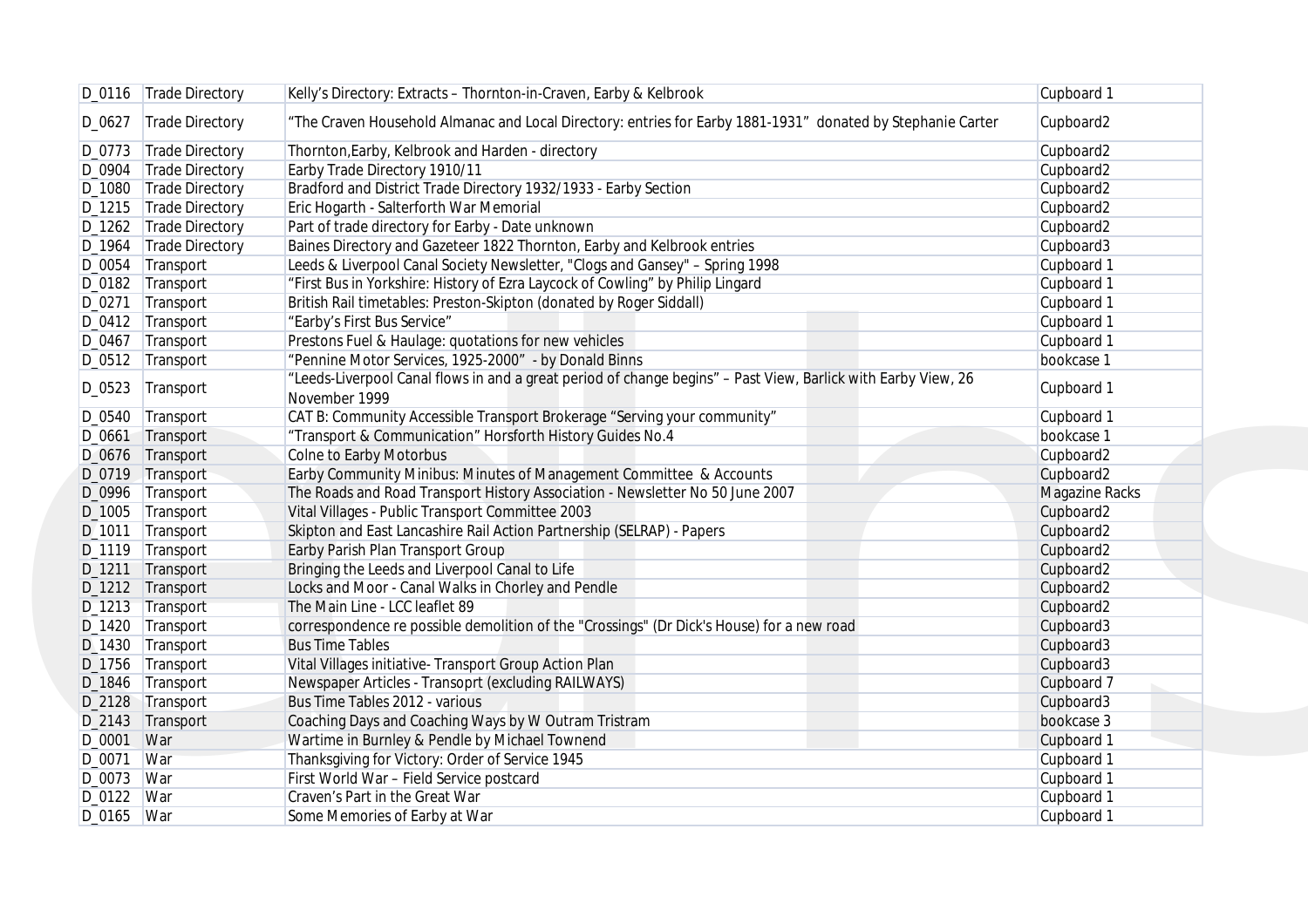|              | D_0223   War | National Savings Campaigns - Certificate of Honour, Rostle Top & District Savings Group                      | Cupboard 1 |
|--------------|--------------|--------------------------------------------------------------------------------------------------------------|------------|
| D_0225 War   |              | The Boer War: Craven Herald articles                                                                         | Cupboard 1 |
| D_0275 War   |              | Earby War Memorial: list of names World Wars I and II                                                        | Cupboard 1 |
| D_0283       | War          | Victory Message from King George VI to Schoolchildren                                                        | Cupboard 1 |
| D_0289 War   |              | Earby Urban District Council: What to do after an air raid                                                   | Cupboard 1 |
| D_0354       | War          | Friends of War Memorials Newsletter; War Memorial Grants - English Heritage                                  | Cupboard 1 |
| D_0436 War   |              | City of Bradford Evacuation Scheme - child's label                                                           | Cupboard 1 |
| D_0442       | War          | Memorial Park, Sough & other war memorials in the district" - research for "Chronicles, Autumn 2001          | Cupboard 1 |
| D_0443   War |              | Private James Knight, MM                                                                                     | Cupboard 1 |
| D_0444 War   |              | Second Lieut. John Granville Berry                                                                           | Cupboard 1 |
| D_0454       | War          | War Graves Records - H. Gillibrand, H. Iredale, F. Jackson, G. Meldrum, D. Smith, P. Wharton & H. Whittaker  | Cupboard 1 |
| D_0459       | War          | "They Were There: Experiences of West Craven Residents in the Second World War" by M.E. Lancaster            | bookcase 1 |
| D_0468   War |              | Plews, David: 13 Regiment Canadian Mounted Rifles (Nominal Rolls: P)                                         | Cupboard 1 |
| D_0508   War |              | Yorkshire Post Oct 26th 1942.                                                                                | Cupboard 1 |
| D_0534       | War          | War dead buried in Wheatlands Cemetery, Earby                                                                | Cupboard 1 |
| D_0535 War   |              | Churchill Britain at War theme museum                                                                        | Cupboard 1 |
| D_0587       | War          | "Victory - Celebrating the 60th Anniversary of VE/VJ Day" Craven Herald Publication                          | Cupboard 1 |
| D_0646       | War          | Barnoldswick U.D.C. requisitioning of iron and steel railings for scrap - Defence (General) Regulations 1939 | Cupboard2  |
| D_0709   War |              | Royal British Legion - "VE Day - 50 Years of Peace in Europe" - official commemorative book                  | Cupboard2  |
| D_0710 War   |              | "Earby in War Time" - Peter Dawson's war time memories                                                       | Cupboard2  |
| D_0711 War   |              | Earby U.D.C. - World War 2 (extracts from Minutes)                                                           | Cupboard2  |
| D_0713 War   |              | "Lest We Forget: a History of Earby War Memorial and Memorial Grounds" by Bob Abel                           | Cupboard2  |
| D_0716 War   |              | War Memorial Exhibition: VE/VJ Day Commemoration, June 2005                                                  | Cupboard2  |
| D_0724 War   |              | Earby "Salute the Soldier Week, 13-20 May 1944" - official programme                                         | Cupboard2  |
| D_0729   War |              | Earby Victims of the First World War                                                                         | Cupboard2  |
| D_0739   War |              | Stand To - Volume 72 - Journal of the Western Front Association                                              | Cupboard2  |
| D_0747 War   |              | For God and the North historical handbook of the Srm of the North - Sealed Knot                              | bookcase 1 |
| D_0759   War |              | Wilson. William Henry - World War I Casulty                                                                  | Cupboard2  |
| D_0806 War   |              | North Craven at War - A Collection to celebrate the 60th anniversary of the end of World War2                | Cupboard2  |
| D_0837 War   |              | Aldridge - Arthur                                                                                            | Cupboard2  |
| D_0898 War   |              | Adams, Bertie James                                                                                          | Cupboard2  |
| D_0899 War   |              | Walton, Willie - Gunner Royal Field Artillery                                                                | Cupboard2  |
| D_0900   War |              | Hirst, George Edward - corporal Kings Own Yorkshire Light Infntry                                            | Cupboard2  |
| D_0901   War |              | Cowgill, Bertie- Private                                                                                     | Cupboard2  |
|              | D_0905   War | Knight James, Private MM                                                                                     | Cupboard2  |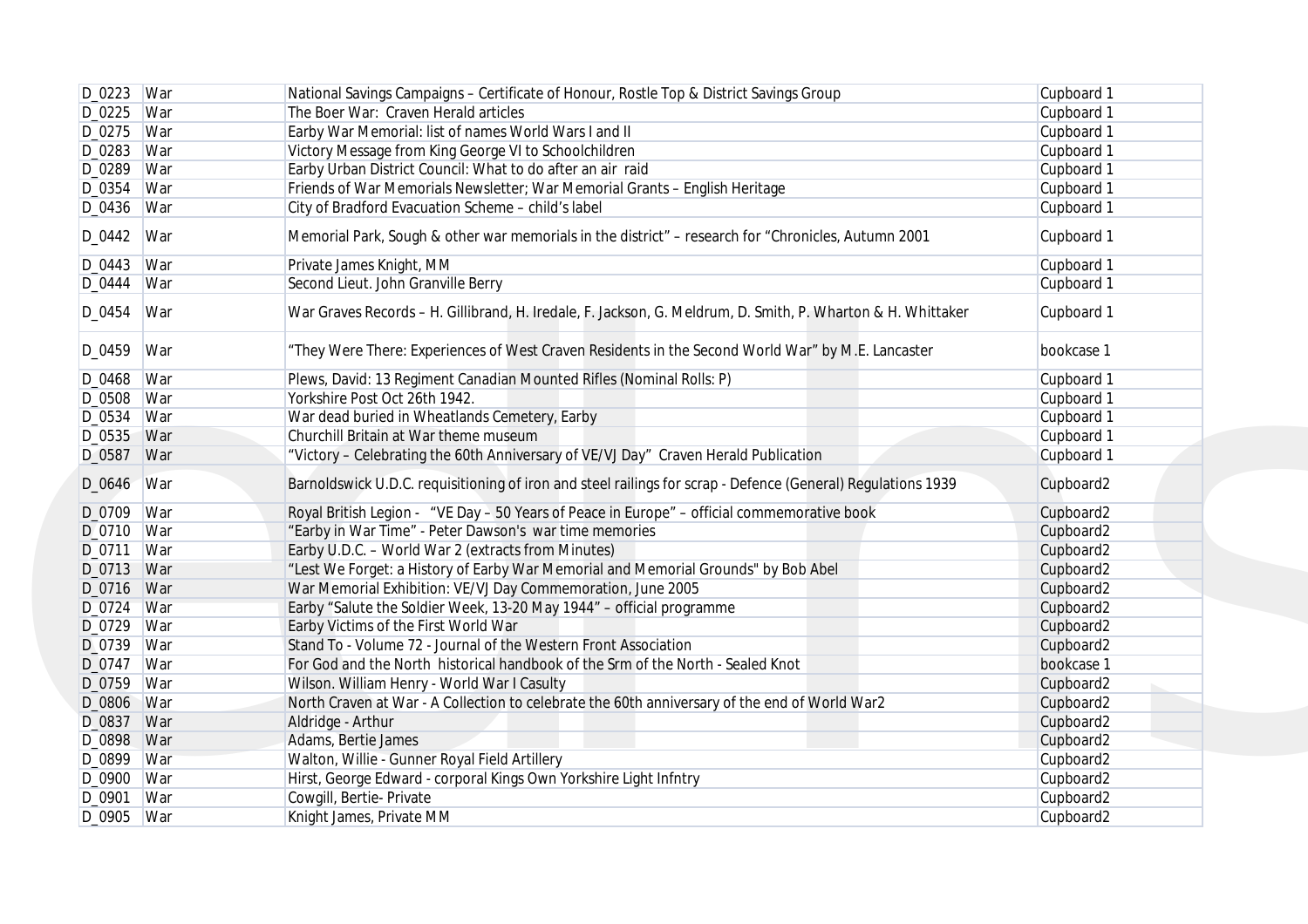|              | D_0947   War | World War II notices                                                                                                        | Cupboard2  |
|--------------|--------------|-----------------------------------------------------------------------------------------------------------------------------|------------|
| D_0948 War   |              | -The Sinking of the Lancastria                                                                                              | Cupboard2  |
| D_0980 War   |              | Craven's Part in the Great War - Cpl Frank Benjamin                                                                         | Cupboard2  |
| D_0981       | War          | Air Raid Precautions - Air Raid Wardens Appointment Card                                                                    | Cupboard2  |
| D_0982   War |              | Air Raid Precautions - Schedule of some types of important war gases                                                        | Cupboard2  |
| D_0983 War   |              | Air Raid Precautions - Hand Book 4 - Decontamination Of Materials                                                           | Cupboard2  |
| D_0984       | War          | The Western Front - Then and Now                                                                                            | Cupboard2  |
| D_0985   War |              | Hand Book of the Royal Naval Sick Berth Staff                                                                               | bookcase 1 |
| D_0993   War |              | Images of War 1939-45 Vol 2 -15                                                                                             | Cupboard2  |
| D_0994       | War          | Images of War 1939-45 Vol 16 to 30                                                                                          | Cupboard2  |
| D_0997   War |              | English Civil War Parts 1 & 2                                                                                               | Cupboard2  |
| D_1029   War |              | A Grammar School at War                                                                                                     | bookcase 3 |
| D_1032 War   |              | Remembrance Sunday Service Programme 11/11/2007                                                                             | Cupboard2  |
| D_1068   War |              | <b>Alfred Smallwood</b>                                                                                                     | Cupboard2  |
| $D_1083$     | War          | Another Fallen Hero from Earby                                                                                              | Cupboard2  |
| D_1143   War |              | <b>Earby Evacuees</b>                                                                                                       | Cupboard2  |
| D_1151       | War          | Wartime Earby - local posters                                                                                               | Cupboard2  |
| D_1190       | War          | Warship Weeks                                                                                                               | Cupboard2  |
| D_1210 War   |              | Discovering Battlefields of England by John Kinross                                                                         | bookcase 1 |
| D_1221       | War          | Salterforth Cenotaph - Unveiling Ceremony                                                                                   | Cupboard2  |
| D_1223 War   |              | Naseby 1645 - The Triumph of the New Model Army by Martin Evans                                                             | bookcase 2 |
| D_1224       | War          | The War Illustrated - Volume 1 No.5                                                                                         | Cupboard2  |
| D_1272       | War          | Extract from "Life of Captain John Hodgson" Soldier in the English Civil War - Mention of Thornhall (Thornton) in<br>Craven | Cupboard2  |
| D_1291       | War          | War Memorial Research by Bob Abel                                                                                           | Cupboard2  |
| D_1312   War |              | World War II - 60th anniversary D-Day landings                                                                              | Cupboard2  |
| D_1327 War   |              | Yorkshire's Big Salvage Drive, 6th-20th September 1941                                                                      | Cupboard2  |
| D_1328 War   |              | Ceylon and its People                                                                                                       | Cupboard2  |
| D_1344       | War          | In Memory of Private W. Parker and Gunner Edgar Parker                                                                      | Cupboard2  |
| D_1346 War   |              | "The Sinking of the Lancastria" by Jonathan Fenby; Daily Express, 14 May 2005                                               | Cupboard2  |
| D_1354       | War          | Warrant Officer Ellis Smith, killed in WWII                                                                                 | Cupboard2  |
| D_1407   War |              | research on behalf of Craven's part in the Great War                                                                        | Cupboard3  |
| D_1408 War   |              | Research on Duke of Wellington's Regiment men possibly missed off the War Memorial                                          | Cupboard3  |
| D_1423 War   |              | Hayhurst, George Arthur - Name added to Earby War Memorial 2011                                                             | Cupboard3  |
| D_1424 War   |              | World War II Salvage (Now known as recycling)                                                                               | Cupboard3  |
| D_1435 War   |              | An Essay on the English Civil WarsParts 1 & 2 by Bob Abel                                                                   | Cupboard3  |
| D_1455   War |              | Earby's War Book -Saute the Soldier with a Salvo for Savings                                                                | Cupboard3  |
| $D_1475$ War |              | Earby War Memorial-Service sheets and Jordan Bancroft funeral service                                                       | Cupboard3  |
|              | D_1488 War   | VICTORY: Celebrating the 60th Anniversary of VE/VJ Day                                                                      | Cupboard3  |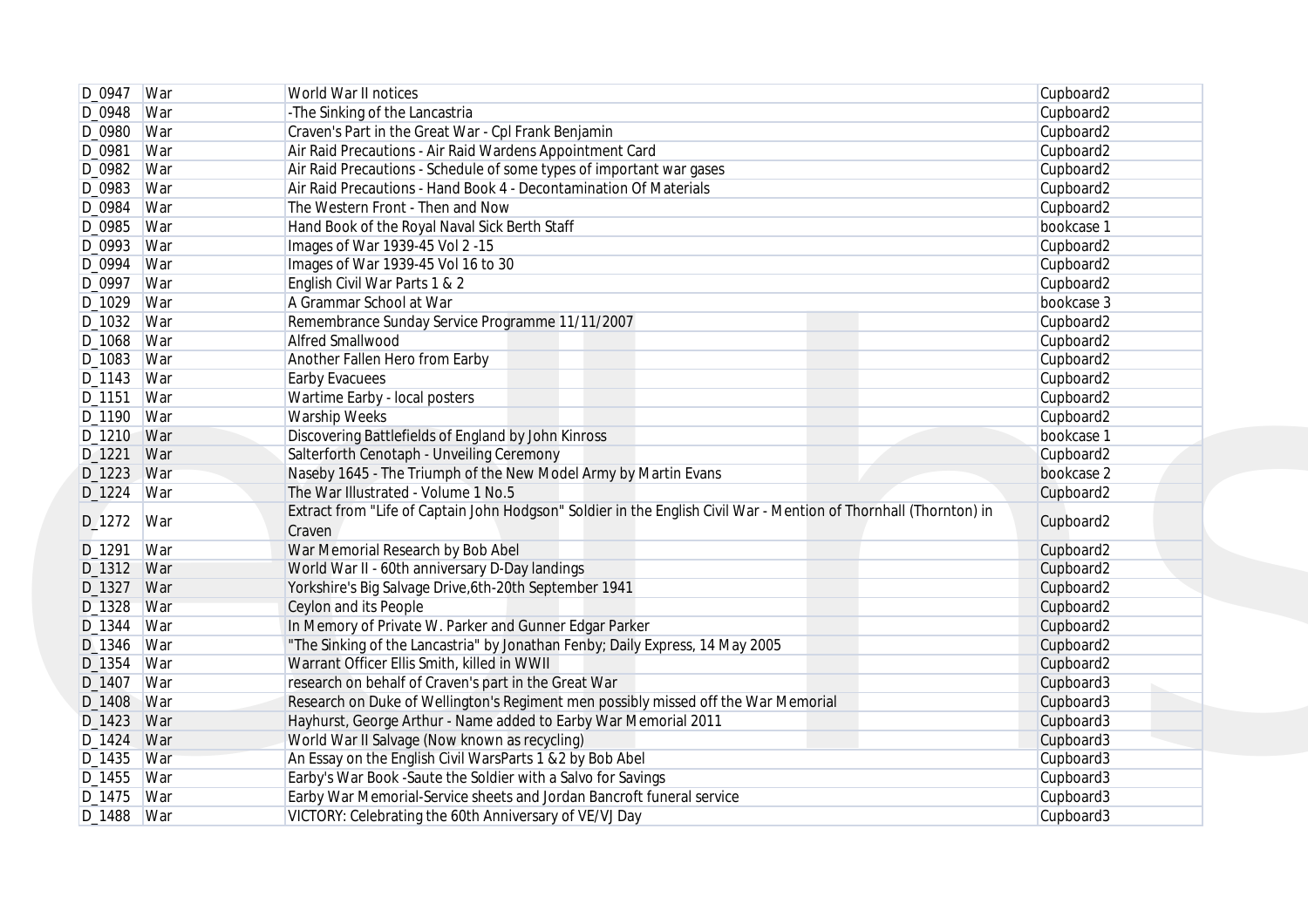|              | D_1496 War | Report of the Year 1939-40 by Dr Dorothy E Galbraith                                                            | Cupboard3       |
|--------------|------------|-----------------------------------------------------------------------------------------------------------------|-----------------|
| D_1498   War |            | Douglas Crowther - International Brigade                                                                        | Cupboard3       |
| D_1525   War |            | Murder in the Air by Dennis Taylor                                                                              | bookcase 1      |
| D_1528 War   |            | Two Men In A Trench, uncovering the secrets of British Battlefields by Tony Polllard and Neil Oliver            | bookcase 1      |
| D_1535   War |            | Earby & District Local History Society Local History- Information on Duke of Wellington's Regiment              | bookcase 2      |
| D_1536 War   |            | Imperial War Museum North, Guide                                                                                | bookcase 1      |
| $D_1543$ War |            | Earby War memorial extension research.                                                                          | Cupboard3       |
| D_1545       | War        | War Memorial Exhibition Material used for the 60th anniversary of VE/VJ Day Commemoration June 18th - 19th 2005 | Filing Drawer 3 |
| D_1552   War |            | VE Day Exhibition & Book                                                                                        | Filing Drawer 3 |
| D_1591       | War        | <b>VE/VJ Day Commemoration</b>                                                                                  | Filing Drawer 4 |
| D_1630   War |            | Wreck of the Rohilla by Ken Wilson                                                                              | bookcase 2      |
| $D_1645$ War |            | National Service, a long time ago but not forgotten. By Francis Forrest                                         | Cupboard3       |
|              |            | Freedom of Earby Awards; 3rd June 2012. Local men & women who served during WWII who were awarded the           |                 |
| D_1646       | War        | freedom of Earby during Queen Elizabeth II's Diamond Jubilee Celebrations                                       | Cupboard3       |
|              |            |                                                                                                                 |                 |
| D_1647       | War        | Oh, to be in Earby! By Maureen E. Hargreaves (nee Moore) Leader Times series June 4th 1993                      | Cupboard3       |
| D_1650   War |            | Research on the Circumstances of the Death of Private Herbert Bailey in 1940                                    | Cupboard3       |
| D_1675   War |            | Remember Them by Robert L Abel (Draft copy)                                                                     | bookcase 2      |
| D_1773 War   |            | War Time in Earby                                                                                               | Cupboard3       |
| D_1784 War   |            | To be Earby's Chief Billeting Officer and To be Earby's Fire Guard Officier / Offered Kelbrook Living           | Cupboard3       |
| D_1856 War   |            | Northern Echo (Part of) - Declaration of War 1914                                                               | Cupboard 7      |
| D_1888 War   |            | The John Woodham Higgins Armory, Worcester Massachusetts - Catalogue of Armour                                  | bookcase 3      |
| D_1889   War |            | Armature Italiane                                                                                               | bookcase 3      |
| D_1890   War |            | European Armour in the Tower of London                                                                          | bookcase 3      |
| D_1904 War   |            | The Protection of Your Home Against Air Raids - Home Office Booklet 1938                                        | Cupboard3       |
| D_1905   War |            | Souvenir of the European War - in Memory of the Fallen                                                          | Cupboard3       |
| D_1915 War   |            | Roll of Honour - personal details - Wintersgill Keith                                                           | Cupboard3       |
| D_1924 War   |            | The Craven Muster Rolll - 1803                                                                                  | Cupboard3       |
| D_1973   War |            | A Personal Message awarded to Mrs Frank Moore for services in War Time                                          | Cupboard3       |
| D_1998   War |            | Remember Them - Research notes                                                                                  | Cupboard3       |
| D_2008 War   |            | The Peoples War - War Workers in Earby by Patricia Collins nee McDowell                                         | Cupboard3       |
| D_2015 War   |            | General John Lambert & the English Civil Wars                                                                   | Cupboard3       |
| D_2021 War   |            | The Army at War - Tunisia                                                                                       | Cupboard3       |
| D_2022 War   |            | Ocean Front - The Story of the War in the Pacific 1941-1944                                                     | Cupboard3       |
| D_2047 War   |            | Ration Book & National Identity card                                                                            | Cupboard3       |
| D_2050 War   |            | Eric Hogarth Photos used in "We Remember Them" book                                                             |                 |
|              |            |                                                                                                                 | Filing Drawer 3 |
| D_2051   War |            | Service of Dedication War Memorial Sat 14th August 2010 -DVD                                                    | Filing Drawer 3 |
| D_2081   War |            | Earby Warship Week, Grand Concert Programme 1942                                                                | Cupboard3       |
| D_2083 War   |            | Earby Development Group, War Walk with Peter Dawson 60th Anniversary of VE/VJ June 2005                         | Cupboard3       |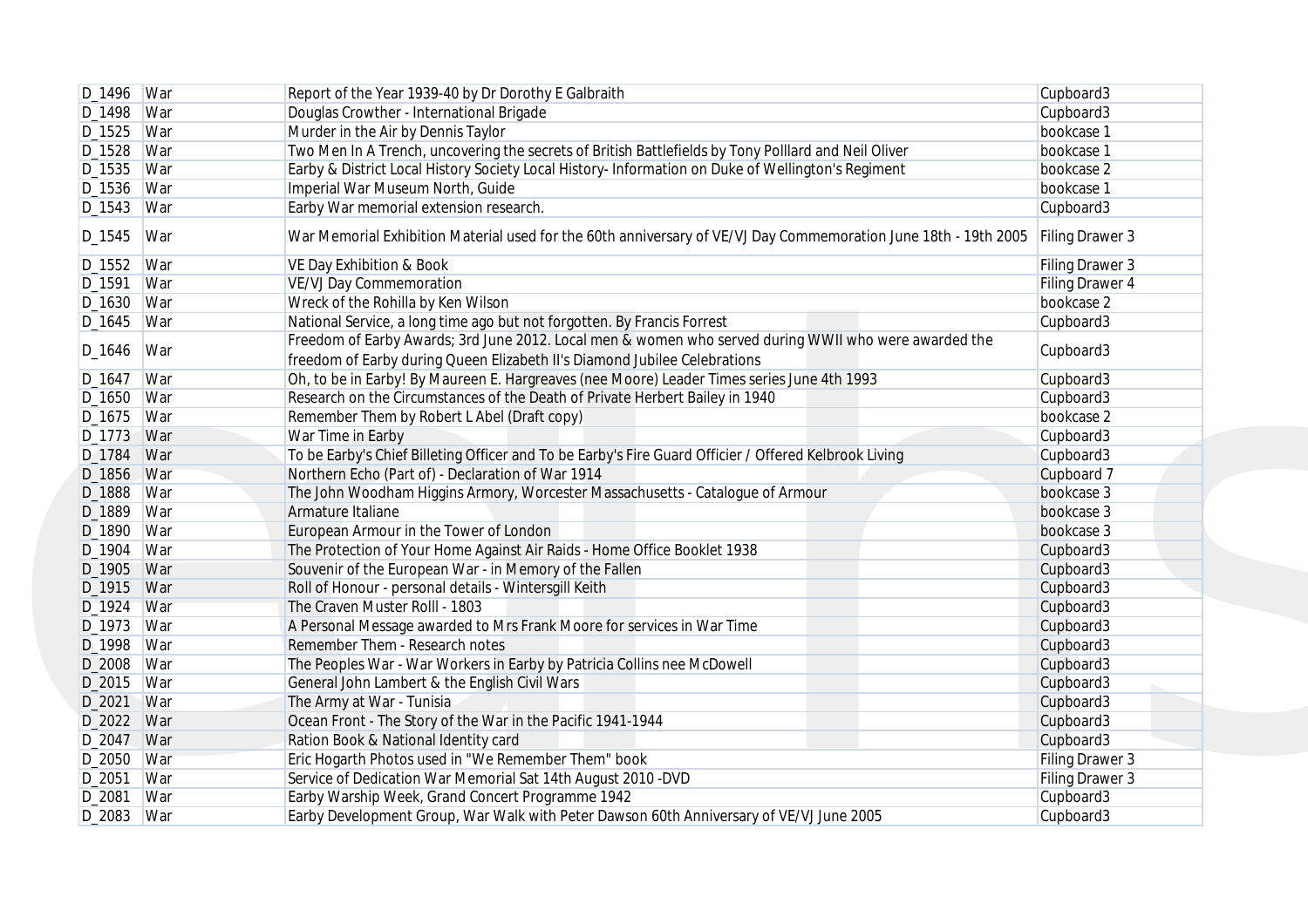|               | D_2124   War     | Daily Mail front page VJ Day 15th August 1945 (Copy)                                                  | map drawers 1   |
|---------------|------------------|-------------------------------------------------------------------------------------------------------|-----------------|
| D_2132 War    |                  | George Street Methodist children celebrating VJ Day. 1945                                             | Cupboard3       |
| D_2135 War    |                  | Earby Remembrance Day 2012 - programme                                                                | Cupboard3       |
| D_2149 War    |                  | Earby Fire Guard & National Fire Service                                                              | Cupboard3       |
| D_2156        | War              | Wartime fire precautions in Earby - Reminicences of Peter Dawson as told to Bob Abel in December 2012 | Cupboard3       |
| D_2158   War  |                  | ARP and Civil Defence in the Second World War by Peter Doyle                                          | bookcase 2      |
| D_2166   War  |                  | Lancashire Airfields in the Second World War by Aldon P Ferguson                                      | bookcase 2      |
| D_2183   War  |                  | Freedom of Earby Awards - November 2012 at New Raod Communty Centre - Photographic record             | Filing Drawer 4 |
| D_2207   War  |                  | Earby's War Workers, Mrs Williams                                                                     | cupboard 8      |
|               | D_1847   weather | Newspaper Articles - weather                                                                          | Cupboard 7      |
| D_0143   Will |                  | Probate of will of Vandeleur Wilkinson, dated 25 January 1896                                         | Cupboard 1      |
| D_0144 Will   |                  | Alfred Wilkinson - Probate of Will dated 28 October 1906                                              | Cupboard 1      |
| D_0145 Will   |                  | Alfred Wilkinson; Probate of goods - renunciation                                                     | Cupboard 1      |
| D_0146   Will |                  | Alfred Wilkinson decd. Ellen Wilkinson acting Executrix - Probate costs                               | Cupboard 1      |
| D_0147   Will |                  | Exors. Margaret Scholfield in account with her Estate                                                 | Cupboard 1      |
| D_0149 Will   |                  | Copy photographs of John Eccleston; his wife; son ? William;                                          | Cupboard 1      |
| D_0150 Will   |                  | John Eccleston, Mill Lane Ends cottages                                                               | Cupboard 1      |
| D_0151        | <b>Will</b>      | Will of Margaret Scholfield                                                                           | Cupboard 1      |
| D_0152 Will   |                  | Margaret Schofield's will - Caveat lodged by Mr. Nutter and Mrs. Ellis                                | Cupboard 1      |
| D_0153 Will   |                  | Margaret Scholfield's will - re Caveat and Probate                                                    | Cupboard 1      |
| D_0154 Will   |                  | Margaret Scholfield's will - letter re Executors' account                                             | Cupboard 1      |
| D_0155   Will |                  | Testator died 28 February 1907 - Assets ? Vandeleur Wilkinson                                         | Cupboard 1      |
| D_0162 Will   |                  | John Jackson, Salterforth Lane Head - Probate of Will                                                 | Cupboard 1      |
| D_0669 Will   |                  | Will of William Harrison, Carlow Beck, near Carleton                                                  | Cupboard2       |
| D_0764        | Will             | Dawson, Benjamin - Will of 1751-1754                                                                  | Cupboard2       |
| D_0817 Will   |                  | Windle, Robert- Will (copy of original and transcript)                                                | Cupboard2       |
| D_0958 Will   |                  | Crowther, Wiliam - Will (Crowther Charity)                                                            | Cupboard2       |
| $D_1024$ Will |                  | Will of Benjamin Dawson 1751 Probate 1754                                                             | Filing Drawer 5 |
| $D_1052$ Will |                  | Will of Christopher Dodgson of Newsholme - 1572                                                       | Cupboard2       |
| $D_1053$ Will |                  | Will of Captain Charles Dodgson - 1804                                                                | Cupboard2       |
| $D_1147$ Will |                  | Last Will and Testament, with codicil, of Henry Richardson, Rector of Thornton-in-Craven              | Filing Drawer 6 |
| D_1157 Will   |                  | Will of William Windle of the Parish of Thornton 1625                                                 | Filing Drawer 6 |
| D_1158 Will   |                  | Will of William Windle of Earby 1591                                                                  | Filing Drawer 6 |
| D_1159 Will   |                  | Will of John Windle of Earby 1578                                                                     | Filing Drawer 6 |
| D_1160   Will |                  | Will of Christopher Windle of Thornton 1565                                                           | Filing Drawer 6 |
| D_1200   Will |                  | Will of John Windle of Thornton - 1589                                                                | Filing Drawer 5 |
| D_1748   Will |                  | Copy of the Will of Ellen Smith of Fence End                                                          | Filing Drawer 6 |
| D_1749 Will   |                  | Will of William Lyster of Thornton - 1583                                                             | Filing Drawer 6 |